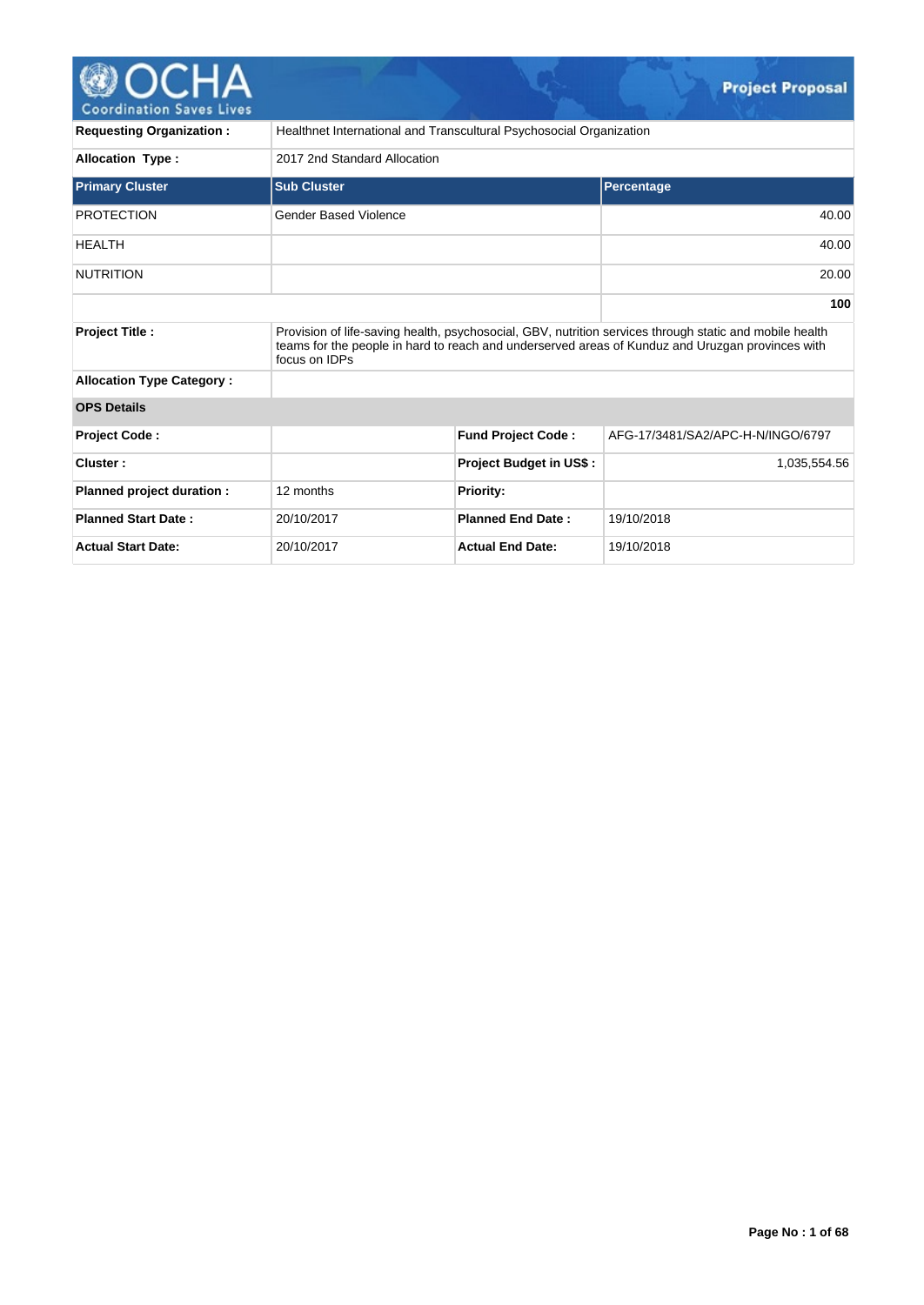| <b>Project Summary:</b> | HNTPO will provide life-saving Primary Health Care, Psychosocial, GBV, Nutrition and Protection<br>services to conflict affected population mainly IDPs and host population in high priority districts of<br>Uruzgan and Kunduz provinces. The focus will be on most vulnerable population, mainly women and<br>children, in 5 very hard to reach districts in Kunduz (Chahar Dara, Dashte Archi, Imam Sahib, Khanabad<br>and Qalay-I-Zal) and five districts in Uruzgan including three high priority hard to reach (Terinkot,<br>Shahid Hassass and Has Uruzgan) and two other priority districts (Dehrawod and Chora) identified by<br>the ICCT.                                                                                                                                                                                                                                                                                                                                                                                                                                                            |
|-------------------------|----------------------------------------------------------------------------------------------------------------------------------------------------------------------------------------------------------------------------------------------------------------------------------------------------------------------------------------------------------------------------------------------------------------------------------------------------------------------------------------------------------------------------------------------------------------------------------------------------------------------------------------------------------------------------------------------------------------------------------------------------------------------------------------------------------------------------------------------------------------------------------------------------------------------------------------------------------------------------------------------------------------------------------------------------------------------------------------------------------------|
|                         | HNTPO is currently present in both Uruzgan and Kunduz provinces and in most of the high risk districts<br>prioritized in this call. The organization is currently providing health, psychosocial and nutrition services<br>to conflict affected population, IDPs and vulnerable specialized group such as nomads. Beside that our<br>partner in Uruzgan will be AHDS, BPHS implementer, whom has presence in the province, and also in<br>Kunduz, there is formal understanding on division of responsibilities with OHPM, the BPHS<br>implementer. In both provinces, HealthNet TPO is presence for more than a decade and has developed<br>a very strong community TRUST and thus the access will not be a challenge for implementation.                                                                                                                                                                                                                                                                                                                                                                     |
|                         | The preparation phase will include a rapid assessment of target areas, mapping of the population,<br>orientation and coordination with community and provincial authorities and identifying the service<br>delivery points (SDPs). This will be achieved during the first month of the project, by provincial team and<br>project manager and other staff from central office of HNTPO.                                                                                                                                                                                                                                                                                                                                                                                                                                                                                                                                                                                                                                                                                                                        |
|                         | The project will be implemented through 9 mobile health teams in the targeted districts, except<br>khanabad, where OHPM will have the mobile team. Each mobile team will comprise a team of<br>professionals, including a medical doctor, a mid wife, two psychosocial counselors, a nutrition nurse and<br>a team (one male and one female) for community based intervention such as child friendly space,<br>women health friendly space, nutrition screening and referral. The mobile teams will be located in the<br>districts ideally and will function from there. But in some cases such as Chrdarah district which is only 8<br>kilometer from Kunduz center, the mobile team will travel from the provincial center. The team will be<br>provide orientation and training on the functions they will perform. We will use our existing staff, whom<br>has good performance and local experience, for our mobile team.                                                                                                                                                                                 |
|                         | The lessons learned during our current CHF and other projects in both provinces are used to design this<br>proposal. The first lesson learned is Community Participation: It was learned that community<br>participation for the smooth running of the project is very important. For this purpose the establishment<br>of coordination committee within IDP community and host community will be one of the first steps. the<br>second lesson learned was Coordination with other stakeholders: It is the ToR of psychosocial team to<br>identify the basic needs of IDP and how to link with other actors. During the previous project, it was<br>found that linkage the basic needs of IPDs with other stakeholders are important and it help the IDP for<br>addressing their basic needs and having access to relevant actors. OCT (operational Coordinating<br>Team) is a good example in Kundoz province which has regular monthly basis meeting and discuss the<br>needs of IDP. This OCT model will be implemented in Uruzgan province for further coordination and<br>access of IDPs for basic needs. |
|                         | The provincial team already exists but will be further strengthened as per need of the project. A very<br>robust and practical data management, compilation and reporting system with an effective monitoring<br>mechanism to be implemented at different levels.                                                                                                                                                                                                                                                                                                                                                                                                                                                                                                                                                                                                                                                                                                                                                                                                                                              |

## **Direct beneficiaries :**

| <b>Men</b> | <b>Women</b> | Boys   | <b>Girls</b> | <b>Total</b> |
|------------|--------------|--------|--------------|--------------|
| 48,910     | 50,866       | 36,831 | 38,335       | 174.942      |

## **Other Beneficiaries :**

| <b>Beneficiary name</b>     | <b>Men</b> | Women  | <b>Boys</b> | <b>Girls</b> | <b>Total</b> |
|-----------------------------|------------|--------|-------------|--------------|--------------|
| Internally Displaced People | 44,385     | 46.196 | 33,483      | 34,850       | 158,914      |
| <b>Host Communities</b>     | 4,439      | 4,620  | 3,348       | 3,485        | 15,892       |
| Other                       | 86         | 50     |             |              | 136          |

## **Indirect Beneficiaries :**

The indirect beneficiaries will be the total population of all prioritized hard to reach 10 districts in Kunduz and Uruzgan province, which is 973,150. This includes 337,470 individuals from Uruzgan and 635,684 individuals in Kunduz province. The breakdown of district population in Uruzgan is Terinkot (104,891 ), Shahid Assas (60,243 ), Khas Uruzgan (57,723 ), Chora (52202 ), and Dihrawud (62,411 ) and in Kunduz is Dashte Archi (86533 ), Imam Sahib (237,864 ), Khanabad (164,972 ), Qalay I Zal (71,321 ) and Char Dara ( 75,004).

### **Catchment Population:**

The catchment area population including the 158,914 IDPs in different districts in Uruzgan is Terinkot (27,580 ), Shahid Assas (9,520 ), Khas Uruzgan (9,345 ), Chora (21,350 ), and Dihrawud (26,054 ) and in Kunduz is Dashte Archi (399 ), Imam Sahib (11,060 ), Khanabad (26,124 ), Qalay I Zal (27,195 ) and Char Dara ( 287). Beside that around 15,892 host communities will be part of the project and included as host communities. The field assessment will be conducted during first month, where the exact population for Char Dara and Dasht arch will be identified as per our rapid assessment, it is higher. There will be around 10% of total IDP population but will be fluctuating during the implementation depending on how the IDP population is imbedded within the host community.

### **Link with allocation strategy :**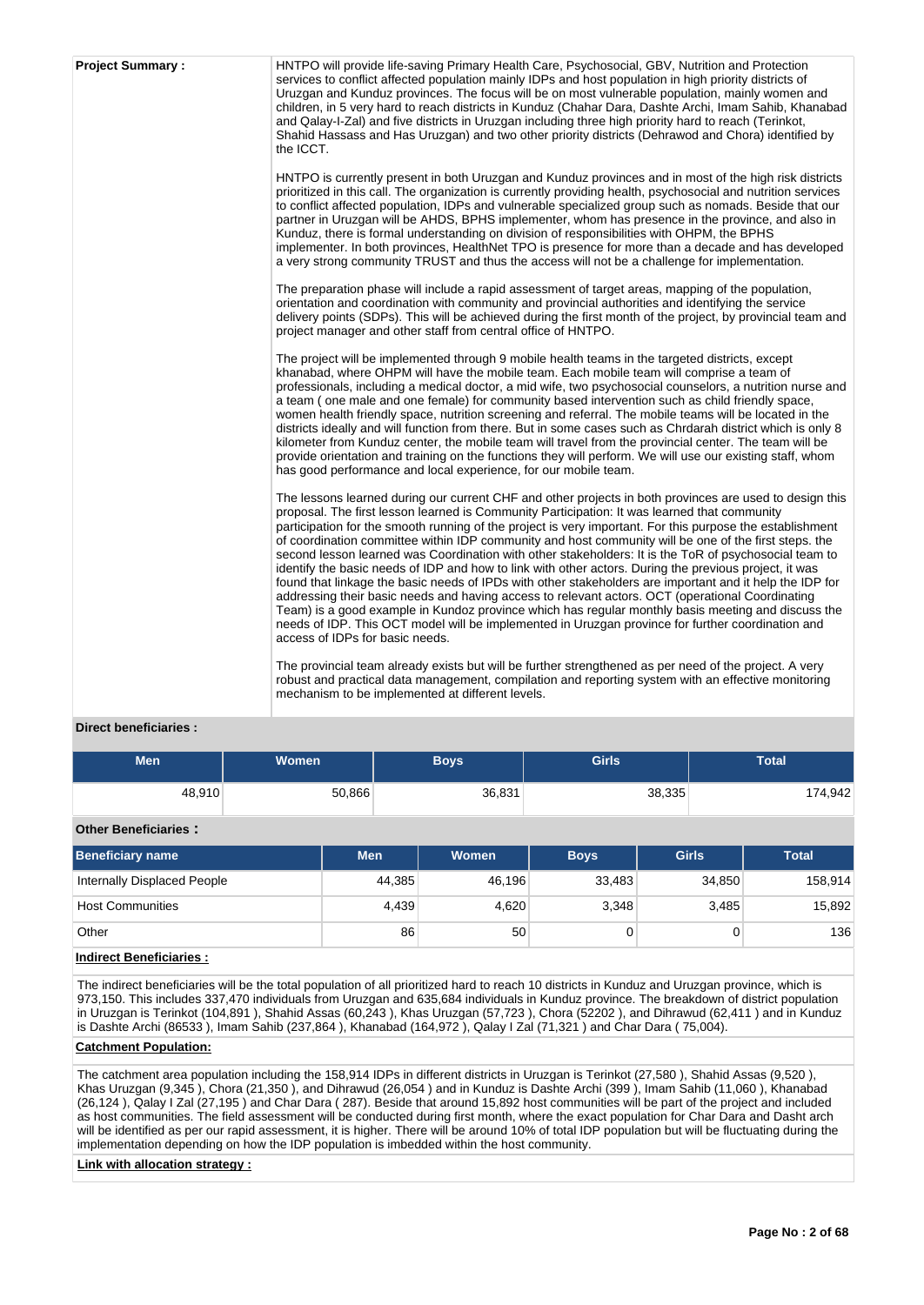The proposed action is in line with the 2nd allocation strategy in terms of the three envelopes considered for this proposal, Health, Protection and Nutrition and it is in line with the priority districts in Uruzgan and Kunduz provinces. We are planning to implement the activities in 5 hard to reach in Kunduz and 3 first priority hard to reach in Uruzgan and 2 second second priority hard to reach districts. The actions proposed are those from eligible activities as listed in the strategy. We are proposing all three eligible activities for health, the two eligible actions from nutrition and the psychosocial, child protection, GBV, Family Protection Centers and networks within target districts as part of the protection envelop. The activities are very much focused for IDPs which comprises 90% of the targeted. population, beside that 10% of beneficiaries will be host population but any returnees will be included as part of the beneficiaries. The beneficiaries are thus in line with the strategy for the 2nd allocation. HealthNet TPO had close coordination and meetings with health cluster, child protection sub cluster, GBV sub cluster, nutrition cluster and attending all relevant meetings to ensure the proposed action is in line with the priorities areas and is feasible to implement. HealthNet TPO also considered the close coordination with stakeholders, including BPHS implementers and other relevant bodies. We have reached to an agreement with stakeholders in both provinces, on role and responsibilities and avoiding any duplication. HealthNet TPO and its partner has decades of experience on health, nutrition and protection, are are present in the provinces and districts, thus the launch of the project and interventions, will be very smooth and most importantly very rapid due to emergency nature of situation. HealthNet TPO and partner presence in the district, made it easy to have very much in ground information and situation analysis. Our team collected an updated information on current status, on all three areas and services, which is part of this proposal. But we will conduct an assessment of nutrition, health and protection needs during the first month, focusing on IDPs, and based on that the program will be modified if needed. We do not expect a very major change in the design of the project and activities as define in this proposal and the strategy document, but in depth information, will help us to prioritize the interventions as per IDP needs considering the local context.

We will have a very integrated approach, where three clusters implemented by a unique team, working as per a collective and interlinked approach. The health, protection and nutrition activities of IDPs will be addressed through a one window approach, where collaboration will be required with WASH, and FSAC or utilization of stockpiles. We did conduct a risk assessment matrix, considering the ground realities and our current experience, and mitigation plans will be in place and implemented to avoid any delay or impact on our planned interventions.

### **Sub-Grants to Implementing Partners :**

| <b>Partner Name</b> | <b>Partner Type</b> | <b>Budget in US\$</b> |
|---------------------|---------------------|-----------------------|
| <b>AHDS</b>         | National NGO        | 13,000.00             |
|                     |                     | 13,000.00             |

## **Other funding secured for the same project (to date) :**

| <b>Other Funding Source</b> | <b>Other Funding Amount</b> |
|-----------------------------|-----------------------------|
|-----------------------------|-----------------------------|

## **Organization focal point :**

| <b>Name</b>         | <b>Title</b>             | Email                     | <b>Phone</b>  |
|---------------------|--------------------------|---------------------------|---------------|
| Dr. Mohammad Naseem | <b>Managing Director</b> | naseem@healthnettpoaf.org | 0093788891688 |
| Dr. Najeebullah     | Program Director         | najeeb@healthnettpoaf.org | 0093789880821 |
| Suleman Zaheer      | <b>Finance Director</b>  | suleman@hntpo.org.af      | 0093789880743 |

### **BACKGROUND**

### **1. Humanitarian context analysis**

Afghanistan is facing a chronic and complex humanitarian situation since 1979, after invasion of Russians.The Mujaheen upraising and fighting continuing till withdrawal of Russians and overthrow of government in 1992. Afghanistan faced another four years of civil war, where different factions of Mujahideen started fighting for power. In 1996, Taliban emerged and come into power, with strict and their definition of Islam, where the country went into a dark stage till 2002. Since 2002, after overthrow of Taliban and establishment of a democratic government, the hopes were there, with support of International community, for peace and prosperity. But due to regional countries and powers interest, re emergence of Taliban and now ISIS, the country is widely facing insurgencies and humanitarian crises. The conflict and war, both political and security wise, has resulted into a wide spread movement of population and crime situation. In recent report of OCHA, from 1 January to 22 August 2017, 212,439 people fled their homes due to conflict, up by more than 10,300 people compared to the previous week. The report also indicates a total of 30 out of 34 provinces currently record some level of forced displacement. It shows the severity of problem and rapid changes in different provinces. Kunduz and Uruzgan is facing a continues and widespread problem with security and humanitarian situation, where the IDPs, do need life saving support and basic needs, to survive.

Natural disaster and lack of basic services, are another humanitarian issue, that needs the support outside the traditional government channels. The country faces chronic underdevelopment and is one of the poorest countries in the world. It is challenging to distinguish needs from sudden onset shocks and those resulting from chronic poverty. The recent World Bank and Ministry of Economy Afghanistan Poverty Status report finds that 1 in 3 Afghans can t afford to buy food or cover their basic needs. The report further notes widened gap between the rich and the poor.

The situation of returnees show a slow progress in 2017, but where IDPs has been a huge humanitarian crises, asking for urgent attention and support. The already poor local host population are not ready to support or accept this burden on them. This has resulted into a number of social and psychological impact, IDPS and local host population. One third of the population are facing not only the security threats and prone to conflict effects, but their basic needs are not met. 40% of population, specially in conflict affected and remote areas, does not have access to health and other social services. The women and children are more affected then any other group of population, physical violence, gender based violence and child abuse is common. Even in some places, the children are sold, for small amounts, to fed their families. The major problem are access to basic health services, psychosocial support, nutrition of children and pregnant women, water and sanitation and importantly protection for vulnerable groups, which is foreseen and will be addressed through this project in selected districts.

**2. Needs assessment**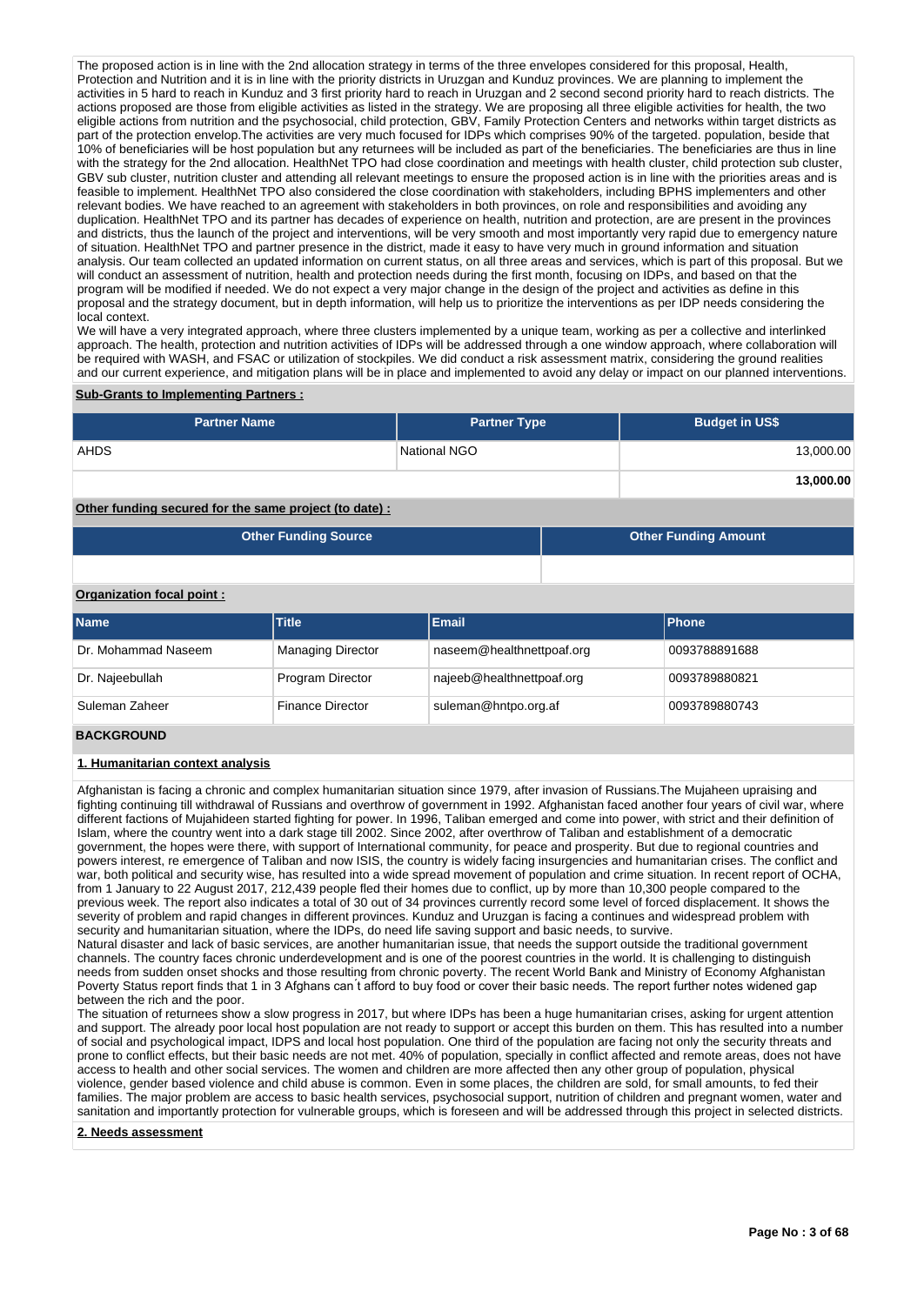Around 40% of the population does not have access to primary health or basic health care services in Afghanistan. The conflict prone provinces particularly Uruzgan and Kunduz are more affected due to ongoing clashes between Anti Government Elements and Afghan National Security Forces.

HNI TPO has conducted a rapid assessment in Uruzgan and Kunduz provinces aimed to get information about the existing humanitarian situation, needs of the IDPs and host community who have problems accessing to basic health care, nutrition, psycho-social and GBV services. The relevant in-depth interviews and Focused Group Discussions took place and required information on current situation and needs of the vulnerable population is collected and used in this proposal. (Assessment report is attached as annex-1). Total 93,849 IDPs are registered with Directorate of Refugees and Repatriation, displaced from relevant villages of Tirinkot, Khasuruzgan, Shahidhasas, Chora and Dehrawod districts, while in Kunduz province total 65,065 IDPs registered with DoRR whom are displaced from Khanabad, Imamsahib, Qala e zal, Chahardara, Dashte archi, Kunduz center and Aliabad districts. These IDPs are mostly settled in the center of districts and relevant cities of Kunduz and Uruzgan provinces.

The living condition of the IDPs is poor and do not have access to basic health care, nutrition, protection services, safe drinking water, and having poor hygienic condition. The IDPs are also affected psychologically particular women and girls and they do not have access to psycho-social support services and GBV response and preventive services.

The health problem which the IDPs suffer from are diarrhea, malnutrition in children, pneumonia, Grippe ( influenza ), skin infection, anemia, gastritis, stress and other psycho-social and mental health problems. In the districts of Khasurozgan and Shahidhasas of Uruzgan province and Khanabad, Imamsahib, Qala e zal, Chahardara, Dashte archi, and Aliabad districts there is no mobile teams to provide psycho-social, GBV response and preventive services and child psycho-social interventions while the Mobile psycho-social teams in Tirinkot, Chora and Dehrawod districts of Uruzgan and center of Kunduz province supported under CHF through UNOCHA, implementing by HealthNet TPO are functional, but will be closed by end of September 2017 that need continuation of mobile psycho-social/GBV, health and nutrition services as the people of mentioned districts are in dire need of humanitarian assistance particularly basic health, nutrition, psycho-social and GBV services.

The women are mostly deprived from the health care services particularly psycho-social and GBV response and preventive services due to cultural restriction. Through this project primary health care including reproductive, psycho-social and GBV services will be provided in culturally appropriate environment through female health workers for women and children (girls) at risk. Community midwives, female psycho-social counselors, and female health care providers will be deployed to provide services and to increase access of women children particularly girls in need to health care, nutrition, psycho-social and GBV services.

To address above needs of the vulnerable population particularly of women and girls, HNI TPO based on needs assessment findings and close consultation with the PPHDs, DoRRs and relevant clusters (Health, Protection and Nutrition) proposes integrated interventions of basic health, nutrition, psycho-social and GBV services through multidisciplinary mobile and fixed teams comprised of male and female staff. These interventions will increase access of the conflict affected population particularly women and children to emergency primary health care, nutrition, psycho-social and GBV services.

### **3. Description Of Beneficiaries**

The total direct beneficiaries of the project will be 174,942 (48,910 men, 50,866 women, 36831 boys and 38335 girls) that are Internally Displaced Persons (IDPs) and the host community living in hard to reach areas of the of the 9 target districts + 156 staff (96 male and 60 female) who will receive training during the project period).

HealthNet TPO has conducted needs assessment through provincial management team currently implementing health and psycho-social projects in Kunduz and Uruzgan provinces. The direct beneficiaries' data has been reviewed and finalized closely with the PPHDs and Directorate of Refugees and Repatriation in the respective provinces.

The breakdown of the direct beneficiaries is;

1. Kunduz: Total direct beneficiaries in Kunduz province are 71,572 population {65,066 IDPs (18801 men, 19569 women, 13081 boys, 13615 girls) + 10% host community which makes 6506 (1880 men, 1957 women, 1308 boys and 1361 girls)}.

The breakdown of district wise target beneficiaries in Kunduz is;

i. 12,166 direct beneficiaries in Imam Sahib district including 11,060 IDPs (3196 men, 3326 women, 2224 boys and 2314 girls) + 1106 host community ( 320 men, 333 women, 222 boys and girls 231),

ii. 29,915 direct beneficiaries in Qala-e-Zal districts including 27,195 IDPs (7858 men, 8179 women, 5467 boys and 5691 girls) + 2720 host community (786 men, 818 women, 547 boys and 569 girls),

iii. 316 direct beneficiaries in Chardara districts including 287 IDPs (83 men, 86 women, 58 boys and 60 girls) + 29 host community (8 men, 9 women, 6 boys and girls 6)

iv. 439 direct beneficiaries in Dashte Archi district including 399 IDPs (115 men, 120 women, 80 boys and 83 girls) + 40 host community beneficiaries (12 men, 12 women, 8 boys and 8 girls).

v. 28,736 direct beneficiaries in Khanabad district including 26,124 IDPs (7549 men, 7857 women, 5251 boys and 5467 girls) + 2612 host community (754 men, 786 women, 525 boys and 547 girls).

2. Uruzgan: Total direct beneficiaries in Uruzgan province are 103,234 population {93,850 IDPs (27,118 men, 28,226 women, 18,868 boys, 19,638 girls) + 10% of host community which makes 9,384 (2711 men, 2823 women, 1886 boys and 1964 girls). The breakdown of district wise target beneficiaries in Uruzgan is;

i. 30,338 direct beneficiaries in Tirinkot district including 27,580 IDPs (7969 men, 8296 women, 5545 boys and 5770 girls) + 2758 host community beneficiaries (797 men, 830 women, 554 boys and 577 girls),

ii. 10,472 direct beneficiaries in Shaheed Hasas district including 9,520 IDPs (2751 men, 2863 women, 1914 boys and 1992 girls) + 952 host community beneficiaries (275 men, 286 women, 192 boys and 199 girls),

iii. 10280 direct beneficiaries in Khas Uruzgan district including 9345 IDPs (2700 men, 2810 women, 1879 boys and 1956 girls) + 935 host community beneficiaries (270 men, 281 women, 188 boys and 196 girls),

iv. 28,659 direct beneficiaries in Dehrawood district including 26053 IDPs (7528 men, 7836 women, 5237 boys and 5452 girls) + 2606 host community beneficiaries (753 men, 784 women, 524 boys and 545 girls),

v. 23,485 direct beneficiaries in Chora district including 21350 IDPs (6169 men, 6421 women, 4292 boys and 4468 girls) + 2135 host community beneficiaries (617 men, 642 women, 429 boys and 447 girls).

The need assessment will be conducted during the first month of the project, where will be possible to forecast the number of GBV cases to be supported. We have GBV program in six provinces and we are adding two provinces for family health house program with focus on GBV. The experience shows that a good referral mechanism from different levels, and community based identification and referral, will improve reporting of GBV cases. So we expect a gradual increase in number of cases starting from around 100 cases, where target will be gradually increased, but defined during the first month of assessment.

### **4. Grant Request Justification**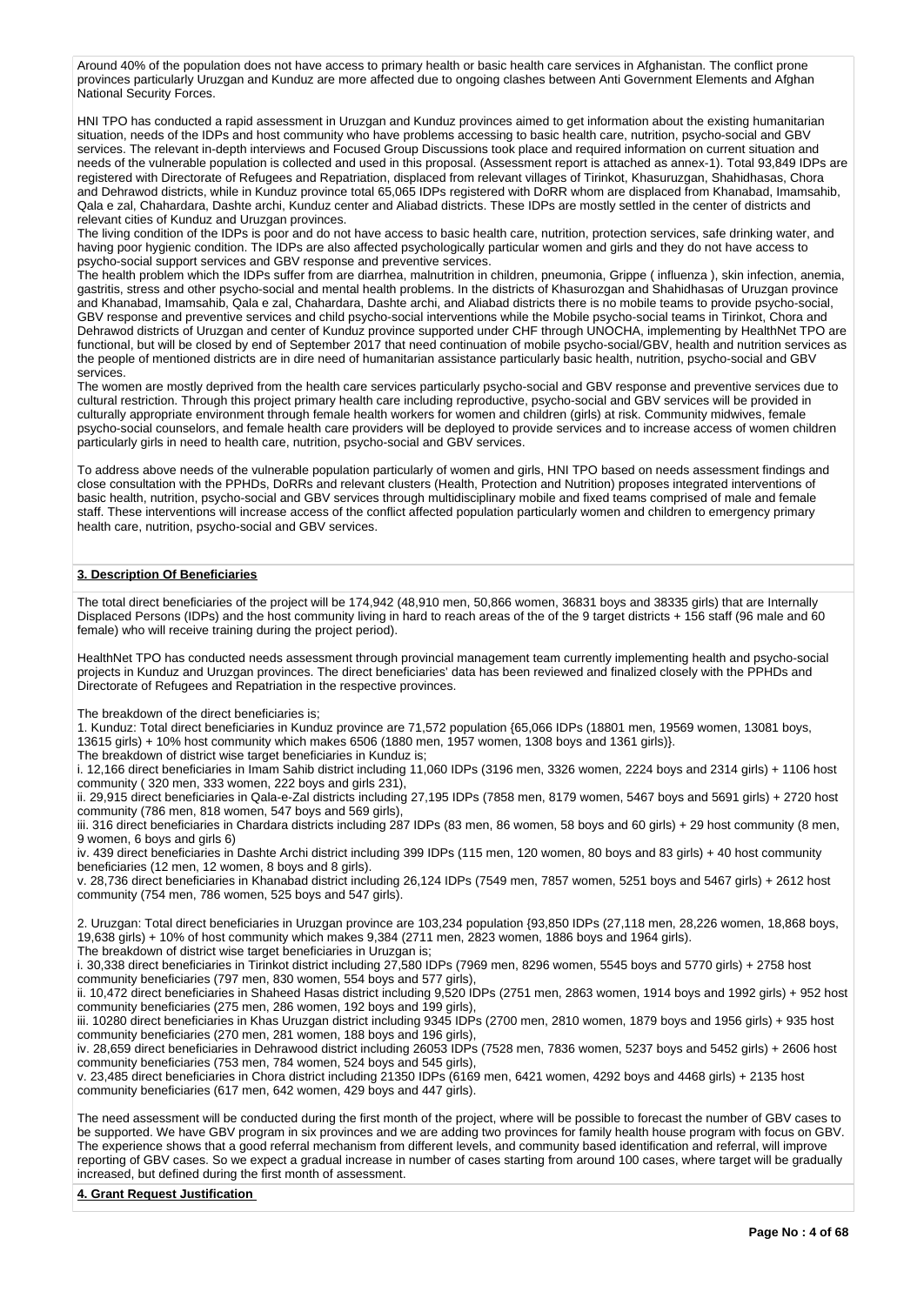The prolonged armed conflict in Afghanistan has taken lives, made people disabled, damaged social fabric and caused internal as well as external displacement. The impact of the ongoing conflicts daily adds victims both through physical injury and mental stress, affecting families in Afghanistan.

Although there has been some progress in the last 16 years in Afghan health system, still many people don't have access to basic mental health and psycho-social services despite a high prevalence of mental health problems in the country. For instance, the study by Lopez Cardozo and colleagues (2002) showed that 67.7% had some sort of depression, 42.1% had post-traumatic stress disorders (PTSD) and 72.2% had anxiety. After inclusion of mental health and psycho-social component in BPHS package in 2010, some services have been initiated in the provinces, but at district and community level mental health and psycho-social services are still not available. There is a strong correlation between physical and mental health problems that when physical health problems are not timely addressed, they become chronic and give rise to psycho-social and mental health problems. So, timely treatment of physical health problems is equally important. This is only possible when government covers a larger portion of health expenditure. But this is not the case in Afghanistan as only 6% of the health expenditures are covered by government, 22% is contributed by donors and the remaining 72% expenditures are out of pocket paid by the patient. The existing basic health services only cover around 60% of the population and even in the districts where health services are available, needs are only partly met.

During the recent last years, the target districts in Uruzgan and Kunduz have experienced heavy occurrence of insurgent's activities and insecurity. In such emergency situations of protracted conflict women and children are the most vulnerable to abuse and violence from both the parties to conflict. Gender based violence against women, girls and children increases during the man-made and natural disasters. The shock of displacement, exposure to gender based violence and traumatic events lead to severe distress which if not timely addressed can have long lasting impacts on women and children themselves and on their families and communities at large. Emergency primary health care, psycho-social and gender based violence are urgent public health concerns which need due attention from government, donors and humanitarian actors.

The proposed multidisciplinary integrated intervention of health, nutrition, protection including psycho-social/GBV and child protection will increase access of the vulnerable population particularly women and children to basic health, nutrition and protection services and it will ultimately reduce morbidity and mortality among women and children in these conflict provinces of Uruzgan and Kunduz.

## **5. Complementarity**

The proposed interventions related to mobile health, nutrition, psychosocial, Family Protection Center for GBV and child protection services are in line with 2nd allocation of CHF 2017. The project will be complementing the existing social, public and private system, while in cases will upgrade and enhance the system, and in instances will act as complementary to address the humanitarian and urgent needs of the population, with focus on gender issues and women and children. The mobile teams will comprise a team of expertise, in each area that is focused in this project. This will enable to have for example health service delivery directed to IDPs and local host population, where the public and any other alternative system is not in place. This is discussed with BPHS implementers and we agreed on areas to be covered and partnership development, such as with AHDS for Uruzgan and reaching a common understanding with OHPM in Kunduz. This will supplement the existing system, and will make sure, the coordination and effective referral mechanism is in place, for optimal use of resources. The nutrition component is mainly focusing on IMAM where the screening and management of malnutrition cases are handled through mobile teams, by visiting the communities and reaching their door steps. This will help for accessible of women and children to nutrition services, and in case of need, patients are referred to higher care level. This will help in referral of on time of cases and also receiving back the referred cases for follow up.

The Gender Based Violence cases are not properly handled in both provinces, due to lack of facilities and expertise. This project will supplement and will ensure for having the services at a very low level. The staff of health facilities in targeted districts are trained to identify, provide medical and psychosocial support to GBV cases and refer to highly center, family protection centers that will be established, Beside that the province will have a case management committee, where will follow the cases after initial support, including for legal and protection services. HealthNet TPO is implementing similar project in six provinces, and do have in room capacity to provide services for all levels, and will use the existing resources and system for sustainability and cost effectiveness. The women and children will need psychological and social support. The project will help the existing structure and establish community based services, where women and children are provided, all type of psychosocial and protection support. This will include the child friendly and women friendly spaces. The mobilization of female staff to provide health, psychosocial and GBV services complements the CHF gender marker code and contribute to gender equality in accessing health services.

### **LOGICAL FRAMEWORK**

#### **Overall project objective**

To improve health, psycho-social, GBV and nutrition well being of IDPs and host community population (women, girls, men and boys) in target districts of Uruzgan (Chora, Dihrawud, Khas Uruzgan, Shahidi Hassas and Tirin Kot) and Kunduz (Chahar Dara, Dashte Archi, Imam Sahib and Qalay-I-Zal) provinces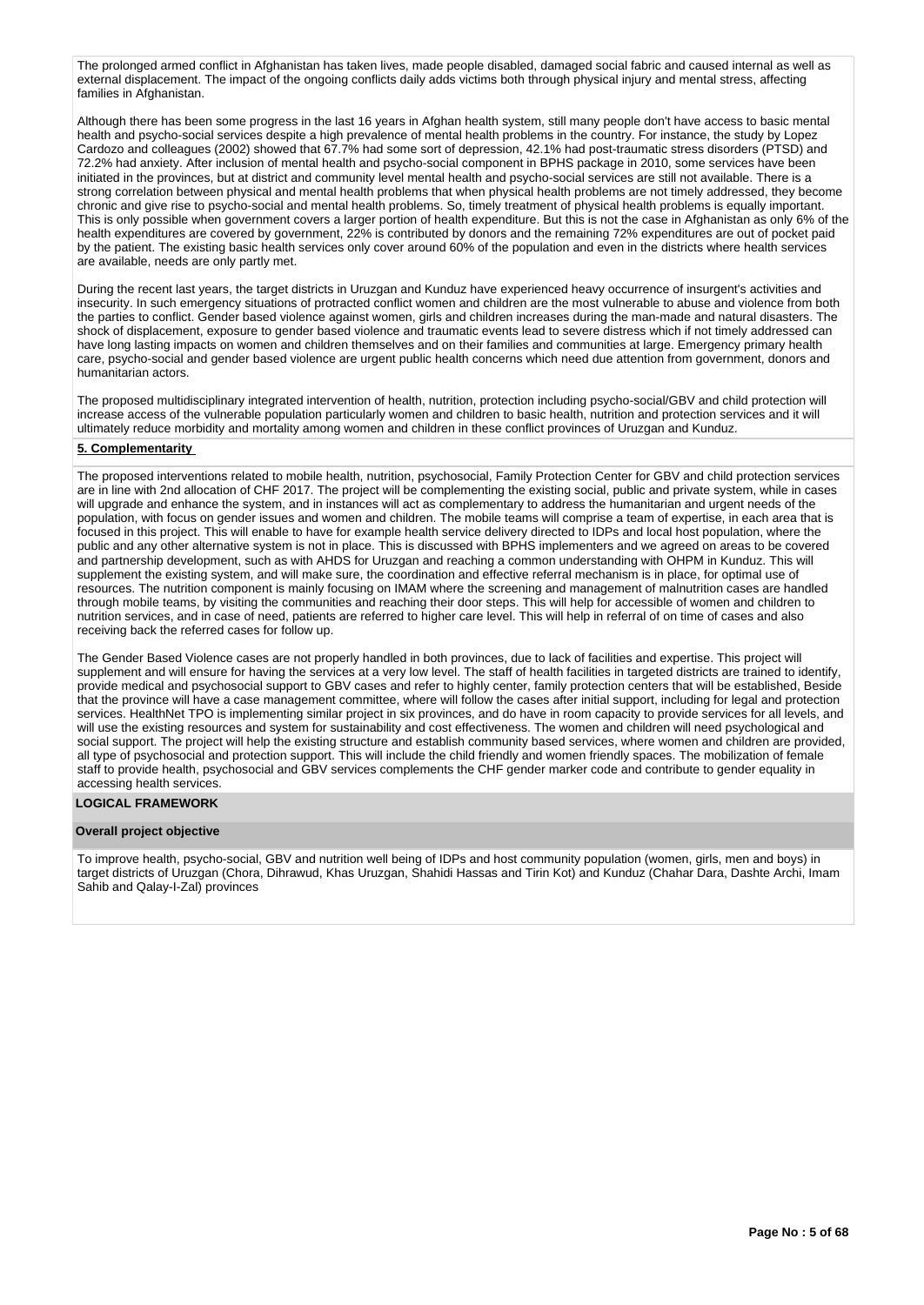| <b>PROTECTION</b>                                                                                                                                                                                                                       |                                                                                                                                                                                                     |                                 |
|-----------------------------------------------------------------------------------------------------------------------------------------------------------------------------------------------------------------------------------------|-----------------------------------------------------------------------------------------------------------------------------------------------------------------------------------------------------|---------------------------------|
| <b>Cluster objectives</b>                                                                                                                                                                                                               | <b>Strategic Response Plan (SRP) objectives</b>                                                                                                                                                     | <b>Percentage of activities</b> |
| Objective 3: Support the creation of a<br>protection-conducive environment to prevent<br>and mitigate protection risks, as well as<br>facilitate an effective response to protection<br>violations                                      | SO4: Humanitarian conditions in hard-to-<br>access areas of Afghanistan are improved                                                                                                                | 40                              |
| Objective 2: Evolving protection concerns,<br>needs and violations are monitored,<br>analysed, and responded to upholding<br>fundamental rights and restoring the dignity<br>and well-being of vulnerable shock affected<br>populations | SO2: Lives are saved by ensuring access to<br>emergency health and protective services<br>and through advocacy for respect of<br>International Humanitarian Law                                     | 30.                             |
| Objective 1: Acute protection concerns,<br>needs and violations stemming from the<br>immediate impact of shocks and taking into<br>account specific vulnerabilities, are identified<br>and addressed in a timely manner                 | SO1: Immediate humanitarian needs of<br>shock affected populations are met -<br>including conflict and natural disaster<br>affected and IDPs, refugees and returning<br>Afghans from armed conflict | 30                              |

**Contribution to Cluster/Sector Objectives :** Based on the 2016 CHF funded interventions, the proposed interventions will further scale up response and address the immediate needs, of existing focused and additional beneficiaries, for psycho-social and GBV services of the conflict affected in hard to reach areas in selected districts of Uruzgan and Kunduz provinces. Beside that the proposed intervention will also address the health needs, referral for legal and safety of the target groups, especially women and children survivors of GBV. Thus the objectives of the envelope protection as per 2nd allocation 2017 will be met through activities proposed, while focusing on objective 3 but objective 1 and 2 are also to be considered accordingly. The focus will be to provide quality services, with improved focus on women and children, through the concept of child friendly space, women healthy friendly spaces (WHFSs) and other GBV as well as PSS services. The package include community based mobile outreach through mobile teams, static services through WHFSs within communities and advance GBV services through family protection centers (FPCs) for GBV survivors. Our approach will be to have 9 mobile health teams, one in each prioritized district of Kunduz and Uruzgan provinces. The protection activities will focus on PSS counseling, GBV response and prevention, with aim on both proactive and reactive approaches. The proactive approach will be establishing of women and children self-support groups, at community level, where the space for both remedy action and preventive measures are foreseen. This intervention will be supplemented by recreational activities and basic literacy services for the vulnerable population. The team will be trained and their capacity built on psycho-social counseling, Psychological First Aid, Emergency Counseling, facilitating establishment and management of support groups and management of GBV cases. The project foresees establishment of Family Protection Center in Uruzgan provincial hospital in Terinkot and in Kundoz Khanabad CHC. The FPC is one step specialized GBV service delivery point (SDP) with qualified PSS, medical and referral expertise. HNTPO is managing six FPCs in other provinces since 2016. As part of the comprehensive GBV response, case management committee (CMC) will also be established in Tirinkit as part of FPC. This will act as a hub for training of one health worker from each facility of targeted districts of Uruzgan and Kunduz for prevention, management and referral of GBV cases. A referral mechanism for higher level, for provision of services will also be established to further strengthen GBV response. Community elder and religious leader shall also be engaged in GBV prevention through community dialogues to have conducive environment and ownership/acceptance of GBV services within the communities.

Child Protection in Emergency (CPiE) is an area of concern. Children are a very vulnerable group, their dependency on adults and their needs for care make them more vulnerable particularly in emergency situation. The proposed intervention of Child Protection in Emergencies (CPiE) will address the humanitarian needs (Health, Psycho-social and GBV preventive and response services) of children living in conflict prone target districts. The children will receive the necessary humanitarian assistance that is required for their safety and well being. Child Friendly Spaces (CFSs) will be established as integrated with Support Groups and WHFSs in the Service Delivery Points of target districts. The CFS supports children's well being in the middle of emergencies and post emergencies. All six principles of the CFS will be taken into consideration while establishing CFS. The target communities will be mobilized to create protective environment to the children and this will be participatory approach, and integrated programming including health, psycho-social, play and recreational activities.

## **Outcome 1**

1.Improved psycho-social, mental and social well-being of IDPs/host community by increased access/utilization of GBV response and prevention services in target districts through comprehensive community and facility based GBV services.

The access of GBV survivors particularly women and girls will be enhanced through provision of mobile services and fixed through two FPCs. Female health care workers will provide GBV services to women and girls in culturally accepted ways.

2. Improved and support the resilience and well-being of children and young people through community organized, structured activities conducted in a safe child friendly and stimulating environment (Outcome for Child Protection)

## **Output 1.1**

### **Description**

Response service mechanism for GBV survivors established and functioning

The GBV survivors (women and girls) will receive GBV and psycho-social support services through FPCs and mobile teams provided by the trained health providers (women and men).

## **Assumptions & Risks**

It is assumed the current situation is not getting worsen due to active fighting and there is no huge population movement out of targeted districts. The risk of security to result into intermission in our services is very low, due to presence of HealthNet TPO and partner in the field. The risk is also on movement of female staff through mobile health teams and implementing community based interventions to IDPs and host community. But our approach. is, based on our current experience and having mobile services in most of targeted districts, to recruit the staff from local communities and having the district based intervention and movement, even for mobile health teams.

#### **Indicators**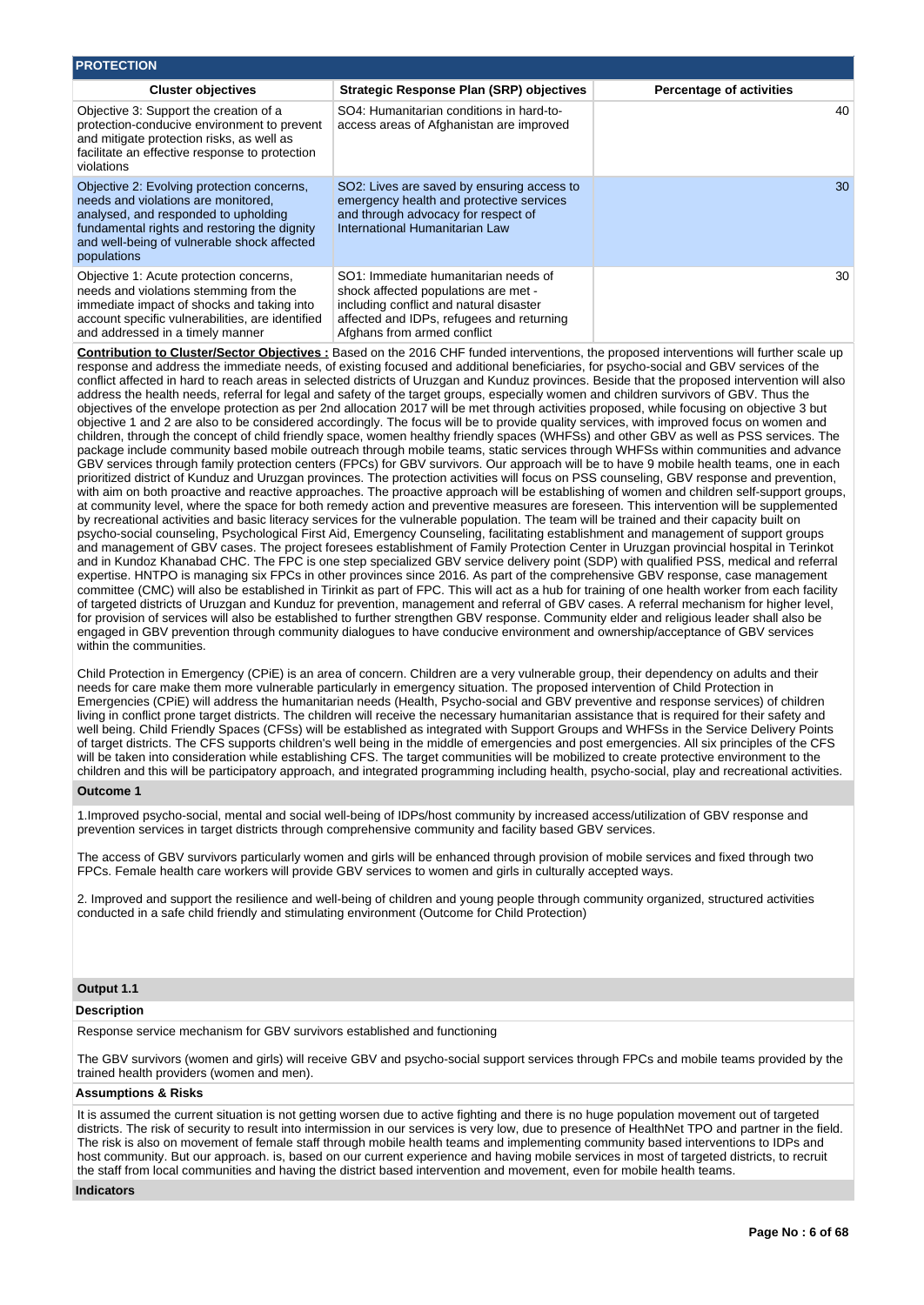|                   |                                                                                                                                                                                       |                                                                                                                                                                                                                                                                                              | <b>End cycle beneficiaries</b> |              |             | <b>End</b><br>cycle |               |
|-------------------|---------------------------------------------------------------------------------------------------------------------------------------------------------------------------------------|----------------------------------------------------------------------------------------------------------------------------------------------------------------------------------------------------------------------------------------------------------------------------------------------|--------------------------------|--------------|-------------|---------------------|---------------|
| Code              | <b>Cluster</b>                                                                                                                                                                        | <b>Indicator</b>                                                                                                                                                                                                                                                                             | <b>Men</b>                     | <b>Women</b> | <b>Boys</b> | <b>Girls</b>        | <b>Target</b> |
| Indicator 1.1.1   | <b>PROTECTION</b>                                                                                                                                                                     | SA2- Number of GBV survivors receiving<br>protection services (including health,<br>psychosocial, legal and safety)                                                                                                                                                                          | 62                             | 3,100        | 43          | 2,15<br>7           | 5,362         |
|                   | <b>Means of Verification:</b> Register, HMIS, Progress and Monitoring reports                                                                                                         |                                                                                                                                                                                                                                                                                              |                                |              |             |                     |               |
|                   | Total 5362 GBV survivors (3100 women, 2157 girls, 62 men and 43 boys) will receive protection services including health, psycho-social<br>and referral for legal and safety services. |                                                                                                                                                                                                                                                                                              |                                |              |             |                     |               |
| Indicator 1.1.2   | PROTECTION                                                                                                                                                                            | Number of mobile health and psycho-social teams<br>with Gender-Based Violence prevention and<br>response services functioning                                                                                                                                                                |                                |              |             |                     | 9             |
|                   | <b>Means of Verification:</b> HMIS, Progress and Monitoring reports                                                                                                                   |                                                                                                                                                                                                                                                                                              |                                |              |             |                     |               |
|                   |                                                                                                                                                                                       | 9 Mobile teams having female and male health care providers, 5 mobile teams in Uruzgan and 4 in Kunduz will be established. These<br>mobile teams will provide GBV prevention and response services to the GBV survivors (women and girls at risk)                                           |                                |              |             |                     |               |
| Indicator 1.1.3   | <b>PROTECTION</b>                                                                                                                                                                     | Number of community and traditional leaders<br>trained to raise awareness of GBV                                                                                                                                                                                                             |                                |              |             |                     | 90            |
|                   | <b>Means of Verification</b> : Training and monitoring reports                                                                                                                        |                                                                                                                                                                                                                                                                                              |                                |              |             |                     |               |
|                   |                                                                                                                                                                                       | 10 in each target district. This will include both women and men members trained on GBV services.                                                                                                                                                                                            |                                |              |             |                     |               |
|                   |                                                                                                                                                                                       | The Community and traditional leaders will include both men and women. 50% (45) will be men and 50% (45) will be women.                                                                                                                                                                      |                                |              |             |                     |               |
|                   |                                                                                                                                                                                       |                                                                                                                                                                                                                                                                                              |                                |              |             |                     |               |
|                   |                                                                                                                                                                                       |                                                                                                                                                                                                                                                                                              |                                |              |             |                     |               |
| Indicator 1.1.4   | <b>PROTECTION</b>                                                                                                                                                                     | Number of GBV case management committees<br>established                                                                                                                                                                                                                                      |                                |              |             |                     | 2             |
|                   | <b>Means of Verification:</b> Progress and Monitoring Reports                                                                                                                         |                                                                                                                                                                                                                                                                                              |                                |              |             |                     |               |
|                   |                                                                                                                                                                                       | One committee in each province. The Committee will be reviewing GBV survivor cases and will provide required response services.                                                                                                                                                              |                                |              |             |                     |               |
| Indicator 1.1.5   | <b>PROTECTION</b>                                                                                                                                                                     | SA2- Number of boys, girls, men and women<br>receiving psychosocial support                                                                                                                                                                                                                  | 14,64<br>7                     | 15,245       | 11,0<br>49  | 11,5<br>00          | 52,441        |
|                   | <b>Means of Verification:</b> Register, HMIS, Progress and Monitoring Reports                                                                                                         |                                                                                                                                                                                                                                                                                              |                                |              |             |                     |               |
|                   | 30% of the total target population (174806)                                                                                                                                           |                                                                                                                                                                                                                                                                                              |                                |              |             |                     |               |
| Indicator 1.1.6   | <b>PROTECTION</b>                                                                                                                                                                     | Number of cases reviewed and concluded by<br>Case Management Committee                                                                                                                                                                                                                       |                                |              |             |                     | 44            |
|                   | <b>Means of Verification:</b> Meeting minutes and Monitoring Reports                                                                                                                  |                                                                                                                                                                                                                                                                                              |                                |              |             |                     |               |
|                   |                                                                                                                                                                                       |                                                                                                                                                                                                                                                                                              |                                |              |             |                     |               |
| <b>Activities</b> | Two cases reviewed per month in each province                                                                                                                                         |                                                                                                                                                                                                                                                                                              |                                |              |             |                     |               |
|                   |                                                                                                                                                                                       |                                                                                                                                                                                                                                                                                              |                                |              |             |                     |               |
| Activity 1.1.1    |                                                                                                                                                                                       |                                                                                                                                                                                                                                                                                              |                                |              |             |                     |               |
| mechanisms:       |                                                                                                                                                                                       | Standard Activity: SA2- Mobile outreach and static protection services to women, men, girls and boys; principled referrals and<br>psychosocial support to conflict affected people to contribute to community based prevention and mitigation response                                       |                                |              |             |                     |               |
|                   |                                                                                                                                                                                       | Mapping of the stakeholders and situation analysis for the GBV services in close coordination of GBV cluster                                                                                                                                                                                 |                                |              |             |                     |               |
|                   | help to formulate the response per all stakeholders' interest and priorities.                                                                                                         | HealthNet TPO will carry out mapping and situation analysis to identify stakeholders, actors including potential partners to summarize the<br>roles and responsibilities of various actors, and to know the existing GBV prevention and response services in the target districts. This will |                                |              |             |                     |               |
| Activity 1.1.2    |                                                                                                                                                                                       |                                                                                                                                                                                                                                                                                              |                                |              |             |                     |               |
| mechanisms;       |                                                                                                                                                                                       | Standard Activity: SA2- Mobile outreach and static protection services to women, men, girls and boys; principled referrals and<br>psychosocial support to conflict affected people to contribute to community based prevention and mitigation response                                       |                                |              |             |                     |               |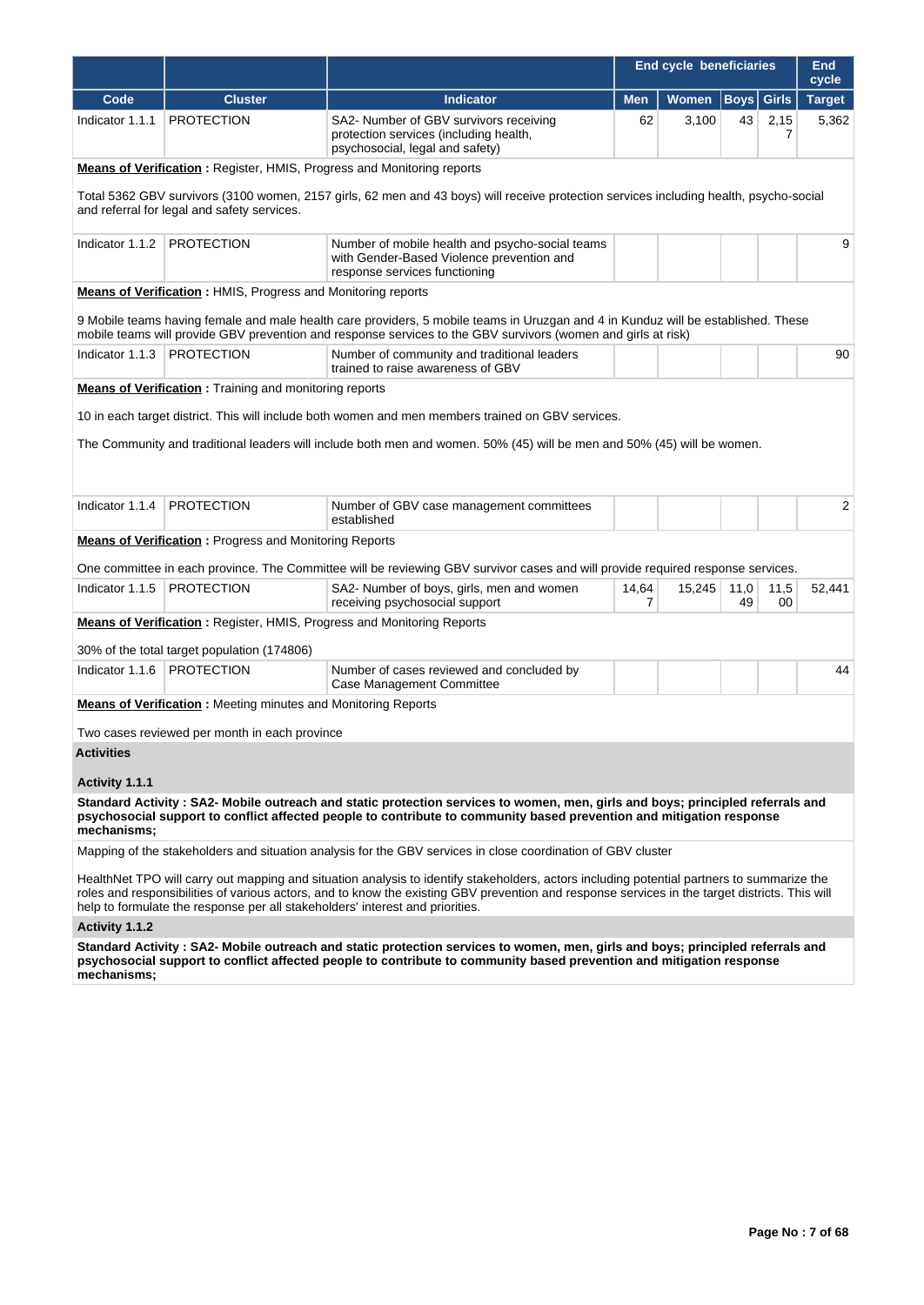Establish Family Protection Centers (FPCs) in Uruzgan and Kunduz provinces

Two FPCs will be established (one in Uruzgan provincial hospital and one in Khanabad CHC of Kunduz). Each FPC will have 4 staff (1 Female MD, 1 Psycho-social counselor, 1 Data collector and 1 support staff).

The Family Protection Center is a health response to GBV seeking to integrate professional assistance (psycho-social, medical and legal support and referral services into the health sector) and act as a one-stop assistance center. This is implemented in several provinces, where HNTPO implements the center in six provinces with support of UNFPA and in close coordination with MoPH. This is approved by MoPH and it is a standard model in expansion for implementation.

Services will be provided in culturally appropriate environment through female health workers for women and children (girls) at risk.

The first month of the project will be for the assessment, coordination with community and provincial authorities and identification of the service delivery points and the centers. As from second month, the service delivery will start in each district, where gradually the centers are established. FPC, as per discussion with the sub cluster and need of the population, will be established in Khan Abad district, and in Uruzgan provincial hospital in Trinkot. SDPs will be in the location, where maximum of IDPs are present and has access, and FPCs will be in Khanabad district of Kunduz and in Trinkot of Uruzgan.

The FPC will be the referral and coordination center for GBV cases for provision of health and psychosocial support and referral and coordination for legal and safety services.

The first month of the project will be for the assessment, coordination with community and provincial authorities and identification of the service delivery points and the centers. The centers will be established in first month of the project (inception). As from second month, the service delivery will start in each district, where gradually the centers are established. FPC, as per discussion with the sub cluster and need of the population, will be established in Khan Abad district. All other CFS and WFSs will be established and will be linked with the service delivery points (SDPs). SDPs will be in the location, where maximum of IDPs are present and has access, and CFSs and WFSs will be also in the proximity of these SDPs. Since, its integrated approach of health, protection and nutrition, therefore the protection services are integrated with health and nutrition, the clients visiting mobile team or FPCs will also be provided with medical and nutrition services if required

#### **Activity 1.1.3**

**Standard Activity : SA2- Mobile outreach and static protection services to women, men, girls and boys; principled referrals and psychosocial support to conflict affected people to contribute to community based prevention and mitigation response mechanisms;**

Provision of Psycho-social support and health services to GBV survivors including women and girls as part of the initial response

The GBV survivors (women and girls) will receive required psycho-social and health services from the trained health care providers of mobile teams, FPCs and trained focal points of BPHS health facilities of targeted districts on daily basis

#### **Activity 1.1.4**

**Standard Activity : SA2- Mobile outreach and static protection services to women, men, girls and boys; principled referrals and psychosocial support to conflict affected people to contribute to community based prevention and mitigation response mechanisms;**

Provision of dignity kits to GBV survivors (women and girls of reproductive age)

The beneficiaries for this activity are targeted GBV survivors, adolescent girls, pregnant women and lactating women. All of these groups will be provided with dignity kit, planned and budgeted

The dignity kits are important to cope in stressful and potentially overwhelming humanitarian situations. Supporting women's and girls selfesteem and confidence.

### **Activity 1.1.5**

**Standard Activity : SA2- Mobile outreach and static protection services to women, men, girls and boys; principled referrals and psychosocial support to conflict affected people to contribute to community based prevention and mitigation response mechanisms;**

Establish Women Healthy Friendly Spaces (WHFSs) in Uruzgan and Kunduz provinces

Women Healthy Friendly Spaces (WHFSs) will be established as integrated with Community Support Groups and Child Friendly Spaces (CFSs) established in services delivery points.

We have two staff at field level to support CFS/WFS/Psychosocial activities. These two staff are in addition to the mobile health team, where focus is on community based interventions. Beside that we have one community mobilizer for each MHT, who will facilitate and prepare the ground for implementation of activities for our field team.

The first month of the project will be for the assessment, coordination with community and provincial authorities and identification of the service delivery points and the centers. As from second month, the service delivery will start in each district, where gradually the centers are established. WHFSs as per discussion with the sub cluster and need of the population will be established in all districts and will be linked with the service delivery points (SDPs). SDPs will be in the location, where maximum of IDPs are present and has access, and WFSs will be also in the proximity of these SDPs.

#### **Activity 1.1.6**

**Standard Activity : SA2- Mobile outreach and static protection services to women, men, girls and boys; principled referrals and psychosocial support to conflict affected people to contribute to community based prevention and mitigation response mechanisms;**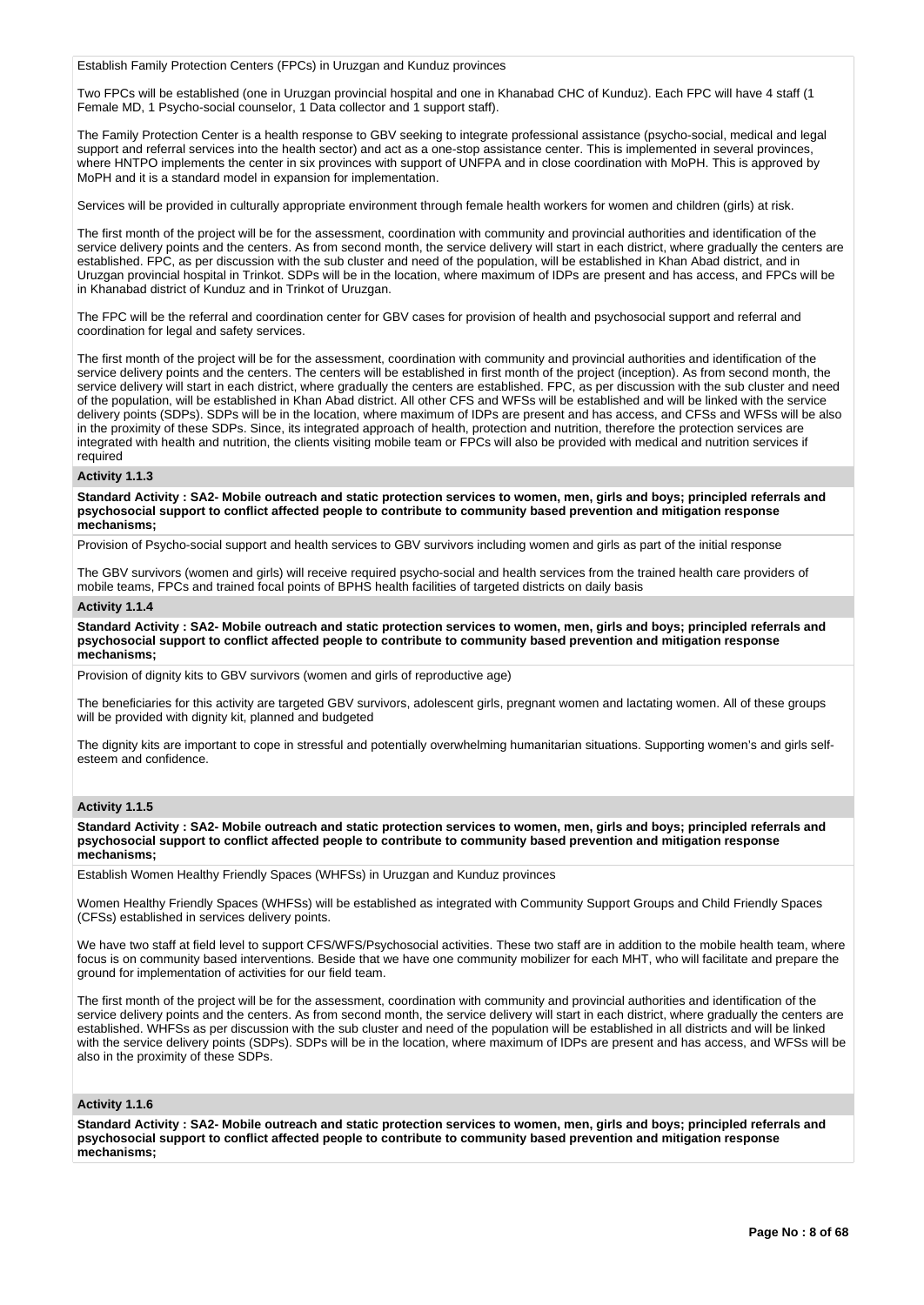Conduct blanket psycho-social sessions with target communities in general, women and girls specific through female psycho-social counselors

HealthNet TPO will establish Women Healthy Spaces, where female Psycho-social counselors will be hired to provide support group sessions, and individual case management to the conflict affected women and girls.

### **Activity 1.1.7**

**Standard Activity : SA2- Mobile outreach and static protection services to women, men, girls and boys; principled referrals and psychosocial support to conflict affected people to contribute to community based prevention and mitigation response mechanisms;**

Establish case management committee at provincial level

Case management committee will be established one in each target province to ensure GBV cases are successfully followed up and managed by relevant actors.

### **Activity 1.1.8**

**Standard Activity : SA2- Mobile outreach and static protection services to women, men, girls and boys; principled referrals and psychosocial support to conflict affected people to contribute to community based prevention and mitigation response mechanisms;**

Follow up of the referred GBV cases with the FPC and other relevant sectors

HealthNet TPO will establish a follow up mechanism for multi-sectoral services (medical, psycho-social, security and legal) required for GBV survivors through a referral mechanism in-line with survivor centered approach.

## **Activity 1.1.9**

**Standard Activity : SA2- Mobile outreach and static protection services to women, men, girls and boys; principled referrals and psychosocial support to conflict affected people to contribute to community based prevention and mitigation response mechanisms;**

Conduct coordination meetings with the Women Healthy Friendly Spaces and Family Protection Centers for referral and reporting of GBV cases

The mobile psycho-social and health teams will have regular monthly meetings with the WHFSs and FPCs staff to strengthen referral, follow up and reporting mechanisms of the GBV services.

### **Activity 1.1.10**

**Standard Activity : SA2- Mobile outreach and static protection services to women, men, girls and boys; principled referrals and psychosocial support to conflict affected people to contribute to community based prevention and mitigation response mechanisms;**

Conduct awareness sessions on GBV prevention and response

The health care givers and psycho-social counselors will provide regular awareness raising sessions on GBV prevention and response services through proactive and reactive approaches.

### **Activity 1.1.11**

**Standard Activity : SA2- Mobile outreach and static protection services to women, men, girls and boys; principled referrals and psychosocial support to conflict affected people to contribute to community based prevention and mitigation response mechanisms;**

Conduct community mobilization through community dialogue sessions

There will be quarterly community dialogue session aims to increase awareness of the community and improve referral of the GBV cases to FPCs and health facilities. The dialogue sessions will be led by the community mobilizer with support of the mobile health team.

### **Activity 1.1.12**

**Standard Activity : SA2- Mobile outreach and static protection services to women, men, girls and boys; principled referrals and psychosocial support to conflict affected people to contribute to community based prevention and mitigation response mechanisms;**

Training of health care providers on GBV case identification, management and referral.

Equal training opportunity to both men and women health providers will be given. The psycho-social counselors (female and male) and health care providers will be trained on GBV case identification, management, and referral of GBV survivors to other relevant sectors for safety and legal services.

### **Activity 1.1.13**

**Standard Activity : SA2- Mobile outreach and static protection services to women, men, girls and boys; principled referrals and psychosocial support to conflict affected people to contribute to community based prevention and mitigation response mechanisms;**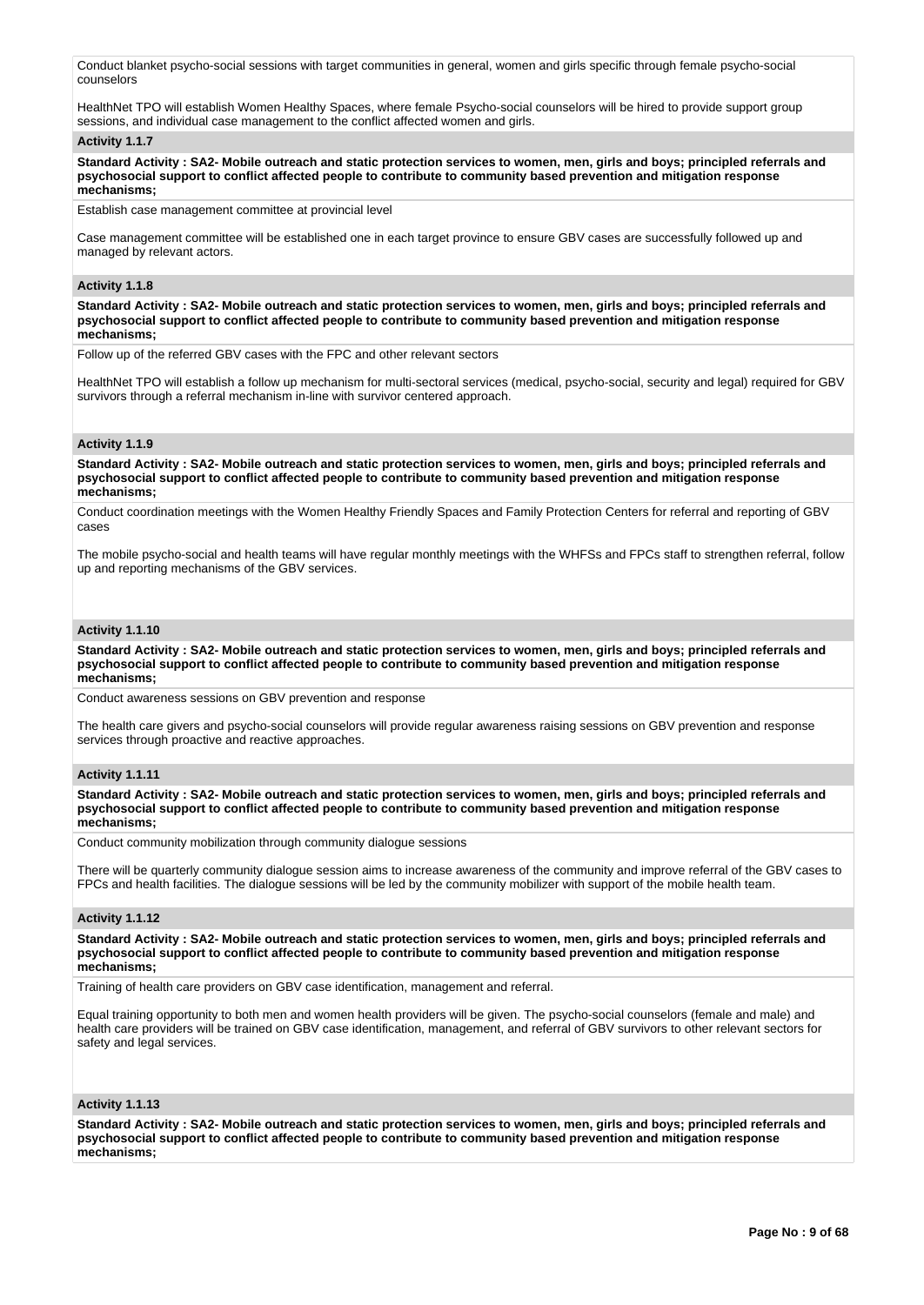Submit monthly, quarterly and ad-hoc reports to GBV cluster

HealthNet TPO will collect data and progress reports from mobile teams and FPCs on monthly basis, and these reports will be compiled by the provincial management team and then will be submitted to Kabul office. The progress a reports will be submitted to GBV cluster on monthly, quarterly and ad-hoc basis.

### **Activity 1.1.14**

**Standard Activity : SA2- Mobile outreach and static protection services to women, men, girls and boys; principled referrals and psychosocial support to conflict affected people to contribute to community based prevention and mitigation response mechanisms;**

Conduct monitoring of the mobile team services; 1) By In-charge of the mobile team on daily basis, b) By Provincial Management on weekly basis, and 3) By Country office M&E department on quarterly basis.

## **Output 1.2**

### **Description**

Child Protection in Emergency services strengthened through establishment of Child Friendly Spaces and Community Mobilization

### **Assumptions & Risks**

It is assumed the current situation is not getting worsen due to active fighting and there is no huge population movement out of targeted districts. The risk of security to result into intermission in our services is very low, due to presence of HealthNet TPO and partner in the field. The risk is also on movement of female staff through mobile health teams and implementing community based interventions to IDPs and host community. But our approach. is, based on our current experience and having mobile services in most of targeted districts, to recruit the staff from local communities and having the district based intervention and movement, even for mobile health teams.

## **Indicators**

|                                                                                                                                                                                                    |                                                                                                                                                                                                                                                                                                         |                                                                             | End cycle beneficiaries |              |  | End<br>cycle      |               |  |
|----------------------------------------------------------------------------------------------------------------------------------------------------------------------------------------------------|---------------------------------------------------------------------------------------------------------------------------------------------------------------------------------------------------------------------------------------------------------------------------------------------------------|-----------------------------------------------------------------------------|-------------------------|--------------|--|-------------------|---------------|--|
| Code                                                                                                                                                                                               | <b>Cluster</b>                                                                                                                                                                                                                                                                                          | <b>Indicator</b>                                                            | <b>Men</b>              | <b>Women</b> |  | <b>Boys</b> Girls | <b>Target</b> |  |
| Indicator 1.2.1                                                                                                                                                                                    | <b>PROTECTION</b>                                                                                                                                                                                                                                                                                       | SA2- Number of boys, girls, men and women<br>receiving psychosocial support | 0                       | 3,68<br>0    |  | 3,83<br>3         | 7,516         |  |
| <b>Means of Verification:</b> Register, HMIS, Progress Reports and Monitoring Reports<br>10% of the total boys and girls are targeted                                                              |                                                                                                                                                                                                                                                                                                         |                                                                             |                         |              |  |                   |               |  |
|                                                                                                                                                                                                    | Indicator 1.2.2 PROTECTION                                                                                                                                                                                                                                                                              | Number of Child Friendly Spaces Established and<br>Functioning              |                         |              |  |                   | 9             |  |
|                                                                                                                                                                                                    | <b>Means of Verification: Register, HMIS, Progress and Monitoring Reports</b><br>5 in Uruzgan (Chora, Dihrawud, Khas Uruzgan, Shahidi Hassas and Tirin Kot) and 4 in Kunduz (Chahar Dara, Dashte Archi, Imam Sahib<br>and Qalay-I-Zal)                                                                  |                                                                             |                         |              |  |                   |               |  |
| <b>Activities</b><br>Activity 1.2.1                                                                                                                                                                |                                                                                                                                                                                                                                                                                                         |                                                                             |                         |              |  |                   |               |  |
| Standard Activity: SA2- Provision of protection services (including health, psychosocial, legal and safety) to GBV survivors and<br>children abused or exploited by armed groups and armed forces; |                                                                                                                                                                                                                                                                                                         |                                                                             |                         |              |  |                   |               |  |
|                                                                                                                                                                                                    | Conduct baseline assessment for mapping of actors and situation analysis of CPIE services in the target districts {5 districts of Uruzgan<br>(Chora, Dihrawud, Khas Uruzgan, Shahidi Hassas and Tirin Kot) and 4 target districts of Kunduz (Chahar Dara, Dashte Archi, Imam Sahib<br>and Qalay-I-Zal)} |                                                                             |                         |              |  |                   |               |  |
| HealthNet TPO will conduct an assessment to address children particularly the most vulnerable children in the community - for focused                                                              |                                                                                                                                                                                                                                                                                                         |                                                                             |                         |              |  |                   |               |  |

response (health, psycho-social, GBV, play and recreational activities), and mapping of the relevant actors to improve coordination and collaboration among relevant stakeholders.

### **Activity 1.2.2**

**Standard Activity : SA2- Provision of protection services (including health, psychosocial, legal and safety) to GBV survivors and children abused or exploited by armed groups and armed forces;**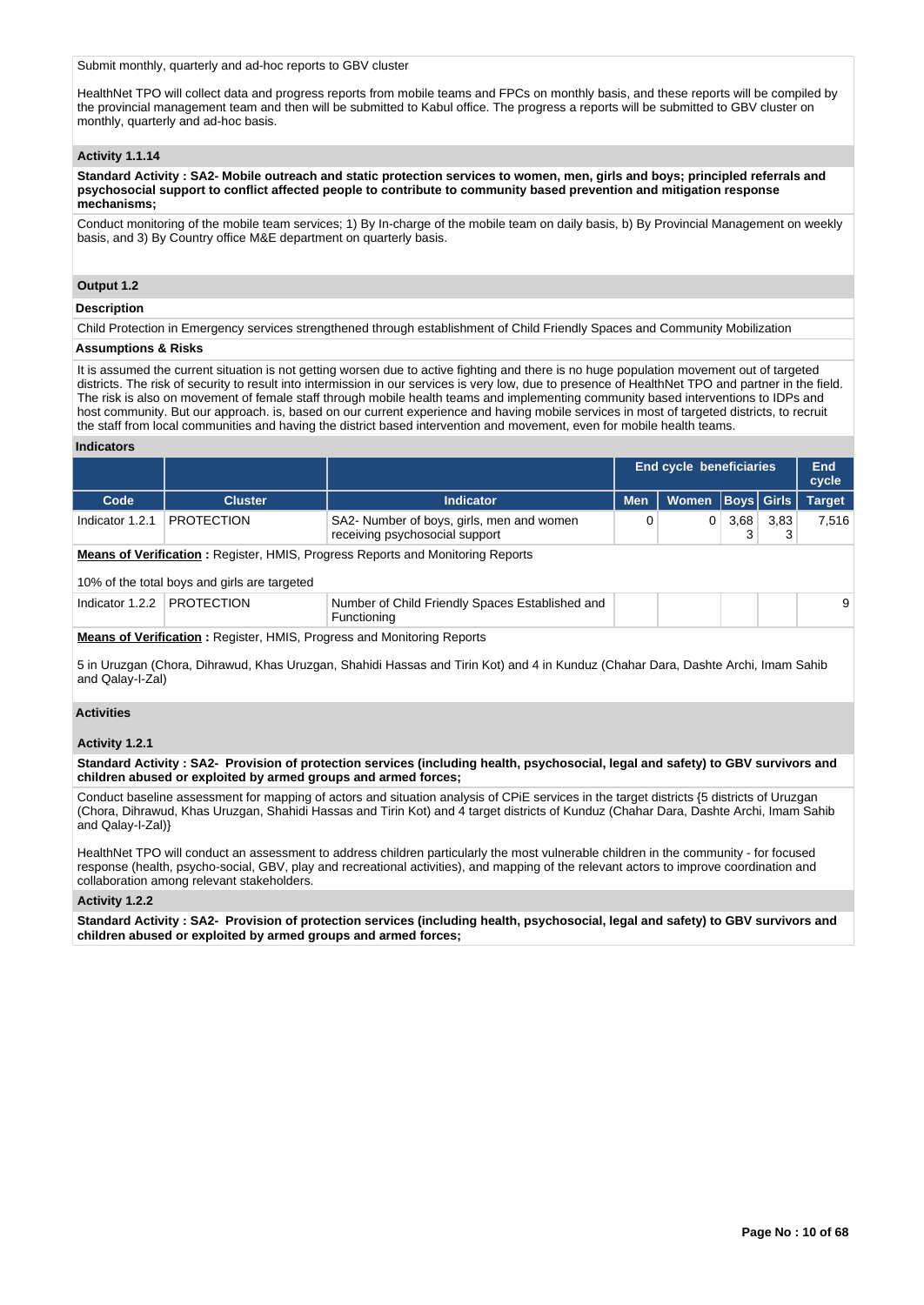Establish Child Friendly Spaces (CFSs) as integrated with the Support Groups and Women Healthy Friendly Spaces in the target districts {5 districts of Uruzgan (Chora, Dihrawud, Khas Uruzgan, Shahidi Hassas and Tirin Kot) and 4 target districts of Kunduz (Chahar Dara, Dashte Archi, Imam Sahib and Qalay-I-Zal)}

HealthNet TPO will establish CFSs where integrated humanitarian assistance such as health, psycho-social, GBV, play and recreational will be provided to the most vulnerable children in the target districts.

The CFS will support include the following key activities;

1. Play and recreational activities for children, such as sports, arts and cultural activities provided in a structured manner to restore a sense of predictability and continuity.

2. Awareness raising on prevention of violence and separation, key health issues such as HIV/AIDS, nutrition, hygiene promotion, waste management, and disaster preparedness.

3. Use of space for other community activities such as mother or parent groups and other community gatherings.

4. Encouragement of civil society organizations to use the CFS to organize their activities.

5. Awareness raising of children and their families about landmine hazard and precautionary measures,

The purpose of CFS is to support the resilience and well-being of children and young people through community organized, structured activities through proactive and reactive approaches conducted in a safe, child friendly, and stimulating environment. It will be integrated services and the mobile psychosocial team will provide the proposed integrated activities in the same place ( health, nutrition, protection) and the psychosocial team will mobilize the community for access and linking with other components and basic needs likewise WASH activities. The activities will include the understanding main challenging the children face, provide them with health, psychosocial, mental, nutrition, learning, recreation activities and safe environment to live. We will connect with WASH activities in the targeted areas and districts.

The mapping of IDPs and target group will define the cluster of children to be targeted. The next step will be to identify a unique structure or facilities for each community to link with CFS. The CDC, health shura or any other community based committees will be the first entry point. This will be done through their representatives and individual head of families. Our community mobilizing will play the key role to identify the individuals and groups, for linkage and coordination in each community. The community mobilizers and community support team, then will identify the children to be enrolled and supported.

The first month of the project will be for the assessment, coordination with community and provincial authorities and identification of the service delivery points and the centers. As from second month, the service delivery will start in each district, where gradually the centers are established. CFSs, as per discussion with the protection cluster and need of the population, will be established in all districts and will be linked with the service delivery points (SDPs). SDPs will be in the location, where maximum of IDPs are present and has access, and CFSs will be also in the proximity of these SDPs.

## **Activity 1.2.3**

**Standard Activity : SA2- Provision of protection services (including health, psychosocial, legal and safety) to GBV survivors and children abused or exploited by armed groups and armed forces;**

Understanding the Daily Routines of Children and Families

The project team will understand the daily routines of children and families through a consultative meetings with the children families, and based on these routines will do the planning for daily chores.

### **Activity 1.2.4**

**Standard Activity : SA2- Provision of protection services (including health, psychosocial, legal and safety) to GBV survivors and children abused or exploited by armed groups and armed forces;**

Assessing the scope and quality of available resources in the community in participatory way

The project team will assess the scope and quality of available community resources such as material, human, media tools or facilities, and play grounds.

## **Activity 1.2.5**

**Standard Activity : SA2- Provision of protection services (including health, psychosocial, legal and safety) to GBV survivors and children abused or exploited by armed groups and armed forces;**

Identify the needs of children and Gaps in Service Provision

The needs of children and gaps in the CPiE service provision will be identified through the assessment and will be shared with the relevant stakeholders and UNICEF for the required support.

#### **Activity 1.2.6**

**Standard Activity : SA2- Provision of protection services (including health, psychosocial, legal and safety) to GBV survivors and children abused or exploited by armed groups and armed forces;**

Provision of life-saving health, psycho-social, and GBV services to the affected children both girls and boys in target districts {5 districts of Uruzgan (Chora, Dihrawud, Khas Uruzgan, Shahidi Hassas and Tirin Kot) and 4 target districts of Kunduz (Chahar Dara, Dashte Archi, Imam Sahib and Qalay-I-Zal)}

The mobile team will provide health, psycho-social and GBV services to the children on regular basis visiting the CFSs.

### **Activity 1.2.7**

**Standard Activity : SA2- Provision of protection services (including health, psychosocial, legal and safety) to GBV survivors and children abused or exploited by armed groups and armed forces;**

Teaching and practicing recreational activities to keep children active

HealthNet TPO will purchase required equipment for recreational activities to children and will teach to keep them active.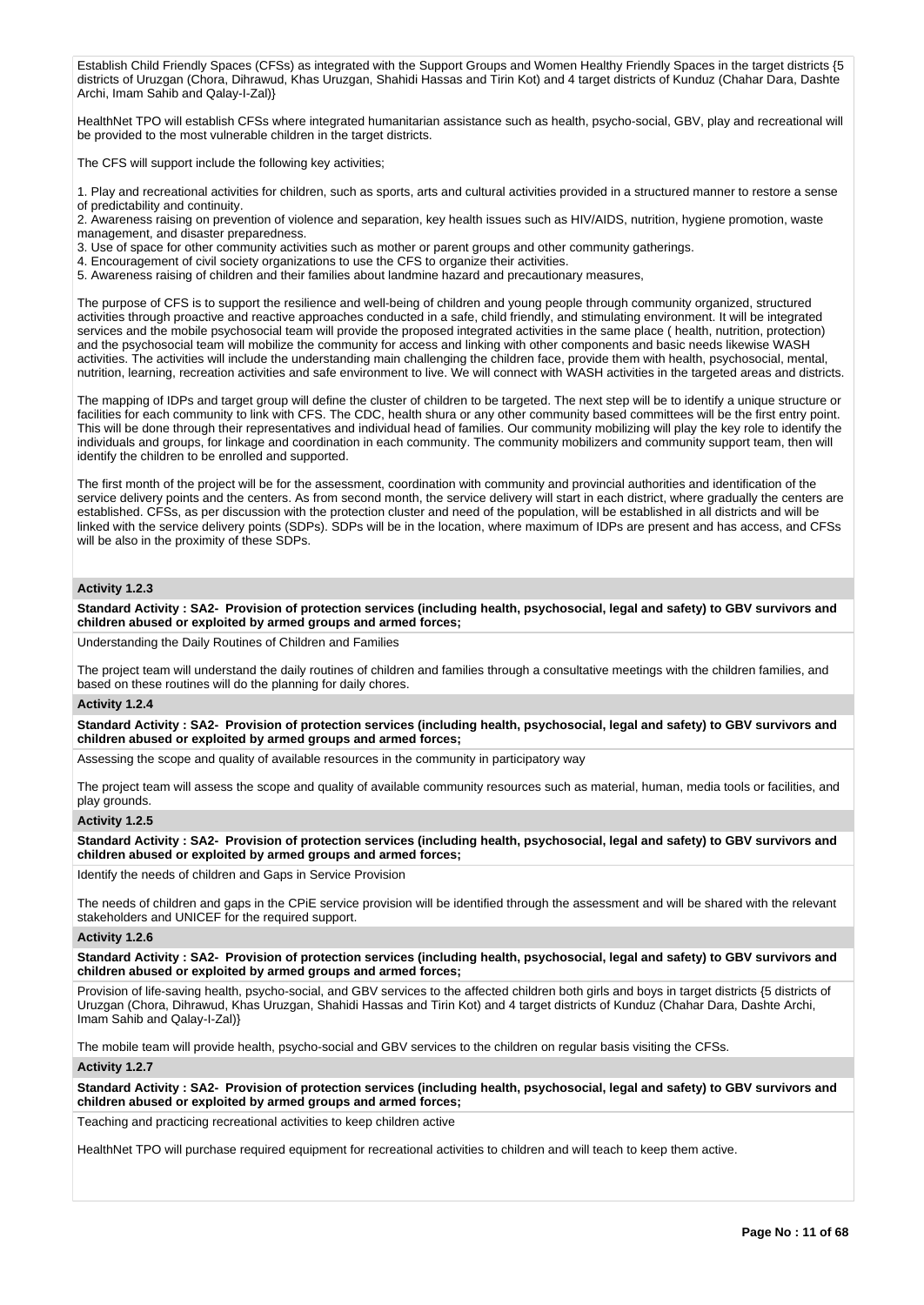### **Activity 1.2.8**

**Standard Activity : SA2- Provision of protection services (including health, psychosocial, legal and safety) to GBV survivors and children abused or exploited by armed groups and armed forces;**

Organize orientation and emergency training for health care providers on child protection and psycho-social support in emergency setting.

The health care providers will be trained on child protection and psycho-social support in emergency setting during the inception phase of the project.

### **Activity 1.2.9**

**Standard Activity : SA2- Provision of protection services (including health, psychosocial, legal and safety) to GBV survivors and children abused or exploited by armed groups and armed forces;**

Establish referral mechanism in collaboration with provincial department of labour and social affairs in child protection action network (CPAN).

The referral mechanism will be established. Those cases need assistance will be referred to the CPAN to meet the protection and other needs of children

HealthNet TPO will provide the proposed intervention for GBV survivors through static and mobile approaches, and this referral of GBV cases and follow up will be between Family Protection Centers and Mobile teams for further management of the GBV cases. The staff of health facilities are trained on identification, provision of GBV services and referral of cases. The FPC established will provide physical and mental/ psychosocial support, where will assist them for access to legal and protection services available in the province. The FPC team will support those cases that they need for legal services and will refer them to the legal department of the province for further assistance and strictly followed with relevant actors/ departments

### **Activity 1.2.10**

**Standard Activity : SA2- Provision of protection services (including health, psychosocial, legal and safety) to GBV survivors and children abused or exploited by armed groups and armed forces;**

Submit monthly, quarterly and ad-hoc reports to protection cluster

## **Activity 1.2.11**

**Standard Activity : SA2- Provision of protection services (including health, psychosocial, legal and safety) to GBV survivors and children abused or exploited by armed groups and armed forces;**

Conduct monitoring of the Child Protection activities; 1) By In-charge of the mobile team on weekly basis, b) By Provincial Management on fortnightly basis, and 3) By Country office M&E department on quarterly basis.

## **Additional Targets :**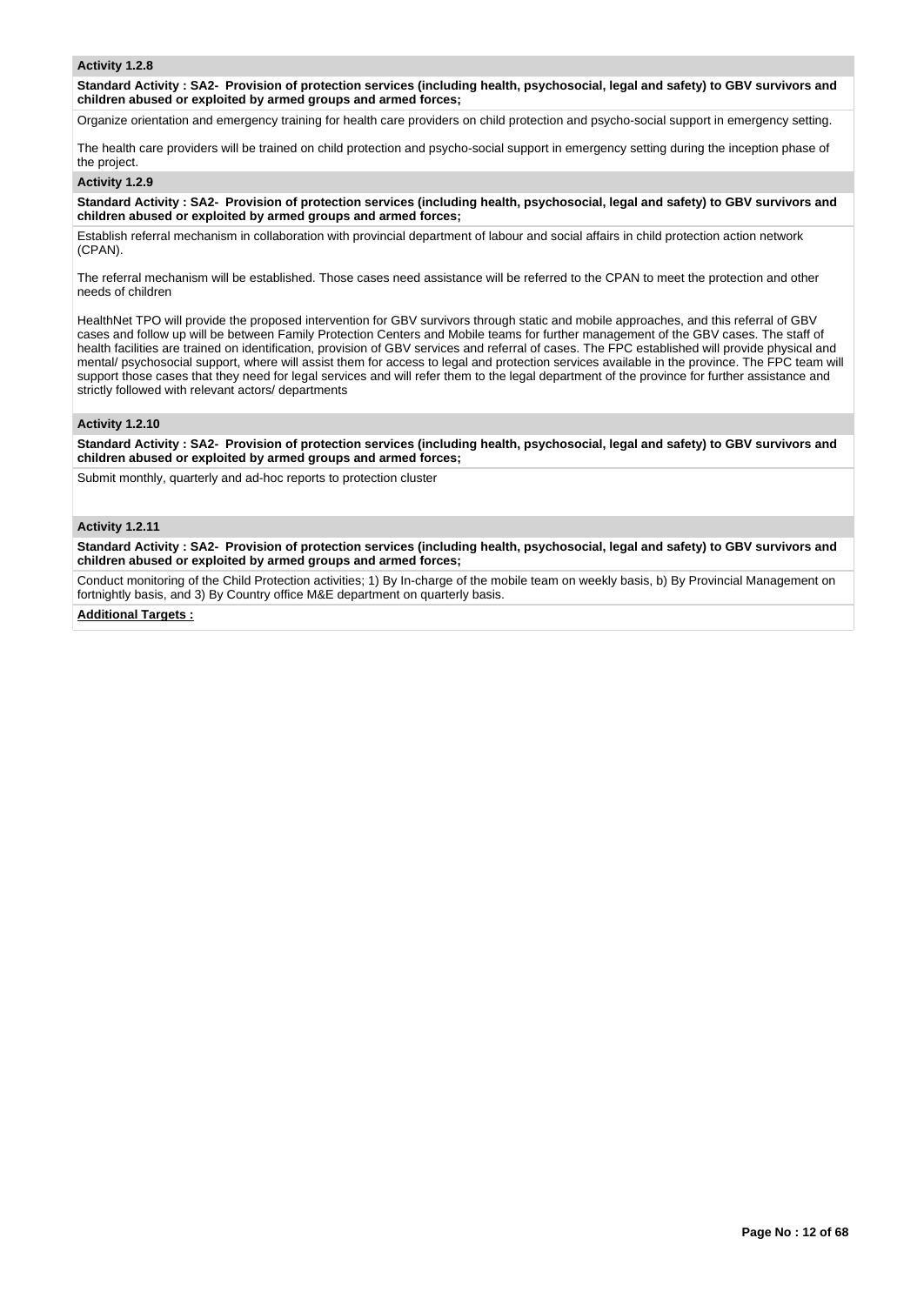| <b>HEALTH</b>                                                                                                                                  |                                                                                                                                                                 |                                 |
|------------------------------------------------------------------------------------------------------------------------------------------------|-----------------------------------------------------------------------------------------------------------------------------------------------------------------|---------------------------------|
| <b>Cluster objectives</b>                                                                                                                      | Strategic Response Plan (SRP) objectives                                                                                                                        | <b>Percentage of activities</b> |
| Objective 1: Ensure access to emergency<br>health services, effective trauma care and<br>mass casualty management for shock<br>affected people | SO2: Lives are saved by ensuring access to<br>emergency health and protective services<br>and through advocacy for respect of<br>International Humanitarian Law | 100 <sup>1</sup>                |

**Contribution to Cluster/Sector Objectives :** The two major problems with current health service delivery are, a) lack of the BPHS implementer to reach all population, in all targeted districts as per this call, and nationally it is less than 60%, b) BPHS is not designed to meet the emergency needs of the population and specially the IDPs and population in continues conflict or move. This proposal will ensure that the static health facilities are able to meet the actual needs of the population. In the targeted districts of Uruzgan no additional or continuation of funding for FATPs are needed. AHDS is the partner with HealthNet TPO for this proposal and we will not propose any additional or continuation for funding for FATPs as it is funded and covered from existing BPHS budget.

FATPs as integrated component of fixed health centers will be established by OHPM from possible funding of CHF. We have reached an agreement with OHPM for support of fixed health centers through them from CHF but HealthNet TPO will focus on IDPs mainly through mobile health and psycho-social team for health, nutrition, psycho-social and GBV activities. HealthNet TPO will provide support to OHPM on protection including psycho-social and GBV prevention and management as per agreement. Thus the consortium of HealthNet `TPO and AHDS will fully cover the all five targeted districts in Uruzgan, for health, protection and nutrition activities. While, the services in Kunduz will be implemented through four mobile health teams with protection and nutrition services by HealthNet TPO and through fixed centers by OHPM.

The integrated mobile services will provide primary health care, reproductive health services for women of reproductive age and other emergency services with a team comprising a medical doctor, midwife, vaccinator, nutrition nurse, three psycho-social counselors for MHT and outreach services, community mobilized and support staff. The team will be based mainly at district and will visit different IDP settled locations, for provision of services on daily basis. To ensure the objectives are achieved and security threats are minimized, ideally the team will be based at district level, except circumstances does not allow or it is easily accessible from provincial center. The services will include those define in BPHS and MHT strategy document. The services will be provided in culturally appropriate environment through female health workers and qualified female staff for women and children (girls) at risk.

The team will have a defined service delivery point (SDPs), identified with community, and visit those SDPs on regular basis, considering the schedule.The team upon arrival to the location, will provide the services in mobile team or visit villages for community based service delivery.

### **Outcome 1**

The projects aims to ensure the IDPs and host population have equal access to basic health services. The project, through mobile health teams, will provide the basic health services including treatment of common diseases, immunization, pharmaceuticals, health education, ante natal care, post natal care and even deliveries at homes by skilled birth attendants. The cases with mental health are provided with counseling and treatment services at mobile health team. the community based intervention will ensure that a two ways referral mechanism for all cases needing medical attention is in place and functional. The outcomes will be:

1. 9 mobile health teams are functional and providing health services to IDPs and host community to all target population ( 50816 women, 38335 girls, 48824 men and 36831boys).

2. The population have access to preventive health care, including vaccination

3. All mobile health teams are trained and with sufficient skills to provide quality services

# **Output 1.1**

## **Description**

9 Mobile health teams established in 5 target Uruzgan (Chora, Dihrawud, Khas Uruzgan, Shahidi Hassas and Tirin Kot) and 4 target districts of Kunduz (Chahar Dara, Dashte Archi, Imam Sahib and Qalay-I-Zal) having both female and male staff.

Total 8 staff (1 MD, 1 Midwife, 1 Vaccinator, 2 Psycho-Social Counselors male and female, 1 Community Mobilizer, 1 Nutrition Nurse, and 1 Driver) staff are recruited

All technical staff of the mobile teams are trained on relevant thematic areas with equal opportunity to both female and male staff.

Total targeted direct beneficiaries (174806) provided with OPD services

All complicated cases who require specialized health care are referred to static health facilities and hospitals

### **Assumptions & Risks**

Staff turnover, travel restrictions due to insecurity. In places where access is constrained due to insecurity, community key influential figures will be used to get regular access of the mobile team to those areas.

## **Indicators**

|                 |                                                                                                                                      | <b>End cycle beneficiaries</b>                                                                                              |            |        |                   |            | End<br>cycle  |
|-----------------|--------------------------------------------------------------------------------------------------------------------------------------|-----------------------------------------------------------------------------------------------------------------------------|------------|--------|-------------------|------------|---------------|
| Code            | <b>Cluster</b>                                                                                                                       | <b>Indicator</b>                                                                                                            | <b>Men</b> | Women  | <b>Boys Girls</b> |            | <b>Target</b> |
| Indicator 1.1.1 | <b>HEALTH</b>                                                                                                                        | SA2- Number of conflict affected people in<br>underserved areas served by emergency PHC<br>and mobile services              | 48,82<br>4 | 50,816 | 36,8<br>31        | 38,3<br>35 | 174.806       |
| reports         | Means of Verification: HF Register, Tally Sheet, Monthly Reports, Monitoring Reports, Field Verification with community, supervisory |                                                                                                                             |            |        |                   |            |               |
| Indicator 1.1.2 | <b>HFAITH</b>                                                                                                                        | SA2- Number of pregnant women in conflict<br>affected and underserved areas receiving at least<br>two antenatal care visits |            | 5,594  |                   |            | 5.594         |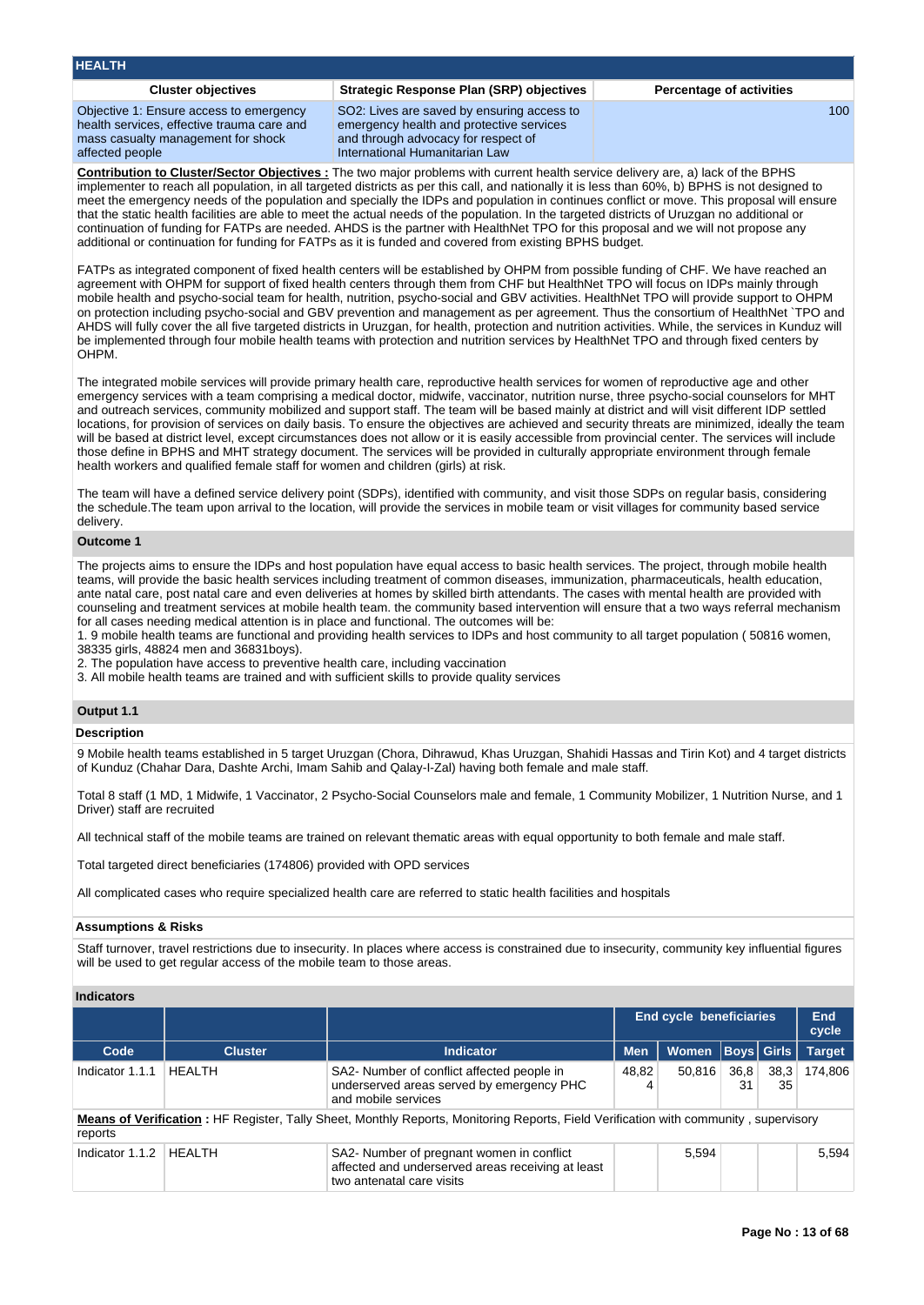|                                        |                                   | <b>Means of Verification</b> : HF Register, tally sheet, Monitoring reports, HMIS/Monthly HF reports, Supervisor reports                                                                                                                                                                           |       |
|----------------------------------------|-----------------------------------|----------------------------------------------------------------------------------------------------------------------------------------------------------------------------------------------------------------------------------------------------------------------------------------------------|-------|
| $174806$ X 4% X 80% = 5594             |                                   |                                                                                                                                                                                                                                                                                                    |       |
| Indicator 1.1.3   HEALTH               |                                   | Number of home deliveries attended by<br><b>Community Midwives</b>                                                                                                                                                                                                                                 | 1,049 |
|                                        |                                   | Means of Verification: Register, HMIS and monitoring reports.                                                                                                                                                                                                                                      |       |
| $174806 \times 4\% \times 15\% = 1049$ |                                   |                                                                                                                                                                                                                                                                                                    |       |
| Indicator 1.1.4   HEALTH               |                                   | Number of women receiving Post Natal Care<br>(PNC) after birth                                                                                                                                                                                                                                     | 3,496 |
|                                        |                                   | Means of Verification: Register, HMIS, Progress and Monitoring Reports.                                                                                                                                                                                                                            |       |
|                                        | $174,806^*4\%$ *50% = 3496 women. |                                                                                                                                                                                                                                                                                                    |       |
|                                        |                                   | During the entire life of the project, total 3496 women will receive postnatal care after birth.                                                                                                                                                                                                   |       |
| <b>Activities</b>                      |                                   |                                                                                                                                                                                                                                                                                                    |       |
| Activity 1.1.1                         |                                   |                                                                                                                                                                                                                                                                                                    |       |
|                                        |                                   | Standard Activity: SA2- Provide life-saving Primary Health Care services with appropriate modalities such as mobile services and<br>scaling up emergency obstetric and newborn care services                                                                                                       |       |
|                                        |                                   | Mobilizing and recruiting project field staff (female and male), and orientation of staff, PPHD, and other stakeholders on project scope and                                                                                                                                                       |       |
| plan                                   |                                   |                                                                                                                                                                                                                                                                                                    |       |
|                                        |                                   | The key management staff of Kabul office will be mobilized for project activities in the inception phase, project field staff will be hired and an<br>orientation session on project scope and plan will be carried out for the staff, PPHD and other stakeholders working in the target provinces |       |
| Activity 1.1.2                         |                                   |                                                                                                                                                                                                                                                                                                    |       |
|                                        |                                   | Standard Activity: SA2- Provide life-saving Primary Health Care services with appropriate modalities such as mobile services and<br>scaling up emergency obstetric and newborn care services                                                                                                       |       |
|                                        |                                   | Coordination and orientation of community influential figures in each district                                                                                                                                                                                                                     |       |
|                                        |                                   | The community influential figures will be oriented on project scope and implementation plan in inception phase, and regular coordination<br>meetings will be conducted with the community to get support from them for project implementation.                                                     |       |
|                                        |                                   | The health shuras established in the communities will be having both female and male members.                                                                                                                                                                                                      |       |
| Activity 1.1.3                         |                                   |                                                                                                                                                                                                                                                                                                    |       |
|                                        |                                   | Standard Activity: SA2- Provide life-saving Primary Health Care services with appropriate modalities such as mobile services and<br>scaling up emergency obstetric and newborn care services                                                                                                       |       |
|                                        |                                   | Conducting rapid assessment of situation and needs of target population                                                                                                                                                                                                                            |       |
|                                        |                                   | HealthNet TPO will conduct an assessment in the inception phase for the purpose of mapping service delivery points and situation of the<br>health, nutrition, psycho-social and GBV and needs of the target population.                                                                            |       |
| Activity 1.1.4                         |                                   |                                                                                                                                                                                                                                                                                                    |       |
|                                        |                                   | Standard Activity: SA2- Provide life-saving Primary Health Care services with appropriate modalities such as mobile services and<br>scaling up emergency obstetric and newborn care services                                                                                                       |       |
|                                        |                                   | Finalizing Service delivery points (SDP) with close cooperation of PPHD, community and other relevant stakeholders                                                                                                                                                                                 |       |
| and community.                         |                                   | During the inception phase of the project, Service Delivery Points (SDPs) will be finalized in close coordination and cooperation of PPHD                                                                                                                                                          |       |
| Activity 1.1.5                         |                                   |                                                                                                                                                                                                                                                                                                    |       |
|                                        |                                   | Standard Activity: SA2- Provide life-saving Primary Health Care services with appropriate modalities such as mobile services and<br>scaling up emergency obstetric and newborn care services                                                                                                       |       |
|                                        |                                   | Provide primary health care, psycho-social and nutrition services to the most vulnerable target population in the target districts through<br>mobile health teams. Maternal services will include but not limited to ANC, Natal and PNC, Family Planning and immunization.                         |       |
|                                        |                                   | The multidisciplinary team having both female and male staff will provide primary health care including maternal health services, nutrition,<br>psycho-social and GBV as an integrated approach through mobile team, FPCs, WHFSs and CFSs.                                                         |       |
|                                        |                                   | Total 50816 women, 38335 girls, 36831 boys and 48824 men will reach through mobile teams and will be provided with basic health care<br>services and required psycho-social services by the team comprising of female and male qualified health care providers.                                    |       |
| Activity 1.1.6                         |                                   |                                                                                                                                                                                                                                                                                                    |       |
|                                        |                                   | Standard Activity: SA2- Provide life-saving Primary Health Care services with appropriate modalities such as mobile services and<br>scaling up emergency obstetric and newborn care services                                                                                                       |       |
|                                        |                                   |                                                                                                                                                                                                                                                                                                    |       |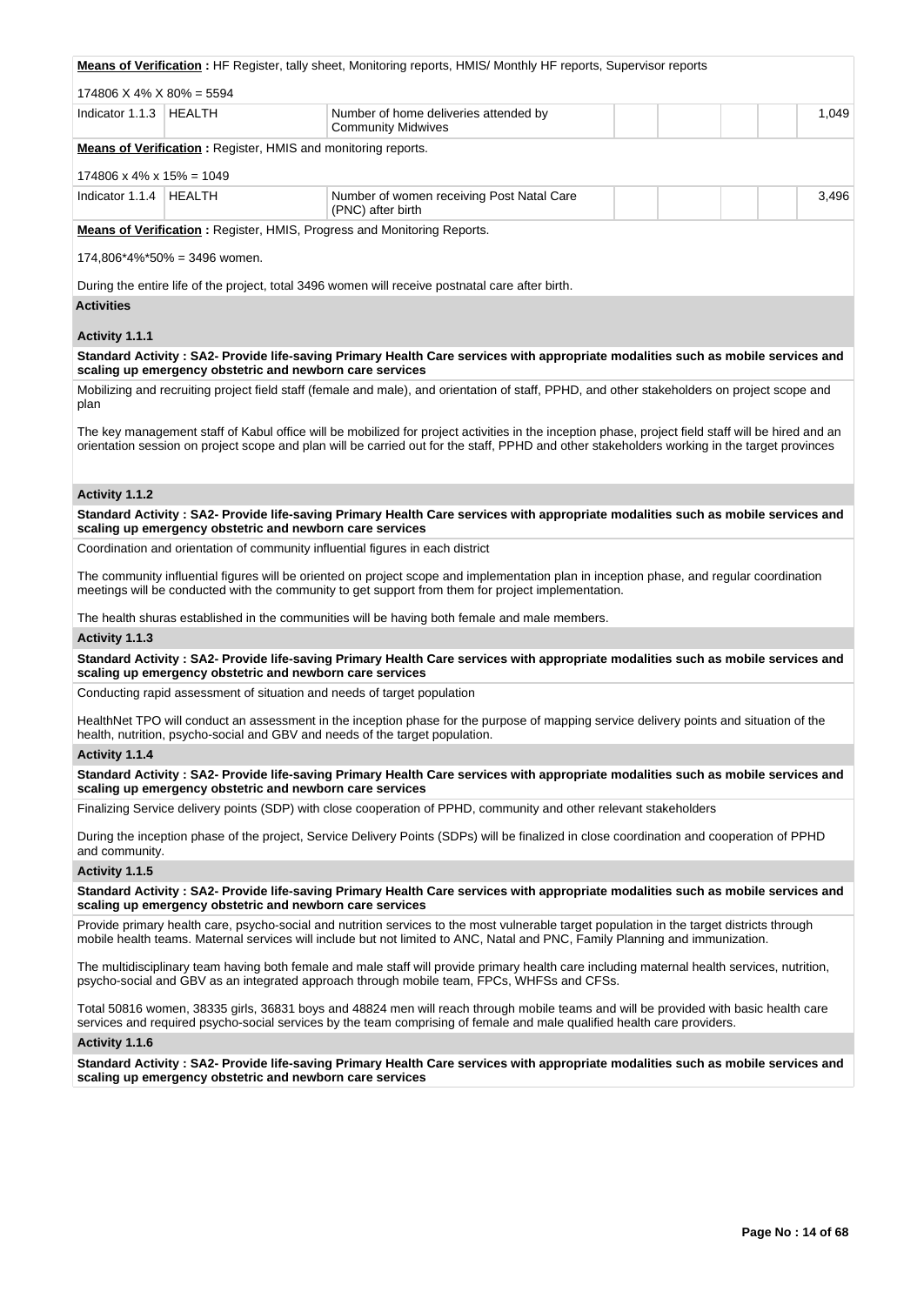Capacity building of Mobile Health Team staff (HMIS, RH, EPI, RUM, Nutrition, Mental Health, Psycho-social and GBV)

The health care providers will be trained on very necessary trainings related to their scope of work such as HMIS for case management, regular data collection, data use, reporting, Reproductive Health to Community Midwives, RUM to strengthen rational prescription, Nutrition to Nutrition Nurses to properly diagnose and treat malnourished children, mental health and psycho-social and GBV trainings. These training will be conducted in-line with the training plan (uploaded to the GMS)

Total 63 staff (27 female and 36 male) will be trained during the entire life f the project and equal training opportunity will be given to both women and men staff.

Total target beneficiaries for 7 different trainings are 156 (60 female and 96 male).

## **Activity 1.1.7**

**Standard Activity : SA2- Provide life-saving Primary Health Care services with appropriate modalities such as mobile services and scaling up emergency obstetric and newborn care services**

Provide daily health promotion sessions on Family Planning, maternal and child health, mental health, immunization, and behavior change communication for target beneficiaries

Health education on different topics particularly focusing on maternal and child health to women, vaccination, mental health and psychosocial, behavior change communication will be regularly conducted by each individual relevant staff.

## **Activity 1.1.8**

**Standard Activity : SA2- Provide life-saving Primary Health Care services with appropriate modalities such as mobile services and scaling up emergency obstetric and newborn care services**

Participating in coordination meeting at provincial and central level

All relevant meetings both at provincial and central levels will be attended by the field and Kabul management team.

The team will take part in the following meetings at provincial, regional and central level:

1. Attending Monthly PPHCC meeting at provincial level

- 2. Attending monthly sub committee meetings such as HIS, EPI, Nutrition, IMCI, infection prevention etc. led by PPHD
- 3. Attending provincial GBV case management committee meeting
- 4. Attending protection cluster meetings at provincial and regional as per schedule

5. Attending health cluster meetings at central and regional on monthly basis

6. Attending protection and its sub committees on monthly basis

7. Coordination meetings with BPHS and EPHS implementers and other stakeholders as per need

The coordination will require for all activities under health, protection and nutrition thematic areas. This will be in separate committee meetings and also under health, in PPHC monthly meetings. The three thematic area, is grouped and will be managed under MHT approach, where good coordination and referral mechanism from community to mobile health teams and onward will be required.

### **Activity 1.1.9**

**Standard Activity : SA2- Provide life-saving Primary Health Care services with appropriate modalities such as mobile services and scaling up emergency obstetric and newborn care services**

Develop and operationalize two ways referral services.

Two way referral system between mobile teams and high level health facilities such as CHC, DH and PH will be established. There will be two ways coordination between Mobile team and BPHS (CHC, DH) and Provincial Hospital. In this system patients who no longer need DH or PH care are referred back to Mobile team for primary health care.

The referral centers will include the BHC/ CHC or district hospitals in all targeted districts. beside that, if facilities and services are not available, the cases are referred to the provincial hospital. Depending on situation, if due to security the public health facilities are closed, the cases are then referred directly to the provincial hospitals. The staff will be oriented on two way referral, tools will be provided and follow up is made by our community team, to assess continuation of the needed and assistance.

#### **Activity 1.1.10**

**Standard Activity : SA2- Provide life-saving Primary Health Care services with appropriate modalities such as mobile services and scaling up emergency obstetric and newborn care services**

Conduct supportive supervision and monitoring visits of services

Supportive supervision and Monitoring of the project activities will be carried out by both field management and HealthNet TPO Kabul management team, through which provision of quality services to the vulnerable target population will be ensured.

### **Activity 1.1.11**

**Standard Activity : SA2- Provide life-saving Primary Health Care services with appropriate modalities such as mobile services and scaling up emergency obstetric and newborn care services**

Data collection, compilation, analysis and feedback on monthly basis

Data collection starts from service delivery point, and each individual staff has the responsibility of registering each and every client/patient receives service from the mobile team and then In-charge of mobile team compiles data collected from all sections of the mobile team, analyzed by the in-charge and feedback provided to staff of the mobile team. The collected data is reported to provincial manager and then to Kabul office by provincial manager, analyzed and used at provincial and Kabul level.

## **Activity 1.1.12**

**Standard Activity : SA2- Provide life-saving Primary Health Care services with appropriate modalities such as mobile services and scaling up emergency obstetric and newborn care services**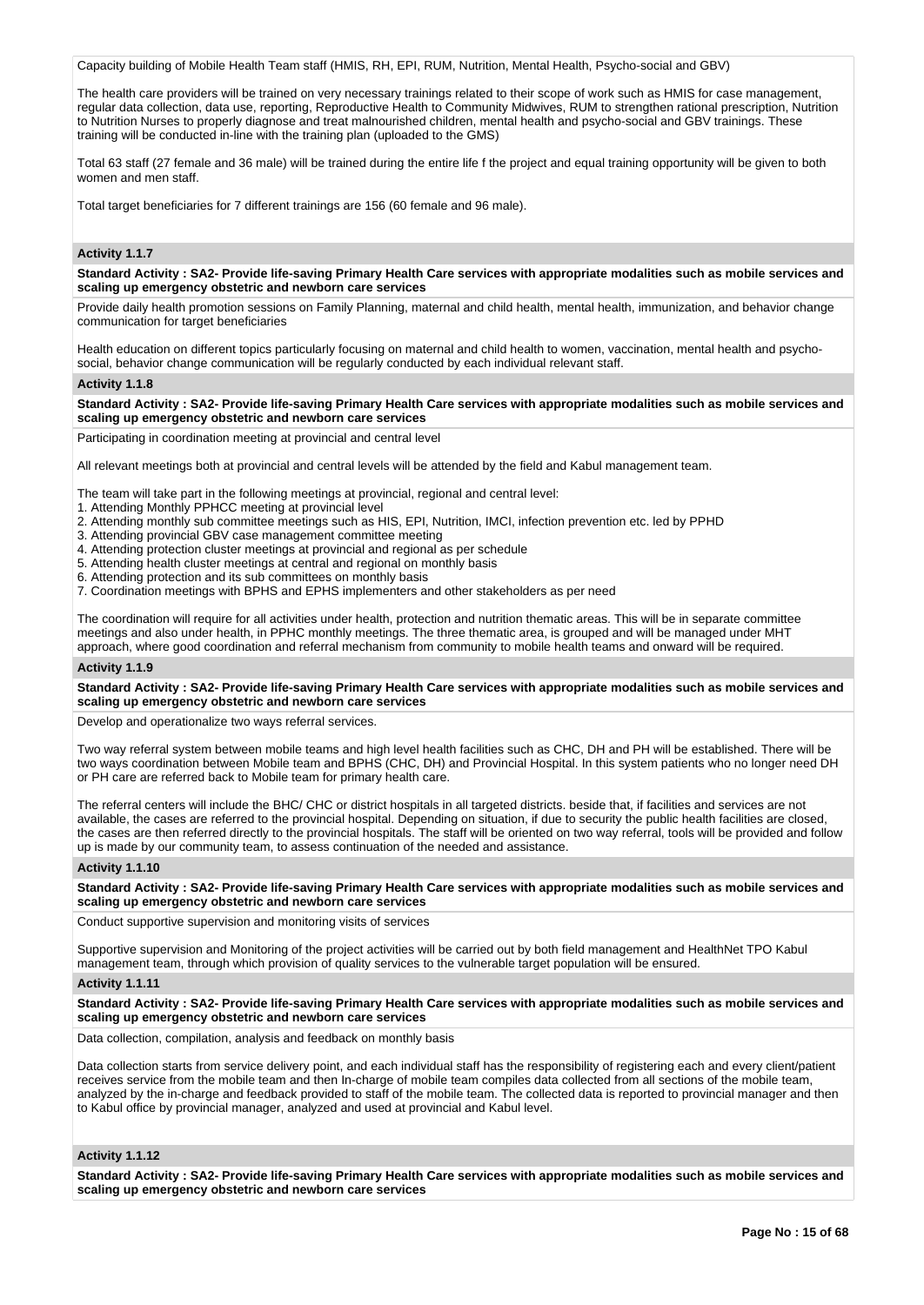Procurement and supply of basic medicines, medical supplies and medical equipment

Medicines, medical supplies and equipment purchase will be in bulk on quarterly basis taking into account the procurement policy and procedures of the HealthNet TPO and donor.

### **Activity 1.1.13**

**Standard Activity : SA2- Provide life-saving Primary Health Care services with appropriate modalities such as mobile services and scaling up emergency obstetric and newborn care services**

Provision of daily outpatient consultations by medical doctor for diagnosis and basic medical treatment

The health care provider of each mobile team will provide OPD consultation to women, girls, men and boys in service delivery points of the target districts as per predefined schedule.

### **Activity 1.1.14**

**Standard Activity : SA2- Provide life-saving Primary Health Care services with appropriate modalities such as mobile services and scaling up emergency obstetric and newborn care services**

Conduct monitoring of the mobile team services; 1) By In-charge of the mobile team on daily basis, b) By Provincial Management on weekly basis, and 3) By Country office M&E department on quarterly basis.

Carry out communication and visibility activities in line with CHF visibility guideline

### **Activity 1.1.15**

**Standard Activity : SA2- Provide life-saving Primary Health Care services with appropriate modalities such as mobile services and scaling up emergency obstetric and newborn care services**

Submit monthly, quarterly and ad-hoc reports to health cluster

HealthNet TPO will collect data and progress reports from mobile teams on monthly basis, and these reports will be compiled by the provincial management team and then will be submitted to Kabul office. The progress a reports will be submitted to health cluster on monthly, quarterly and ad-hoc basis.

## **Additional Targets :**

| <b>NUTRITION</b>                                                                                                                                                                |                                                                                                                                                                                                     |                                 |
|---------------------------------------------------------------------------------------------------------------------------------------------------------------------------------|-----------------------------------------------------------------------------------------------------------------------------------------------------------------------------------------------------|---------------------------------|
| <b>Cluster objectives</b>                                                                                                                                                       | <b>Strategic Response Plan (SRP) objectives</b>                                                                                                                                                     | <b>Percentage of activities</b> |
| Objective 2: The incidence of acute<br>malnutrition is reduced through Integrated<br>Management of Acute Malnutrition among<br>boys, girls, and pregnant and lactating<br>women | SO1: Immediate humanitarian needs of<br>shock affected populations are met -<br>including conflict and natural disaster<br>affected and IDPs, refugees and returning<br>Afghans from armed conflict | 100                             |

**Contribution to Cluster/Sector Objectives :** Reference to the National Nutrition Survey-2013, only 2.5% children (girls and boys) with acute malnutrition were registered in BPHS/EPHS health facilities for treatment programs across Afghanistan during the survey period. Of these, 48.4% children (girls and boys) under five years of age were hospitalized in IPD-SAM (TFU/SC), 21.4% in OTP and 17.3% in SFP. The high rate of hospitalization in IPD SAM is possibly due to the lack of sites providing OPD SAM, as a result of which even children without complications may have been admitted to IPD SAM.

The integrated mobile services will provide primary health care, nutrition, psycho-social and GBV through a team comprising a medical doctor, midwife, vaccinator, nutrition nurse, three psycho-social counselors (female and male) for MHT and outreach services, community mobilizer and support staff. The team will be based mainly at district and will visit different IDPs settled locations, for provision of services on daily basis. To ensure the objectives are achieved and security threats are minimized, ideally the team will be based at district level, except circumstances does not allow or it is easily accessible from provincial center.

The team will have a defined service delivery point (SDPs), identified with community, and visit those SDPs on regular basis, considering the schedule.The team upon arrival to the location, will provide the services in mobile team or visit villages for community based service delivery. The under 5 children and Pregnant & Lactating Women (PLW) will be regularly screened by the MD, Midwife and Nutrition Nurse and those children and PLWs with malnutrition will be admitted in treatment program.

The proposed interventions will significantly contribute to cluster Objective " The incidence of acute malnutrition is reduced through Integrated Management of Acute Malnutrition among girls, boys, and pregnant and lactating women"

### **Outcome 1**

Prevalence of acute malnutrition in children (girls and boys) 6-59 months and Pregnant and Lactating Women is reduced in IDPs and host community population

## **Output 1.1**

**Description**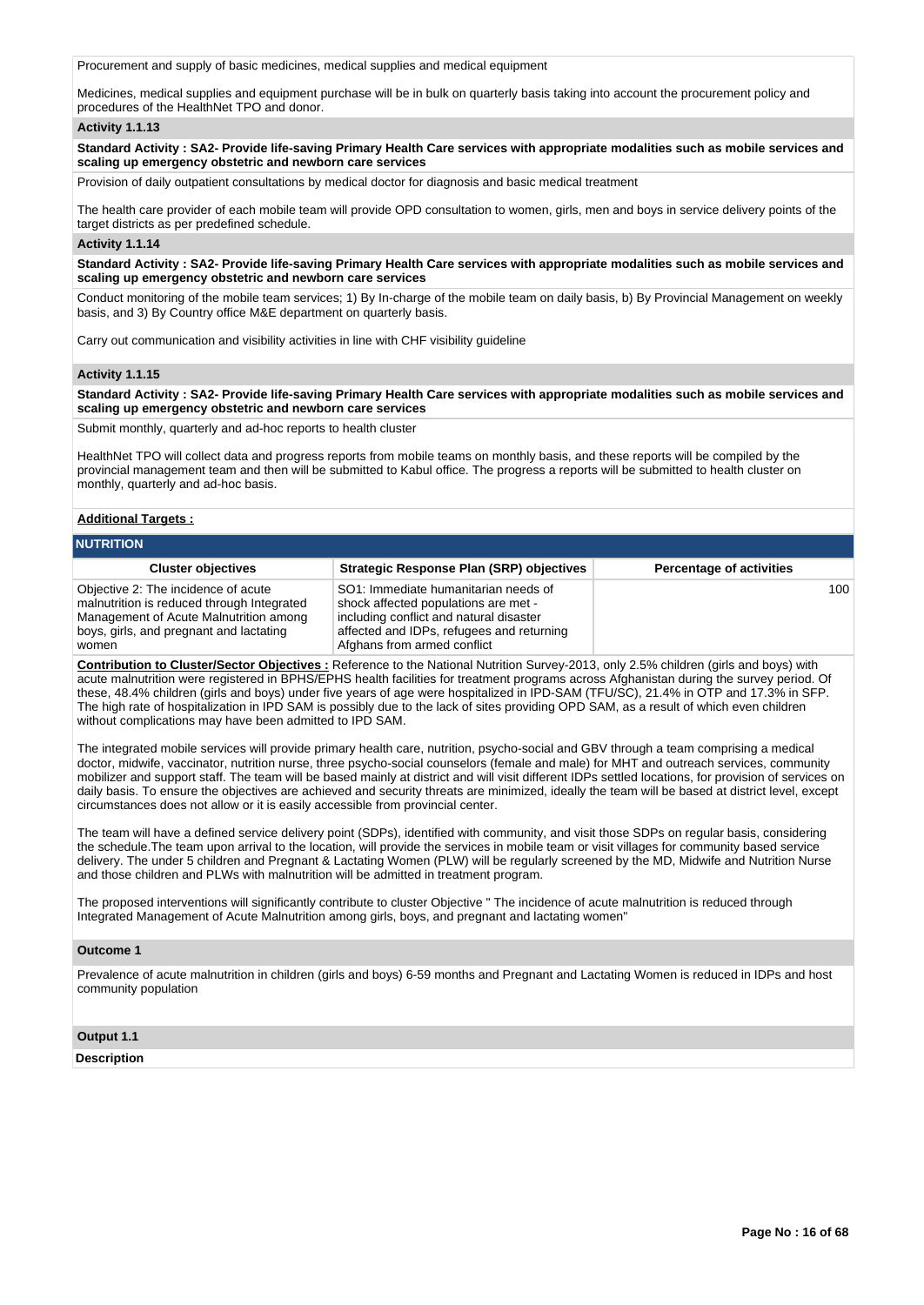Under 5 years children (2075 girls and 2075 boys) and 1287 pregnant/lactating women provided with nutrition services including IMAM and micro-nutrient supplements through 9 mobile teams in 5 target districts of Uruzgan (Chora, Dihrawud, Khas Uruzgan, Shahidi Hassas and Tirin Kot) and 4 target districts of Kunduz (Chahar Dara, Dashte Archi, Imam Sahib and Qalay-I-Zal)}.

Service Delivery Points(SDPs) will be selected based on assessment in close coordination of PPHD and community. The mobile health teams will visit SDPs according to predefined schedule and community key influential figures will be contacted one day before the mobile team visits the specific SDP and the community figures will inform the households in their catchments area to bring their children and pregnant and lactating women for nutrition screening and those children women who require treatment will be admitted following the diagnosis in the treatment program.

Access of children 6-59 months (girls and boys) and Pregnant and Lactating Women to nutrition services in 9 target districts of Uruzgan and Kunduz is increased

### **Assumptions & Risks**

The assumption is that the families use the mobile health team for nutrition services. The children and women are allowed to attend the mobile health teams and there is not security or cultural constraints. Staff turnover might be an assumption that could be mitigated through timely job announcement and active search for staff particularly female staff.

### **Indicators**

| iliuluatul ə    |                  |                                                                                                                                                                         |            | End cycle beneficiaries |            |            | End<br>cycle  |
|-----------------|------------------|-------------------------------------------------------------------------------------------------------------------------------------------------------------------------|------------|-------------------------|------------|------------|---------------|
| Code            | <b>Cluster</b>   | Indicator                                                                                                                                                               | <b>Men</b> | Women   Boys   Girls    |            |            | <b>Target</b> |
| Indicator 1.1.1 | <b>NUTRITION</b> | SA2- Number of children 6-59 months screened<br>for acute malnutrition at community and facility<br>level and referred for treatment as needed in<br>priority districts |            |                         | 13,8<br>77 | 13,8<br>76 | 27.753        |
|                 |                  | Means of Verification · The indicators are monitored on requilar basis through a very robust and efficient data collection report, analysis                             |            |                         |            |            |               |

**Means of Verification :** The indicators are monitored on regular basis through a very robust and efficient data collection, report, analysis and feedback mechanism. The current experience of HealthNet TPO and partner, will be used for quick introduction of a very efficient data management system. This will include orientation of staff on registers, tally sheets, reporting formats, analysis and display. Beside that HealthNet TPO will have a Dashboard, data analysis and feedback mechanism for verification and monitoring of the progress made. The data will be verified during the visit of facilities, cross checking of registers with tally sheet and home visits, and supervisory visits.

The parents particularly women (mothers) will be educated on healthy food preparation to their children and food diversity through nutrition nurse (female or male).

Total under 5 children will be screened for nutrition status by the mobile team staff.

| Indicator 1.1.2 NUTRITION | SA2- Number and proportion of moderately        |  | 4.424 |
|---------------------------|-------------------------------------------------|--|-------|
|                           | acutely malnourished boys and girls 6-59 months |  |       |
|                           | admitted for treatment                          |  |       |

**Means of Verification :** The indicators are monitored on regular basis through a very robust and efficient data collection, report, analysis and feedback mechanism. The current experience of HealthNet TPO and partner, will be used for quick introduction of a very efficient data management system. This will include orientation of staff on registers, tally sheets, reporting formats, analysis and display. Beside that HealthNet TPO will have a Dashboard, data analysis and feedback mechanism for verification and monitoring of the progress made. The data will be verified during the visit of facilities, cross checking of registers with tally sheet and home visits, and supervisory visits.

The current coverage for MAM is 34% in Uruzgan province and 40% in Kunduz province. These mobile teams will cover 13% (2324) of MAM children both girls and boys in Uruzgan province and 30% (1826) MAM children both girls and boys in Kunduz province under the treatment program in close coordination of Public Nutrition Department/MoPH and Nutrition Cluster.

GAM = Total estimated population x 19% (6-59 months children) x 21.6% x 2.6 for Uruzgan

SAM prevalence = Total estimated population x 19% (6-59 months children) x 11.2% x 2.6 for Uruzgan  $M = GAM-SAM$ 

GAM = 103234\*19%\*21.6%\*2.6 = 11015 SAM = 103234\*19%\*11.2%\*2.6 = 5712 MAM = 11015 - 1299 =5304

GAM = Total estimated population x 19% (6-59 months children) x 7.5% x 2.6 for Kunduz SAM prevalence = Total estimated population x 19% (6-59 months children) x  $2.7\%$  x  $2.6$  for Kunduz  $M = GAM-SAM$ 

GAM = 42836\*19%\* 7.5% x 2.6 = 1587  $SAM = 42836*19\%* 2.7\% \times 2.6 = 571$ MAM= 1587 - 571 = 1016 Total of Uruzgan and Kunduz  $GAM = 11015 + 1587 = 12603$  $SAM = 5712 + 571 = 6283$ MAM = GAM - SAM = 12603 - 6283 =6319 \*70% = 4424

| Indicator 1.1.3 NUTRITION |  | SA2- Number and proportion of severely acutely<br>malnourished boys and girls 6-59 months<br>admitted for treatment |  | つに |  | 2.513 |
|---------------------------|--|---------------------------------------------------------------------------------------------------------------------|--|----|--|-------|
|---------------------------|--|---------------------------------------------------------------------------------------------------------------------|--|----|--|-------|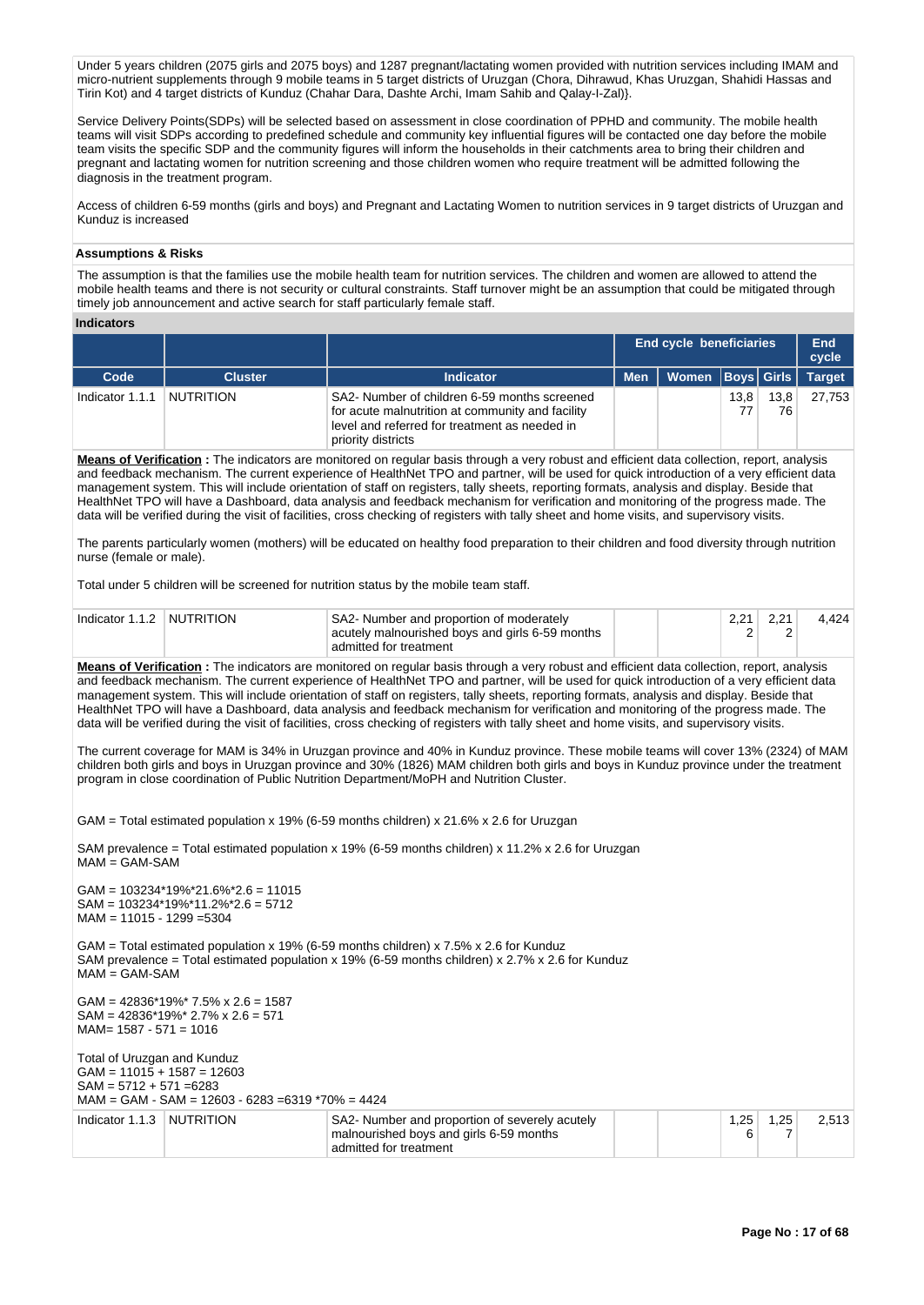|                                                             |                                                                                                                                        | Means of Verification: The indicators are monitored on regular basis through a very robust and efficient data collection, report, analysis<br>and feedback mechanism. The current experience of HealthNet TPO and partner, will be used for quick introduction of a very efficient data<br>management system. This will include orientation of staff on registers, tally sheets, reporting formats, analysis and display. Beside that<br>HealthNet TPO will have a Dashboard, data analysis and feedback mechanism for verification and monitoring of the progress made. The<br>data will be verified during the visit of facilities, cross checking of registers with tally sheet and home visits, and supervisory visits. |       |           |           |       |
|-------------------------------------------------------------|----------------------------------------------------------------------------------------------------------------------------------------|-----------------------------------------------------------------------------------------------------------------------------------------------------------------------------------------------------------------------------------------------------------------------------------------------------------------------------------------------------------------------------------------------------------------------------------------------------------------------------------------------------------------------------------------------------------------------------------------------------------------------------------------------------------------------------------------------------------------------------|-------|-----------|-----------|-------|
|                                                             |                                                                                                                                        | The current coverage for MAM is 34% in Uruzgan province and 40% in Kunduz province. These mobile teams will cover 13% (2324) of MAM<br>children both girls and boys in Uruzgan province and 30% (1826) MAM children both girls and boys in Kunduz province under the treatment<br>program in close coordination of Public Nutrition Department/MoPH and Nutrition Cluster.                                                                                                                                                                                                                                                                                                                                                  |       |           |           |       |
|                                                             |                                                                                                                                        | GAM = Total estimated population x 19% (6-59 months children) x 21.6% x 2.6 for Uruzgan                                                                                                                                                                                                                                                                                                                                                                                                                                                                                                                                                                                                                                     |       |           |           |       |
| $MAM = GAM-SAM$                                             |                                                                                                                                        | SAM prevalence = Total estimated population x 19% (6-59 months children) x 11.2% x 2.6 for Uruzgan                                                                                                                                                                                                                                                                                                                                                                                                                                                                                                                                                                                                                          |       |           |           |       |
| $MAM = 11015 - 1299 = 5304$                                 | $GAM = 103234*19\%*21.6\%*2.6 = 11015$<br>$SAM = 103234*19\%*11.2\%*2.6 = 5712$                                                        |                                                                                                                                                                                                                                                                                                                                                                                                                                                                                                                                                                                                                                                                                                                             |       |           |           |       |
| $MAM = GAM-SAM$                                             |                                                                                                                                        | GAM = Total estimated population x 19% (6-59 months children) x 7.5% x 2.6 for Kunduz<br>SAM prevalence = Total estimated population x 19% (6-59 months children) x 2.7% x 2.6 for Kunduz                                                                                                                                                                                                                                                                                                                                                                                                                                                                                                                                   |       |           |           |       |
| $MAM = 1587 - 571 = 1016$                                   | $GAM = 42836*19\%*7.5\% \times 2.6 = 1587$<br>$SAM = 42836*19\%* 2.7\% \times 2.6 = 571$                                               |                                                                                                                                                                                                                                                                                                                                                                                                                                                                                                                                                                                                                                                                                                                             |       |           |           |       |
| Total of Uruzgan and Kunduz<br>$GAM = 11015 + 1587 = 12603$ | $SAM = 5712 + 571 = 6283*40\% = 2513$<br>$MAM = GAM - SAM = 12603 - 6283 = 6319$                                                       |                                                                                                                                                                                                                                                                                                                                                                                                                                                                                                                                                                                                                                                                                                                             |       |           |           |       |
| Indicator 1.1.4                                             | <b>NUTRITION</b>                                                                                                                       | SA2- Number of boys and girls aged 0-59 months<br>discharged cured from management of severe<br>acute malnutrition programmes                                                                                                                                                                                                                                                                                                                                                                                                                                                                                                                                                                                               |       | 980       | 980       | 1,960 |
| Monitoring reports                                          | <b>Means of Verification:</b> HF register and HMIS reports                                                                             |                                                                                                                                                                                                                                                                                                                                                                                                                                                                                                                                                                                                                                                                                                                             |       |           |           |       |
|                                                             |                                                                                                                                        |                                                                                                                                                                                                                                                                                                                                                                                                                                                                                                                                                                                                                                                                                                                             |       |           |           |       |
|                                                             |                                                                                                                                        | Total number of severly acutely malnourished children boys and girls 6-59 months admitted for treatment x 78% = 2513* 78% = 1960                                                                                                                                                                                                                                                                                                                                                                                                                                                                                                                                                                                            |       |           |           |       |
| Indicator 1.1.5                                             | <b>NUTRITION</b>                                                                                                                       | SA2- Number of boys and girls aged 6-59 months<br>discharged cured from management of moderate<br>acute malnutrition programmes                                                                                                                                                                                                                                                                                                                                                                                                                                                                                                                                                                                             |       | 1,72<br>5 | 1,72<br>6 | 3,451 |
| Monitoring reports                                          | <b>Means of Verification:</b> HMIS and HF register                                                                                     |                                                                                                                                                                                                                                                                                                                                                                                                                                                                                                                                                                                                                                                                                                                             |       |           |           |       |
|                                                             |                                                                                                                                        |                                                                                                                                                                                                                                                                                                                                                                                                                                                                                                                                                                                                                                                                                                                             |       |           |           |       |
|                                                             |                                                                                                                                        | Total number of moderately acutely malnourished children boys and girls 6-59 months admitted for treatment x 78% = 4424* 78% = 3451                                                                                                                                                                                                                                                                                                                                                                                                                                                                                                                                                                                         |       |           |           |       |
| Indicator 1.1.6                                             | <b>NUTRITION</b>                                                                                                                       | SA2- Number of acutely malnourished pregnant<br>and lactating women admitted for treatment                                                                                                                                                                                                                                                                                                                                                                                                                                                                                                                                                                                                                                  | 1,075 |           |           | 1,075 |
|                                                             | <b>Means of Verification:</b> Register and HMIS reports, Tally sheet<br>Supervisory and Monitoring Report                              |                                                                                                                                                                                                                                                                                                                                                                                                                                                                                                                                                                                                                                                                                                                             |       |           |           |       |
|                                                             |                                                                                                                                        |                                                                                                                                                                                                                                                                                                                                                                                                                                                                                                                                                                                                                                                                                                                             |       |           |           |       |
|                                                             | Pregnant and Lactating Women (PLW) = Total population $x 8\% = 11686$<br>Pregnant and Lactating Women (PLW) x 9.2% = 11686*9.2% = 1075 |                                                                                                                                                                                                                                                                                                                                                                                                                                                                                                                                                                                                                                                                                                                             |       |           |           |       |
| Indicator 1.1.7                                             | <b>NUTRITION</b>                                                                                                                       | Number of Pregnant and Lactating Women (PLW)<br>treated and discharged from treatment program                                                                                                                                                                                                                                                                                                                                                                                                                                                                                                                                                                                                                               |       |           |           | 839   |
|                                                             | <b>Means of Verification:</b> Register, HMIS and monitoring reports.                                                                   |                                                                                                                                                                                                                                                                                                                                                                                                                                                                                                                                                                                                                                                                                                                             |       |           |           |       |
|                                                             | PLW admitted for treatment program $X$ 78% = 1075*78% = 839                                                                            |                                                                                                                                                                                                                                                                                                                                                                                                                                                                                                                                                                                                                                                                                                                             |       |           |           |       |
| <b>Activities</b>                                           |                                                                                                                                        |                                                                                                                                                                                                                                                                                                                                                                                                                                                                                                                                                                                                                                                                                                                             |       |           |           |       |
| Activity 1.1.1                                              |                                                                                                                                        | Standard Activity: SA2- Provision of Integrated Management of Acute Malnutrition (IMAM) for children 6-59 months, pregnant and                                                                                                                                                                                                                                                                                                                                                                                                                                                                                                                                                                                              |       |           |           |       |
|                                                             |                                                                                                                                        | lactating women in hard to reach, underserved areas where IDPs have yet to be assisted.                                                                                                                                                                                                                                                                                                                                                                                                                                                                                                                                                                                                                                     |       |           |           |       |
|                                                             | Mobilizing and recruiting project field staff both female and male                                                                     | The Kabul office key staff will be mobilized for recruitment of the the project staff, inception activities of the project, and coordinating project                                                                                                                                                                                                                                                                                                                                                                                                                                                                                                                                                                        |       |           |           |       |
|                                                             | scope and implementation with the relevant stakeholders.                                                                               |                                                                                                                                                                                                                                                                                                                                                                                                                                                                                                                                                                                                                                                                                                                             |       |           |           |       |
|                                                             | for having equal opportunity to both women and men.                                                                                    | The mobile team will be having both female and male health care providers. The new IASC gender and age marker-2017 will be followed up                                                                                                                                                                                                                                                                                                                                                                                                                                                                                                                                                                                      |       |           |           |       |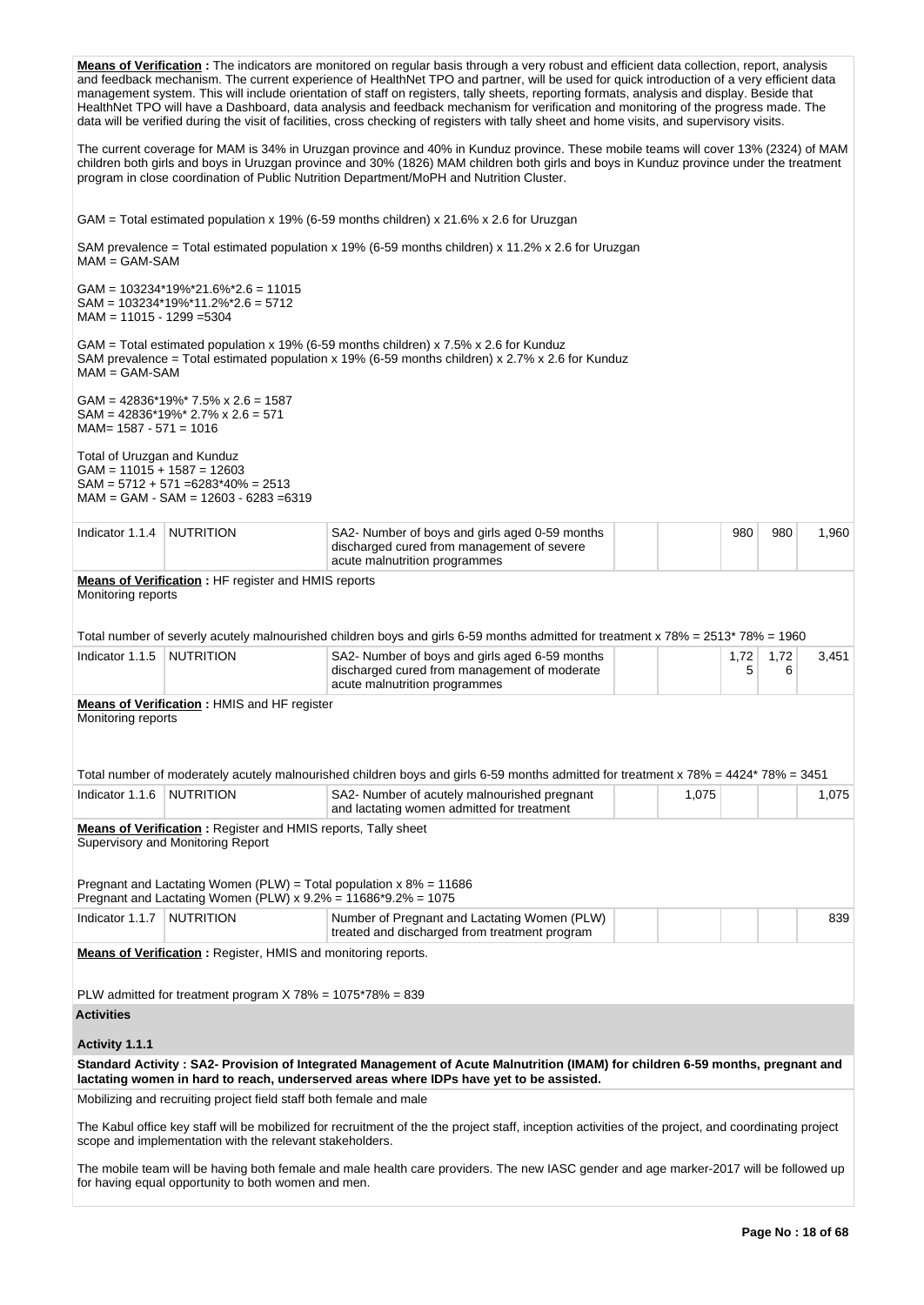### **Activity 1.1.2**

**Standard Activity : SA2- Provision of Integrated Management of Acute Malnutrition (IMAM) for children 6-59 months, pregnant and lactating women in hard to reach, underserved areas where IDPs have yet to be assisted.**

Orientation of project staff, PHD and other stakeholders on project scope and plan

During the inception phase, the project staff will be oriented on project scope and plan to be well prepared for project implementation.

## **Activity 1.1.3**

**Standard Activity : SA2- Provision of Integrated Management of Acute Malnutrition (IMAM) for children 6-59 months, pregnant and lactating women in hard to reach, underserved areas where IDPs have yet to be assisted.**

Coordination and orientation of community influential figures in each district

The project team will provide orientation session to community influential figures including community health shura having female and male members in each district. They will be given the sense of project ownership in order to support the project team in the service delivery points during project implementation.

#### **Activity 1.1.4**

**Standard Activity : SA2- Provision of Integrated Management of Acute Malnutrition (IMAM) for children 6-59 months, pregnant and lactating women in hard to reach, underserved areas where IDPs have yet to be assisted.**

Assessment of nutrition status of target (under 5 girls and boys, and pregnant and lactating women) by nutrition nurse in each mobile health team

The target clients (under 5 year girls and boys, and pregnant and lactating women) will be screened by the nutrition nurse in each mobile team and based on screening result and diagnosis by doctor those who require treatment will be admitted in the treatment program.

#### **Activity 1.1.5**

**Standard Activity : SA2- Provision of Integrated Management of Acute Malnutrition (IMAM) for children 6-59 months, pregnant and lactating women in hard to reach, underserved areas where IDPs have yet to be assisted.**

Capacity building of Mobile Health Team staff on nutrition (OPD-SAM, OPD MAM, and PLW treatment program)

Equal training opportunity will be provided to both female and male health care providers, and gender balance will be strictly considered in the capacity building activities. Total 63 staff (27 female staff and 36 male staff) will be trained.

Total target beneficiaries for 7 different trainings are 156 (60 female and 96 male).

#### **Activity 1.1.6**

**Standard Activity : SA2- Provision of Integrated Management of Acute Malnutrition (IMAM) for children 6-59 months, pregnant and lactating women in hard to reach, underserved areas where IDPs have yet to be assisted.**

Coordination meetings with Public Nutrition Department of MoPH and participating in Nutrition Cluster meetin

HealthNet TPO team will have coordination meetings with the public nutrition department of MoPH to get on time and regular support from the department and will closely coordinate the nutrition activities with the department and nutrition cluster.

#### **Activity 1.1.7**

**Standard Activity : SA2- Provision of Integrated Management of Acute Malnutrition (IMAM) for children 6-59 months, pregnant and lactating women in hard to reach, underserved areas where IDPs have yet to be assisted.**

Providing IMAM services to children 6-69 months (both girls and boys)

Each mobile team will provide IMAM services to the target children both girls and boys inline with the MoPH standards for nutrition, through nutrition nurse and close support from public nutrition department of MoPH.

#### **Activity 1.1.8**

**Standard Activity : SA2- Provision of Integrated Management of Acute Malnutrition (IMAM) for children 6-59 months, pregnant and lactating women in hard to reach, underserved areas where IDPs have yet to be assisted.**

Providing nutrition advice and treatment services for pregnant and lactating women in line with the MoPH standards for nutrition.

The nutrition nurse of mobile team will provide nutrition advice such as eat more food during pregnancy, take milk/meat/eggs in adequate amounts, eat plenty of vegetables and fruits, take medicines only when prescribed, take iron, folate and calcium supplements regularly, after 14-16 weeks of pregnancy and continue the same during lactation.

#### **Activity 1.1.9**

**Standard Activity : SA2- Provision of Integrated Management of Acute Malnutrition (IMAM) for children 6-59 months, pregnant and lactating women in hard to reach, underserved areas where IDPs have yet to be assisted.**

Coordination with UNICEF and WFP for nutrition supplements

HealthNet TPO management team will coordinate with UNICEF and WFP for regular supply of nutrition supplements to the mobile health teams.

UNICEF and WFP are supporting the treatment program of malnourished children and PLW through public nutrition department of MoPH. Since the prevalence of the Global Acute Malnutrition is very high in Uruzgan (21.6%) and in Kunduz it is 7.5% (National Nutrition Survey 2013), therefore these conflict affected provinces are in top priority. We are optimistic to get nutrition supplies from them. In worst case if they are not agreed to support, so the alternate home recipes for F75 and F100 (Using Dried Skimmed Milk, Using Dried Whole milk, Using Full Cream Fresh Cow's Milk) will be taught to the families and food demonstration is also in scope of the services. The SAM complicated cases will be referred to nearby CHC, DH or Provincial Hospital.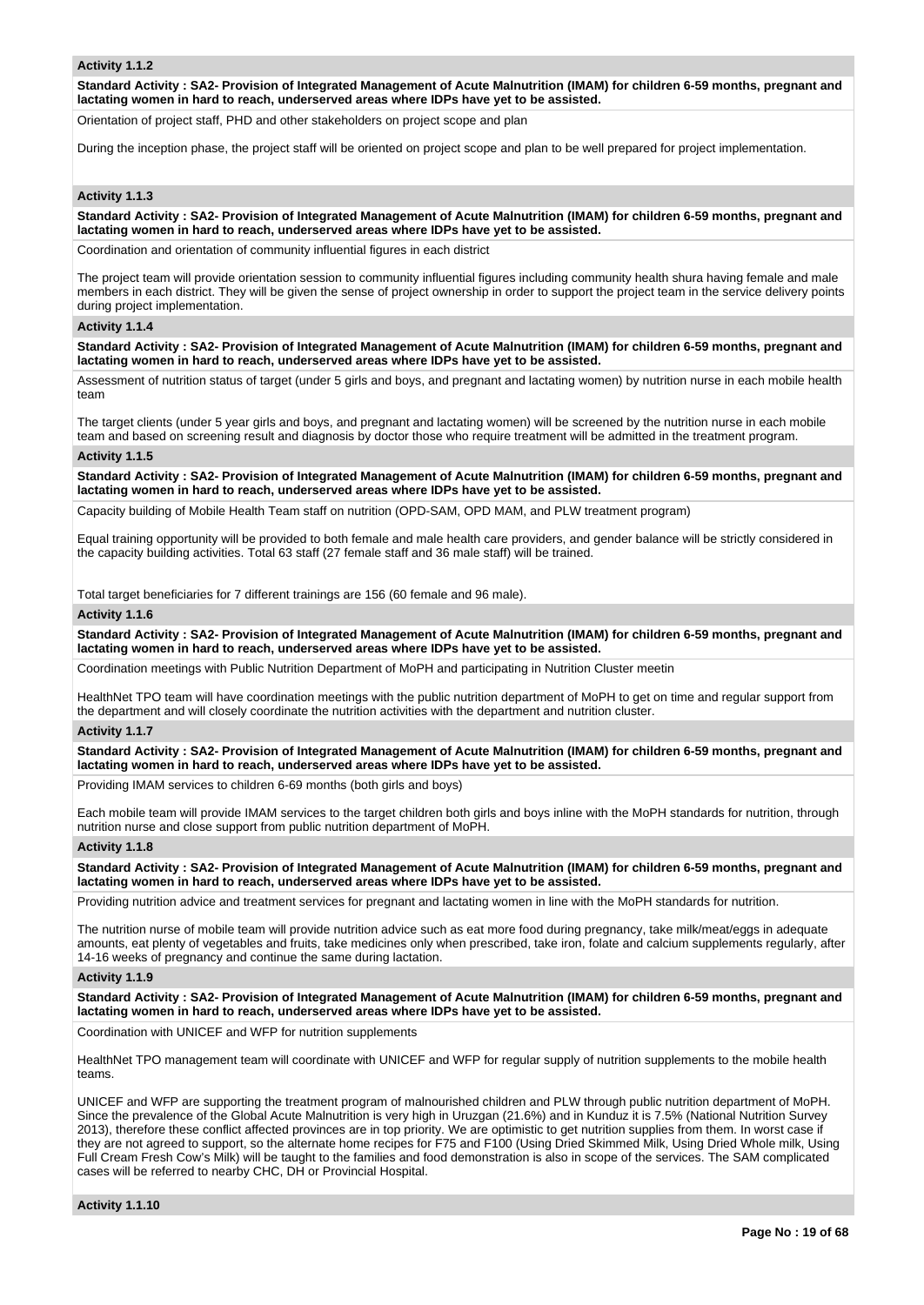#### **Standard Activity : SA2- Provision of Integrated Management of Acute Malnutrition (IMAM) for children 6-59 months, pregnant and lactating women in hard to reach, underserved areas where IDPs have yet to be assisted.**

Provision of equipment, supplies and medicine for nutrition activities

The equipment, nutrition supplements and supplies and medicines will be timely provided in close support of UNICEF and WFP for the malnourished children, pregnant and lactating women.

UNICEF and WFP are supporting the treatment program of malnourished children and PLW through public nutrition department of MoPH. Since the prevalence of the Global Acute Malnutrition is very high in Uruzgan (21.6%) and in Kunduz it is 7.5% (National Nutrition Survey 2013), therefore focus is more on these conflict affected districts and are on top priority. We are optimistic to get nutrition supplies from them. In worst case if they are not agreed to support, the alternate home recipes for F75 and F100 (Using Dried Skimmed Milk, Using Dried Whole milk, Using Full Cream Fresh Cow's Milk) preparation will be taught to the families and food demonstration is also in scope of the services. The SAM complicated cases will be referred to nearby CHC, DH or Provincial Hospital.

#### **Activity 1.1.11**

**Standard Activity : SA2- Provision of Integrated Management of Acute Malnutrition (IMAM) for children 6-59 months, pregnant and lactating women in hard to reach, underserved areas where IDPs have yet to be assisted.**

Providing counseling on breast feeding and complementary feeding, case specific counseling on IYCF, exclusive breast feeding in children 0 -6 months, and initiation of breastfeeding within one hour after birth.

The IYCF component of the nutrition will be implemented accordingly that will include counseling services on breast feeding, complementary feeding, specific counseling, exclusive breastfeeding, and initiation of breast feeding within one hour after birth.

The midwife will make sure that all pregnant women receive the key messages about breastfeeding during the first ANC visit as well as the first PNC visit,

The doctor or whoever responsible to examine children will be aware that if a mother come with a breastfeeding child and complain about problems of feeding, not gaining weight, not enough milk and other problems related to breastfeeding, to refer the mother to a trained midwife for a proper individual counselling on breastfeeding. The doctors will also provide basic counselling about breastfeeding with fathers or other companions of lactating or pregnant mothers, in order to create enabling environment for mothers at their homes.

The nutrition nurse who is doing growth monitoring will consider this part during work. Mothers with breastfeeding children with normal weight and height, worrying about their children growth, need counselling (confidence building), those with acute malnutrition, underweight, stunted, or not-growing-well need proper counselling on breastfeeding that will be considered during growth monitoring.

#### **Activity 1.1.12**

**Standard Activity : SA2- Provision of Integrated Management of Acute Malnutrition (IMAM) for children 6-59 months, pregnant and lactating women in hard to reach, underserved areas where IDPs have yet to be assisted.**

Referral of the Severely Acute Malnourished Children with complication to Therapeutic Feeding Unit (TFU) for hospitalization

The Severely Acute Malnourished Children having medical complications will be referred to the TFU of district hospital or provincial hospital for hospitalization.

## **Activity 1.1.13**

**Standard Activity : SA2- Provision of Integrated Management of Acute Malnutrition (IMAM) for children 6-59 months, pregnant and lactating women in hard to reach, underserved areas where IDPs have yet to be assisted.**

Submit monthly, quarterly and ad-hoc reports to nutrition cluster

HealthNet TPO will collect age and sex dis-aggregated data and progress reports from mobile teams on monthly basis, and these reports will be compiled by the provincial management team and then will be submitted to Kabul office. The progress a reports will be submitted to nutrition cluster on monthly, quarterly and ad-hoc basis.

## **Activity 1.1.14**

**Standard Activity : SA2- Provision of Integrated Management of Acute Malnutrition (IMAM) for children 6-59 months, pregnant and lactating women in hard to reach, underserved areas where IDPs have yet to be assisted.**

Conduct monitoring of the mobile team services; 1) By In-charge of the mobile team on daily basis, b) By Provincial Management on weekly basis, and 3) By Country office M&E department on quarterly basis.

## **Additional Targets :**

## **M & R**

**Monitoring & Reporting plan**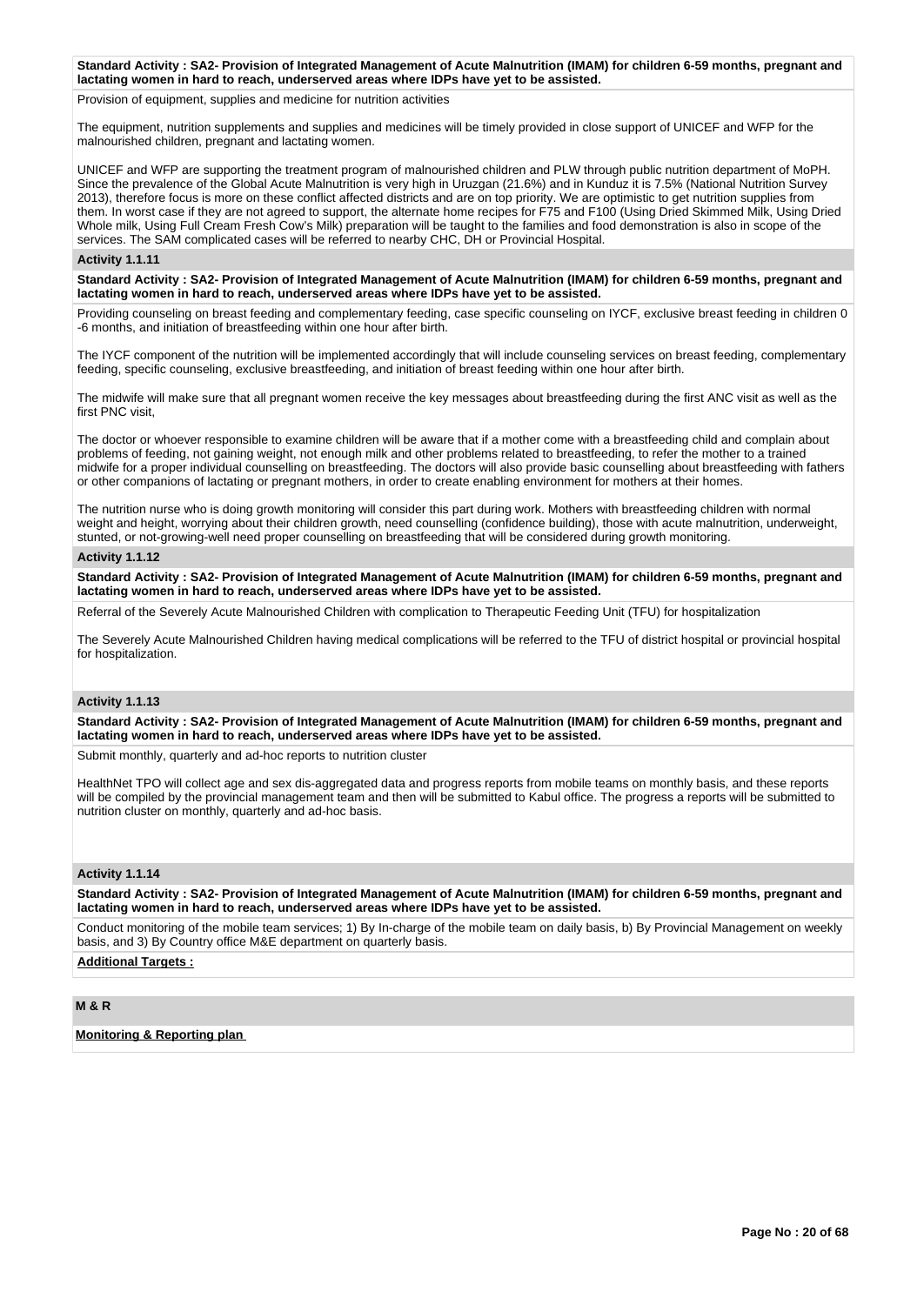HealthNet TPO M&E unit and project staff at provincial and central will lead and ensure proper monitoring and reporting mechanism. The process will start from a very standard and quality data registration, tallying and reporting from the mobile health team, community based activities, FPCs and fixed health centers in selected districts linked with this project. The monthly reports are submitted to provincial level, verified and feedback is provided. All month reports are entered into a standard data base, where it is linked with dashboard and reporting mechanism. The dashboard for the project will monitor the progress and flag the project staff on regular basis. The dashboard will be accessible to all project staff, and will receive the analysis on monthly basis.

Three levels of field monitoring are planned in this project. a) At mobile psychosocial team and FPC level, the in-charge will have the responsibility of daily monitoring of service provisions, their relevant Mobile staff performances, activities and quality psychosocial and GBV, child protection and other service delivery at community level, b) at provincial level the provincial project manager and technical team will monitor project sites on a weekly basis and c) the quarterly basis monitoring will take place from Monitoring and Evaluation Unit of HealthNetTPO and AHDS from Kabul.

HealthNetTPO will conduct a stakeholder planning workshop together with community, PHD and other staff which will be the base for program implementation and follow up. At the end of each monitoring visit, a report including strength, weakness and recommendation will be prepared and shared with relevant staff and stakeholders. An action plan will be developed and followed-up in subsequent visits. In addition joint monitoring with PPHD, immigration department and other stakeholders will also take place from the project sites.

HealthNet TPO will fully implement the UNOCHA "Remote Monitoring Guideline" and will facilitate the remote call monitoring for UNOCHA during the whole project period. All the required information as per the guideline will be provided to the UNOCHA and all the finding and gaps as a result of monitoring will be followed up by developing and implementation of remediation action plan where UNOCHA will be kept informed about the challenges and progress made in overcoming the challenges.

HealthNet TPO will submit the technical and financial report based on agreed reporting calendar and will also provide adhoc reports as per request of UNOCHA and monthly updates to the relevant clusters.

Data confidentiality: A process and experience is in place, where all information about GBV cases is kept confidential. The filing system and database will be kept within the focal point and only data collector and In-charge will have access. The coordination with only authorized and relevant authorities and actors will be made, where only required information, with consent is shared for follow up of cases and provision of required support. By no mean, the information will be public and available to any irrelevant internal and external bodies.

### **Workplan**

| <b>Activitydescription</b>                                                                                                                                                                                                                                                                                                                                                          | Year |              | 2  | 3 |                         |          |              |              | 8        |                         |   |                         |              |
|-------------------------------------------------------------------------------------------------------------------------------------------------------------------------------------------------------------------------------------------------------------------------------------------------------------------------------------------------------------------------------------|------|--------------|----|---|-------------------------|----------|--------------|--------------|----------|-------------------------|---|-------------------------|--------------|
| Activity 1.1.1: Mapping of the stakeholders and situation analysis for the GBV<br>services in close coordination of GBV cluster                                                                                                                                                                                                                                                     | 2017 |              |    |   |                         |          |              |              |          |                         | X |                         |              |
| HealthNet TPO will carry out mapping and situation analysis to identify<br>stakeholders, actors including potential partners to summarize the roles and<br>responsibilities of various actors, and to know the existing GBV prevention and<br>response services in the target districts. This will help to formulate the response<br>per all stakeholders' interest and priorities. | 2018 |              |    |   |                         |          |              |              |          |                         |   |                         |              |
| Activity 1.1.1: Mobilizing and recruiting project field staff (female and male), and<br>orientation of staff, PPHD, and other stakeholders on project scope and plan                                                                                                                                                                                                                | 2017 |              |    |   |                         |          |              |              |          |                         | X |                         |              |
| The key management staff of Kabul office will be mobilized for project activities in<br>the inception phase, project field staff will be hired and an orientation session on<br>project scope and plan will be carried out for the staff, PPHD and other<br>stakeholders working in the target provinces                                                                            | 2018 |              |    |   |                         |          |              |              |          |                         |   |                         |              |
| Activity 1.1.1: Mobilizing and recruiting project field staff both female and male                                                                                                                                                                                                                                                                                                  | 2017 |              |    |   |                         |          |              |              |          |                         | X | $\overline{\mathsf{x}}$ |              |
| The Kabul office key staff will be mobilized for recruitment of the the project staff,<br>inception activities of the project, and coordinating project scope and<br>implementation with the relevant stakeholders.                                                                                                                                                                 | 2018 |              |    |   |                         |          |              |              |          |                         |   |                         |              |
| The mobile team will be having both female and male health care providers. The<br>new IASC gender and age marker-2017 will be followed up for having equal<br>opportunity to both women and men.                                                                                                                                                                                    |      |              |    |   |                         |          |              |              |          |                         |   |                         |              |
| Activity 1.1.10: Conduct awareness sessions on GBV prevention and response                                                                                                                                                                                                                                                                                                          | 2017 |              |    |   |                         |          |              |              |          |                         |   | X                       | $\mathsf{X}$ |
| The health care givers and psycho-social counselors will provide regular<br>awareness raising sessions on GBV prevention and response services through<br>proactive and reactive approaches.                                                                                                                                                                                        | 2018 | $\mathsf{X}$ | X. |   | $\mathsf{X} \mathsf{X}$ | <b>X</b> | $\mathsf{X}$ | IX.          | <b>X</b> | $\overline{\mathsf{x}}$ |   |                         |              |
| Activity 1.1.10: Conduct supportive supervision and monitoring visits of services                                                                                                                                                                                                                                                                                                   | 2017 |              |    |   |                         |          |              |              |          |                         |   | X                       | Ιx.          |
| Supportive supervision and Monitoring of the project activities will be carried out by<br>both field management and HealthNet TPO Kabul management team, through<br>which provision of quality services to the vulnerable target population will be<br>ensured.                                                                                                                     | 2018 | $\times$     |    |   | $X$ $X$ $X$ $X$         |          | <b>X</b>     | $\mathsf{X}$ | X.       | $\overline{\mathsf{x}}$ |   |                         |              |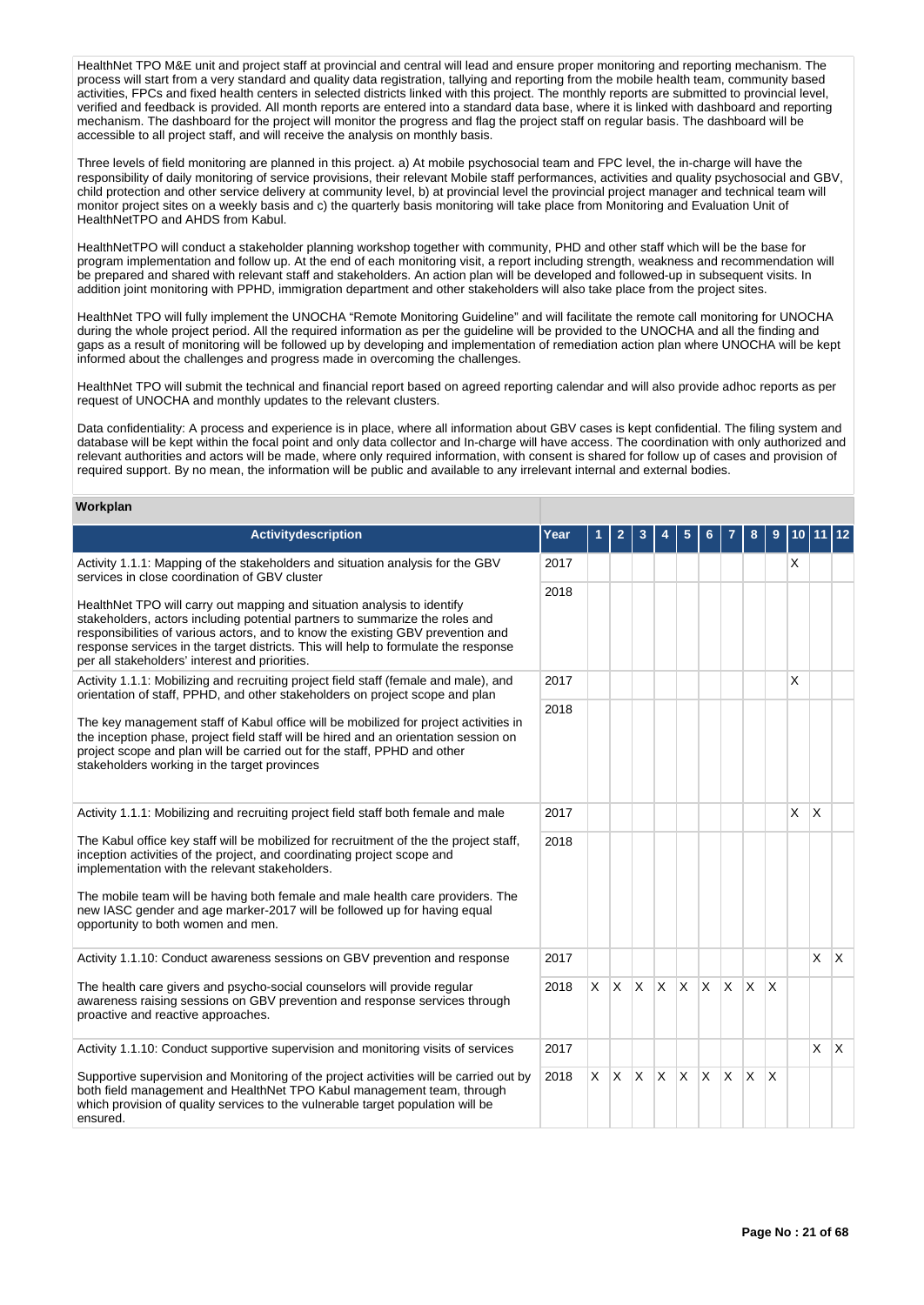| Activity 1.1.10: Provision of equipment, supplies and medicine for nutrition activities                                                                                                                                                                                                                                                                                                                                                                                                                                                                                                                                                                                                                                                                                                                                                | 2017 |    |         |                 |    |              |              |              |              |              | х                       |         |    |
|----------------------------------------------------------------------------------------------------------------------------------------------------------------------------------------------------------------------------------------------------------------------------------------------------------------------------------------------------------------------------------------------------------------------------------------------------------------------------------------------------------------------------------------------------------------------------------------------------------------------------------------------------------------------------------------------------------------------------------------------------------------------------------------------------------------------------------------|------|----|---------|-----------------|----|--------------|--------------|--------------|--------------|--------------|-------------------------|---------|----|
| The equipment, nutrition supplements and supplies and medicines will be timely<br>provided in close support of UNICEF and WFP for the malnourished children,<br>pregnant and lactating women.                                                                                                                                                                                                                                                                                                                                                                                                                                                                                                                                                                                                                                          | 2018 | X  |         |                 | X  |              |              | X            |              |              |                         |         |    |
| UNICEF and WFP are supporting the treatment program of malnourished children<br>and PLW through public nutrition department of MoPH. Since the prevalence of the<br>Global Acute Malnutrition is very high in Uruzgan (21.6%) and in Kunduz it is 7.5%<br>(National Nutrition Survey 2013), therefore focus is more on these conflict affected<br>districts and are on top priority. We are optimistic to get nutrition supplies from<br>them. In worst case if they are not agreed to support, the alternate home recipes<br>for F75 and F100 (Using Dried Skimmed Milk, Using Dried Whole milk, Using Full<br>Cream Fresh Cow's Milk) preparation will be taught to the families and food<br>demonstration is also in scope of the services. The SAM complicated cases will be<br>referred to nearby CHC, DH or Provincial Hospital. |      |    |         |                 |    |              |              |              |              |              |                         |         |    |
| Activity 1.1.11: Conduct community mobilization through community dialogue<br>sessions                                                                                                                                                                                                                                                                                                                                                                                                                                                                                                                                                                                                                                                                                                                                                 | 2017 |    |         |                 |    |              |              |              |              |              |                         | X.      | X  |
| There will be quarterly community dialogue session aims to increase awareness of<br>the community and improve referral of the GBV cases to FPCs and health facilities.<br>The dialogue sessions will be led by the community mobilizer with support of the<br>mobile health team.                                                                                                                                                                                                                                                                                                                                                                                                                                                                                                                                                      | 2018 |    |         | $X$ $X$ $X$ $X$ |    | $\mathsf{X}$ | $\mathsf{X}$ | $\mathsf{X}$ | $\mathsf{X}$ | $\times$     |                         |         |    |
| Activity 1.1.11: Data collection, compilation, analysis and feedback on monthly<br>basis                                                                                                                                                                                                                                                                                                                                                                                                                                                                                                                                                                                                                                                                                                                                               | 2017 |    |         |                 |    |              |              |              |              |              | X                       | $X$ $X$ |    |
| Data collection starts from service delivery point, and each individual staff has the<br>responsibility of registering each and every client/patient receives service from the<br>mobile team and then In-charge of mobile team compiles data collected from all<br>sections of the mobile team, analyzed by the in-charge and feedback provided to<br>staff of the mobile team. The collected data is reported to provincial manager and<br>then to Kabul office by provincial manager, analyzed and used at provincial and<br>Kabul level.                                                                                                                                                                                                                                                                                           | 2018 | X. | XX      |                 | X. | ΙX.          | $\mathsf{X}$ | $\mathsf{X}$ | ΙX.          | ΙX.          |                         |         |    |
| Activity 1.1.11: Providing counseling on breast feeding and complementary<br>feeding, case specific counseling on IYCF, exclusive breast feeding in children 0-6                                                                                                                                                                                                                                                                                                                                                                                                                                                                                                                                                                                                                                                                       | 2017 |    |         |                 |    |              |              |              |              |              |                         | X.      | X. |
| months, and initiation of breastfeeding within one hour after birth.                                                                                                                                                                                                                                                                                                                                                                                                                                                                                                                                                                                                                                                                                                                                                                   | 2018 | X. | X.      | $\mathsf{X}$    | X. | $X$ $X$      |              | $\mathsf{X}$ | $\mathsf{X}$ | ΙX.          | ΙX                      |         |    |
| The IYCF component of the nutrition will be implemented accordingly that will<br>include counseling services on breast feeding, complementary feeding, specific<br>counseling, exclusive breastfeeding, and initiation of breast feeding within one hour<br>after birth.                                                                                                                                                                                                                                                                                                                                                                                                                                                                                                                                                               |      |    |         |                 |    |              |              |              |              |              |                         |         |    |
| The midwife will make sure that all pregnant women receive the key messages<br>about breastfeeding during the first ANC visit as well as the first PNC visit.                                                                                                                                                                                                                                                                                                                                                                                                                                                                                                                                                                                                                                                                          |      |    |         |                 |    |              |              |              |              |              |                         |         |    |
| The doctor or whoever responsible to examine children will be aware that if a<br>mother come with a breastfeeding child and complain about problems of feeding,<br>not gaining weight, not enough milk and other problems related to breastfeeding, to<br>refer the mother to a trained midwife for a proper individual counselling on<br>breastfeeding. The doctors will also provide basic counselling about breastfeeding<br>with fathers or other companions of lactating or pregnant mothers, in order to<br>create enabling environment for mothers at their homes.                                                                                                                                                                                                                                                              |      |    |         |                 |    |              |              |              |              |              |                         |         |    |
| The nutrition nurse who is doing growth monitoring will consider this part during<br>work. Mothers with breastfeeding children with normal weight and height, worrying<br>about their children growth, need counselling (confidence building), those with<br>acute malnutrition, underweight, stunted, or not-growing-well need proper<br>counselling on breastfeeding that will be considered during growth monitoring.                                                                                                                                                                                                                                                                                                                                                                                                               |      |    |         |                 |    |              |              |              |              |              |                         |         |    |
| Activity 1.1.12: Procurement and supply of basic medicines, medical supplies and<br>medical equipment                                                                                                                                                                                                                                                                                                                                                                                                                                                                                                                                                                                                                                                                                                                                  | 2017 |    |         |                 |    |              |              |              |              |              | X                       |         |    |
| Medicines, medical supplies and equipment purchase will be in bulk on quarterly<br>basis taking into account the procurement policy and procedures of the HealthNet<br>TPO and donor.                                                                                                                                                                                                                                                                                                                                                                                                                                                                                                                                                                                                                                                  | 2018 | X  |         |                 | Х  |              |              | X            |              |              |                         |         |    |
| Activity 1.1.12: Referral of the Severely Acute Malnourished Children with<br>complication to Therapeutic Feeding Unit (TFU) for hospitalization                                                                                                                                                                                                                                                                                                                                                                                                                                                                                                                                                                                                                                                                                       | 2017 |    |         |                 |    |              |              |              |              |              |                         | X       | X. |
| The Severely Acute Malnourished Children having medical complications will be<br>referred to the TFU of district hospital or provincial hospital for hospitalization.                                                                                                                                                                                                                                                                                                                                                                                                                                                                                                                                                                                                                                                                  | 2018 |    | $X$ $X$ | $X$ $X$         |    | $\mathsf{X}$ | $\mathsf{X}$ | $X$ $X$      |              | $\mathsf{X}$ | $\mathsf{I} \mathsf{X}$ |         |    |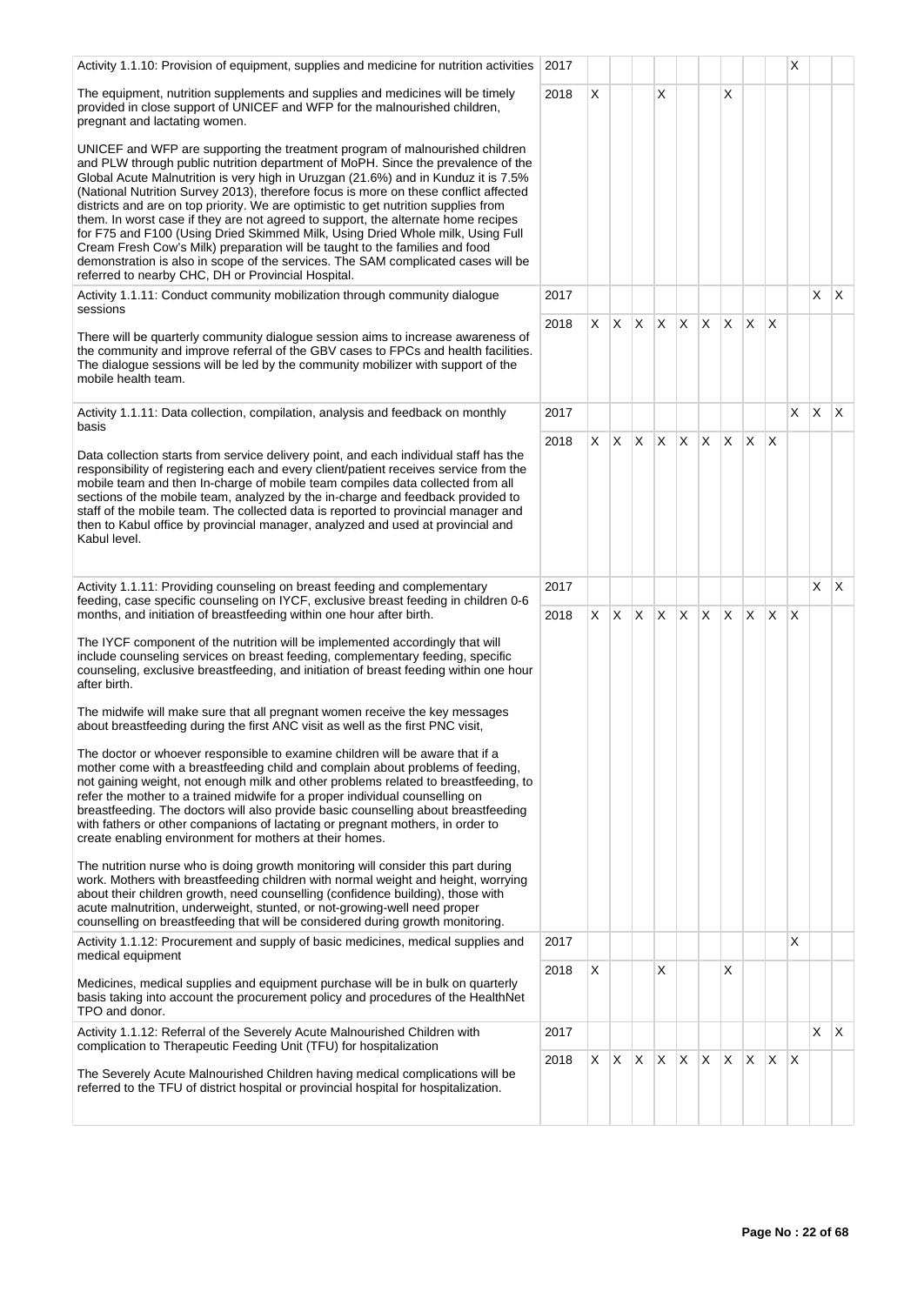| Activity 1.1.12: Training of health care providers on GBV case identification,<br>management and referral.                                                                                                                                                                                                                                             | 2017 |    |              |              |                 |          |          |             |                |              |                        | X            | $\mathsf{X}$ |
|--------------------------------------------------------------------------------------------------------------------------------------------------------------------------------------------------------------------------------------------------------------------------------------------------------------------------------------------------------|------|----|--------------|--------------|-----------------|----------|----------|-------------|----------------|--------------|------------------------|--------------|--------------|
|                                                                                                                                                                                                                                                                                                                                                        | 2018 | X. | X.           | IX.          | X.              | X        |          |             |                |              |                        |              |              |
| Equal training opportunity to both men and women health providers will be given.<br>The psycho-social counselors (female and male) and health care providers will be<br>trained on GBV case identification, management, and referral of GBV survivors to<br>other relevant sectors for safety and legal services.                                      |      |    |              |              |                 |          |          |             |                |              |                        |              |              |
| Activity 1.1.13: Provision of daily outpatient consultations by medical doctor for<br>diagnosis and basic medical treatment                                                                                                                                                                                                                            | 2017 |    |              |              |                 |          |          |             |                |              |                        | X            | $\mathsf{X}$ |
| The health care provider of each mobile team will provide OPD consultation to<br>women, girls, men and boys in service delivery points of the target districts as per<br>predefined schedule.                                                                                                                                                          | 2018 | X. | $\mathsf{X}$ | $\mathsf{X}$ | X.              | $\times$ |          | $X$ $X$ $X$ |                | $\mathsf{X}$ |                        |              |              |
| Activity 1.1.13: Submit monthly, quarterly and ad-hoc reports to GBV cluster                                                                                                                                                                                                                                                                           | 2017 |    |              |              |                 |          |          |             |                |              |                        | X            | $\mathsf{X}$ |
| HealthNet TPO will collect data and progress reports from mobile teams and FPCs<br>on monthly basis, and these reports will be compiled by the provincial<br>management team and then will be submitted to Kabul office. The progress a<br>reports will be submitted to GBV cluster on monthly, quarterly and ad-hoc basis.                            | 2018 |    |              |              | $X$ $X$ $X$ $X$ | X.       | $X$ $X$  |             |                | $X$ $X$      | $\mathsf{X}$           |              |              |
| Activity 1.1.13: Submit monthly, quarterly and ad-hoc reports to nutrition cluster                                                                                                                                                                                                                                                                     | 2017 |    |              |              |                 |          |          |             |                |              |                        | $\mathsf{X}$ | $\mathsf{X}$ |
| HealthNet TPO will collect age and sex dis-aggregated data and progress reports<br>from mobile teams on monthly basis, and these reports will be compiled by the<br>provincial management team and then will be submitted to Kabul office. The<br>progress a reports will be submitted to nutrition cluster on monthly, quarterly and<br>ad-hoc basis. | 2018 | X. | X            | ΙX.          | <b>X</b>        | X.       | $\times$ | IX.         | $\times$       | X.           | X                      |              |              |
| Activity 1.1.14: Conduct monitoring of the mobile team services; 1) By In-charge of                                                                                                                                                                                                                                                                    | 2017 |    |              |              |                 |          |          |             |                |              |                        | X            | $\mathsf{X}$ |
| the mobile team on daily basis, b) By Provincial Management on weekly basis, and<br>3) By Country office M&E department on quarterly basis.                                                                                                                                                                                                            | 2018 | X. | $\mathsf{X}$ | ΙX.          | X.              | X        | X        | IX.         | X.             | X.           | $\mathsf{I}\mathsf{X}$ |              |              |
| Activity 1.1.14: Conduct monitoring of the mobile team services; 1) By In-charge of                                                                                                                                                                                                                                                                    | 2017 |    |              |              |                 |          |          |             |                |              |                        | $\mathsf{X}$ | $\mathsf{X}$ |
| the mobile team on daily basis, b) By Provincial Management on weekly basis, and<br>3) By Country office M&E department on quarterly basis.                                                                                                                                                                                                            | 2018 | X. | X            | X.           | X               | X        | X        | X           | X.             | $\mathsf{X}$ | $\mathsf{X}$           |              |              |
| Activity 1.1.14: Conduct monitoring of the mobile team services; 1) By In-charge of                                                                                                                                                                                                                                                                    | 2017 |    |              |              |                 |          |          |             |                |              | X                      | X.           | $\mathsf{X}$ |
| the mobile team on daily basis, b) By Provincial Management on weekly basis, and<br>3) By Country office M&E department on quarterly basis.                                                                                                                                                                                                            | 2018 | X. | X            | ΙX.          | X.              | X.       | X.       | X.          | X.             | $\times$     |                        |              |              |
| Carry out communication and visibility activities in line with CHF visibility guideline                                                                                                                                                                                                                                                                |      |    |              |              |                 |          |          |             |                |              |                        |              |              |
| Activity 1.1.15: Submit monthly, quarterly and ad-hoc reports to health cluster                                                                                                                                                                                                                                                                        | 2017 |    |              |              |                 |          |          |             |                |              | X                      |              |              |
| HealthNet TPO will collect data and progress reports from mobile teams on<br>monthly basis, and these reports will be compiled by the provincial management<br>team and then will be submitted to Kabul office. The progress a reports will be<br>submitted to health cluster on monthly, quarterly and ad-hoc basis.                                  | 2018 | X  |              |              | X               |          |          | X           |                |              |                        |              |              |
| Activity 1.1.2: Coordination and orientation of community influential figures in each<br>district                                                                                                                                                                                                                                                      | 2017 |    |              |              |                 |          |          |             |                |              | X.                     | X            | IX.          |
| The community influential figures will be oriented on project scope and<br>implementation plan in inception phase, and regular coordination meetings will be<br>conducted with the community to get support from them for project implementation.                                                                                                      | 2018 | X. | X.           | IX.          | X.              | ΙX.      | $X$ $X$  |             | $\mathsf{X}^-$ | ΙX.          |                        |              |              |
| The health shuras established in the communities will be having both female and<br>male members.                                                                                                                                                                                                                                                       |      |    |              |              |                 |          |          |             |                |              |                        |              |              |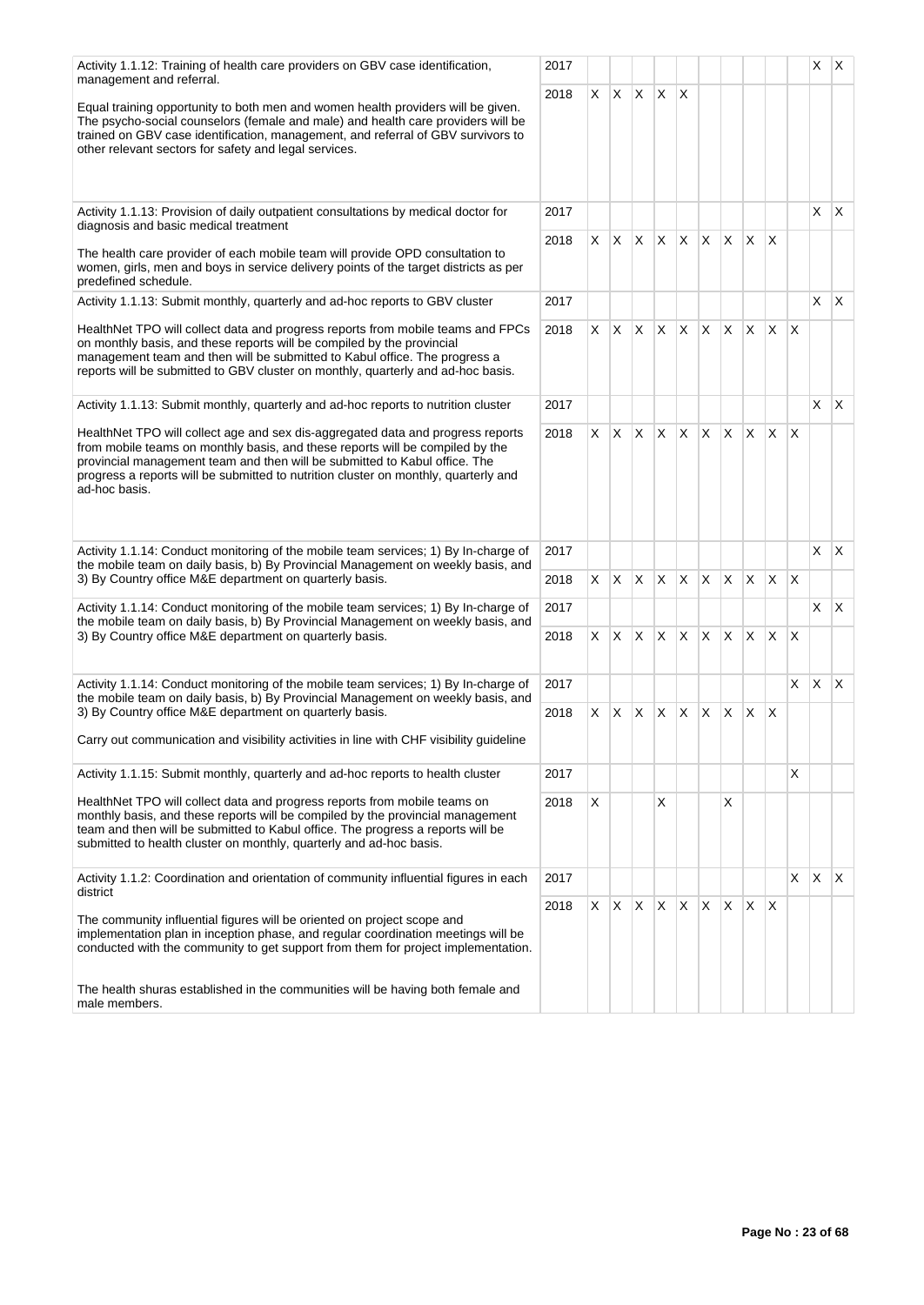| Activity 1.1.2: Establish Family Protection Centers (FPCs) in Uruzgan and Kunduz<br>provinces                                                                                                                                                                                                                                                                                                                                                                                                                                                                                                                                                                                                                                                                                                                                                                                                                                                                                                                                                                    | 2017 |   |    |    |                             |    |    |    |    |              | X | $\times$     |    |
|------------------------------------------------------------------------------------------------------------------------------------------------------------------------------------------------------------------------------------------------------------------------------------------------------------------------------------------------------------------------------------------------------------------------------------------------------------------------------------------------------------------------------------------------------------------------------------------------------------------------------------------------------------------------------------------------------------------------------------------------------------------------------------------------------------------------------------------------------------------------------------------------------------------------------------------------------------------------------------------------------------------------------------------------------------------|------|---|----|----|-----------------------------|----|----|----|----|--------------|---|--------------|----|
| Two FPCs will be established (one in Uruzgan provincial hospital and one in<br>Khanabad CHC of Kunduz). Each FPC will have 4 staff (1 Female MD, 1 Psycho-<br>social counselor, 1 Data collector and 1 support staff).                                                                                                                                                                                                                                                                                                                                                                                                                                                                                                                                                                                                                                                                                                                                                                                                                                           | 2018 |   |    |    |                             |    |    |    |    |              |   |              |    |
| The Family Protection Center is a health response to GBV seeking to integrate<br>professional assistance (psycho-social, medical and legal support and referral<br>services into the health sector) and act as a one-stop assistance center. This is<br>implemented in several provinces, where HNTPO implements the center in six<br>provinces with support of UNFPA and in close coordination with MoPH. This is<br>approved by MoPH and it is a standard model in expansion for implementation.                                                                                                                                                                                                                                                                                                                                                                                                                                                                                                                                                               |      |   |    |    |                             |    |    |    |    |              |   |              |    |
| Services will be provided in culturally appropriate environment through female<br>health workers for women and children (girls) at risk.                                                                                                                                                                                                                                                                                                                                                                                                                                                                                                                                                                                                                                                                                                                                                                                                                                                                                                                         |      |   |    |    |                             |    |    |    |    |              |   |              |    |
| The first month of the project will be for the assessment, coordination with<br>community and provincial authorities and identification of the service delivery<br>points and the centers. As from second month, the service delivery will start in<br>each district, where gradually the centers are established. FPC, as per discussion<br>with the sub cluster and need of the population, will be established in Khan Abad<br>district, and in Uruzgan provincial hospital in Trinkot. SDPs will be in the location,<br>where maximum of IDPs are present and has access, and FPCs will be in<br>Khanabad district of Kunduz and in Trinkot of Uruzgan.                                                                                                                                                                                                                                                                                                                                                                                                      |      |   |    |    |                             |    |    |    |    |              |   |              |    |
| The FPC will be the referral and coordination center for GBV cases for provision of<br>health and psychosocial support and referral and coordination for legal and safety<br>services.                                                                                                                                                                                                                                                                                                                                                                                                                                                                                                                                                                                                                                                                                                                                                                                                                                                                           |      |   |    |    |                             |    |    |    |    |              |   |              |    |
| The first month of the project will be for the assessment, coordination with<br>community and provincial authorities and identification of the service delivery<br>points and the centers. The centers will be established in first month of the project<br>(inception). As from second month, the service delivery will start in each district,<br>where gradually the centers are established. FPC, as per discussion with the sub<br>cluster and need of the population, will be established in Khan Abad district. All<br>other CFS and WFSs will be established and will be linked with the service delivery<br>points (SDPs). SDPs will be in the location, where maximum of IDPs are present<br>and has access, and CFSs and WFSs will be also in the proximity of these SDPs.<br>Since, its integrated approach of health, protection and nutrition, therefore the<br>protection services are integrated with health and nutrition, the clients visiting<br>mobile team or FPCs will also be provided with medical and nutrition services if<br>required |      |   |    |    |                             |    |    |    |    |              |   |              |    |
| Activity 1.1.2: Orientation of project staff, PHD and other stakeholders on project                                                                                                                                                                                                                                                                                                                                                                                                                                                                                                                                                                                                                                                                                                                                                                                                                                                                                                                                                                              | 2017 |   |    |    |                             |    |    |    |    |              | Χ |              |    |
| scope and plan<br>During the inception phase, the project staff will be oriented on project scope and<br>plan to be well prepared for project implementation.                                                                                                                                                                                                                                                                                                                                                                                                                                                                                                                                                                                                                                                                                                                                                                                                                                                                                                    | 2018 |   |    |    |                             |    |    |    |    |              |   |              |    |
| Activity 1.1.3: Conducting rapid assessment of situation and needs of target<br>population                                                                                                                                                                                                                                                                                                                                                                                                                                                                                                                                                                                                                                                                                                                                                                                                                                                                                                                                                                       | 2017 |   |    |    |                             |    |    |    |    |              | X | $\times$     |    |
| HealthNet TPO will conduct an assessment in the inception phase for the purpose<br>of mapping service delivery points and situation of the health, nutrition, psycho-<br>social and GBV and needs of the target population.                                                                                                                                                                                                                                                                                                                                                                                                                                                                                                                                                                                                                                                                                                                                                                                                                                      | 2018 |   |    |    |                             |    |    |    |    |              |   |              |    |
| Activity 1.1.3: Coordination and orientation of community influential figures in each<br>district                                                                                                                                                                                                                                                                                                                                                                                                                                                                                                                                                                                                                                                                                                                                                                                                                                                                                                                                                                | 2017 |   |    |    |                             |    |    |    |    |              | X | IX.          | X. |
| The project team will provide orientation session to community influential figures<br>including community health shura having female and male members in each<br>district. They will be given the sense of project ownership in order to support the<br>project team in the service delivery points during project implementation.                                                                                                                                                                                                                                                                                                                                                                                                                                                                                                                                                                                                                                                                                                                               | 2018 |   |    |    | $X$ $X$ $X$ $X$ $X$ $X$ $X$ |    |    |    |    | $\mathsf{X}$ |   |              |    |
| Activity 1.1.3: Provision of Psycho-social support and health services to GBV<br>survivors including women and girls as part of the initial response                                                                                                                                                                                                                                                                                                                                                                                                                                                                                                                                                                                                                                                                                                                                                                                                                                                                                                             | 2017 |   |    |    |                             |    |    |    |    |              |   | X            | X. |
| The GBV survivors (women and girls) will receive required psycho-social and<br>health services from the trained health care providers of mobile teams, FPCs and<br>trained focal points of BPHS health facilities of targeted districts on daily basis                                                                                                                                                                                                                                                                                                                                                                                                                                                                                                                                                                                                                                                                                                                                                                                                           | 2018 | X | X. | X. | X.                          | X. | X. | X. | X. | ΙX           |   |              |    |
| Activity 1.1.4: Assessment of nutrition status of target (under 5 girls and boys, and<br>pregnant and lactating women) by nutrition nurse in each mobile health team                                                                                                                                                                                                                                                                                                                                                                                                                                                                                                                                                                                                                                                                                                                                                                                                                                                                                             | 2017 |   |    |    |                             |    |    |    |    |              | X | $\mathsf{X}$ |    |
| The target clients (under 5 year girls and boys, and pregnant and lactating women)<br>will be screened by the nutrition nurse in each mobile team and based on<br>screening result and diagnosis by doctor those who require treatment will be<br>admitted in the treatment program.                                                                                                                                                                                                                                                                                                                                                                                                                                                                                                                                                                                                                                                                                                                                                                             | 2018 |   |    |    |                             |    |    |    |    |              |   |              |    |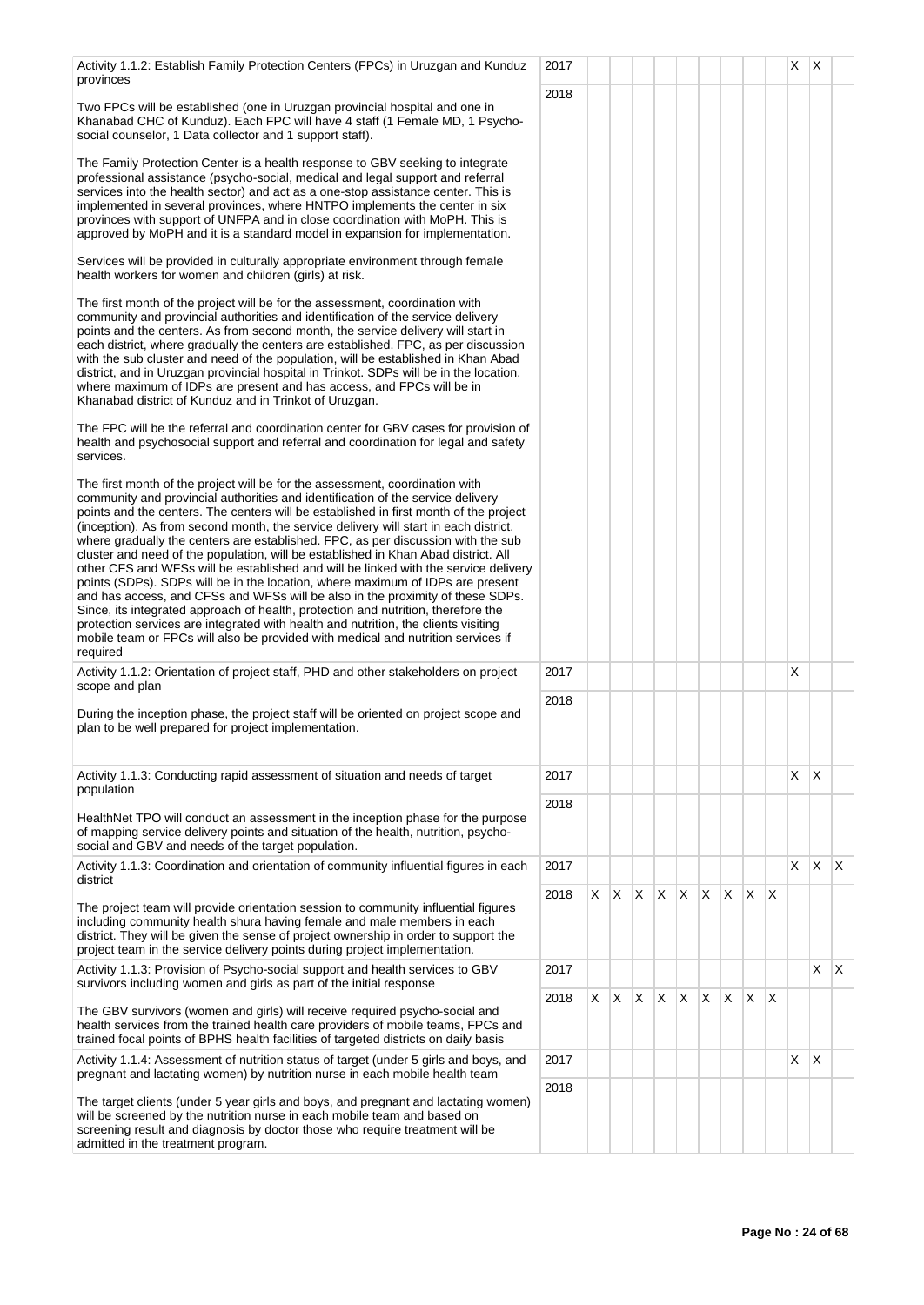| Activity 1.1.4: Finalizing Service delivery points (SDP) with close cooperation of<br>PPHD, community and other relevant stakeholders                                                                                                                                                                                                                                                                                                                                                                                                                                                                                                         | 2017 |    |                          |              |   |    |         |    |    |     | X            | X            |              |
|-----------------------------------------------------------------------------------------------------------------------------------------------------------------------------------------------------------------------------------------------------------------------------------------------------------------------------------------------------------------------------------------------------------------------------------------------------------------------------------------------------------------------------------------------------------------------------------------------------------------------------------------------|------|----|--------------------------|--------------|---|----|---------|----|----|-----|--------------|--------------|--------------|
| During the inception phase of the project, Service Delivery Points (SDPs) will be<br>finalized in close coordination and cooperation of PPHD and community.                                                                                                                                                                                                                                                                                                                                                                                                                                                                                   | 2018 |    |                          |              |   |    |         |    |    |     |              |              |              |
| Activity 1.1.4: Provision of dignity kits to GBV survivors (women and girls of<br>reproductive age)                                                                                                                                                                                                                                                                                                                                                                                                                                                                                                                                           | 2017 |    |                          |              |   |    |         |    |    |     |              | $\times$     | $\mathsf{X}$ |
| The beneficiaries for this activity are targeted GBV survivors, adolescent girls,<br>pregnant women and lactating women. All of these groups will be provided with<br>dignity kit, planned and budgeted                                                                                                                                                                                                                                                                                                                                                                                                                                       | 2018 |    | $x \mid x \mid x \mid x$ |              |   | X. | $X$ $X$ |    | X. | ΙX. | $\mathsf{X}$ |              |              |
| The dignity kits are important to cope in stressful and potentially overwhelming<br>humanitarian situations. Supporting women's and girls self-esteem and confidence.                                                                                                                                                                                                                                                                                                                                                                                                                                                                         |      |    |                          |              |   |    |         |    |    |     |              |              |              |
| Activity 1.1.5: Capacity building of Mobile Health Team staff on nutrition (OPD-<br>SAM, OPD MAM, and PLW treatment program)                                                                                                                                                                                                                                                                                                                                                                                                                                                                                                                  | 2017 |    |                          |              |   |    |         |    |    |     |              | $\times$     | $\mathsf{X}$ |
| Equal training opportunity will be provided to both female and male health care<br>providers, and gender balance will be strictly considered in the capacity building<br>activities. Total 63 staff (27 female staff and 36 male staff) will be trained.                                                                                                                                                                                                                                                                                                                                                                                      | 2018 | X  |                          |              |   |    |         |    |    |     |              |              |              |
| Total target beneficiaries for 7 different trainings are 156 (60 female and 96 male).                                                                                                                                                                                                                                                                                                                                                                                                                                                                                                                                                         |      |    |                          |              |   |    |         |    |    |     |              |              |              |
| Activity 1.1.5: Establish Women Healthy Friendly Spaces (WHFSs) in Uruzgan and<br>Kunduz provinces                                                                                                                                                                                                                                                                                                                                                                                                                                                                                                                                            | 2017 |    |                          |              |   |    |         |    |    |     | X.           | $\mathsf{X}$ |              |
| Women Healthy Friendly Spaces (WHFSs) will be established as integrated with<br>Community Support Groups and Child Friendly Spaces (CFSs) established in<br>services delivery points.                                                                                                                                                                                                                                                                                                                                                                                                                                                         | 2018 |    |                          |              |   |    |         |    |    |     |              |              |              |
| We have two staff at field level to support CFS/WFS/Psychosocial activities. These<br>two staff are in addition to the mobile health team, where focus is on community<br>based interventions. Beside that we have one community mobilizer for each MHT,<br>who will facilitate and prepare the ground for implementation of activities for our<br>field team.                                                                                                                                                                                                                                                                                |      |    |                          |              |   |    |         |    |    |     |              |              |              |
| The first month of the project will be for the assessment, coordination with<br>community and provincial authorities and identification of the service delivery<br>points and the centers. As from second month, the service delivery will start in<br>each district, where gradually the centers are established. WHFSs as per<br>discussion with the sub cluster and need of the population will be established in all<br>districts and will be linked with the service delivery points (SDPs). SDPs will be in<br>the location, where maximum of IDPs are present and has access, and WFSs will<br>be also in the proximity of these SDPs. |      |    |                          |              |   |    |         |    |    |     |              |              |              |
| Activity 1.1.5: Provide primary health care, psycho-social and nutrition services to<br>the most vulnerable target population in the target districts through mobile health                                                                                                                                                                                                                                                                                                                                                                                                                                                                   | 2017 |    |                          |              |   |    |         |    |    |     |              | X            | $\mathsf{X}$ |
| teams. Maternal services will include but not limited to ANC, Natal and PNC,<br>Family Planning and immunization.                                                                                                                                                                                                                                                                                                                                                                                                                                                                                                                             | 2018 | X. | IX.                      | $\mathsf{X}$ | X | X  | X       | X. | X  | X   |              |              |              |
| The multidisciplinary team having both female and male staff will provide primary<br>health care including maternal health services, nutrition, psycho-social and GBV as<br>an integrated approach through mobile team, FPCs, WHFSs and CFSs.                                                                                                                                                                                                                                                                                                                                                                                                 |      |    |                          |              |   |    |         |    |    |     |              |              |              |
| Total 50816 women, 38335 girls, 36831 boys and 48824 men will reach through<br>mobile teams and will be provided with basic health care services and required<br>psycho-social services by the team comprising of female and male qualified health<br>care providers.                                                                                                                                                                                                                                                                                                                                                                         |      |    |                          |              |   |    |         |    |    |     |              |              |              |
| Activity 1.1.6: Capacity building of Mobile Health Team staff (HMIS, RH, EPI, RUM,<br>Nutrition, Mental Health, Psycho-social and GBV)                                                                                                                                                                                                                                                                                                                                                                                                                                                                                                        | 2017 |    |                          |              |   |    |         |    |    |     |              | X            | $\mathsf{X}$ |
| The health care providers will be trained on very necessary trainings related to<br>their scope of work such as HMIS for case management, regular data collection,<br>data use, reporting, Reproductive Health to Community Midwives, RUM to<br>strengthen rational prescription, Nutrition to Nutrition Nurses to properly diagnose<br>and treat malnourished children, mental health and psycho-social and GBV<br>trainings. These training will be conducted in-line with the training plan (uploaded<br>to the GMS)                                                                                                                       | 2018 |    | $X \mid X$               | $\mathsf{X}$ |   |    |         |    |    |     |              |              |              |
| Total 63 staff (27 female and 36 male) will be trained during the entire life f the<br>project and equal training opportunity will be given to both women and men staff.                                                                                                                                                                                                                                                                                                                                                                                                                                                                      |      |    |                          |              |   |    |         |    |    |     |              |              |              |
| Total target beneficiaries for 7 different trainings are 156 (60 female and 96 male).                                                                                                                                                                                                                                                                                                                                                                                                                                                                                                                                                         |      |    |                          |              |   |    |         |    |    |     |              |              |              |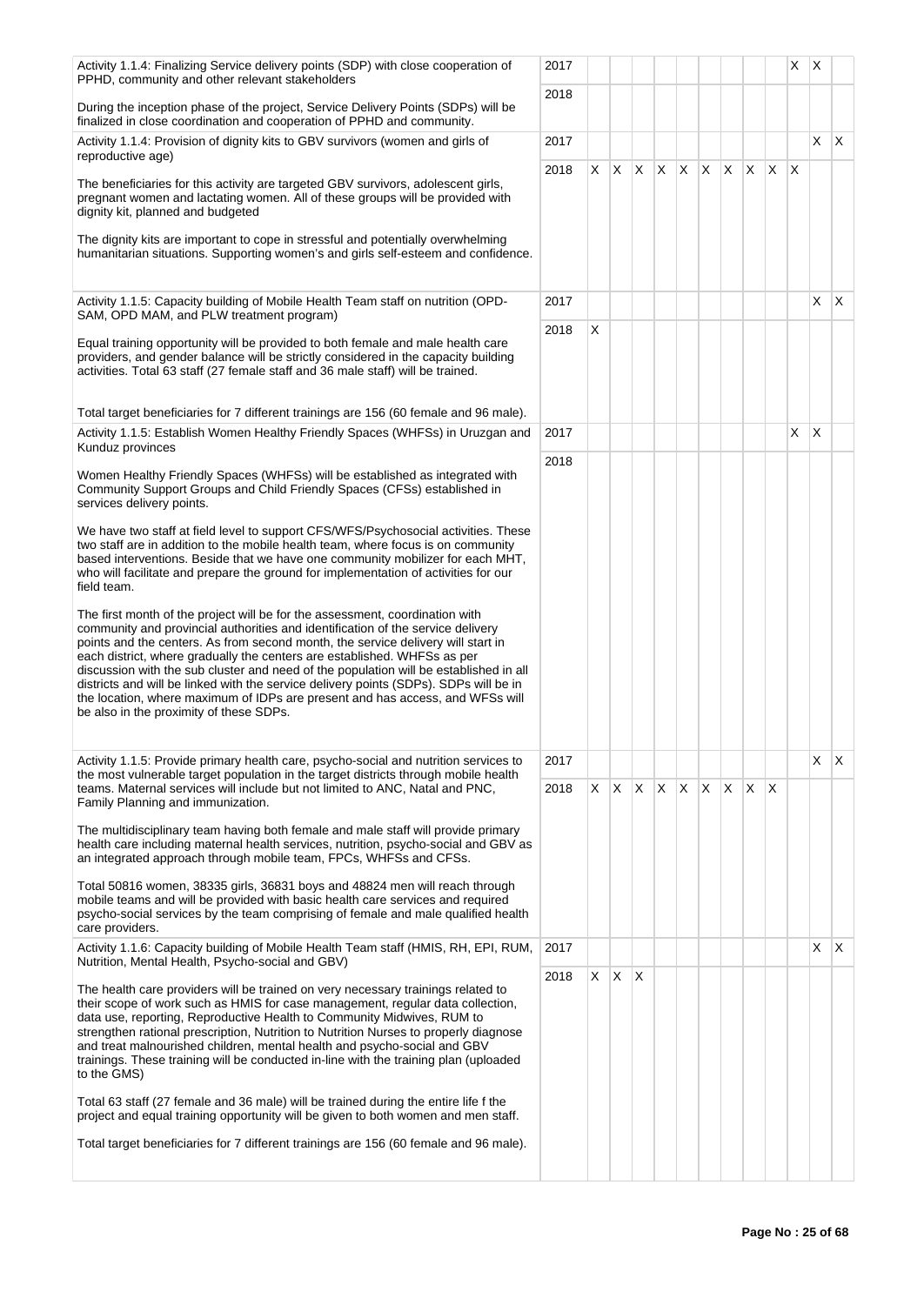| Activity 1.1.6: Conduct blanket psycho-social sessions with target communities in<br>general, women and girls specific through female psycho-social counselors                                                                                                                                                                                                                                                                                                                                                                                                                                                                                                                                                                                                                                                                                                                                                                                                                                                                                                                                                       | 2017         |    |              |                 |          |    |              |    |              |                         |    |              | $X \mid X$ |
|----------------------------------------------------------------------------------------------------------------------------------------------------------------------------------------------------------------------------------------------------------------------------------------------------------------------------------------------------------------------------------------------------------------------------------------------------------------------------------------------------------------------------------------------------------------------------------------------------------------------------------------------------------------------------------------------------------------------------------------------------------------------------------------------------------------------------------------------------------------------------------------------------------------------------------------------------------------------------------------------------------------------------------------------------------------------------------------------------------------------|--------------|----|--------------|-----------------|----------|----|--------------|----|--------------|-------------------------|----|--------------|------------|
| HealthNet TPO will establish Women Healthy Spaces, where female Psycho-social<br>counselors will be hired to provide support group sessions, and individual case<br>management to the conflict affected women and girls.                                                                                                                                                                                                                                                                                                                                                                                                                                                                                                                                                                                                                                                                                                                                                                                                                                                                                             | 2018         |    | $X \times$   | X.              | X.       |    | X X          | X. | ΙX.          | $\mathsf{I} \mathsf{X}$ |    |              |            |
| Activity 1.1.6: Coordination meetings with Public Nutrition Department of MoPH<br>and participating in Nutrition Cluster meetin                                                                                                                                                                                                                                                                                                                                                                                                                                                                                                                                                                                                                                                                                                                                                                                                                                                                                                                                                                                      | 2017         |    |              |                 |          |    |              |    |              |                         | X. | X            | ΙX.        |
| HealthNet TPO team will have coordination meetings with the public nutrition<br>department of MoPH to get on time and regular support from the department and<br>will closely coordinate the nutrition activities with the department and nutrition<br>cluster.                                                                                                                                                                                                                                                                                                                                                                                                                                                                                                                                                                                                                                                                                                                                                                                                                                                      | 2018         | X  | X.           | X               | X        | X  | X.           | X. | X.           | X                       |    |              |            |
| Activity 1.1.7: Establish case management committee at provincial level                                                                                                                                                                                                                                                                                                                                                                                                                                                                                                                                                                                                                                                                                                                                                                                                                                                                                                                                                                                                                                              | 2017         |    |              |                 |          |    |              |    |              |                         | X  | $\mathsf{X}$ |            |
| Case management committee will be established one in each target province to<br>ensure GBV cases are successfully followed up and managed by relevant actors.                                                                                                                                                                                                                                                                                                                                                                                                                                                                                                                                                                                                                                                                                                                                                                                                                                                                                                                                                        | 2018         |    |              |                 |          |    |              |    |              |                         |    |              |            |
| Activity 1.1.7: Provide daily health promotion sessions on Family Planning,<br>maternal and child health, mental health, immunization, and behavior change<br>communication for target beneficiaries                                                                                                                                                                                                                                                                                                                                                                                                                                                                                                                                                                                                                                                                                                                                                                                                                                                                                                                 | 2017<br>2018 |    |              | $X$ $X$ $X$ $X$ |          |    | X X          | X. | $\mathsf{X}$ | $\mathsf{X}$            |    | X            | X.         |
| Health education on different topics particularly focusing on maternal and child<br>health to women, vaccination, mental health and psycho-social, behavior change<br>communication will be regularly conducted by each individual relevant staff.                                                                                                                                                                                                                                                                                                                                                                                                                                                                                                                                                                                                                                                                                                                                                                                                                                                                   |              |    |              |                 |          |    |              |    |              |                         |    |              |            |
| Activity 1.1.7: Providing IMAM services to children 6-69 months (both girls and<br>boys)                                                                                                                                                                                                                                                                                                                                                                                                                                                                                                                                                                                                                                                                                                                                                                                                                                                                                                                                                                                                                             | 2017         |    |              |                 |          |    |              |    |              |                         |    | X.           | X.         |
| Each mobile team will provide IMAM services to the target children both girls and<br>boys inline with the MoPH standards for nutrition, through nutrition nurse and close<br>support from public nutrition department of MoPH.                                                                                                                                                                                                                                                                                                                                                                                                                                                                                                                                                                                                                                                                                                                                                                                                                                                                                       | 2018         | X  | <b>X</b>     | X               | X        | X. | X.           | X. | X.           | X                       |    |              |            |
| Activity 1.1.8: Follow up of the referred GBV cases with the FPC and other relevant<br>sectors                                                                                                                                                                                                                                                                                                                                                                                                                                                                                                                                                                                                                                                                                                                                                                                                                                                                                                                                                                                                                       | 2017         |    |              |                 |          |    |              |    |              |                         |    | X.           | X.         |
| HealthNet TPO will establish a follow up mechanism for multi-sectoral services<br>(medical, psycho-social, security and legal) required for GBV survivors through a<br>referral mechanism in-line with survivor centered approach.                                                                                                                                                                                                                                                                                                                                                                                                                                                                                                                                                                                                                                                                                                                                                                                                                                                                                   | 2018         | X. | $\mathsf{X}$ | X               | X        | X. | X.           | X. | <b>X</b>     | X                       |    |              |            |
|                                                                                                                                                                                                                                                                                                                                                                                                                                                                                                                                                                                                                                                                                                                                                                                                                                                                                                                                                                                                                                                                                                                      |              |    |              |                 |          |    |              |    |              |                         |    |              |            |
| Activity 1.1.8: Participating in coordination meeting at provincial and central level                                                                                                                                                                                                                                                                                                                                                                                                                                                                                                                                                                                                                                                                                                                                                                                                                                                                                                                                                                                                                                | 2017         |    |              |                 |          |    |              |    |              |                         | X. | $\mathsf{X}$ | ΙX.        |
| All relevant meetings both at provincial and central levels will be attended by the<br>field and Kabul management team.                                                                                                                                                                                                                                                                                                                                                                                                                                                                                                                                                                                                                                                                                                                                                                                                                                                                                                                                                                                              | 2018         | X. | X            | <b>X</b>        | X.       |    | $ X $ $ X $  |    | ΙX.          | $\mathsf{X}$            |    |              |            |
| The team will take part in the following meetings at provincial, regional and central<br>level:<br>1. Attending Monthly PPHCC meeting at provincial level<br>2. Attending monthly sub committee meetings such as HIS, EPI, Nutrition, IMCI,<br>infection prevention etc. led by PPHD<br>3. Attending provincial GBV case management committee meeting<br>4. Attending protection cluster meetings at provincial and regional as per schedule<br>5. Attending health cluster meetings at central and regional on monthly basis<br>6. Attending protection and its sub committees on monthly basis<br>7. Coordination meetings with BPHS and EPHS implementers and other<br>stakeholders as per need<br>The coordination will require for all activities under health, protection and nutrition<br>thematic areas. This will be in separate committee meetings and also under health,<br>in PPHC monthly meetings. The three thematic area, is grouped and will be<br>managed under MHT approach, where good coordination and referral mechanism<br>from community to mobile health teams and onward will be required. |              |    |              |                 |          |    |              |    |              |                         |    |              |            |
| Activity 1.1.8: Providing nutrition advice and treatment services for pregnant and<br>lactating women in line with the MoPH standards for nutrition.                                                                                                                                                                                                                                                                                                                                                                                                                                                                                                                                                                                                                                                                                                                                                                                                                                                                                                                                                                 | 2017         |    |              |                 |          |    |              |    |              |                         |    | X.           | X.         |
| The nutrition nurse of mobile team will provide nutrition advice such as eat more<br>food during pregnancy, take milk/meat/eggs in adequate amounts, eat plenty of<br>vegetables and fruits, take medicines only when prescribed, take iron, folate and<br>calcium supplements regularly, after 14-16 weeks of pregnancy and continue the<br>same during lactation.                                                                                                                                                                                                                                                                                                                                                                                                                                                                                                                                                                                                                                                                                                                                                  | 2018         | X  | X.           | X.              | <b>X</b> | X. | X.           | X. | ΙX.          | $\mathsf{X}$            |    |              |            |
| Activity 1.1.9: Conduct coordination meetings with the Women Healthy Friendly                                                                                                                                                                                                                                                                                                                                                                                                                                                                                                                                                                                                                                                                                                                                                                                                                                                                                                                                                                                                                                        | 2017         |    |              |                 |          |    |              |    |              |                         |    | X            | X.         |
| Spaces and Family Protection Centers for referral and reporting of GBV cases<br>The mobile psycho-social and health teams will have regular monthly meetings<br>with the WHFSs and FPCs staff to strengthen referral, follow up and reporting<br>mechanisms of the GBV services.                                                                                                                                                                                                                                                                                                                                                                                                                                                                                                                                                                                                                                                                                                                                                                                                                                     | 2018         |    | XX           | X               | X.       | X. | $\mathsf{X}$ | X. | X.           | ΙX.                     |    |              |            |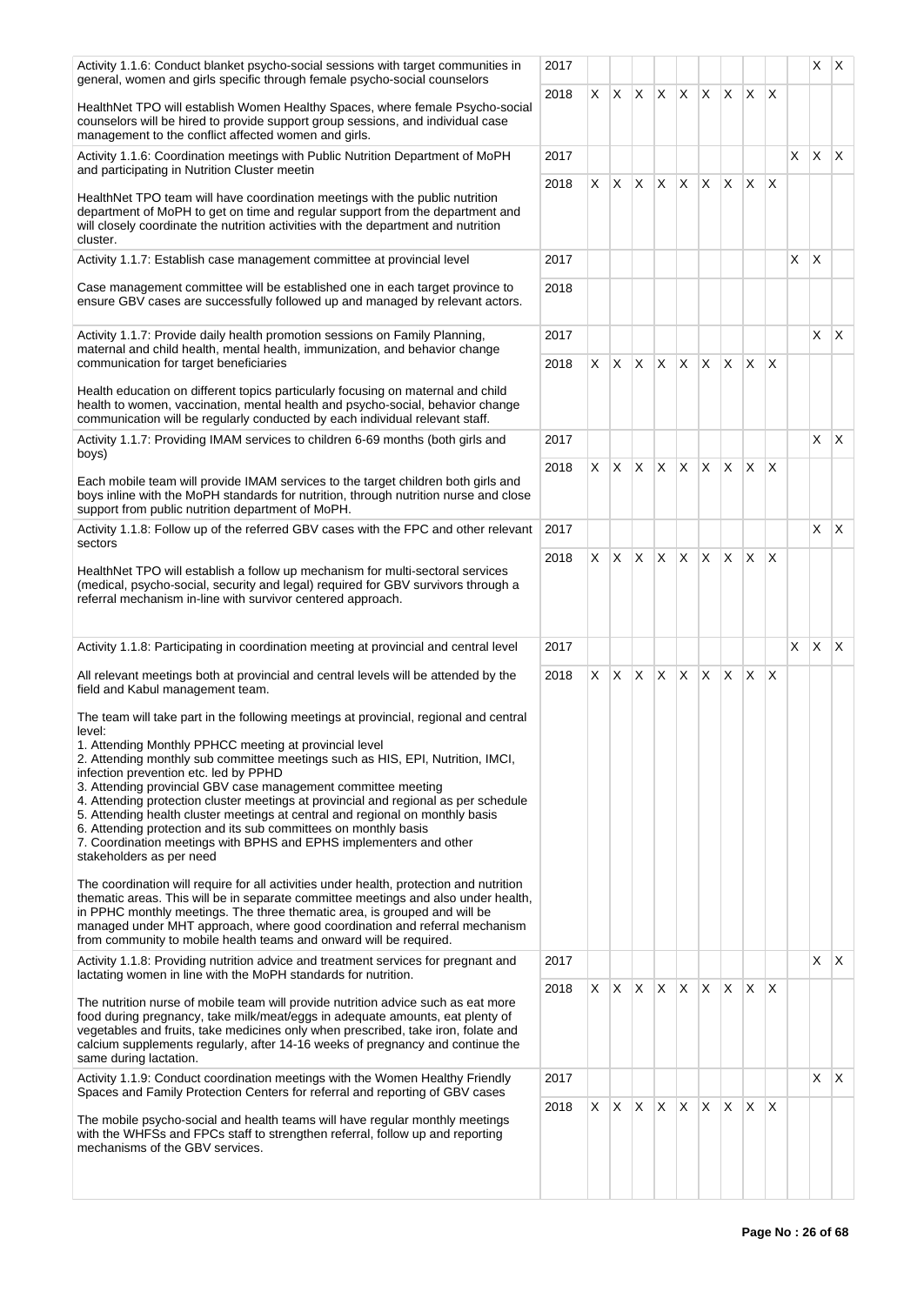| Activity 1.1.9: Coordination with UNICEF and WFP for nutrition supplements                                                                                                                                                                                                                                                                                                                                                                                                                                                                                                                                                                                                                                                                                                                               | 2017 |    |         |          |              |              |                         |          |              |              | X            |            |              |
|----------------------------------------------------------------------------------------------------------------------------------------------------------------------------------------------------------------------------------------------------------------------------------------------------------------------------------------------------------------------------------------------------------------------------------------------------------------------------------------------------------------------------------------------------------------------------------------------------------------------------------------------------------------------------------------------------------------------------------------------------------------------------------------------------------|------|----|---------|----------|--------------|--------------|-------------------------|----------|--------------|--------------|--------------|------------|--------------|
| HealthNet TPO management team will coordinate with UNICEF and WFP for<br>regular supply of nutrition supplements to the mobile health teams.                                                                                                                                                                                                                                                                                                                                                                                                                                                                                                                                                                                                                                                             | 2018 | X  |         |          | X            |              |                         | X        |              |              |              |            |              |
| UNICEF and WFP are supporting the treatment program of malnourished children<br>and PLW through public nutrition department of MoPH. Since the prevalence of the<br>Global Acute Malnutrition is very high in Uruzgan (21.6%) and in Kunduz it is 7.5%<br>(National Nutrition Survey 2013), therefore these conflict affected provinces are in<br>top priority. We are optimistic to get nutrition supplies from them. In worst case if<br>they are not agreed to support, so the alternate home recipes for F75 and F100<br>(Using Dried Skimmed Milk, Using Dried Whole milk, Using Full Cream Fresh<br>Cow's Milk) will be taught to the families and food demonstration is also in scope of<br>the services. The SAM complicated cases will be referred to nearby CHC, DH or<br>Provincial Hospital. |      |    |         |          |              |              |                         |          |              |              |              |            |              |
| Activity 1.1.9: Develop and operationalize two ways referral services.                                                                                                                                                                                                                                                                                                                                                                                                                                                                                                                                                                                                                                                                                                                                   | 2017 |    |         |          |              |              |                         |          |              |              |              | X          | $\mathsf{X}$ |
| Two way referral system between mobile teams and high level health facilities such<br>as CHC, DH and PH will be established. There will be two ways coordination<br>between Mobile team and BPHS (CHC, DH) and Provincial Hospital. In this system<br>patients who no longer need DH or PH care are referred back to Mobile team for<br>primary health care.                                                                                                                                                                                                                                                                                                                                                                                                                                             | 2018 |    | $X$ $X$ | X.       | $\mathsf{X}$ | $\mathsf{X}$ | $\mathsf{X}$            | IX.      | $\mathsf{X}$ | $\mathsf{X}$ |              |            |              |
| The referral centers will include the BHC/CHC or district hospitals in all targeted<br>districts. beside that, if facilities and services are not available, the cases are<br>referred to the provincial hospital. Depending on situation, if due to security the<br>public health facilities are closed, the cases are then referred directly to the<br>provincial hospitals. The staff will be oriented on two way referral, tools will be<br>provided and follow up is made by our community team, to assess continuation of<br>the needed and assistance.                                                                                                                                                                                                                                            |      |    |         |          |              |              |                         |          |              |              |              |            |              |
| Activity 1.2.1: Conduct baseline assessment for mapping of actors and situation<br>analysis of CPiE services in the target districts {5 districts of Uruzgan (Chora,                                                                                                                                                                                                                                                                                                                                                                                                                                                                                                                                                                                                                                     | 2017 |    |         |          |              |              |                         |          |              |              | X.           | $\times$   |              |
| Dihrawud, Khas Uruzgan, Shahidi Hassas and Tirin Kot) and 4 target districts of<br>Kunduz (Chahar Dara, Dashte Archi, Imam Sahib and Qalay-I-Zal)}                                                                                                                                                                                                                                                                                                                                                                                                                                                                                                                                                                                                                                                       | 2018 |    |         |          |              |              |                         |          |              |              |              |            |              |
| HealthNet TPO will conduct an assessment to address children particularly the<br>most vulnerable children in the community - for focused response (health, psycho-<br>social, GBV, play and recreational activities), and mapping of the relevant actors to<br>improve coordination and collaboration among relevant stakeholders.                                                                                                                                                                                                                                                                                                                                                                                                                                                                       |      |    |         |          |              |              |                         |          |              |              |              |            |              |
| Activity 1.2.10: Submit monthly, quarterly and ad-hoc reports to protection cluster                                                                                                                                                                                                                                                                                                                                                                                                                                                                                                                                                                                                                                                                                                                      | 2017 |    |         |          |              |              |                         |          |              |              |              | $x \mid x$ |              |
|                                                                                                                                                                                                                                                                                                                                                                                                                                                                                                                                                                                                                                                                                                                                                                                                          | 2018 | X. | IX.     | $\times$ | <b>X</b>     | $\mathsf{X}$ | $\mathsf{X} \mathsf{X}$ |          | $X$ $X$      |              | $\mathsf{X}$ |            |              |
| Activity 1.2.11: Conduct monitoring of the Child Protection activities; 1) By In-<br>charge of the mobile team on weekly basis, b) By Provincial Management on                                                                                                                                                                                                                                                                                                                                                                                                                                                                                                                                                                                                                                           | 2017 |    |         |          |              |              |                         |          |              |              |              | X.         | $\mathsf{X}$ |
| fortnightly basis, and 3) By Country office M&E department on quarterly basis.                                                                                                                                                                                                                                                                                                                                                                                                                                                                                                                                                                                                                                                                                                                           | 2018 | X. | IX.     | X        | X.           | X.           | X.                      | <b>X</b> | ΙX.          | $\mathsf{X}$ | $\mathsf{X}$ |            |              |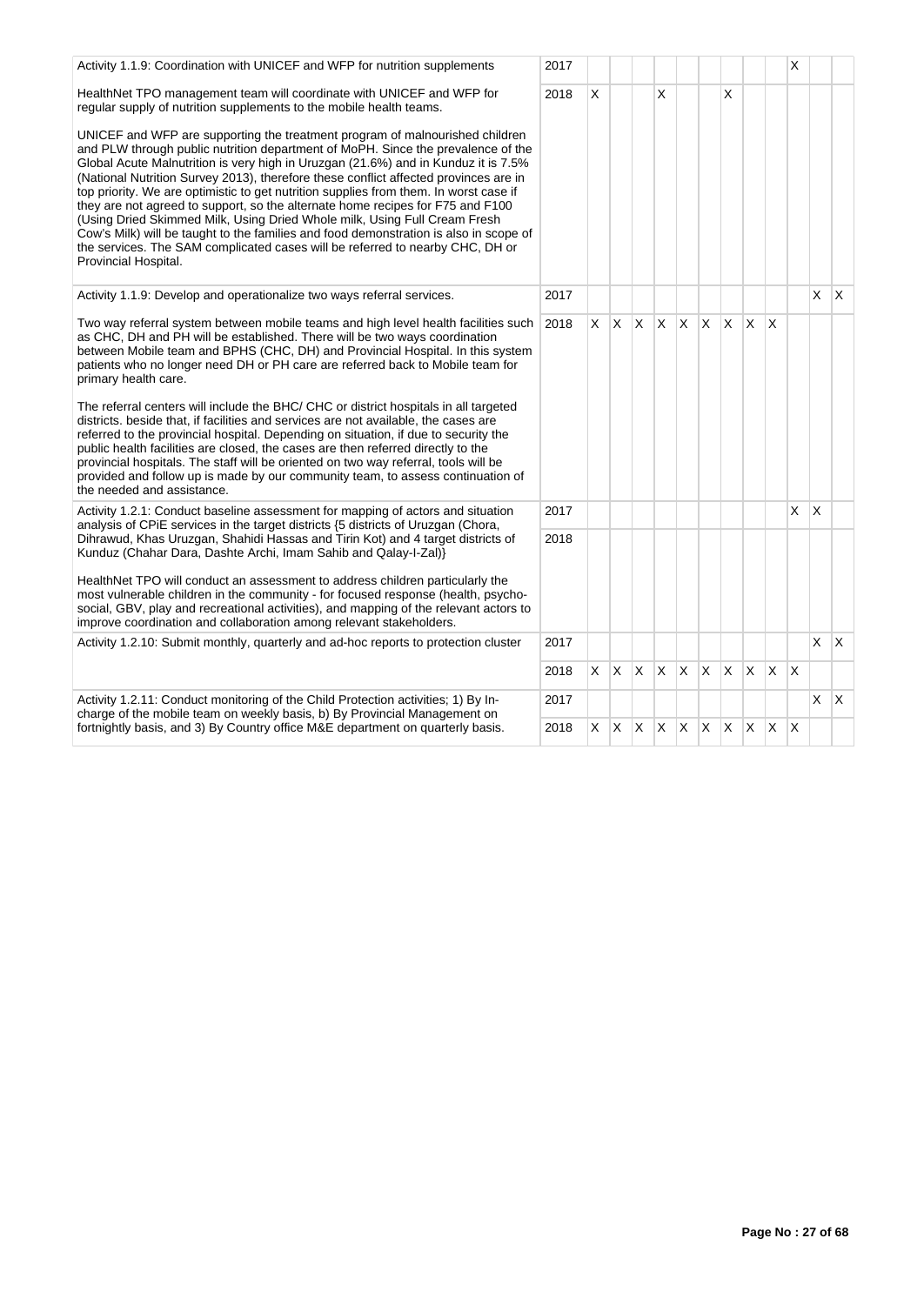| Activity 1.2.2: Establish Child Friendly Spaces (CFSs) as integrated with the                                                                                                                                                                                                                                                                                                                                                                                                                                                                                                                                                                                                                                                                                                                                                                                                                | 2017 |    |              |              |    |          |    |     |    |              | X            | $\mathsf{X}$ |              |
|----------------------------------------------------------------------------------------------------------------------------------------------------------------------------------------------------------------------------------------------------------------------------------------------------------------------------------------------------------------------------------------------------------------------------------------------------------------------------------------------------------------------------------------------------------------------------------------------------------------------------------------------------------------------------------------------------------------------------------------------------------------------------------------------------------------------------------------------------------------------------------------------|------|----|--------------|--------------|----|----------|----|-----|----|--------------|--------------|--------------|--------------|
| Support Groups and Women Healthy Friendly Spaces in the target districts {5}<br>districts of Uruzgan (Chora, Dihrawud, Khas Uruzgan, Shahidi Hassas and Tirin<br>Kot) and 4 target districts of Kunduz (Chahar Dara, Dashte Archi, Imam Sahib and<br>$Qalay-I-Zal$                                                                                                                                                                                                                                                                                                                                                                                                                                                                                                                                                                                                                           | 2018 |    |              |              |    |          |    |     |    |              |              |              |              |
| HealthNet TPO will establish CFSs where integrated humanitarian assistance such<br>as health, psycho-social, GBV, play and recreational will be provided to the most<br>vulnerable children in the target districts.                                                                                                                                                                                                                                                                                                                                                                                                                                                                                                                                                                                                                                                                         |      |    |              |              |    |          |    |     |    |              |              |              |              |
| The CFS will support include the following key activities;                                                                                                                                                                                                                                                                                                                                                                                                                                                                                                                                                                                                                                                                                                                                                                                                                                   |      |    |              |              |    |          |    |     |    |              |              |              |              |
| 1. Play and recreational activities for children, such as sports, arts and cultural<br>activities provided in a structured manner to restore a sense of predictability and<br>continuity.                                                                                                                                                                                                                                                                                                                                                                                                                                                                                                                                                                                                                                                                                                    |      |    |              |              |    |          |    |     |    |              |              |              |              |
| 2. Awareness raising on prevention of violence and separation, key health issues<br>such as HIV/AIDS, nutrition, hygiene promotion, waste management, and disaster<br>preparedness.                                                                                                                                                                                                                                                                                                                                                                                                                                                                                                                                                                                                                                                                                                          |      |    |              |              |    |          |    |     |    |              |              |              |              |
| 3. Use of space for other community activities such as mother or parent groups<br>and other community gatherings.                                                                                                                                                                                                                                                                                                                                                                                                                                                                                                                                                                                                                                                                                                                                                                            |      |    |              |              |    |          |    |     |    |              |              |              |              |
| 4. Encouragement of civil society organizations to use the CFS to organize their<br>activities.                                                                                                                                                                                                                                                                                                                                                                                                                                                                                                                                                                                                                                                                                                                                                                                              |      |    |              |              |    |          |    |     |    |              |              |              |              |
| 5. Awareness raising of children and their families about landmine hazard and<br>precautionary measures,                                                                                                                                                                                                                                                                                                                                                                                                                                                                                                                                                                                                                                                                                                                                                                                     |      |    |              |              |    |          |    |     |    |              |              |              |              |
| The purpose of CFS is to support the resilience and well-being of children and<br>young people through community organized, structured activities through proactive<br>and reactive approaches conducted in a safe, child friendly, and stimulating<br>environment. It will be integrated services and the mobile psychosocial team will<br>provide the proposed integrated activities in the same place (health, nutrition,<br>protection) and the psychosocial team will mobilize the community for access and<br>linking with other components and basic needs likewise WASH activities. The<br>activities will include the understanding main challenging the children face, provide<br>them with health, psychosocial, mental, nutrition, learning, recreation activities and<br>safe environment to live. We will connect with WASH activities in the targeted<br>areas and districts. |      |    |              |              |    |          |    |     |    |              |              |              |              |
| The mapping of IDPs and target group will define the cluster of children to be<br>targeted. The next step will be to identify a unique structure or facilities for each<br>community to link with CFS. The CDC, health shura or any other community based<br>committees will be the first entry point. This will be done through their<br>representatives and individual head of families. Our community mobilizing will play<br>the key role to identify the individuals and groups, for linkage and coordination in<br>each community. The community mobilizers and community support team, then<br>will identify the children to be enrolled and supported.                                                                                                                                                                                                                               |      |    |              |              |    |          |    |     |    |              |              |              |              |
| The first month of the project will be for the assessment, coordination with<br>community and provincial authorities and identification of the service delivery<br>points and the centers. As from second month, the service delivery will start in<br>each district, where gradually the centers are established. CFSs, as per discussion<br>with the protection cluster and need of the population, will be established in all<br>districts and will be linked with the service delivery points (SDPs). SDPs will be in<br>the location, where maximum of IDPs are present and has access, and CFSs will<br>be also in the proximity of these SDPs.                                                                                                                                                                                                                                        |      |    |              |              |    |          |    |     |    |              |              |              |              |
| Activity 1.2.3: Understanding the Daily Routines of Children and Families                                                                                                                                                                                                                                                                                                                                                                                                                                                                                                                                                                                                                                                                                                                                                                                                                    | 2017 |    |              |              |    |          |    |     |    |              |              | X.           | $\mathsf{X}$ |
| The project team will understand the daily routines of children and families through<br>a consultative meetings with the children families, and based on these routines will<br>do the planning for daily chores.                                                                                                                                                                                                                                                                                                                                                                                                                                                                                                                                                                                                                                                                            | 2018 | X  | ΙX.          | $\mathsf{X}$ | X  | $\times$ | X  | X.  | X. | $\mathsf{X}$ | $\mathsf{X}$ |              |              |
| Activity 1.2.4: Assessing the scope and quality of available resources in the<br>community in participatory way                                                                                                                                                                                                                                                                                                                                                                                                                                                                                                                                                                                                                                                                                                                                                                              | 2017 |    |              |              |    |          |    |     |    |              | X            | X.           |              |
| The project team will assess the scope and quality of available community                                                                                                                                                                                                                                                                                                                                                                                                                                                                                                                                                                                                                                                                                                                                                                                                                    | 2018 |    |              |              |    |          |    |     |    |              |              |              |              |
| resources such as material, human, media tools or facilities, and play grounds.<br>Activity 1.2.5: Identify the needs of children and Gaps in Service Provision                                                                                                                                                                                                                                                                                                                                                                                                                                                                                                                                                                                                                                                                                                                              | 2017 |    |              |              |    |          |    |     |    |              | X            | $\mathsf{X}$ |              |
| The needs of children and gaps in the CPIE service provision will be identified<br>through the assessment and will be shared with the relevant stakeholders and<br>UNICEF for the required support.                                                                                                                                                                                                                                                                                                                                                                                                                                                                                                                                                                                                                                                                                          | 2018 |    |              |              |    |          |    |     |    |              |              |              |              |
| Activity 1.2.6: Provision of life-saving health, psycho-social, and GBV services to                                                                                                                                                                                                                                                                                                                                                                                                                                                                                                                                                                                                                                                                                                                                                                                                          | 2017 |    |              |              |    |          |    |     |    |              |              | X.           | X.           |
| the affected children both girls and boys in target districts {5 districts of Uruzgan<br>(Chora, Dihrawud, Khas Uruzgan, Shahidi Hassas and Tirin Kot) and 4 target<br>districts of Kunduz (Chahar Dara, Dashte Archi, Imam Sahib and Qalay-I-Zal)}                                                                                                                                                                                                                                                                                                                                                                                                                                                                                                                                                                                                                                          | 2018 | X. | $\mathsf{X}$ | $\mathsf{X}$ | X. | X.       | X. | IX. | X. | ΙX           |              |              |              |
| The mobile team will provide health, psycho-social and GBV services to the<br>children on regular basis visiting the CFSs.                                                                                                                                                                                                                                                                                                                                                                                                                                                                                                                                                                                                                                                                                                                                                                   |      |    |              |              |    |          |    |     |    |              |              |              |              |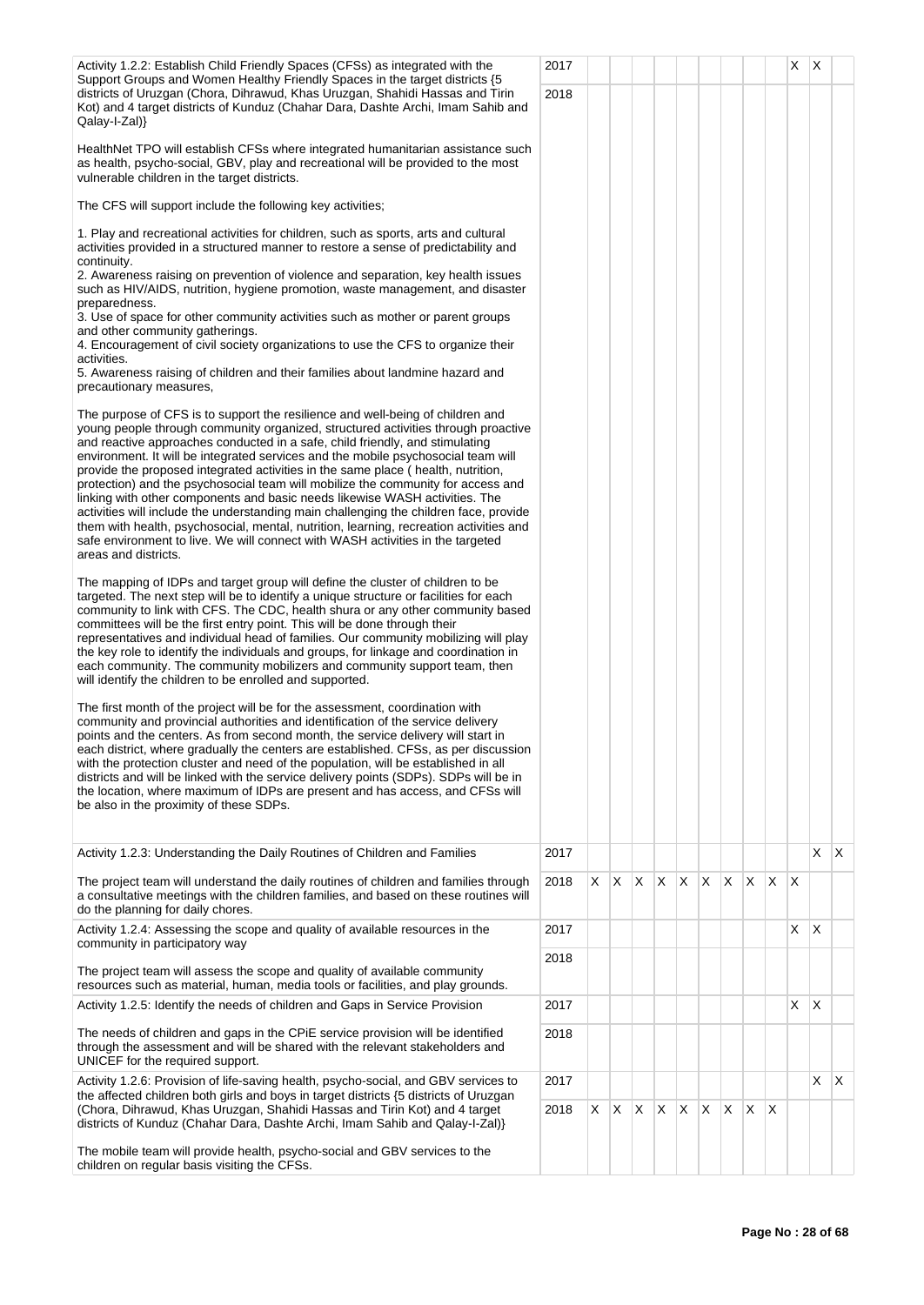| Activity 1.2.7: Teaching and practicing recreational activities to keep children active                                                                                                                                                                                                                                                                                                                                                                                                                                                                                                                                                                                                                                                                                                                                                                                                                                                                            | 2017 |   |     |              |     |              |          |     |              |                         |   | X   | $\mathsf{I}\mathsf{X}$ |
|--------------------------------------------------------------------------------------------------------------------------------------------------------------------------------------------------------------------------------------------------------------------------------------------------------------------------------------------------------------------------------------------------------------------------------------------------------------------------------------------------------------------------------------------------------------------------------------------------------------------------------------------------------------------------------------------------------------------------------------------------------------------------------------------------------------------------------------------------------------------------------------------------------------------------------------------------------------------|------|---|-----|--------------|-----|--------------|----------|-----|--------------|-------------------------|---|-----|------------------------|
| HealthNet TPO will purchase required equipment for recreational activities to<br>children and will teach to keep them active.                                                                                                                                                                                                                                                                                                                                                                                                                                                                                                                                                                                                                                                                                                                                                                                                                                      | 2018 | X | IX. | $\mathsf{X}$ | IX. | $\mathsf{X}$ | $\times$ | ΙX. | <sup>X</sup> | $\mathbb{I} \mathsf{X}$ | X |     |                        |
| Activity 1.2.8: Organize orientation and emergency training for health care<br>providers on child protection and psycho-social support in emergency setting.                                                                                                                                                                                                                                                                                                                                                                                                                                                                                                                                                                                                                                                                                                                                                                                                       | 2017 |   |     |              |     |              |          |     |              |                         | X | X.  |                        |
| The health care providers will be trained on child protection and psycho-social<br>support in emergency setting during the inception phase of the project.                                                                                                                                                                                                                                                                                                                                                                                                                                                                                                                                                                                                                                                                                                                                                                                                         | 2018 |   |     |              |     |              |          |     |              |                         |   |     |                        |
| Activity 1.2.9: Establish referral mechanism in collaboration with provincial<br>department of labour and social affairs in child protection action network (CPAN).                                                                                                                                                                                                                                                                                                                                                                                                                                                                                                                                                                                                                                                                                                                                                                                                | 2017 |   |     |              |     |              |          |     |              |                         | X | ΙX. |                        |
| The referral mechanism will be established. Those cases need assistance will be<br>referred to the CPAN to meet the protection and other needs of children<br>HealthNet TPO will provide the proposed intervention for GBV survivors through<br>static and mobile approaches, and this referral of GBV cases and follow up will be<br>between Family Protection Centers and Mobile teams for further management of<br>the GBV cases. The staff of health facilities are trained on identification, provision<br>of GBV services and referral of cases. The FPC established will provide physical<br>and mental/ psychosocial support, where will assist them for access to legal and<br>protection services available in the province. The FPC team will support those<br>cases that they need for legal services and will refer them to the legal department<br>of the province for further assistance and strictly followed with relevant actors/<br>departments | 2018 |   |     |              |     |              |          |     |              |                         |   |     |                        |

### **OTHER INFO**

### **Accountability to Affected Populations**

HealthNetTPO and AHDS has already established networks and stakeholder relationship through its previous and ongoing programs in Uruzgan and Kunduz provinces. The accountability to affected populations will be ensured through Resource Mapping and Mobilization (RMM) approach which is focused on improving overall health, well being and resilience of the affected populations by involving affected communities in achieving a collective goal and mobilization of existing resources within the affected populations and communities around them. The approach has been revised based on the lessons learnt from project implemented with conflict-affected groups of women and children in Afghanistan.

Informal and formal feedback mechanisms will be developed from which the affected populations will be able to provide feedback on the services provided by HealthNet TPO and AHDS. For example, HealthNet TPO will establish a committee made up of key influential figures from target IDPs to have oversight of the mobile psychosocial, GBV and basic health services. This will provide a supervisory and advisory role to guide the mobile team to perform better and be responsive to the needs of IDPs. This way the affected populations can contact the key community leaders who will play a bridging role between the community and mobile heath team. Secondly, the affected populations can also directly raise their issues with mobile team, field team, FPC staff and members of the monitoring visit. The regular stakeholders coordination meetings and joint monitoring visits will also provide suggestions on how services can be made more responsive to the needs of the affected populations and how maximum accountability to the affected population can be ensured. Based on the feedback of affected populations, community leaders and other stakeholders, necessary modification will be made in the project approach, considering the objectives of CHF allocation, budget availability and eligible actions.

The key approaches toward accountability to affected population will be;

a) In the inception phase will have a kick off meeting with all the stakeholders including the representatives from the targeted communities, where detailed orientation on the project objectives, indicators, activities and outputs will be provided.

b) The affected population will be involved in project implementation through community health shuras to give them sense of project ownership.

c) Regular monthly meetings with the community health shuras, where they will be updated about the project progress, challenges, and necessary support will be asked from the community representatives for smooth implementation of the project. After each meeting they will be invited to have monitoring of the project, and their recommendations will be taken into consideration in-line with the project scope. The minutes of the meeting will be recorded and followed up by the project manager.

d) Complaints mechanism: In order to get in touch with the community and reach their problems, complaint mechanism will be established and complaint boxes will be installed in FPCs, one in each MHT, where patients/clients can put their anonymous complaints easily and then on monthly basis these complaint boxes will be checked together with the health shura members and collected complaints will be reviewed and actions will be taken accordingly.

e) Patients/Clients Satisfaction: The patients/clients satisfaction will be assessed on semi-annual basis to know how much patients/clients are satisfied from the health services delivery, staff attitude and behavior. The findings of the assessment will be taken into consideration by the management team.

f) Awareness of the project staff on accountability to affected populations: The project staff will be oriented on principles of Accountability to Affected Populations and what is expected of them during the project implementation.

**Implementation Plan**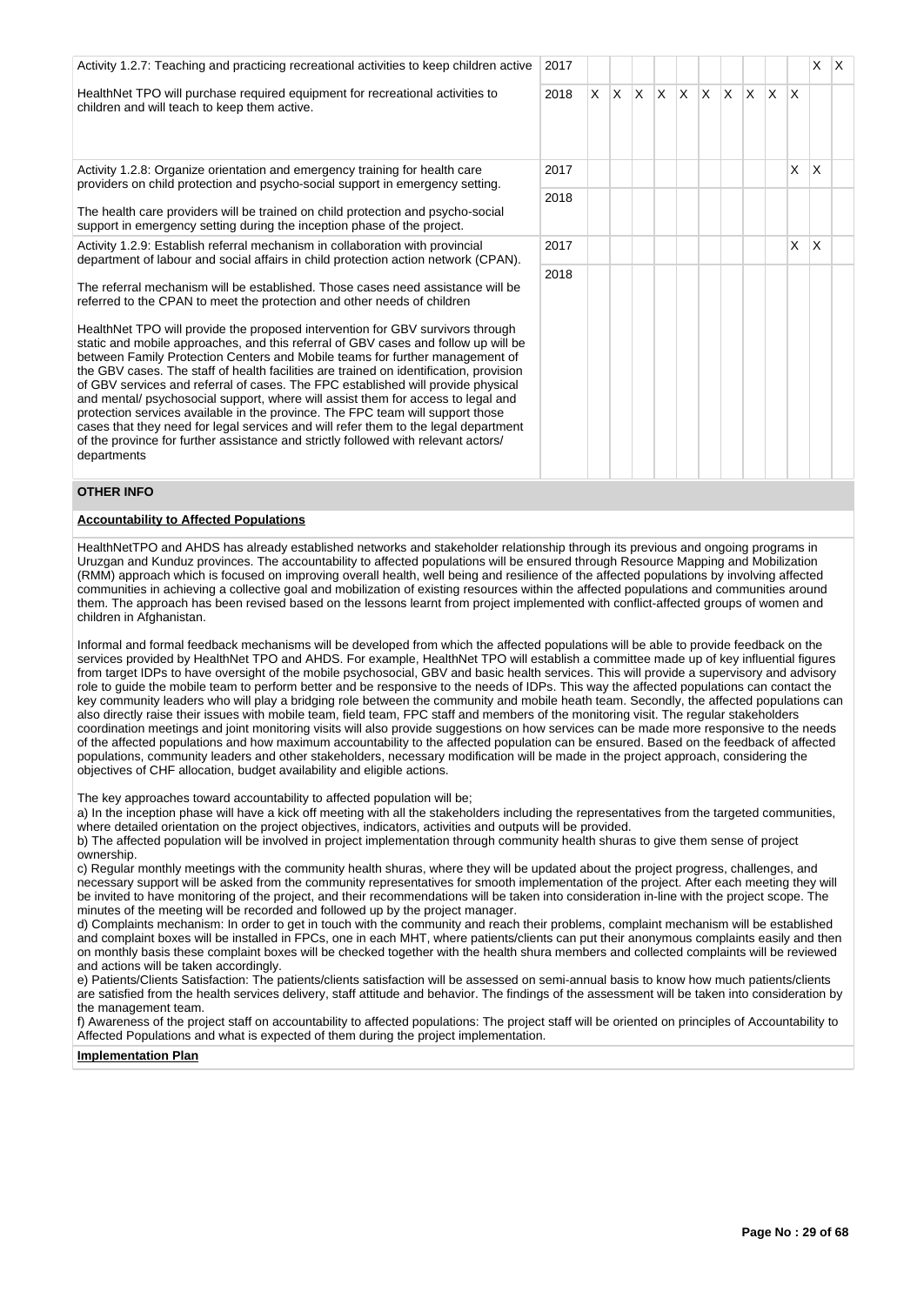The proposed project will be implemented in two phases, inception and implementation, considering our existing experience and preparation needed. The inception phase of about 1 month will focus on activities for preparing the team for the implementation of the project activities. This includes the assessment of the targeted population needs, coordination with community and provincial authorities, mobilization of the team, logistic and administrative set up and wider stakeholder coordination and consultations. This is very important as good preparation and early networking with relevant stakeholders, will facilitate the smooth implementation of planned activities. Some of the activities of the inception phase include: recruitment and mobilization of staff, training/orientation of staff on project specific objectives and output, procurement of medical and non medical equipment, coordination with provincial stakeholders and signing of MoU with service providers for referral of cases needing advanced medical, nutrition, child protection, psychosocial and GBV services. During the inception phase, HealthNetTPO in close coordination with the local BPHS implementer in Kunduz and Uruzgan (AHDS our partner) and other stakeholders to re-look on services delivery points to avoid duplication and complement each others' work. Important will be the coordination with WASH implementer in the target districts.

The 11 months of implementation phase will focus on providing mobile psychosocial, GBV, nutrition, child protection, FPC and basic health services through health promotion sessions, orientation on psychosocial and GBV issues, doctor's consultation and provision of basic medication, community based psychosocial support groups ( CFS and WHFS) and recreational activities for the children.

In each district will have a mobile team comprising a diverse team as explained earlier, will daily travel to the villages/locations where IDPs are settled and will provide health education to a large population of IDPs and host communities on all areas of health specially on psychosocial and mental health, reproductive health, GBV, nutrition, family planning, antenatal and post natal care, child health and immunization. Similarly, the psychosocial workers will provide psycho-education and psychological first aid to the distressed IDPs and members of the host communities. During health promotion sessions and psycho-education sessions, the information will be given to the audience that if they need further medical or psychosocial support they should provide their names to the staff. The staff will have a group session with people who have registered for further medical and psychosocial support and based on their needs, either the staff will provide onsite basic health and psychosocial services or will make timely referral to the nearly service providers. The mobile teams will come together on a monthly basis to share the progress, challenges and possible solutions to address the challenges. This inter district mobile team exchange will help strengthen each other's capacity as there will be cross-learning among the team members. The mobile team will hold monthly sharing meeting community members and key stakeholders to ensure the delivery of services in security compromised and hard to reach areas. A system for proper referral to FPCs and support through FATPs in fixed centers and treatment and referral of GBV cases will be established.

As mentioned above the project will be monitored from the community level itself as well as from provincial and Kabul level monitors. In addition to these monitoring visits, HealthNetTPO will also facilitate remote monitoring call for UNOCHA during the period. Based on recommendations of the monitoring visits, necessary changes will be brought in service delivery mechanisms and follow up supervision will be conducted to ensure that changes are correctly implemented and lessons learnt are documented.

**Coordination with other Organizations in project area**

| Name of the organization                                                  | Areas/activities of collaboration and rationale                                                                                                                                                                                                                                                                                                                                                                                                                |
|---------------------------------------------------------------------------|----------------------------------------------------------------------------------------------------------------------------------------------------------------------------------------------------------------------------------------------------------------------------------------------------------------------------------------------------------------------------------------------------------------------------------------------------------------|
| AHDS                                                                      | Partner and BPHS implementer in Uruzgan province. The<br>organization fixed health centers will be used for GBV IDP case,<br>counseling, treatment and referral to FPC at provincial center. Beside<br>that the organization will be managing the FATP services in the<br>health facilities. AHDS will be also running one mobile health team,<br>where HealthNet TPO will provide the support for protection<br>activities.                                   |
| <b>OHPM</b>                                                               | BPHS implementer in Kunduz, where we have reached agreement to<br>run the four mobile health team and protection and nutrition services<br>in four targeted districts of Kunduz. While, OHPM will be running the<br>mobile team in Khanabad, where supported by our team on<br>protection activities mainly, psychosocial support. Beside that we<br>plan to establish a FPC in Khanabad DH, which will be closely<br>worked and established at OHPM facility. |
| PPHD                                                                      | PPHD in both provinces, will be oriented on project plans and<br>activities, where they will be fully engaged at different stage of<br>implementation of the project.                                                                                                                                                                                                                                                                                          |
| <b>Health Cluster</b>                                                     | Attending Health Cluster meetings, providing updates on health<br>services provision, close coordination with cluster about health issues<br>and get support.                                                                                                                                                                                                                                                                                                  |
| <b>Protection Cluster</b>                                                 | Attending APC and /provincial.regional protection meetings,<br>providing updates on protection services and get support from the<br>cluster                                                                                                                                                                                                                                                                                                                    |
| <b>Environment Marker Of The Project</b>                                  |                                                                                                                                                                                                                                                                                                                                                                                                                                                                |
| A: Neutral Impact on environment with No mitigation                       |                                                                                                                                                                                                                                                                                                                                                                                                                                                                |
| <b>Gender Marker Of The Project</b>                                       |                                                                                                                                                                                                                                                                                                                                                                                                                                                                |
| 2a-The project is designed to contribute significantly to gender equality |                                                                                                                                                                                                                                                                                                                                                                                                                                                                |
| <b>Justify Chosen Gender Marker Code</b>                                  |                                                                                                                                                                                                                                                                                                                                                                                                                                                                |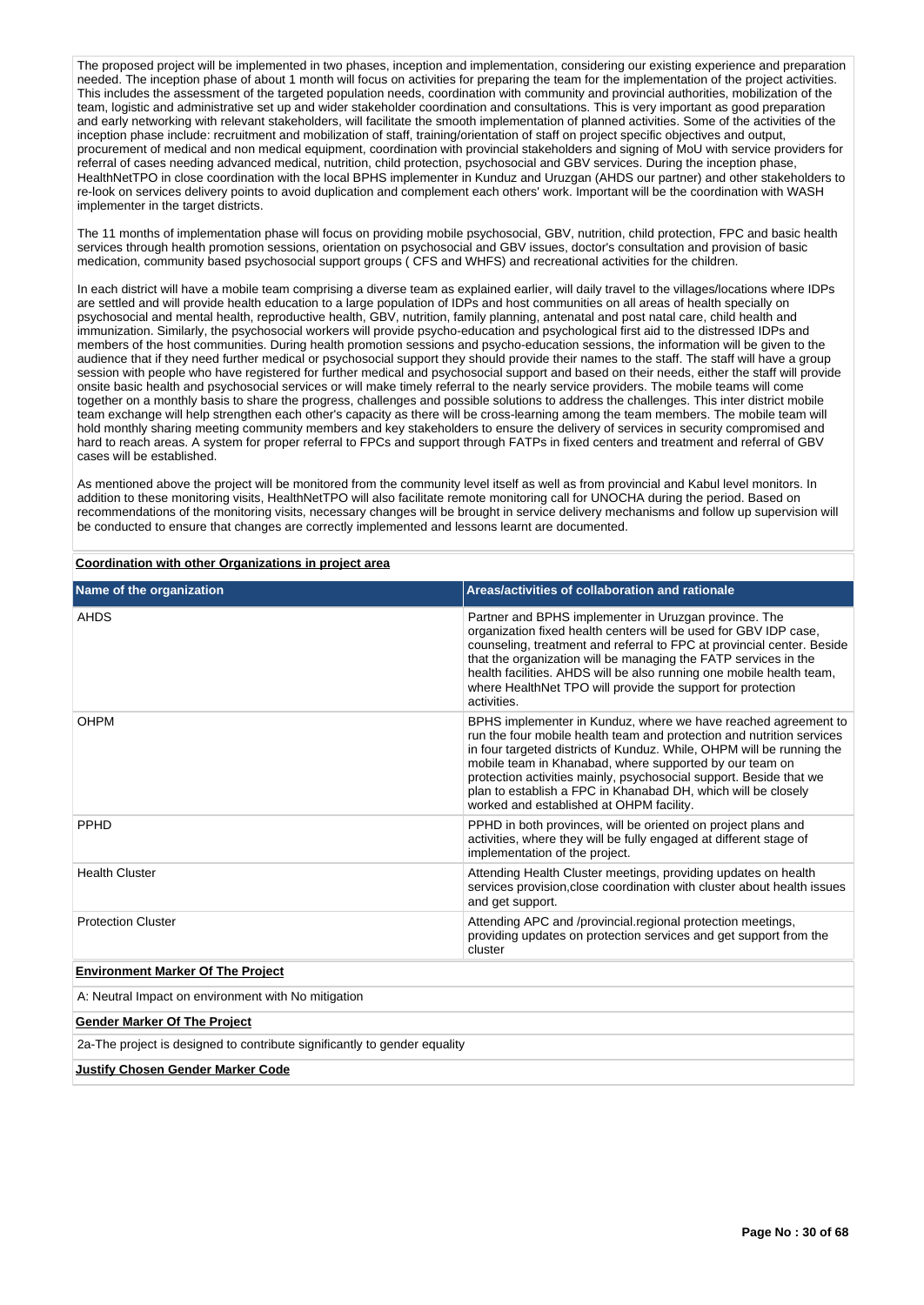The main focus of proposed activities is to provide health,nutrition, protection and psychosocial support to IDP mainly women and children. The project aims to improve health status, reduce gender based related violence and ensure psychosocial well being of conflict induced IDPs, particularly the most vulnerable women and children. HealthNet TPO, at the pre-proposal assessment phase, identified the estimated number of men, women, boys and girls who are in need to psycho-social, GBV and basic health services. To cater the specific needs of women and girls identified at the assessment phase and facilitate cultural health seeking behaviors, the female health workers and psychosocial workers will be mobilized during the program implementation. Gender mainstreaming has been the guiding principle for this project. with special focus on GBV related activities to be provided in culturally appropriate gender sensitive manner. Efforts are made to keep a decent balance between male and female staff and an equal opportunity for their capacity building. The proposed activities contribute significantly to gender equality in the following ways: a) provision of services in culturally appropriate environment through qualified female health workers and psycho-social workers, b) provision of specific training/workshops for female staff enabling them to i) provide psychosocial, nutrition, health, GBV and basic health services, ii) identify risk factor and symptom of gender based violence and iii) to provide skill to facilitate group session to increase positive coping mechanism of the affected populations . Service delivery locations will be selected in such a way that women and girls feel comfortable to seek services. For focused psycho-social and GBV services, privacy and confidentiality are very important so the secure places suggested by the clients will be selected and used for individual and group sessions. The reporting format will be designed in a way that gives disintegrated data for men, women, girls and boys. To get the real picture of the issues around women, child and GBV, HealthNet TPO will mobilize female supervisor and monitors.

### **Protection Mainstreaming**

The proposal will focus on protection mainstreaming and integration in the targeted districts and provinces.

People who have left their houses, community and are separated from their family members due to conflict face many traumatic situations. This trauma also follows them where they have settled as IDPs. Therefore, raising awareness on factors responsible for the onset of psychosocial and mental health problems, providing information about positive coping mechanisms and ensuring the provision of psychosocial, GBV and mental health services for IDPs is paramount for the overall wellbeing of IDPs.

The protection mainstreaming will be ensured by undertaking the following inter-connected and inter-related components. 1) Efforts to ensure safety and human dignity: The mobile health team, in consultation with community stakeholders, will select the safe venue to provides health, psychosocial and GBV services. Female health workers will be mobilized to ensure the cultural norms and dignity of women and girls that come to seek services.

2) Access to all: To ensure the access of all beneficiaries including women, children, the elderly, the disabled , the mobile team will make home visits and provide services on the spot. Secondly, special queue system will be managed for elderly and disabled to ensure their timely and hassle-free access to the services. The physical space from where services are provided, will be made disabled friendly such as having space to put the wheelchairs. As women and children are in most vulnerable situation, they need focused and specialized interventions. Hence, HNI TPO will organize child friendly psychosocial group interventions including recreational activities and safe and confidential places for women support group sessions. The mainstreaming of psychosocial and GBV issues in health sector is important. To achieve this goal, the basic health services will be used as entry points in the community to identify people in need of psychosocial and GBV services and these services will be provided an in integrated way along with the basic health service package.

3) Accountability: The community will be engaged in project implementation, monitoring and closeout. Feedback mechanism from the community will be in-placed, through which they will measure the adequacy of interventions. Complaints boxes will be installed on mobile team vehicle, where the community can put their anonymous complaints, questions, or suggestions. These comments will be reviewed in systematic way and will be responded in-line with the project scope. The members of the health committee will be given the phone numbers of the project team leader based at provincial level and one of the senior staff at Kabul so that they could refer their complaints directly to senior staff and be followed at higher level.

4) Participation and empowerment: The affected population will participate in the humanitarian interventions through regular meeting, monitoring from the services delivery points, sharing information with them and freedom of expression, so as they will be empowered to share their views about program improvement and participate in decision making. Based on the suggestions from the clients/ community stakeholders, changes will be made in the project implementation plan.

## **Country Specific Information**

**Safety and Security**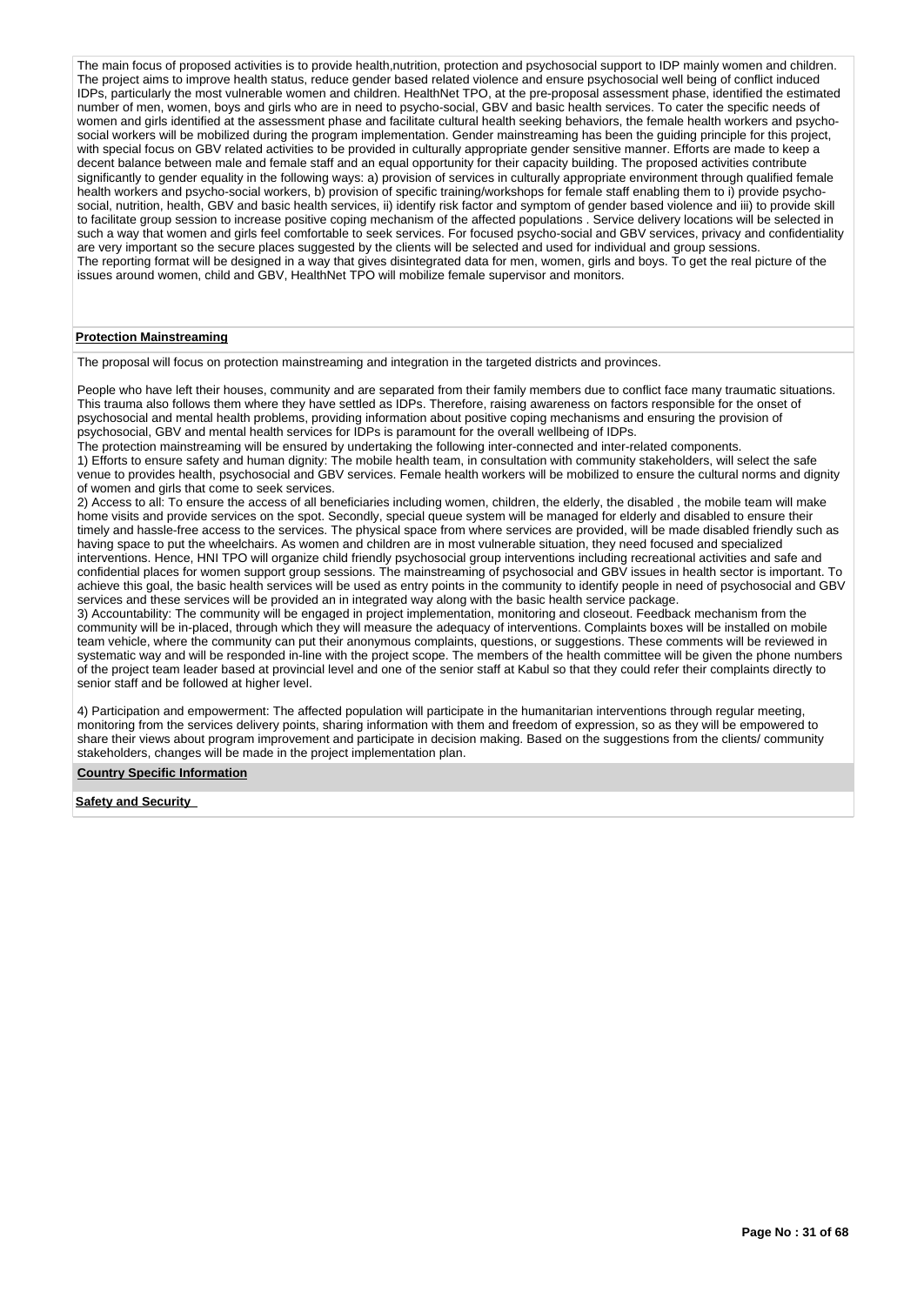HNI TPO has standard safety and security operation procedures where all measures regarding safety of its staff and its premises are being considered. HN TPO has a security department led by security in charge and has focal person in each and every province. The staff is being advised by them before movement to provinces and from provinces to field. The security and safety is the top priority for the organization employees and premises. HNI TPO, as an organization, claims sole responsibility to determine the possibility and need to work in tension areas and war-zones and the acceptability of the ensuing risks. We must ensure the provision of risk minimizing measures through the devising of adequate security plans and the promotion of active awareness among the team-members by the responsible field and Headquarters Managers.

HNI TPO obliges itself to clarify relevant risks to volunteers, provide proper security measures and appropriate insurance conditions. The responsibility for the implementation of HNI TPO's security policy lies with the Operational Director at Headquarters and Head of Mission Afghanistan and applies to all HNI TPO projects in Afghanistan. The Head of Mission of HNI TPO and the Afghanistan Management Board (AMB) may at all times decide to diminish, suspend or terminate (intended) project activities when security risks are considered too high or if risk minimizing measures are considered unacceptable, decisions which at all times must be strictly followed by all HNI TPO staff. Providing safe and secure working environment and maintaining continuity of employment is of continual concern. HNI TPO will not knowingly permit unsafe conditions to exists, nor will it permit employees to indulge in unsafe acts. Violations of HNI TPO rules and regulations will result in disciplinary action.

The UNAMA report "Protection of civilians in armed conflicts-2016" reported 3.7% increase in the number of civilian casualties due to the ongoing clashes between AGE and ANSF in 2016 compared to 2015. During 2016, a total of 74 threats and intimidation against health facilities have been reported, resulting in the temporary closure of at least 20 health facilities.

Adequate guidelines and instructions, staying out from off-limit/conflict areas, intensive monitoring of situation, restricting and/or reducing movements to areas of operation, changing movement routs, keeping several hundred meters distance from military vehicles and checkpoints, keeping good relations with community and other measures can help to mitigate the risks.

The team active in each district, will be mainly recruited from the same location and will have an in depth knowledge of community restrictions and sensitivities. Beside that the team will have access and entry to the community, where will easily implement the designed activities. We will use health as entry point, where all components, health, nutrition and protection, will come as an integrated approach. Issues such as separate groups for women and men, boys and girls, will be essential for proper implementation. Beside that the team will comprise both male and female workers that can easily access the women and girls. The location of activities, considering easy access and safety will be considered, to ensure women and girls can easily utilize and feel save. Importantly, our presence and experience on the planned activities in Afghanistan, will make is risk free and implementable.

Environmental Impact: HealthNet TPO will orient all staff on the waste management policy of MoPH during the first month, and during the training session. The waste management guideline of MoPH will be fully implemented and followed up. All wastes will be properly collected and disposed in order to avoid hazardous of the wastes on environment.

### **Access**

The access of the IDPs and host communities are increased to basic health, nutrition and protection services due to:

1. Nine mobile health and psychosocial teams are established in the target districts providing services through selected Service delivery. points where pool of IDPs and returnees exists

2. Community based services are provided in all targeted districts in Kunduz and Uruzgan provinces, that includes psychosocial, support groups for child and women friendly spaces, GBV and referral.

3. FPC established in Terinkot provincial hospital and Khanabad CHC, and HF staff are trained to provide counseling, treatment and referral services

4. Recreational and literacy/education clases are held for children

5. Nutrition services including IMAM and micro-nutrient are provided to women and children in need

These interventions will be very much targeted towards IDPs and will result into better access of IDPs and host population to quality services.

Coordination with Community: A meeting will be held at district and important at service delivery points with traditional leaders and influential figures representing the IDPs and host communities. In the meeting, the objective of the program and main activities will be explained and clarification is provided. The role of community and support will be clearly defined and a committee for each SDPs will be available to provide required support from community and coordinate at local level. The mapping of influential figures and regular contact will be critical, where community mobilizers will lead the process and prepare the ground for technical team to operate.

### **BUDGET**

| Code | <b>Budget Line Description</b>                                                                                                                                                                                                                                                                                                                                                                                                                                                                                                  |   | D / S Quantity | Unit<br>cost | <b>Duration</b><br><b>Recurran</b><br>ce | $\frac{9}{6}$<br>charged<br>to CHF | <b>Total Cost</b> |  |  |  |  |
|------|---------------------------------------------------------------------------------------------------------------------------------------------------------------------------------------------------------------------------------------------------------------------------------------------------------------------------------------------------------------------------------------------------------------------------------------------------------------------------------------------------------------------------------|---|----------------|--------------|------------------------------------------|------------------------------------|-------------------|--|--|--|--|
|      | 1. Staff and Other Personnel Costs                                                                                                                                                                                                                                                                                                                                                                                                                                                                                              |   |                |              |                                          |                                    |                   |  |  |  |  |
| 1.1  | Medical Doctors (Kunduz & Uruzgan)                                                                                                                                                                                                                                                                                                                                                                                                                                                                                              | D | 9              | 650.0        | 12                                       | 100.00                             | 70,200.00         |  |  |  |  |
|      | "HNTPO will hire total of 9 MDs for 9 Mobile health and psychosocial team (one for each) in 4 for Kunduz and 5 for Uruzgan will<br>be responsible for provision life-saving primary health services to the IPDs and host communities based on monthly plan on<br>reqular bases. He will be also team leader of the mobile health and psychosocial team responsible for performance follow up of<br>other MHT staff, coordination with local communities, provision of on the job training to subordinates and monthly reporting |   |                |              |                                          |                                    |                   |  |  |  |  |
| 1.2  | Nutrition Nurse (Kunduz & Uruzgan)                                                                                                                                                                                                                                                                                                                                                                                                                                                                                              | D | 9              | 350.0        | 12                                       | 100.00                             | 37,800.00         |  |  |  |  |
|      | "HNTPO will hire total of 9 Nutrition nurses for 9 Mobile health and psychosocial team (one for each) to provide the nutritional<br>health services to the IPDs.                                                                                                                                                                                                                                                                                                                                                                |   |                |              |                                          |                                    |                   |  |  |  |  |
| 1.3  | Psycho-social Counselor (Kunduz & Uruzgan)                                                                                                                                                                                                                                                                                                                                                                                                                                                                                      | D | 18             | 400.0        | 12                                       | 100.00                             | 86,400.00         |  |  |  |  |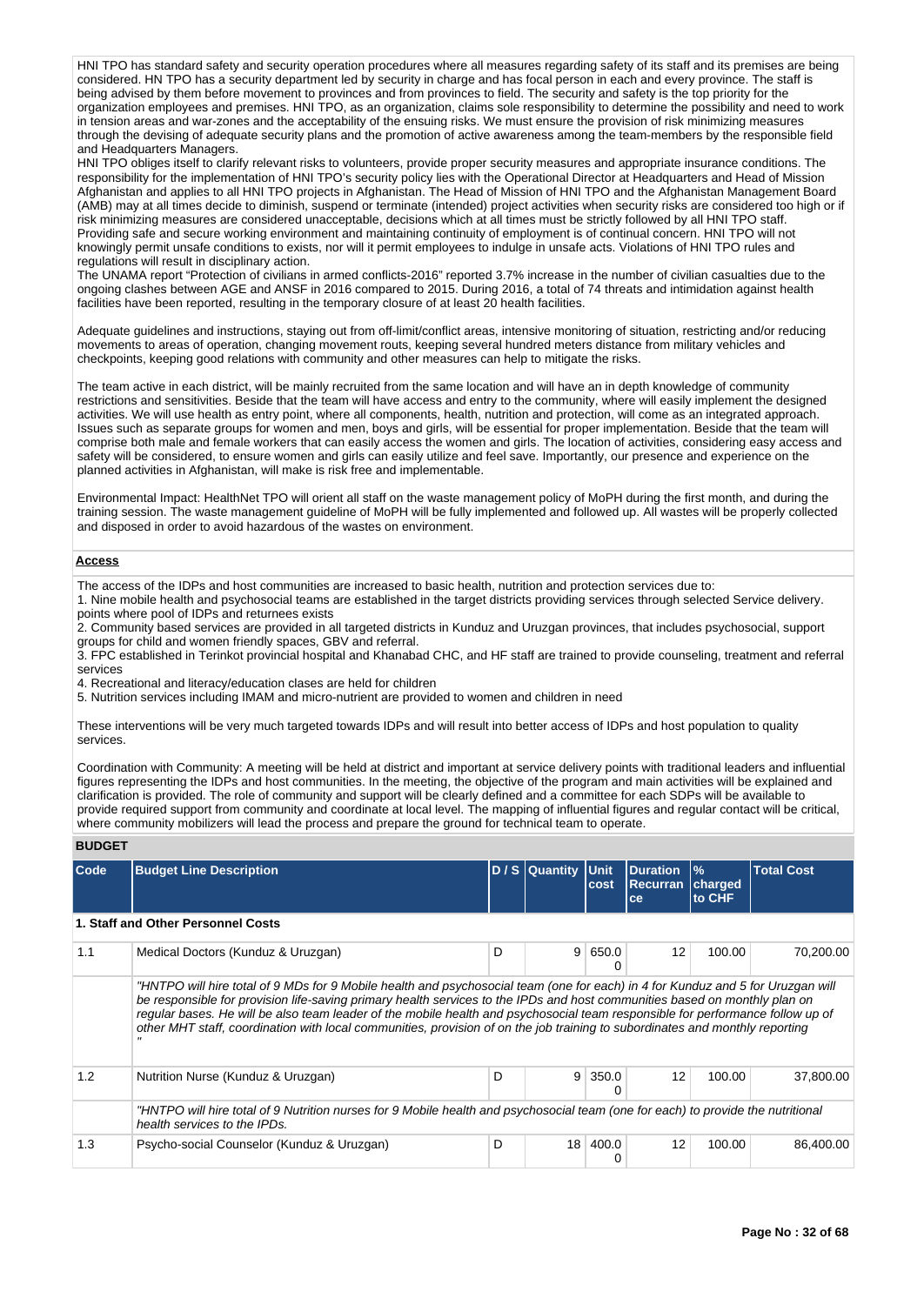|      | HNTPO will hire total of 9 psycho-social counselors by start of the project including 9 male and 9 females two for each team.<br>They will receive TOT by and then will be responsible for provision of psycho-social services in the targeted areas of the IDPs<br>based on monthly schedule. They will also conduct training on GBV and family violence and facilitate recreational activities to the<br>children at targeted areas level. |   |                        |    |        |           |
|------|----------------------------------------------------------------------------------------------------------------------------------------------------------------------------------------------------------------------------------------------------------------------------------------------------------------------------------------------------------------------------------------------------------------------------------------------|---|------------------------|----|--------|-----------|
| 1.4  | Midwife for (Kunduz & Uruzgan)                                                                                                                                                                                                                                                                                                                                                                                                               | D | 9   550.0<br>0         | 12 | 100.00 | 59,400.00 |
|      | Midwife will provide RH, Safe motherhood (ANC, PNC, deliveries) services,                                                                                                                                                                                                                                                                                                                                                                    |   |                        |    |        |           |
| 1.5  | Community mobalizers (Kunduz & Uruzgan)                                                                                                                                                                                                                                                                                                                                                                                                      | D | 9   300.0<br>0         | 12 | 100.00 | 32,400.00 |
|      | 9 community mobilizers will be hired to mobilize the community in target areas for mobilization regarding community psychosocial<br>response and preventive services for IDPs and also will mobilize the community regarding basic needs and how to link them with<br>other actors                                                                                                                                                           |   |                        |    |        |           |
| 1.6  | Community based CFS/WFS/PS officer                                                                                                                                                                                                                                                                                                                                                                                                           | D | $18$ 300.0<br>$\Omega$ | 12 | 100.00 | 64,800.00 |
|      | 18 Community based CFS/WFS/PS officer will be hired to create community based child-friendly space, women-friendly space in<br>the community.                                                                                                                                                                                                                                                                                                |   |                        |    |        |           |
| 1.7  | Guards/ Cleaner (Kunduz & Uruzgan)                                                                                                                                                                                                                                                                                                                                                                                                           | D | 6 280.0<br>0           | 12 | 100.00 | 20,160.00 |
|      | 6 guard/cleaner for Provincial offices will be hired to provide support to the provincial office 3 in Kunduz and 3 in Uruzgan                                                                                                                                                                                                                                                                                                                |   |                        |    |        |           |
| 1.8  | Project manager                                                                                                                                                                                                                                                                                                                                                                                                                              | D | $1 \mid 2,400$<br>.00  | 12 | 100.00 | 28,800.00 |
|      | Responsible for overall management of the project including supervision, monitoring, reporting and coordination and technical<br>support to the staff for better performance. He is also responsible to liaise, communicate and coordinate with donor, MoPH and<br>other relevant organs.                                                                                                                                                    |   |                        |    |        |           |
| 1.9  | Female Medical Doctor for FPCs                                                                                                                                                                                                                                                                                                                                                                                                               | D | $2 \mid 1,000$<br>.00  | 12 | 100.00 | 24,000.00 |
|      | HNTPO will hire 2 Female Medical doctors for Family protection center in Kunduz and Uruzgan to provide PHC services for GBV<br>survivors and she will be responsible for overall management of the FPC.                                                                                                                                                                                                                                      |   |                        |    |        |           |
| 1.10 | Female Psycho-social Counselor for FPC                                                                                                                                                                                                                                                                                                                                                                                                       | D | $2 \mid 350.0$<br>0    | 12 | 100.00 | 8,400.00  |
|      | HNTPO will hire 2 female psycho-social counselors by start of the project for FPCs in Kunduz and Uruzgan. They will provide<br>counseling services to the affected GBV survivors.                                                                                                                                                                                                                                                            |   |                        |    |        |           |
| 1.11 | Female M&E & Data record keeper for FPCs                                                                                                                                                                                                                                                                                                                                                                                                     | D | $2 \mid 350.0$<br>0    | 12 | 100.00 | 8,400.00  |
|      | She will be responsible for daily record keeping of the GBV cases and also referring the GBV cases to the relevant stake holders<br>for legal and safety services.                                                                                                                                                                                                                                                                           |   |                        |    |        |           |
| 1.12 | Guards/ Cleaner for FPCs                                                                                                                                                                                                                                                                                                                                                                                                                     | D | $2 \mid 250.0$<br>0    | 12 | 100.00 | 6,000.00  |
|      | 1 Guard/Cleaner will be hired one for each FPC in the Provinces                                                                                                                                                                                                                                                                                                                                                                              |   |                        |    |        |           |
| 1.13 | Admin/Finance officers for Kunduz and Uruzgan                                                                                                                                                                                                                                                                                                                                                                                                | D | 2 700.0<br>0           | 12 | 100.00 | 16,800.00 |
|      | 2 Admin/Finance will be hired for the provincial offices. We have planned very limited staff, and also combined the positions. The<br>position holder will be responsible for all admin, HR, Finance and Logistic activities in the province.                                                                                                                                                                                                |   |                        |    |        |           |
| 1.14 | Provincial Technical/M & E officer (Kunduz & Uruzgan)                                                                                                                                                                                                                                                                                                                                                                                        | D | 2 1,000<br>.00         | 12 | 100.00 | 24,000.00 |
|      | Responsible for overall Management, supervision, coordination and reporting of psychosocial support team in Uruzgan and<br>Kunduz province. He/She will conduct regular supervision and monitoring from psycho-social team, liaise communicate with<br>provincial stakeholders and develop/submit reports.(The salary includes \$113 benefits such as Severance pay, medical,capital<br>allowance and Eid bonus)                             |   |                        |    |        |           |
| 1.15 | <b>Head of Mission</b>                                                                                                                                                                                                                                                                                                                                                                                                                       | S | 1   8,200<br>.00       | 12 | 10.00  | 9,840.00  |
|      | For planning, organizing, guidance, technical support and ensuring the organization procedures application and follow up.<br>Coordination with different stakeholders and reporting. 10% of his contracted salary including benefits(285\$ pension<br>allowance, 364\$ living allowance and 37 \$ is Eid bouns) will be charged to this project.                                                                                             |   |                        |    |        |           |
| 1.16 | <b>Managing Director</b>                                                                                                                                                                                                                                                                                                                                                                                                                     | S | $1 \mid 5,000$<br>.00  | 12 | 10.00  | 6,000.00  |
|      | The managing director will be doing overall follow up of the implementation and ensuring those donor requirements are met. 10%<br>of his salary will be charged in this project                                                                                                                                                                                                                                                              |   |                        |    |        |           |
| 1.17 | Finance director                                                                                                                                                                                                                                                                                                                                                                                                                             | S | 1   4,000<br>.00       | 12 | 10.00  | 4,800.00  |
|      | He will be looking overall financial management of all program including this project. 10% of Finance director will be charge                                                                                                                                                                                                                                                                                                                |   |                        |    |        |           |
| 1.18 | Finance Officer (Kabul base with frequent travel to field)                                                                                                                                                                                                                                                                                                                                                                                   | S | 1   800.0<br>0         | 12 | 50.00  | 4,800.00  |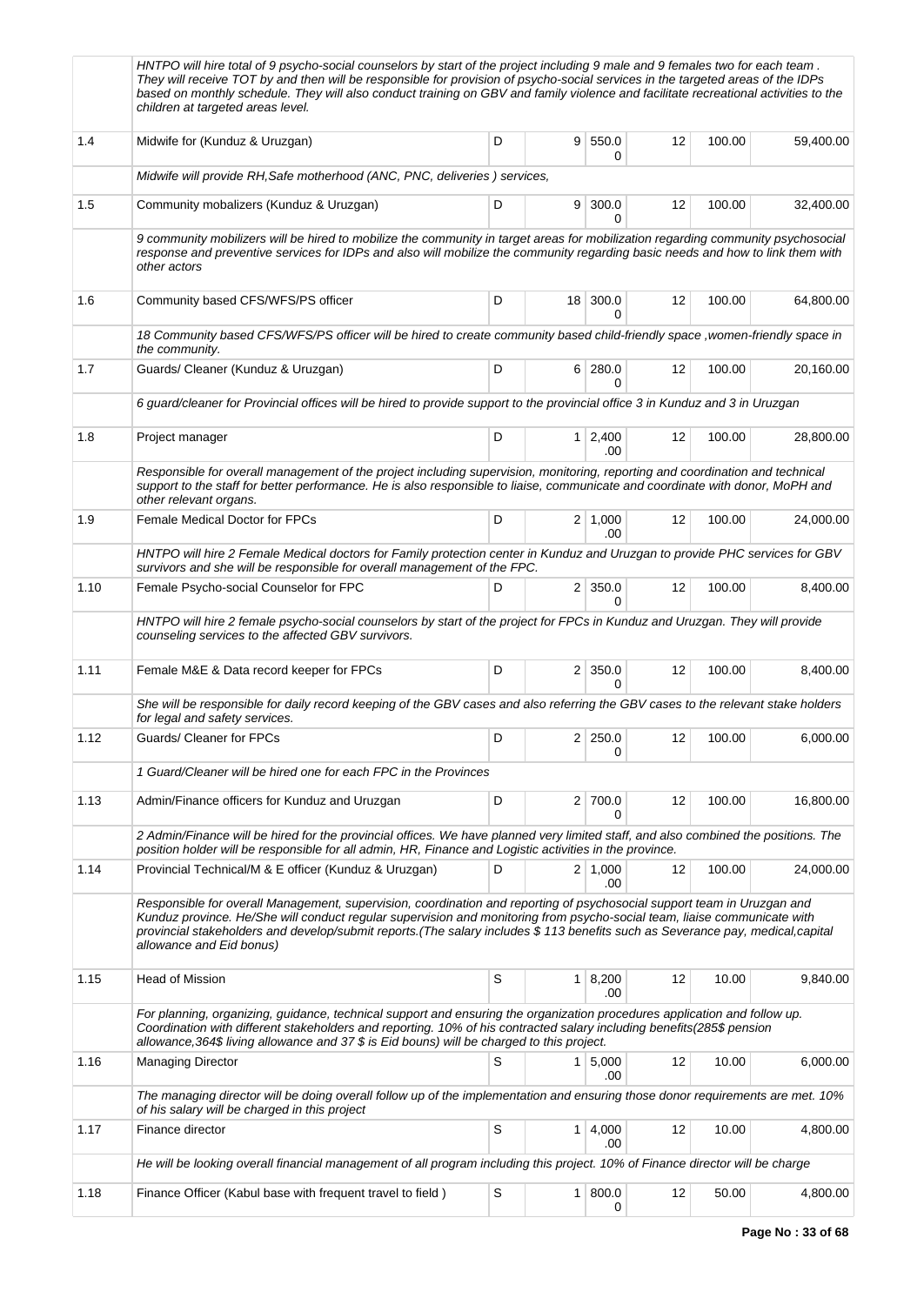|              | Responsible for project financial reporting and management. He will also conduct regular supervision and monitoring from project<br>offices/service delivery points in order to ensure financial proper financial documents, application of HNI-TPO financial<br>requirements/procedure and ensuring each transaction is made according to project approved budget his 50% salary will be<br>charged to this project                                                                                                                            |   |   |                              |                |        |            |
|--------------|-------------------------------------------------------------------------------------------------------------------------------------------------------------------------------------------------------------------------------------------------------------------------------------------------------------------------------------------------------------------------------------------------------------------------------------------------------------------------------------------------------------------------------------------------|---|---|------------------------------|----------------|--------|------------|
| 1.19         | <b>Internal Auditor</b>                                                                                                                                                                                                                                                                                                                                                                                                                                                                                                                         | S |   | $1 \mid 1,200$<br>.00        | 12             | 50.00  | 7,200.00   |
|              | The internal auditor will be engaged in the internal audit and strengthening the internal control system by conducting regular risk<br>assessments of the project and recommend for improvement. The budget amount is reduced to 50%, that will be allocated for<br>this project.                                                                                                                                                                                                                                                               |   |   |                              |                |        |            |
| 1.20         | Vaccinator                                                                                                                                                                                                                                                                                                                                                                                                                                                                                                                                      | D |   | 9   300.0<br>$\Omega$        | 12             | 100.00 | 32,400.00  |
|              | One vaccinator for each mobile team will be hired for vaccination services to women and children                                                                                                                                                                                                                                                                                                                                                                                                                                                |   |   |                              |                |        |            |
| 1.21         | Program Director                                                                                                                                                                                                                                                                                                                                                                                                                                                                                                                                | S |   | 1 3,000<br>.00               | 12             | 10.00  | 3,600.00   |
|              | Provides technical support to project implementation team, attends coordination meetings at central level, leading the project<br>management team                                                                                                                                                                                                                                                                                                                                                                                               |   |   |                              |                |        |            |
|              | <b>Section Total</b>                                                                                                                                                                                                                                                                                                                                                                                                                                                                                                                            |   |   |                              |                |        | 556,200.00 |
|              | 2. Supplies, Commodities, Materials                                                                                                                                                                                                                                                                                                                                                                                                                                                                                                             |   |   |                              |                |        |            |
| 2.1          | Essential Drugs /medical supplies for MHTs (Uruzgan &<br>Kunduz)                                                                                                                                                                                                                                                                                                                                                                                                                                                                                | D |   | $9 \mid 2,560$<br>.00        | $\overline{4}$ | 100.00 | 92,160.00  |
|              | 2560USD is allocated per quarter per MHT that include the essential medicine which is based on HNTPO experience in<br>implementation of MHTs, local need and assessment report/recommendation of the team. HNI TPO will procure the medicine on<br>quarterly bases from quality suppliers in the country and will make sure sufficient supply and drugs are available for daily use as<br>well as buffer stock to cover unexpected emergencies. The medicines included in MoPH essential medicines list (attached as<br>BoQ) will be purchased. |   |   |                              |                |        |            |
| 2.2          | Office supplies /Stationary for Uruzgan and Kunduz MHTs and<br><b>Provincial offices</b>                                                                                                                                                                                                                                                                                                                                                                                                                                                        | D |   | $2 \mid 300.0$<br>$\Omega$   | 12             | 100.00 | 7,200.00   |
|              | Stationary include pens, pencils, note books, white paper, printer cartage, Cleaning materials and other supplies needed for<br>smooth running of office activities.                                                                                                                                                                                                                                                                                                                                                                            |   |   |                              |                |        |            |
| 2.3          | HMIS tools for MHTs and FPCs in Kunduz and Uruzgan                                                                                                                                                                                                                                                                                                                                                                                                                                                                                              | D |   | 2 200.0<br>$\Omega$          | 12             | 100.00 | 4,800.00   |
|              | HMIS tools for MHTs and FPCs for the reporting and record keeping services of MHTs and FPCs                                                                                                                                                                                                                                                                                                                                                                                                                                                     |   |   |                              |                |        |            |
| 2.4          | Supplies, material and stationery for recreational activities for<br>childern                                                                                                                                                                                                                                                                                                                                                                                                                                                                   | D |   | 2 625.0<br>$\Omega$          | 12             | 100.00 | 15,000.00  |
|              | Supply of recreational materials including of stationary for drawing activities, sports materials and others, BoQ is attached                                                                                                                                                                                                                                                                                                                                                                                                                   |   |   |                              |                |        |            |
| 2.5          | Refreshment cost of support group and community meetings                                                                                                                                                                                                                                                                                                                                                                                                                                                                                        | D | 9 | 100.0<br>0                   | 12             | 100.00 | 10,800.00  |
|              | Support group for women having psychosocial problems to provide them refreshment and also coordination meetings at<br>community level for IDPs on monthly basis three meeting will conducted per MHT for 10-15 people and the cost is calculated<br>2000 Afs per meeting to provide them basic refreshment                                                                                                                                                                                                                                      |   |   |                              |                |        |            |
| 2.6          | Trainings (Uruzgan and Kunduz)                                                                                                                                                                                                                                                                                                                                                                                                                                                                                                                  | D |   | 1 13,60<br>0.00              | 1              | 100.00 | 13,600.00  |
|              | 7 different training such as GBV case management, HMIS, RH, mental health and psycho-social, nutrition, RUM and child<br>protection will be carried out to MHTs and FPCs staff. Total 156 beneficiaries (60 female and 96 male) will received mentioned<br>relevant training.                                                                                                                                                                                                                                                                   |   |   |                              |                |        |            |
| 2.7          | Tansportation of Drugs & Supplies to proviences                                                                                                                                                                                                                                                                                                                                                                                                                                                                                                 | D |   | 2 200.0<br>0                 | 4              | 100.00 | 1,600.00   |
|              | HNTPO will supply the medicines and supplies on quarterly bases to the Provinces thus USD 100 is budgeted for each provinces<br>per quarter from Kabul to Kunduz and Uruzgan                                                                                                                                                                                                                                                                                                                                                                    |   |   |                              |                |        |            |
| 2.8          | Essential Drugs / medical supplies for FPC (Uruzgan &<br>Kunduz)                                                                                                                                                                                                                                                                                                                                                                                                                                                                                | D |   | $2 \mid 1,333$<br>.00        | 4              | 100.00 | 10,664.00  |
|              | 1333 USD is budgeted per quarter per FPC                                                                                                                                                                                                                                                                                                                                                                                                                                                                                                        |   |   |                              |                |        |            |
| 2.9          | Dignity kit for IDP families                                                                                                                                                                                                                                                                                                                                                                                                                                                                                                                    | D |   | 2500 21.00                   | 1              | 100.00 | 52,500.00  |
|              | 2500 Dignity kits are foreseen for highly in need families of IDPs for both Uruzgan and Kunduz provinces will be provided. These<br>kits will be linked with the FPC and WHPC activities at community level                                                                                                                                                                                                                                                                                                                                     |   |   |                              |                |        |            |
|              | <b>Section Total</b>                                                                                                                                                                                                                                                                                                                                                                                                                                                                                                                            |   |   |                              |                |        | 208,324.00 |
| 3. Equipment |                                                                                                                                                                                                                                                                                                                                                                                                                                                                                                                                                 |   |   |                              |                |        |            |
| 3.1          | Medical Equipmens for MHTs                                                                                                                                                                                                                                                                                                                                                                                                                                                                                                                      | D |   | $1 \overline{)3,704}$<br>.00 | 1              | 100.00 | 3,704.00   |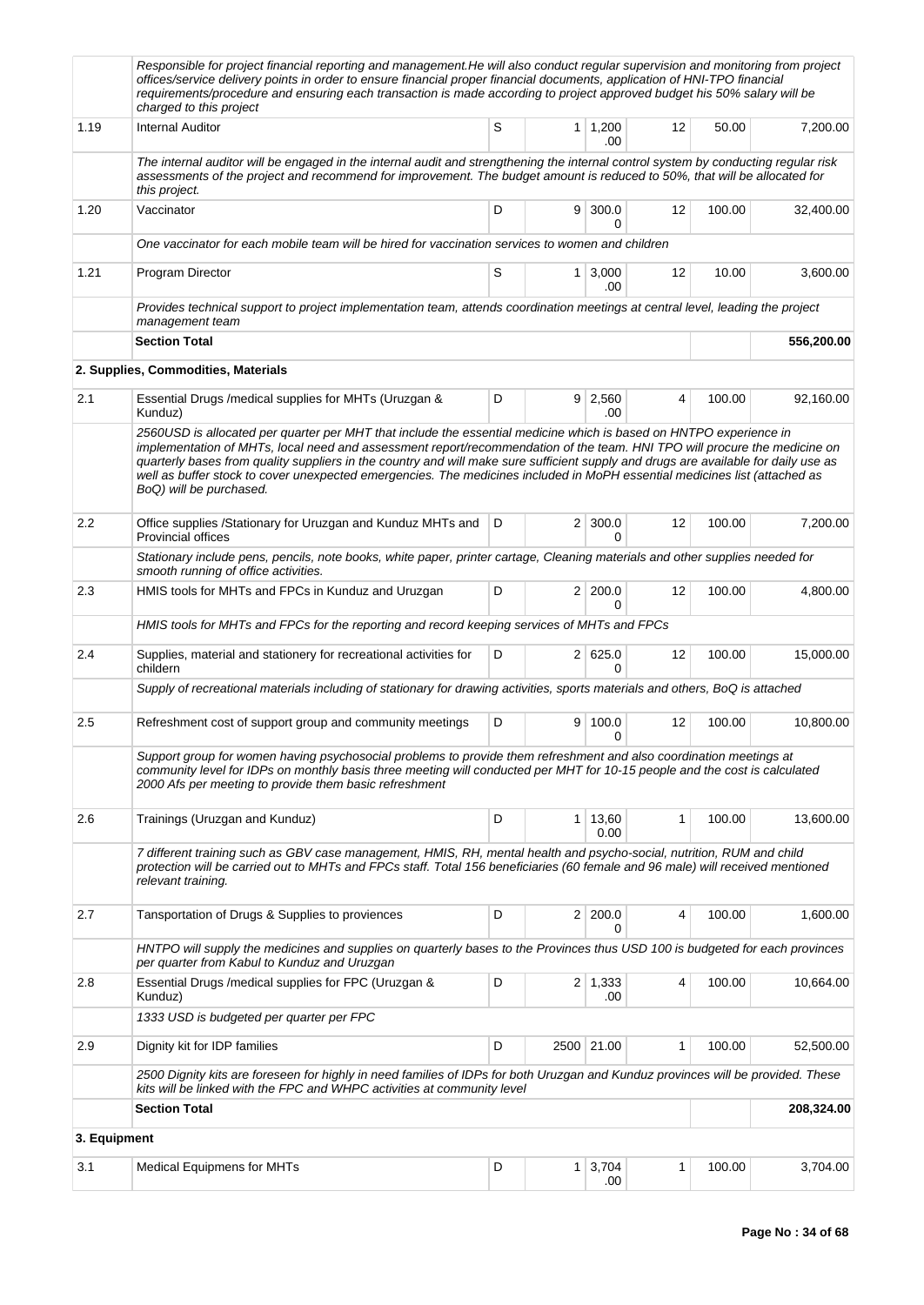|           | "Medical equipment for MHTs includes BP sets, stethoscope, thermometer, otoscope, autoclave, suture sets, delivery table,<br>delivery set, minor suture set etc). These all equipments will be needed based on scope of work and type of services delivery for<br>each mobile health team. for more detail BoQ is attached/.                                                                                                                                                                                                                  |   |                |                       |    |        |            |
|-----------|-----------------------------------------------------------------------------------------------------------------------------------------------------------------------------------------------------------------------------------------------------------------------------------------------------------------------------------------------------------------------------------------------------------------------------------------------------------------------------------------------------------------------------------------------|---|----------------|-----------------------|----|--------|------------|
| 3.2       | Non-Medical Equipment/Furniture for MHTs/Psycho-social<br>teams                                                                                                                                                                                                                                                                                                                                                                                                                                                                               | D | 1 <sup>1</sup> | 3,058<br>.00          | 1  | 100.00 | 3,058.00   |
|           | For more detail BoQ is attached.                                                                                                                                                                                                                                                                                                                                                                                                                                                                                                              |   |                |                       |    |        |            |
| 3.3       | <b>IT Equipment</b>                                                                                                                                                                                                                                                                                                                                                                                                                                                                                                                           | D | 1 <sup>1</sup> | 3,022<br>.00          | 1  | 100.00 | 3,022.00   |
|           | 3 laptop computers and 2 printers for FPC in charges and 2 printer for FPC, once computer for Kabul office project team                                                                                                                                                                                                                                                                                                                                                                                                                       |   |                |                       |    |        |            |
| 3.4       | Conex for FPCs                                                                                                                                                                                                                                                                                                                                                                                                                                                                                                                                | D |                | 4 2,500<br>.00        | 1  | 100.00 | 10,000.00  |
|           | 4 Conexes are budgeted for 2 FPCs in Kunduz and Uruzgan Provinces. these conexes will be placed in Provincial hospital of<br>Uruzgan and CHC of Khan Abad district of Kunduz Province for the establishment of FPCs.                                                                                                                                                                                                                                                                                                                          |   |                |                       |    |        |            |
|           | <b>Section Total</b>                                                                                                                                                                                                                                                                                                                                                                                                                                                                                                                          |   |                |                       |    |        | 19,784.00  |
|           | 4. Contractual Services                                                                                                                                                                                                                                                                                                                                                                                                                                                                                                                       |   |                |                       |    |        |            |
| 4.1       | Rental Ambulance for MHTs/Psychosocial team                                                                                                                                                                                                                                                                                                                                                                                                                                                                                                   | D |                | 9   1,000<br>.00      | 12 | 100.00 | 108,000.00 |
|           | "Each mobile health team will have one ambulance for reaching the targeted community/IDP camps for provision of mobile health<br>and psycho-social services on daily bases as well as will be used for the referral of emergency cases including complicated<br>delivery cases to the higher level of services/hospitals in the province, this cost will include rent of ambulance, driver salary and<br>fuel/maintenance                                                                                                                     |   |                |                       |    |        |            |
| 4.2       | Rental house for MHT/PSS teams stock and parking of<br>ambulances                                                                                                                                                                                                                                                                                                                                                                                                                                                                             | D |                | 2   500.0<br>$\Omega$ | 12 | 100.00 | 12,000.00  |
|           | "HN-TPO will rent a house close to its provincial office for parking of MHTs Ambulances and stock of drugs, medical supplies,<br>stationary and others as HNI-TPO existing provincial office has the limited space for vehicle parking and stock. This rented office<br>will be used only for this project in order to make sure that 3 ambulances are parked saved during the night and there is sufficient<br>space for stock of at least 6 months drugs, medical and none medical supplies to ensure smooth implementation of the project. |   |                |                       |    |        |            |
| 4.3       | Rental vehicle for provincial offices & FPCs                                                                                                                                                                                                                                                                                                                                                                                                                                                                                                  | D |                | 2   800.0<br>0        | 12 | 100.00 | 19,200.00  |
|           | This rental vehicle will be used for the daily purpose of managing of project activities at provincial level and for the purpose of<br>project staff pick and drop and also to be used for coordination's & FPCs activities.                                                                                                                                                                                                                                                                                                                  |   |                |                       |    |        |            |
|           | <b>Section Total</b>                                                                                                                                                                                                                                                                                                                                                                                                                                                                                                                          |   |                |                       |    |        | 139,200.00 |
| 5. Travel |                                                                                                                                                                                                                                                                                                                                                                                                                                                                                                                                               |   |                |                       |    |        |            |
| 5.1       | Travel perdiem and accommodation Cost of<br>supervisors/monitors of HNI-TPO                                                                                                                                                                                                                                                                                                                                                                                                                                                                   | D | 2 <sup>1</sup> | 200.0                 | 4  | 100.00 | 1,600.00   |
|           | One visit from Kabul office is planned per quarter from program and M&E department to the provinces and the Admin/Finance of<br>the provinces will visit on Monthly bases to Kabul office to submit the Financial documents and reports                                                                                                                                                                                                                                                                                                       |   |                |                       |    |        |            |
| 5.2       | Aire fare cost                                                                                                                                                                                                                                                                                                                                                                                                                                                                                                                                | D |                | $2 \mid 300.0$<br>0   | 4  | 100.00 | 2,400.00   |
|           | One visit from Kabul office is planned per quarter from program and M&E department to the provinces                                                                                                                                                                                                                                                                                                                                                                                                                                           |   |                |                       |    |        |            |
| 5.3       | Air fare for HQ staff for technical support                                                                                                                                                                                                                                                                                                                                                                                                                                                                                                   | S |                | $1 \mid 1,500$<br>.00 | 1  | 100.00 | 1,500.00   |
|           | "HQ staff will visit Afghanistan for technical support such as supporting Kabul staff on technical materials development and<br>reporting.                                                                                                                                                                                                                                                                                                                                                                                                    |   |                |                       |    |        |            |
|           | <b>Section Total</b>                                                                                                                                                                                                                                                                                                                                                                                                                                                                                                                          |   |                |                       |    |        | 5,500.00   |
|           | 6. Transfers and Grants to Counterparts                                                                                                                                                                                                                                                                                                                                                                                                                                                                                                       |   |                |                       |    |        |            |
| 6.1       | Budget for AHDS.                                                                                                                                                                                                                                                                                                                                                                                                                                                                                                                              | S | 1 <sup>1</sup> | 13,00<br>0.00         | 1  | 100.00 | 13,000.00  |
|           | Detail break down is uploaded in GMS                                                                                                                                                                                                                                                                                                                                                                                                                                                                                                          |   |                |                       |    |        |            |
|           | <b>Section Total</b>                                                                                                                                                                                                                                                                                                                                                                                                                                                                                                                          |   |                |                       |    |        | 13,000.00  |
|           | 7. General Operating and Other Direct Costs                                                                                                                                                                                                                                                                                                                                                                                                                                                                                                   |   |                |                       |    |        |            |
| 7.1       | Utilities (Electricity, fuel, Gas) Provincial offices                                                                                                                                                                                                                                                                                                                                                                                                                                                                                         | D | 4              | 150.0<br>0            | 12 | 100.00 | 7,200.00   |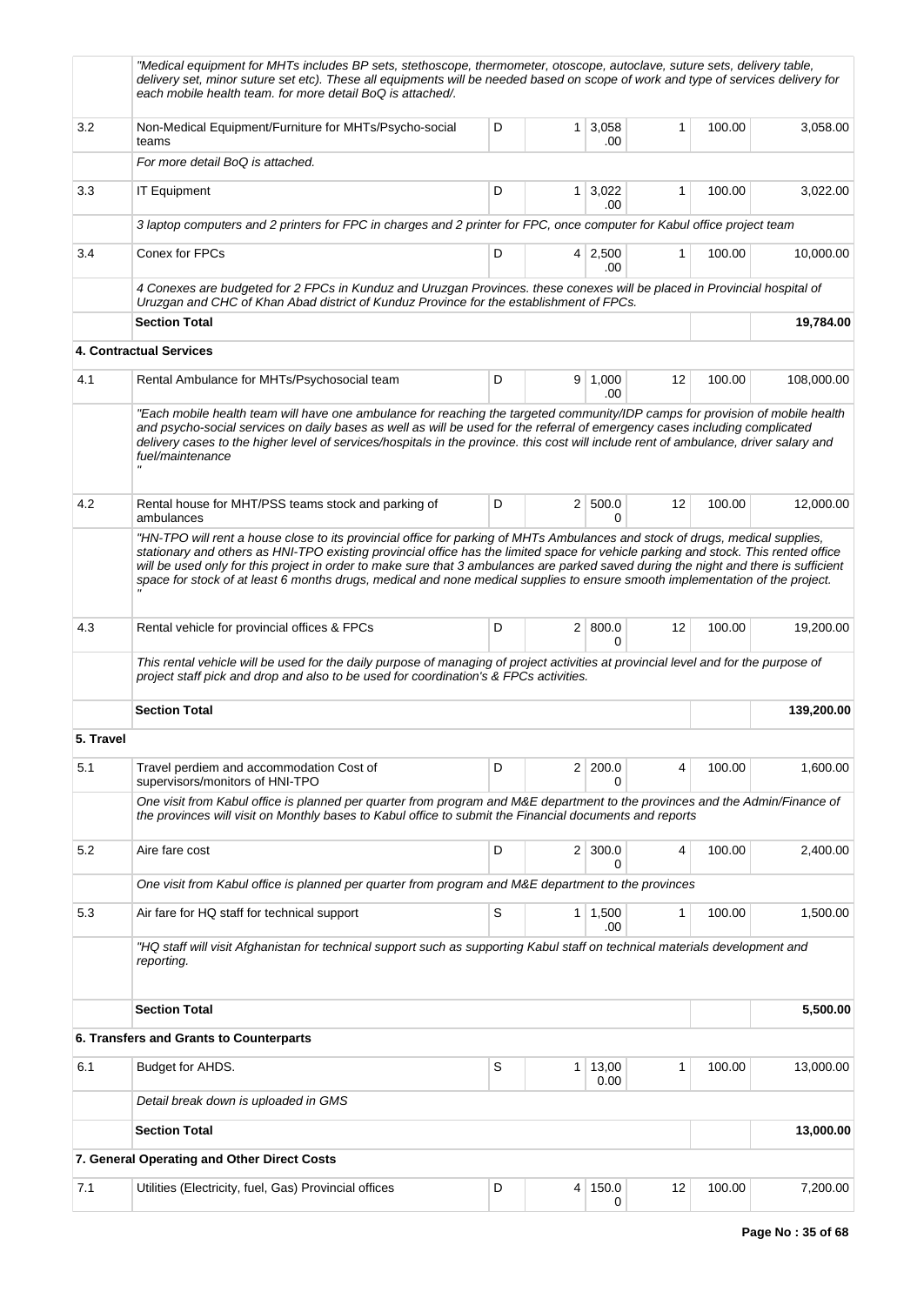|                          | Utilities cost of Uruzgan and Kunduz office working for MHTs and psychos-social support and 2 FPCs the unit cost is determined<br>based on the historical cost.                                                                                                                                          |   |                |                       |    |                      |                         |  |  |  |  |  |
|--------------------------|----------------------------------------------------------------------------------------------------------------------------------------------------------------------------------------------------------------------------------------------------------------------------------------------------------|---|----------------|-----------------------|----|----------------------|-------------------------|--|--|--|--|--|
| 7.2                      | Winter heating cost MHT/PSS and Provincial offices and FPS                                                                                                                                                                                                                                               | D | 4              | 200.0<br>n            | 4  | 100.00               | 3,200.00                |  |  |  |  |  |
|                          | "Winter heating cost of MHTs, Provincial offices and FPCs the unit cost is determined based on the previous project.                                                                                                                                                                                     |   |                |                       |    |                      |                         |  |  |  |  |  |
| 7.3                      | Communication cost MHTs, FPCs and Project staff of<br>provincail ofices                                                                                                                                                                                                                                  | D | 4              | 150.0<br>0            | 12 | 100.00               | 7.200.00                |  |  |  |  |  |
|                          | Communication cost of the project/MHT/PSS/FPCs staff during the project period unit cost is determined based on the previous<br>project and considering the additional MHT.                                                                                                                              |   |                |                       |    |                      |                         |  |  |  |  |  |
| 7.4                      | Communication cost of Kabul office 5%                                                                                                                                                                                                                                                                    | S | 1 <sup>1</sup> | 2,000<br>.00          | 12 | 5.00                 | 1,200.00                |  |  |  |  |  |
|                          | "Communication Cost (Top Up and Internet) Kabul office<br>cost of Kabul country management team working for the project (5%) the unit cost is determined based on the previous project.<br>$\boldsymbol{\mathsf{u}}$                                                                                     |   |                |                       |    |                      |                         |  |  |  |  |  |
| 7.5                      | Vehicles fuel and maintenance Kabul 5%                                                                                                                                                                                                                                                                   | S | 1 <sup>1</sup> | 2,000<br>.00          | 12 | 5.00                 | 1,200.00                |  |  |  |  |  |
| 7.6                      | "Vehicle fuel and maintenance of Kabul office will be charge and these vehicles will used for Supervision/monitoring of service<br>delivery sites and office use/attending meetings"the unit cost is determined based on the previous project.<br>$\boldsymbol{\mathsf{u}}$<br>Utilities Kabul office 5% | S | $\mathbf{1}$   | 1,000                 | 12 | 5.00                 | 600.00                  |  |  |  |  |  |
|                          | .00<br>"Utilities include Gas, water, electricity)for Kabul office . The Unit cost is based on the historical cost.                                                                                                                                                                                      |   |                |                       |    |                      |                         |  |  |  |  |  |
| 7.7                      | Winter heating cost of Kabul office 5%                                                                                                                                                                                                                                                                   | S | 1 <sup>1</sup> | 2,000                 | 4  | 5.00                 | 400.00                  |  |  |  |  |  |
|                          | "Winter heating cost of Kabul office. The Unit cost is based on the historical cost.                                                                                                                                                                                                                     |   |                | .00                   |    |                      |                         |  |  |  |  |  |
| 7.8                      | Office Supply Kabul office 5%                                                                                                                                                                                                                                                                            | S | 1 <sup>1</sup> | 2,000<br>.00          | 12 | 5.00                 | 1,200.00                |  |  |  |  |  |
|                          | "Office Supply including cleaning materials, Stationery for Kabul office. The Unit cost is based on the historical cost.                                                                                                                                                                                 |   |                |                       |    |                      |                         |  |  |  |  |  |
| 7.9                      | Office rent Kabul office 5%                                                                                                                                                                                                                                                                              | S |                | $1 \mid 5,000$<br>.00 | 12 | 5.00                 | 3,000.00                |  |  |  |  |  |
|                          | Office rent of Kabul office 5% will be charge to this project. The unit cost is determined based on the previous project.                                                                                                                                                                                |   |                |                       |    |                      |                         |  |  |  |  |  |
| 7.10                     | Repair and Maintenance of Office and equipments                                                                                                                                                                                                                                                          | S | 1 <sup>1</sup> | 50.00                 | 12 | 100.00               | 600.00                  |  |  |  |  |  |
|                          | USD 600 is budgeted for office repair and maintenance of office equipment's. The Unit cost is based on the historical cost.                                                                                                                                                                              |   |                |                       |    |                      |                         |  |  |  |  |  |
| <b>SubTotal</b>          | <b>Section Total</b>                                                                                                                                                                                                                                                                                     |   |                |                       |    |                      | 25,800.00<br>967,808.00 |  |  |  |  |  |
| Direct                   |                                                                                                                                                                                                                                                                                                          |   | 2,680.00       |                       |    |                      | 908,868.00              |  |  |  |  |  |
| Support                  |                                                                                                                                                                                                                                                                                                          |   |                |                       |    |                      | 58,940.00               |  |  |  |  |  |
| <b>PSC Cost</b>          |                                                                                                                                                                                                                                                                                                          |   |                |                       |    |                      |                         |  |  |  |  |  |
| <b>PSC Cost Percent</b>  |                                                                                                                                                                                                                                                                                                          |   |                |                       |    |                      | 7.00                    |  |  |  |  |  |
| <b>PSC Amount</b>        |                                                                                                                                                                                                                                                                                                          |   |                |                       |    |                      | 67,746.56               |  |  |  |  |  |
| <b>Total Cost</b>        |                                                                                                                                                                                                                                                                                                          |   |                |                       |    |                      | 1,035,554.56            |  |  |  |  |  |
| <b>Project Locations</b> |                                                                                                                                                                                                                                                                                                          |   |                |                       |    |                      |                         |  |  |  |  |  |
|                          | <b>Location</b><br><b>Estimated</b><br><b>Estimated number of beneficiaries</b><br>for each location<br>percentage<br>of budget<br>for each<br><b>location</b>                                                                                                                                           |   |                |                       |    | <b>Activity Name</b> |                         |  |  |  |  |  |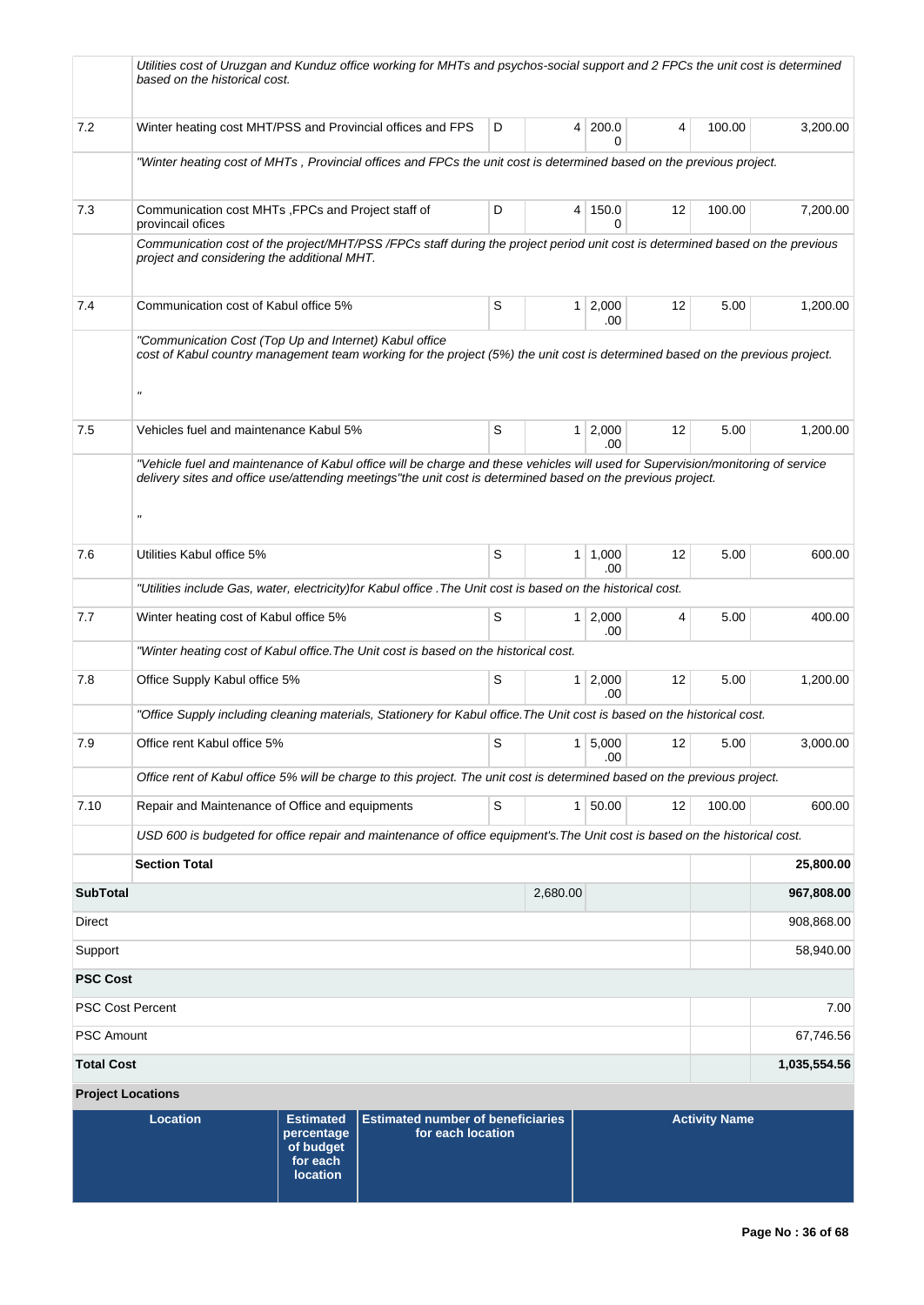|                     | <b>Men</b> | <b>Women</b> | Boys   Girls      | <b>Total</b>   |                                                                                                                                                                                                                                                                                                                                                                                                                                                                                                                                                                                                                                                                                                                                                                                                                                                                                                                                                                                                                                                                                                               |
|---------------------|------------|--------------|-------------------|----------------|---------------------------------------------------------------------------------------------------------------------------------------------------------------------------------------------------------------------------------------------------------------------------------------------------------------------------------------------------------------------------------------------------------------------------------------------------------------------------------------------------------------------------------------------------------------------------------------------------------------------------------------------------------------------------------------------------------------------------------------------------------------------------------------------------------------------------------------------------------------------------------------------------------------------------------------------------------------------------------------------------------------------------------------------------------------------------------------------------------------|
| Kunduz -> Emamsaheb | 7 3,525    |              | 3,663 2,446 2,546 | 0 <sup>1</sup> | 12,18 Activity 1.1.1 : Mobilizing and recruiting project<br>field staff (female and male), and orientation of<br>staff, PPHD, and other stakeholders on project<br>scope and plan                                                                                                                                                                                                                                                                                                                                                                                                                                                                                                                                                                                                                                                                                                                                                                                                                                                                                                                             |
|                     |            |              |                   |                | The key management staff of Kabul office will be<br>mobilized for project activities in the inception<br>phase, project field staff will be hired and an<br>orientation session on project scope and plan will<br>be carried out for the staff, PPHD and other<br>stakeholders working in the target provinces                                                                                                                                                                                                                                                                                                                                                                                                                                                                                                                                                                                                                                                                                                                                                                                                |
|                     |            |              |                   |                | Activity 1.1.1 : Mapping of the stakeholders and<br>situation analysis for the GBV services in close<br>coordination of GBV cluster                                                                                                                                                                                                                                                                                                                                                                                                                                                                                                                                                                                                                                                                                                                                                                                                                                                                                                                                                                           |
|                     |            |              |                   |                | HealthNet TPO will carry out mapping and<br>situation analysis to identify stakeholders, actors<br>including potential partners to summarize the<br>roles and responsibilities of various actors, and<br>to know the existing GBV prevention and<br>response services in the target districts. This will<br>help to formulate the response per all<br>stakeholders' interest and priorities.<br>Activity 1.1.10 : Conduct awareness sessions on<br>GBV prevention and response                                                                                                                                                                                                                                                                                                                                                                                                                                                                                                                                                                                                                                |
|                     |            |              |                   |                | The health care givers and psycho-social<br>counselors will provide regular awareness raising<br>sessions on GBV prevention and response<br>services through proactive and reactive<br>approaches.                                                                                                                                                                                                                                                                                                                                                                                                                                                                                                                                                                                                                                                                                                                                                                                                                                                                                                            |
|                     |            |              |                   |                | Activity 1.1.10 : Conduct supportive supervision<br>and monitoring visits of services                                                                                                                                                                                                                                                                                                                                                                                                                                                                                                                                                                                                                                                                                                                                                                                                                                                                                                                                                                                                                         |
|                     |            |              |                   |                | Supportive supervision and Monitoring of the<br>project activities will be carried out by both field<br>management and HealthNet TPO Kabul<br>management team, through which provision of<br>quality services to the vulnerable target<br>population will be ensured.<br>Activity 1.1.10 : Provision of equipment, supplies<br>and medicine for nutrition activities                                                                                                                                                                                                                                                                                                                                                                                                                                                                                                                                                                                                                                                                                                                                          |
|                     |            |              |                   |                | The equipment, nutrition supplements and<br>supplies and medicines will be timely provided in<br>close support of UNICEF and WFP for the<br>malnourished children, pregnant and lactating<br>women.                                                                                                                                                                                                                                                                                                                                                                                                                                                                                                                                                                                                                                                                                                                                                                                                                                                                                                           |
|                     |            |              |                   |                | UNICEF and WFP are supporting the treatment<br>program of malnourished children and PLW<br>through public nutrition department of MoPH.<br>Since the prevalence of the Global Acute<br>Malnutrition is very high in Uruzgan (21.6%) and<br>in Kunduz it is 7.5% (National Nutrition Survey<br>2013), therefore focus is more on these conflict<br>affected districts and are on top priority. We are<br>optimistic to get nutrition supplies from them. In<br>worst case if they are not agreed to support, the<br>alternate home recipes for F75 and F100 (Using<br>Dried Skimmed Milk, Using Dried Whole milk,<br>Using Full Cream Fresh Cow's Milk) preparation<br>will be taught to the families and food<br>demonstration is also in scope of the services.<br>The SAM complicated cases will be referred to<br>nearby CHC, DH or Provincial Hospital.<br>Activity 1.1.11: Providing counseling on breast<br>feeding and complementary feeding, case<br>specific counseling on IYCF, exclusive breast<br>feeding in children 0-6 months, and initiation of<br>breastfeeding within one hour after birth. |
|                     |            |              |                   |                | The IYCF component of the nutrition will be<br>implemented accordingly that will include<br>counseling services on breast feeding,<br>complementary feeding, specific counseling,<br>exclusive breastfeeding, and initiation of breast<br>feeding within one hour after birth.                                                                                                                                                                                                                                                                                                                                                                                                                                                                                                                                                                                                                                                                                                                                                                                                                                |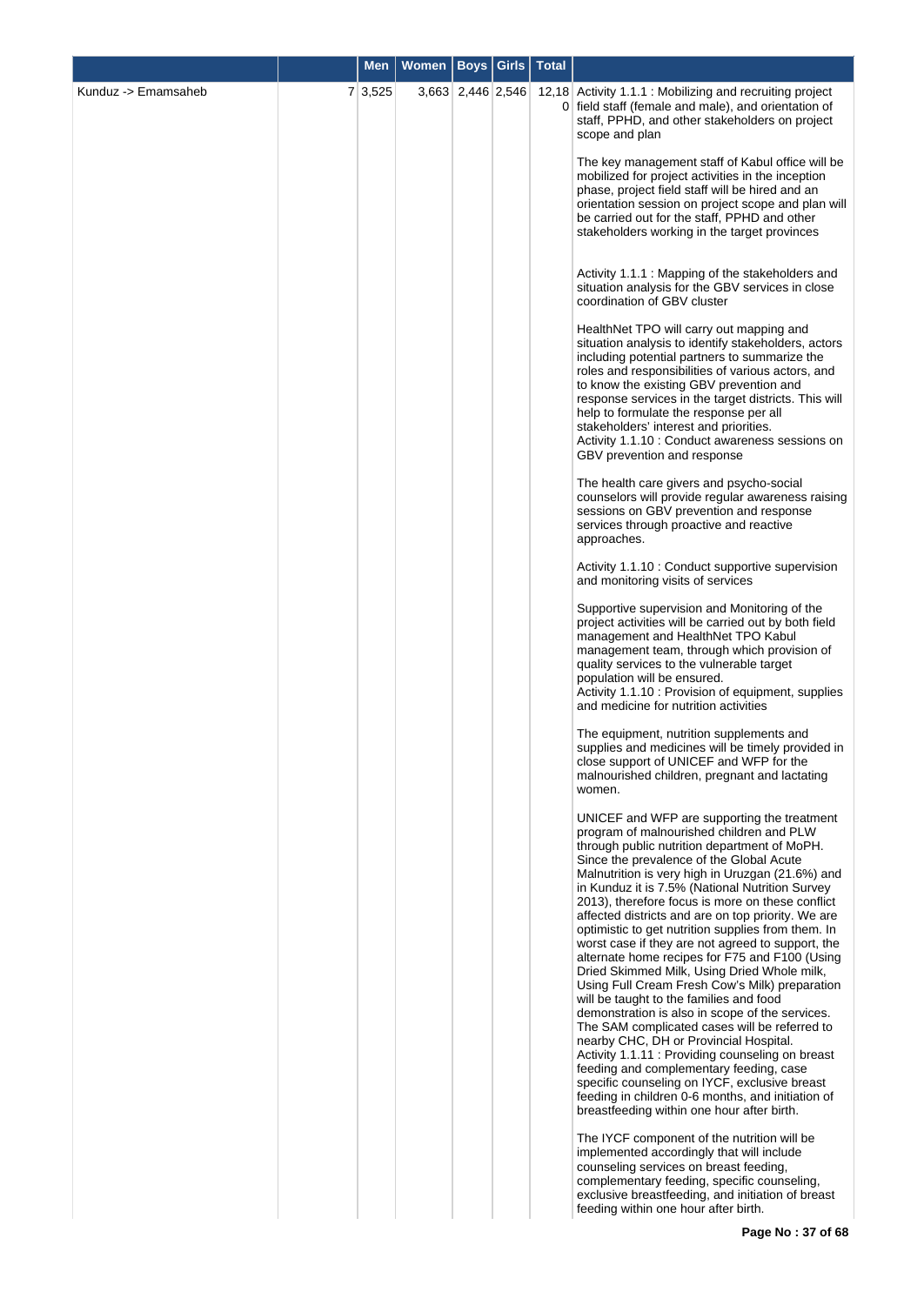The midwife will make sure that all pregnant women receive the key messages about breastfeeding during the first ANC visit as well as the first PNC visit,

The doctor or whoever responsible to examine children will be aware that if a mother come with a breastfeeding child and complain about problems of feeding, not gaining weight, not enough milk and other problems related to breastfeeding, to refer the mother to a trained midwife for a proper individual counselling on breastfeeding. The doctors will also provide basic counselling about breastfeeding with fathers or other companions of lactating or pregnant mothers, in order to create enabling environment for mothers at their homes.

The nutrition nurse who is doing growth monitoring will consider this part during work. Mothers with breastfeeding children with normal weight and height, worrying about their children growth, need counselling (confidence building), those with acute malnutrition, underweight, stunted, or not-growing-well need proper counselling on breastfeeding that will be considered during growth monitoring. Activity 1.1.11 : Conduct community mobilization through community dialogue sessions

There will be quarterly community dialogue session aims to increase awareness of the community and improve referral of the GBV cases to FPCs and health facilities. The dialogue sessions will be led by the community mobilizer with support of the mobile health team.

Activity 1.1.11 : Data collection, compilation, analysis and feedback on monthly basis

Data collection starts from service delivery point, and each individual staff has the responsibility of registering each and every client/patient receives service from the mobile team and then In-charge of mobile team compiles data collected from all sections of the mobile team, analyzed by the incharge and feedback provided to staff of the mobile team. The collected data is reported to provincial manager and then to Kabul office by provincial manager, analyzed and used at provincial and Kabul level.

Activity 1.1.12 : Procurement and supply of basic medicines, medical supplies and medical equipment

Medicines, medical supplies and equipment purchase will be in bulk on quarterly basis taking into account the procurement policy and procedures of the HealthNet TPO and donor. Activity 1.1.12 : Training of health care providers on GBV case identification, management and referral.

Equal training opportunity to both men and women health providers will be given. The psycho-social counselors (female and male) and health care providers will be trained on GBV case identification, management, and referral of GBV survivors to other relevant sectors for safety and legal services.

Activity 1.1.13 : Submit monthly, quarterly and ad-hoc reports to GBV cluster

HealthNet TPO will collect data and progress reports from mobile teams and FPCs on monthly basis, and these reports will be compiled by the provincial management team and then will be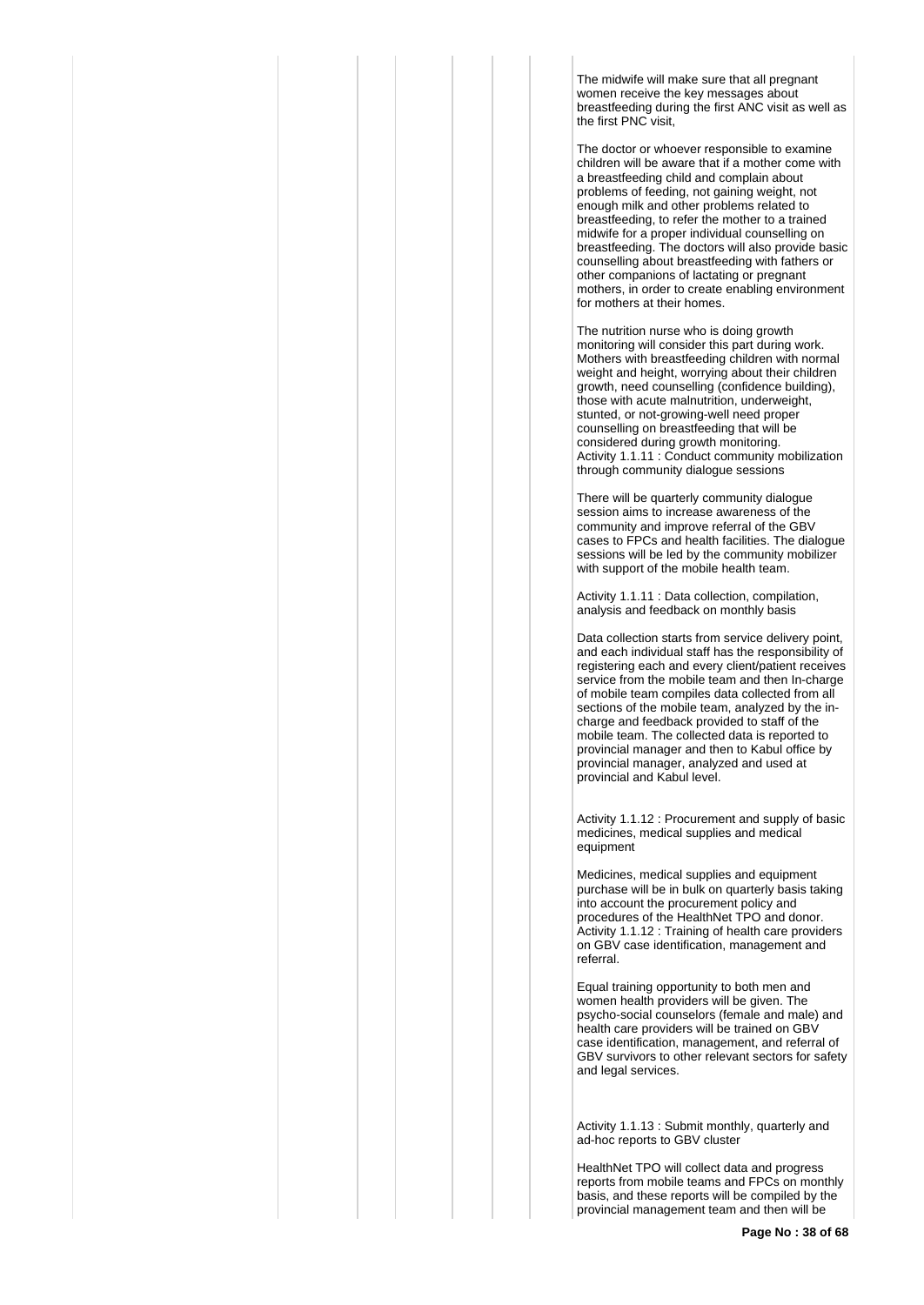submitted to Kabul office. The progress a reports will be submitted to GBV cluster on monthly quarterly and ad-hoc basis.

Activity 1.1.13 : Provision of daily outpatient consultations by medical doctor for diagnosis and basic medical treatment

The health care provider of each mobile team will provide OPD consultation to women, girls, men and boys in service delivery points of the target districts as per predefined schedule. Activity 1.1.14 : Conduct monitoring of the mobile team services; 1) By In-charge of the mobile team on daily basis, b) By Provincial Management on weekly basis, and 3) By Country office M&E department on quarterly basis.

Carry out communication and visibility activities in line with CHF visibility guideline

Activity 1.1.15 : Submit monthly, quarterly and ad-hoc reports to health cluster

HealthNet TPO will collect data and progress reports from mobile teams on monthly basis, and these reports will be compiled by the provincial management team and then will be submitted to Kabul office. The progress a reports will be submitted to health cluster on monthly, quarterly and ad-hoc basis.

Activity 1.1.2 : Orientation of project staff, PHD and other stakeholders on project scope and plan

During the inception phase, the project staff will be oriented on project scope and plan to be well prepared for project implementation.

Activity 1.1.2 : Coordination and orientation of community influential figures in each district

The community influential figures will be oriented on project scope and implementation plan in inception phase, and regular coordination meetings will be conducted with the community to get support from them for project implementation.

The health shuras established in the communities will be having both female and male members.

Activity 1.1.3 : Provision of Psycho-social support and health services to GBV survivors including women and girls as part of the initial response

The GBV survivors (women and girls) will receive required psycho-social and health services from the trained health care providers of mobile teams, FPCs and trained focal points of BPHS health facilities of targeted districts on daily basis Activity 1.1.3 : Conducting rapid assessment of situation and needs of target population

HealthNet TPO will conduct an assessment in the inception phase for the purpose of mapping service delivery points and situation of the health, nutrition, psycho-social and GBV and needs of the target population.

Activity 1.1.3 : Coordination and orientation of community influential figures in each district

The project team will provide orientation session to community influential figures including community health shura having female and male members in each district. They will be given the sense of project ownership in order to support the project team in the service delivery points during project implementation.

Activity 1.1.4 : Assessment of nutrition status of target (under 5 girls and boys, and pregnant and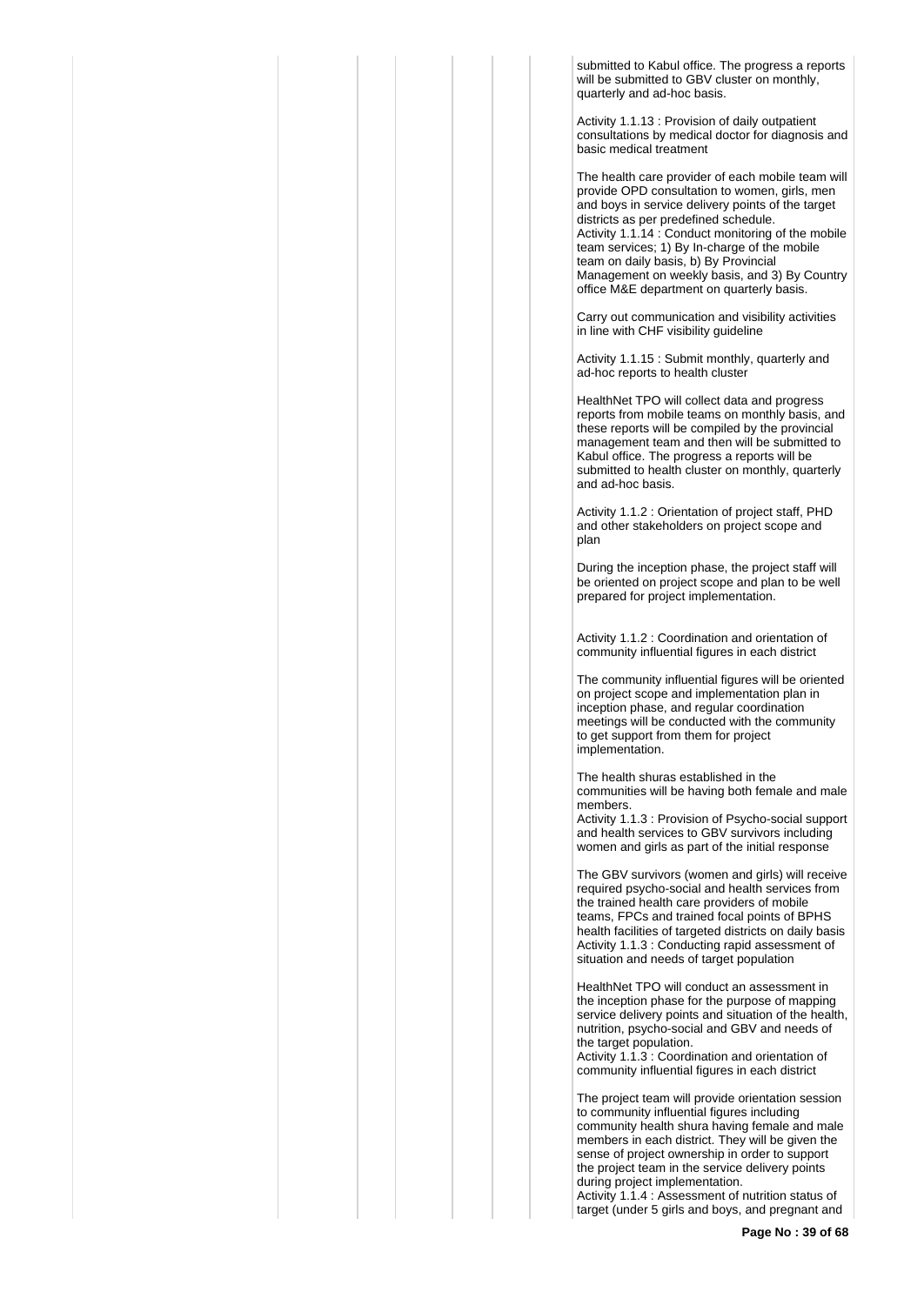|                      |          |                   |  | lactating women) by nutrition nurse in each<br>mobile health team                                                                                                                                                                                                                                                                                                                                                                                                                                                                                                                                                                                                                                                                                                                                                                                                                                                                                                                                                                                               |
|----------------------|----------|-------------------|--|-----------------------------------------------------------------------------------------------------------------------------------------------------------------------------------------------------------------------------------------------------------------------------------------------------------------------------------------------------------------------------------------------------------------------------------------------------------------------------------------------------------------------------------------------------------------------------------------------------------------------------------------------------------------------------------------------------------------------------------------------------------------------------------------------------------------------------------------------------------------------------------------------------------------------------------------------------------------------------------------------------------------------------------------------------------------|
|                      |          |                   |  | The target clients (under 5 year girls and boys,<br>and pregnant and lactating women) will be<br>screened by the nutrition nurse in each mobile<br>team and based on screening result and<br>diagnosis by doctor those who require treatment<br>will be admitted in the treatment program.                                                                                                                                                                                                                                                                                                                                                                                                                                                                                                                                                                                                                                                                                                                                                                      |
| Kunduz -> Qala-e-Zal | 17 8,654 | 9,001 6,014 6,260 |  | 29,92 Activity 1.1.1 : Mobilizing and recruiting project<br>9 field staff (female and male), and orientation of<br>staff, PPHD, and other stakeholders on project<br>scope and plan                                                                                                                                                                                                                                                                                                                                                                                                                                                                                                                                                                                                                                                                                                                                                                                                                                                                             |
|                      |          |                   |  | The key management staff of Kabul office will be<br>mobilized for project activities in the inception<br>phase, project field staff will be hired and an<br>orientation session on project scope and plan will<br>be carried out for the staff, PPHD and other<br>stakeholders working in the target provinces                                                                                                                                                                                                                                                                                                                                                                                                                                                                                                                                                                                                                                                                                                                                                  |
|                      |          |                   |  | Activity 1.1.1 : Mapping of the stakeholders and<br>situation analysis for the GBV services in close<br>coordination of GBV cluster                                                                                                                                                                                                                                                                                                                                                                                                                                                                                                                                                                                                                                                                                                                                                                                                                                                                                                                             |
|                      |          |                   |  | HealthNet TPO will carry out mapping and<br>situation analysis to identify stakeholders, actors<br>including potential partners to summarize the<br>roles and responsibilities of various actors, and<br>to know the existing GBV prevention and<br>response services in the target districts. This will<br>help to formulate the response per all<br>stakeholders' interest and priorities.<br>Activity 1.1.10 : Conduct awareness sessions on<br>GBV prevention and response                                                                                                                                                                                                                                                                                                                                                                                                                                                                                                                                                                                  |
|                      |          |                   |  | The health care givers and psycho-social<br>counselors will provide regular awareness raising<br>sessions on GBV prevention and response<br>services through proactive and reactive<br>approaches.                                                                                                                                                                                                                                                                                                                                                                                                                                                                                                                                                                                                                                                                                                                                                                                                                                                              |
|                      |          |                   |  | Activity 1.1.10 : Conduct supportive supervision<br>and monitoring visits of services                                                                                                                                                                                                                                                                                                                                                                                                                                                                                                                                                                                                                                                                                                                                                                                                                                                                                                                                                                           |
|                      |          |                   |  | Supportive supervision and Monitoring of the<br>project activities will be carried out by both field<br>management and HealthNet TPO Kabul<br>management team, through which provision of<br>quality services to the vulnerable target<br>population will be ensured.<br>Activity 1.1.10 : Provision of equipment, supplies<br>and medicine for nutrition activities                                                                                                                                                                                                                                                                                                                                                                                                                                                                                                                                                                                                                                                                                            |
|                      |          |                   |  | The equipment, nutrition supplements and<br>supplies and medicines will be timely provided in<br>close support of UNICEF and WFP for the<br>malnourished children, pregnant and lactating<br>women.                                                                                                                                                                                                                                                                                                                                                                                                                                                                                                                                                                                                                                                                                                                                                                                                                                                             |
|                      |          |                   |  | UNICEF and WFP are supporting the treatment<br>program of malnourished children and PLW<br>through public nutrition department of MoPH.<br>Since the prevalence of the Global Acute<br>Malnutrition is very high in Uruzgan (21.6%) and<br>in Kunduz it is 7.5% (National Nutrition Survey<br>2013), therefore focus is more on these conflict<br>affected districts and are on top priority. We are<br>optimistic to get nutrition supplies from them. In<br>worst case if they are not agreed to support, the<br>alternate home recipes for F75 and F100 (Using<br>Dried Skimmed Milk, Using Dried Whole milk,<br>Using Full Cream Fresh Cow's Milk) preparation<br>will be taught to the families and food<br>demonstration is also in scope of the services.<br>The SAM complicated cases will be referred to<br>nearby CHC, DH or Provincial Hospital.<br>Activity 1.1.11: Providing counseling on breast<br>feeding and complementary feeding, case<br>specific counseling on IYCF, exclusive breast<br>feeding in children 0-6 months, and initiation of |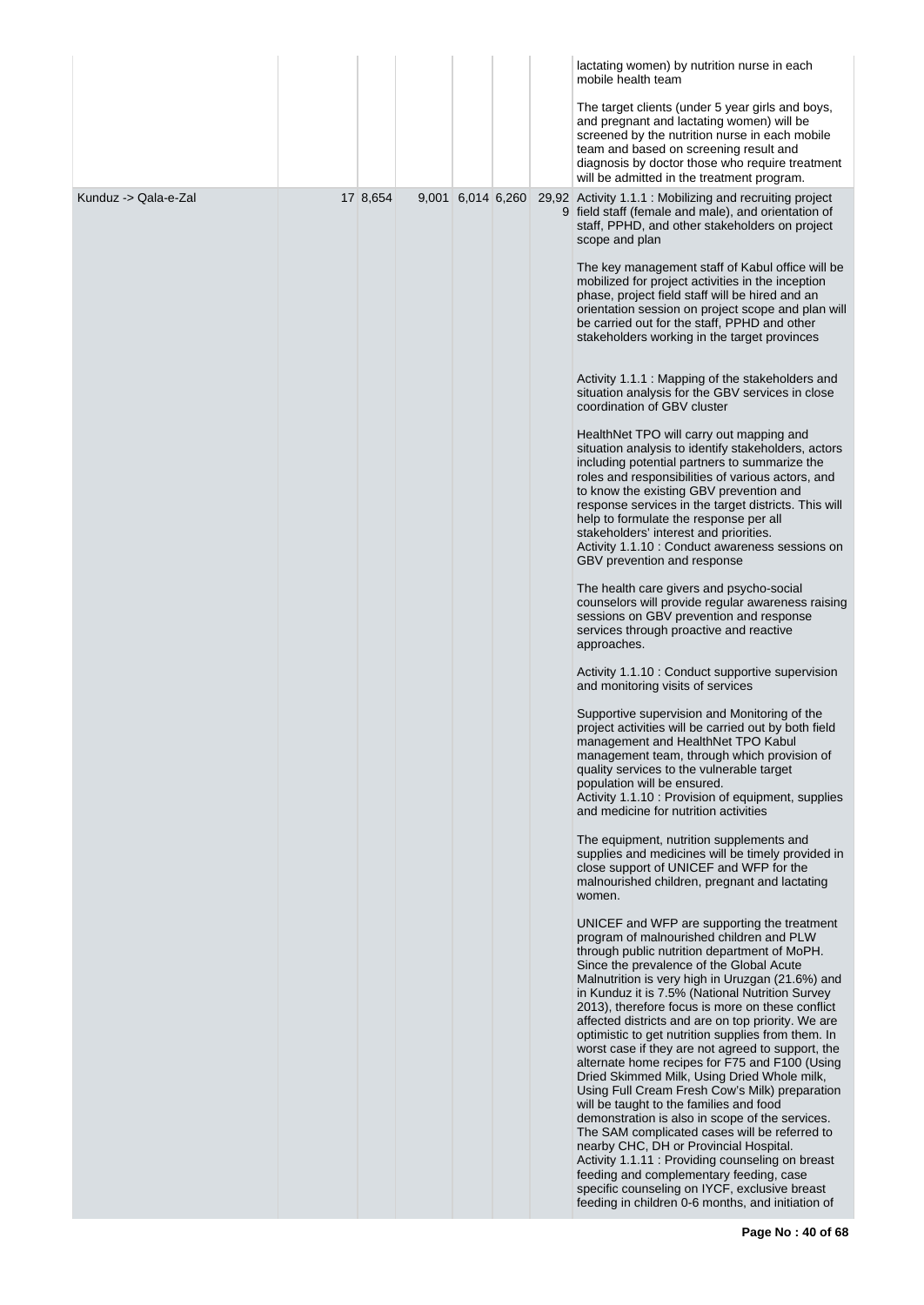breastfeeding within one hour after birth.

The IYCF component of the nutrition will be implemented accordingly that will include counseling services on breast feeding, complementary feeding, specific counseling, exclusive breastfeeding, and initiation of breast feeding within one hour after birth.

The midwife will make sure that all pregnant women receive the key messages about breastfeeding during the first ANC visit as well as the first PNC visit,

The doctor or whoever responsible to examine children will be aware that if a mother come with a breastfeeding child and complain about problems of feeding, not gaining weight, not enough milk and other problems related to breastfeeding, to refer the mother to a trained midwife for a proper individual counselling on breastfeeding. The doctors will also provide basic counselling about breastfeeding with fathers or other companions of lactating or pregnant mothers, in order to create enabling environment for mothers at their homes.

The nutrition nurse who is doing growth monitoring will consider this part during work. Mothers with breastfeeding children with normal weight and height, worrying about their children growth, need counselling (confidence building), those with acute malnutrition, underweight, stunted, or not-growing-well need proper counselling on breastfeeding that will be considered during growth monitoring. Activity 1.1.11 : Conduct community mobilization through community dialogue sessions

There will be quarterly community dialogue session aims to increase awareness of the community and improve referral of the GBV cases to FPCs and health facilities. The dialogue sessions will be led by the community mobilizer with support of the mobile health team.

Activity 1.1.11 : Data collection, compilation, analysis and feedback on monthly basis

Data collection starts from service delivery point, and each individual staff has the responsibility of registering each and every client/patient receives service from the mobile team and then In-charge of mobile team compiles data collected from all sections of the mobile team, analyzed by the incharge and feedback provided to staff of the mobile team. The collected data is reported to provincial manager and then to Kabul office by provincial manager, analyzed and used at provincial and Kabul level.

Activity 1.1.12 : Procurement and supply of basic medicines, medical supplies and medical equipment

Medicines, medical supplies and equipment purchase will be in bulk on quarterly basis taking into account the procurement policy and procedures of the HealthNet TPO and donor. Activity 1.1.12 : Training of health care providers on GBV case identification, management and referral.

Equal training opportunity to both men and women health providers will be given. The psycho-social counselors (female and male) and health care providers will be trained on GBV case identification, management, and referral of GBV survivors to other relevant sectors for safety and legal services.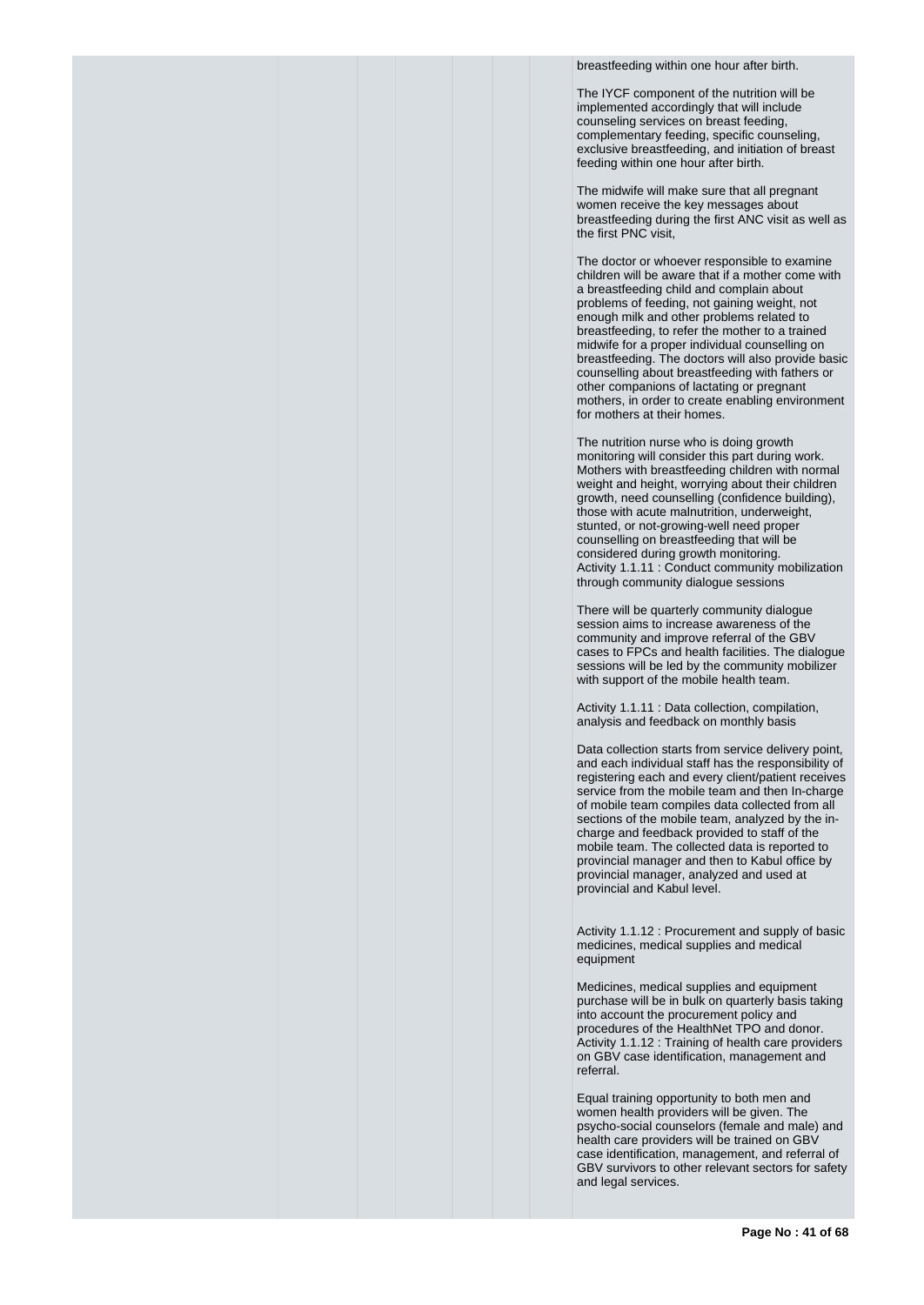Activity 1.1.13 : Submit monthly, quarterly and ad-hoc reports to GBV cluster

HealthNet TPO will collect data and progress reports from mobile teams and FPCs on monthly basis, and these reports will be compiled by the provincial management team and then will be submitted to Kabul office. The progress a reports will be submitted to GBV cluster on monthly, quarterly and ad-hoc basis.

Activity 1.1.13 : Provision of daily outpatient consultations by medical doctor for diagnosis and basic medical treatment

The health care provider of each mobile team will provide OPD consultation to women, girls, men and boys in service delivery points of the target districts as per predefined schedule. Activity 1.1.14 : Conduct monitoring of the mobile team services; 1) By In-charge of the mobile team on daily basis, b) By Provincial Management on weekly basis, and 3) By Country office M&E department on quarterly basis.

Carry out communication and visibility activities in line with CHF visibility guideline

Activity 1.1.15 : Submit monthly, quarterly and ad-hoc reports to health cluster

HealthNet TPO will collect data and progress reports from mobile teams on monthly basis, and these reports will be compiled by the provincial management team and then will be submitted to Kabul office. The progress a reports will be submitted to health cluster on monthly, quarterly and ad-hoc basis.

Activity 1.1.2 : Orientation of project staff, PHD and other stakeholders on project scope and plan

During the inception phase, the project staff will be oriented on project scope and plan to be well prepared for project implementation.

Activity 1.1.2 : Coordination and orientation of community influential figures in each district

The community influential figures will be oriented on project scope and implementation plan in inception phase, and regular coordination meetings will be conducted with the community to get support from them for project implementation.

The health shuras established in the communities will be having both female and male members.

Activity 1.1.3 : Provision of Psycho-social support and health services to GBV survivors including women and girls as part of the initial response

The GBV survivors (women and girls) will receive required psycho-social and health services from the trained health care providers of mobile teams, FPCs and trained focal points of BPHS health facilities of targeted districts on daily basis Activity 1.1.3 : Conducting rapid assessment of situation and needs of target population

HealthNet TPO will conduct an assessment in the inception phase for the purpose of mapping service delivery points and situation of the health, nutrition, psycho-social and GBV and needs of the target population.

Activity 1.1.3 : Coordination and orientation of community influential figures in each district

The project team will provide orientation session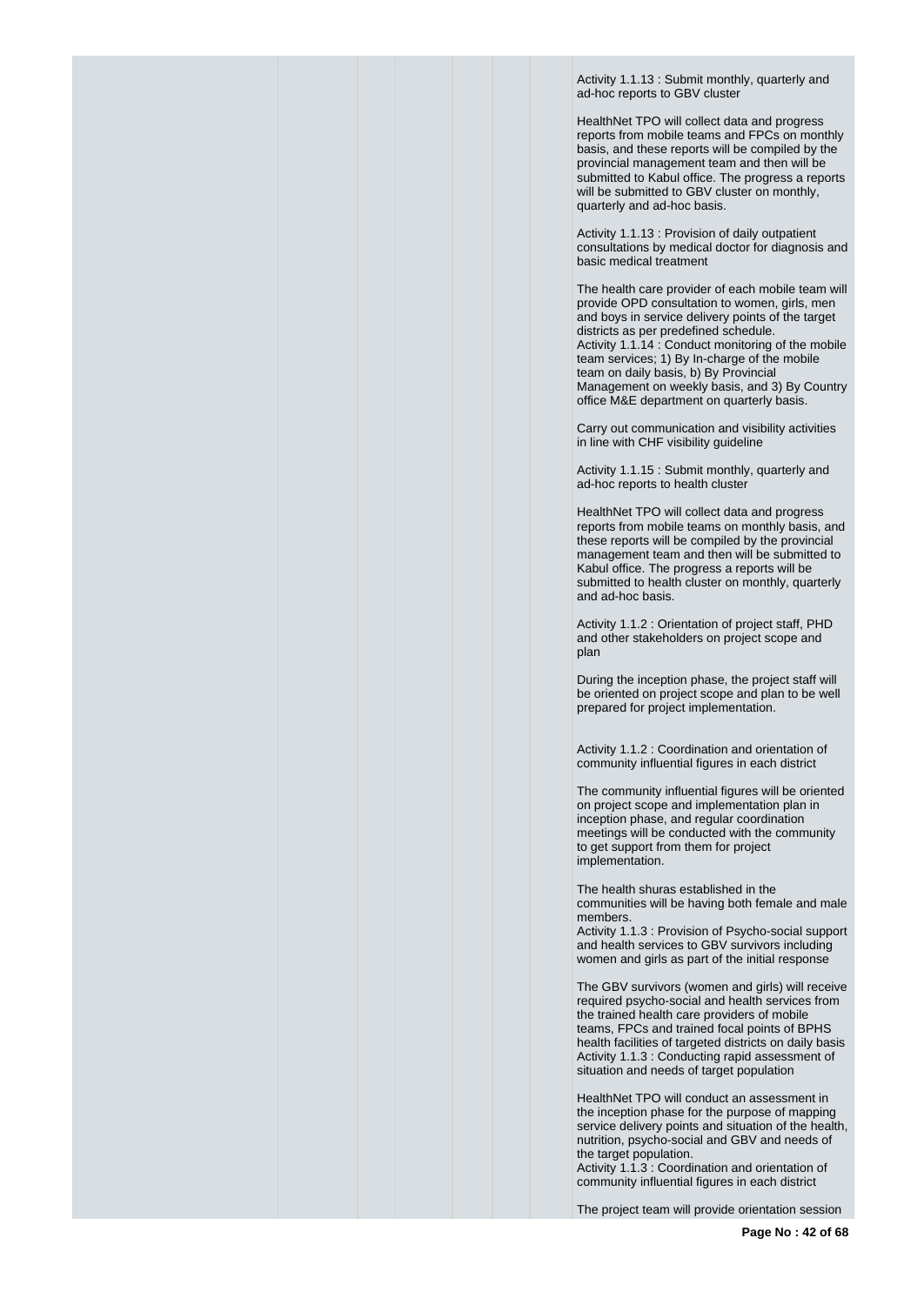|                     |   |     |     |    |    | to community influential figures including<br>community health shura having female and male<br>members in each district. They will be given the<br>sense of project ownership in order to support<br>the project team in the service delivery points<br>during project implementation.<br>Activity 1.1.4 : Assessment of nutrition status of<br>target (under 5 girls and boys, and pregnant and<br>lactating women) by nutrition nurse in each<br>mobile health team<br>The target clients (under 5 year girls and boys,<br>and pregnant and lactating women) will be<br>screened by the nutrition nurse in each mobile<br>team and based on screening result and<br>diagnosis by doctor those who require treatment<br>will be admitted in the treatment program.                                                                                                                                                                                                                                                                                                                                                                                                                                                                                                                                                                                                                                                                                                                                                                                                                                                                                                                                                                                                                                                                                                                                                                                                                                                                                                                                                                                                                                                                                                                                                                                                                                                                                                                                                                                                                                                          |
|---------------------|---|-----|-----|----|----|------------------------------------------------------------------------------------------------------------------------------------------------------------------------------------------------------------------------------------------------------------------------------------------------------------------------------------------------------------------------------------------------------------------------------------------------------------------------------------------------------------------------------------------------------------------------------------------------------------------------------------------------------------------------------------------------------------------------------------------------------------------------------------------------------------------------------------------------------------------------------------------------------------------------------------------------------------------------------------------------------------------------------------------------------------------------------------------------------------------------------------------------------------------------------------------------------------------------------------------------------------------------------------------------------------------------------------------------------------------------------------------------------------------------------------------------------------------------------------------------------------------------------------------------------------------------------------------------------------------------------------------------------------------------------------------------------------------------------------------------------------------------------------------------------------------------------------------------------------------------------------------------------------------------------------------------------------------------------------------------------------------------------------------------------------------------------------------------------------------------------------------------------------------------------------------------------------------------------------------------------------------------------------------------------------------------------------------------------------------------------------------------------------------------------------------------------------------------------------------------------------------------------------------------------------------------------------------------------------------------------|
| Kunduz -> Chardarah | 1 | 101 | 100 | 64 | 66 | 331 Activity 1.1.1 : Mobilizing and recruiting project<br>field staff (female and male), and orientation of<br>staff, PPHD, and other stakeholders on project<br>scope and plan<br>The key management staff of Kabul office will be<br>mobilized for project activities in the inception<br>phase, project field staff will be hired and an<br>orientation session on project scope and plan will<br>be carried out for the staff, PPHD and other<br>stakeholders working in the target provinces<br>Activity 1.1.1 : Mapping of the stakeholders and<br>situation analysis for the GBV services in close<br>coordination of GBV cluster<br>HealthNet TPO will carry out mapping and<br>situation analysis to identify stakeholders, actors<br>including potential partners to summarize the<br>roles and responsibilities of various actors, and<br>to know the existing GBV prevention and<br>response services in the target districts. This will<br>help to formulate the response per all<br>stakeholders' interest and priorities.<br>Activity 1.1.10 : Conduct awareness sessions on<br>GBV prevention and response<br>The health care givers and psycho-social<br>counselors will provide regular awareness raising<br>sessions on GBV prevention and response<br>services through proactive and reactive<br>approaches.<br>Activity 1.1.10 : Conduct supportive supervision<br>and monitoring visits of services<br>Supportive supervision and Monitoring of the<br>project activities will be carried out by both field<br>management and HealthNet TPO Kabul<br>management team, through which provision of<br>quality services to the vulnerable target<br>population will be ensured.<br>Activity 1.1.10 : Provision of equipment, supplies<br>and medicine for nutrition activities<br>The equipment, nutrition supplements and<br>supplies and medicines will be timely provided in<br>close support of UNICEF and WFP for the<br>malnourished children, pregnant and lactating<br>women.<br>UNICEF and WFP are supporting the treatment<br>program of malnourished children and PLW<br>through public nutrition department of MoPH.<br>Since the prevalence of the Global Acute<br>Malnutrition is very high in Uruzgan (21.6%) and<br>in Kunduz it is 7.5% (National Nutrition Survey<br>2013), therefore focus is more on these conflict<br>affected districts and are on top priority. We are<br>optimistic to get nutrition supplies from them. In<br>worst case if they are not agreed to support, the<br>alternate home recipes for F75 and F100 (Using<br>Dried Skimmed Milk, Using Dried Whole milk, |
|                     |   |     |     |    |    | Using Full Cream Fresh Cow's Milk) preparation                                                                                                                                                                                                                                                                                                                                                                                                                                                                                                                                                                                                                                                                                                                                                                                                                                                                                                                                                                                                                                                                                                                                                                                                                                                                                                                                                                                                                                                                                                                                                                                                                                                                                                                                                                                                                                                                                                                                                                                                                                                                                                                                                                                                                                                                                                                                                                                                                                                                                                                                                                               |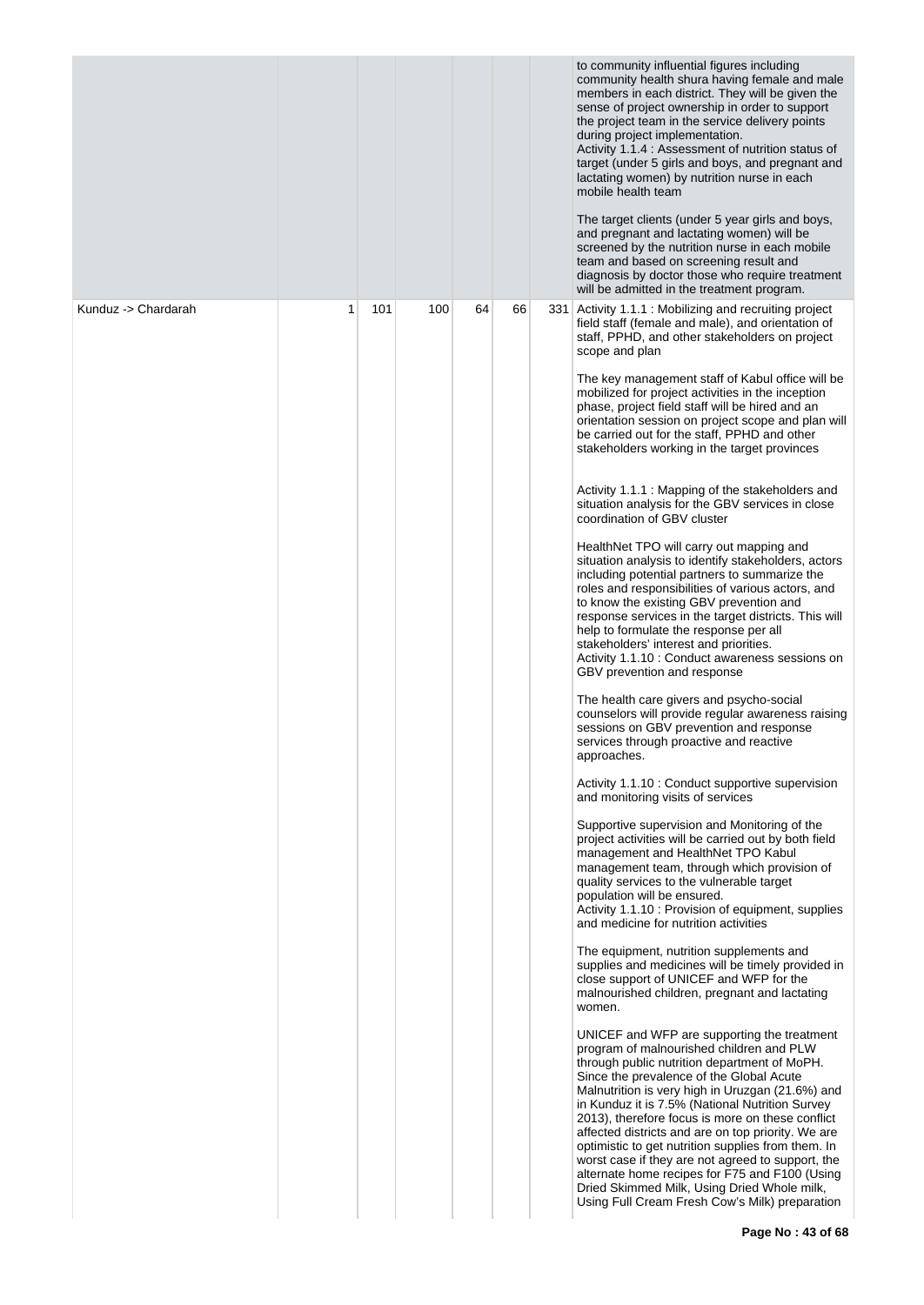will be taught to the families and food demonstration is also in scope of the services. The SAM complicated cases will be referred to nearby CHC, DH or Provincial Hospital. Activity 1.1.11 : Providing counseling on breast feeding and complementary feeding, case specific counseling on IYCF, exclusive breast feeding in children 0-6 months, and initiation of breastfeeding within one hour after birth.

The IYCF component of the nutrition will be implemented accordingly that will include counseling services on breast feeding, complementary feeding, specific counseling, exclusive breastfeeding, and initiation of breast feeding within one hour after birth.

The midwife will make sure that all pregnant women receive the key messages about breastfeeding during the first ANC visit as well as the first PNC visit,

The doctor or whoever responsible to examine children will be aware that if a mother come with a breastfeeding child and complain about problems of feeding, not gaining weight, not enough milk and other problems related to breastfeeding, to refer the mother to a trained midwife for a proper individual counselling on breastfeeding. The doctors will also provide basic counselling about breastfeeding with fathers or other companions of lactating or pregnant mothers, in order to create enabling environment for mothers at their homes.

The nutrition nurse who is doing growth monitoring will consider this part during work. Mothers with breastfeeding children with normal weight and height, worrying about their children growth, need counselling (confidence building), those with acute malnutrition, underweight, stunted, or not-growing-well need proper counselling on breastfeeding that will be considered during growth monitoring. Activity 1.1.11 : Conduct community mobilization through community dialogue sessions

There will be quarterly community dialogue session aims to increase awareness of the community and improve referral of the GBV cases to FPCs and health facilities. The dialogue sessions will be led by the community mobilizer with support of the mobile health team.

Activity 1.1.11 : Data collection, compilation, analysis and feedback on monthly basis

Data collection starts from service delivery point, and each individual staff has the responsibility of registering each and every client/patient receives service from the mobile team and then In-charge of mobile team compiles data collected from all sections of the mobile team, analyzed by the incharge and feedback provided to staff of the mobile team. The collected data is reported to provincial manager and then to Kabul office by provincial manager, analyzed and used at provincial and Kabul level.

Activity 1.1.12 : Procurement and supply of basic medicines, medical supplies and medical equipment

Medicines, medical supplies and equipment purchase will be in bulk on quarterly basis taking into account the procurement policy and procedures of the HealthNet TPO and donor. Activity 1.1.12 : Training of health care providers on GBV case identification, management and referral.

Equal training opportunity to both men and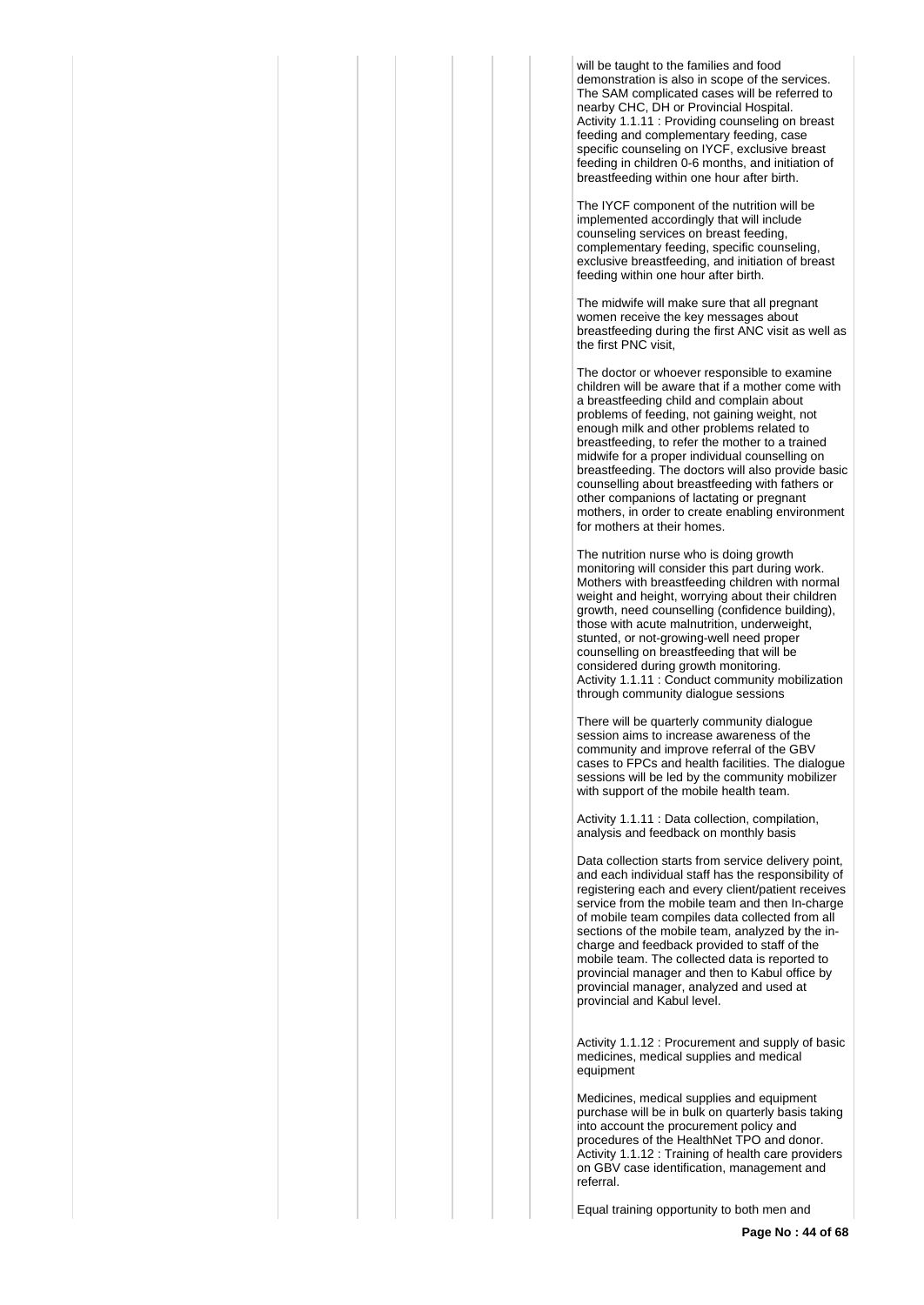women health providers will be given. The psycho-social counselors (female and male) and health care providers will be trained on GBV case identification, management, and referral of GBV survivors to other relevant sectors for safety and legal services.

Activity 1.1.13 : Submit monthly, quarterly and ad-hoc reports to GBV cluster

HealthNet TPO will collect data and progress reports from mobile teams and FPCs on monthly basis, and these reports will be compiled by the provincial management team and then will be submitted to Kabul office. The progress a reports will be submitted to GBV cluster on monthly, quarterly and ad-hoc basis.

Activity 1.1.13 : Provision of daily outpatient consultations by medical doctor for diagnosis and basic medical treatment

The health care provider of each mobile team will provide OPD consultation to women, girls, men and boys in service delivery points of the target districts as per predefined schedule. Activity 1.1.14 : Conduct monitoring of the mobile team services; 1) By In-charge of the mobile team on daily basis, b) By Provincial Management on weekly basis, and 3) By Country office M&E department on quarterly basis.

Carry out communication and visibility activities in line with CHF visibility guideline

Activity 1.1.15 : Submit monthly, quarterly and ad-hoc reports to health cluster

HealthNet TPO will collect data and progress reports from mobile teams on monthly basis, and these reports will be compiled by the provincial management team and then will be submitted to Kabul office. The progress a reports will be submitted to health cluster on monthly, quarterly and ad-hoc basis.

Activity 1.1.2 : Orientation of project staff, PHD and other stakeholders on project scope and plan

During the inception phase, the project staff will be oriented on project scope and plan to be well prepared for project implementation.

Activity 1.1.2 : Coordination and orientation of community influential figures in each district

The community influential figures will be oriented on project scope and implementation plan in inception phase, and regular coordination meetings will be conducted with the community to get support from them for project implementation.

The health shuras established in the communities will be having both female and male members.

Activity 1.1.3 : Provision of Psycho-social support and health services to GBV survivors including women and girls as part of the initial response

The GBV survivors (women and girls) will receive required psycho-social and health services from the trained health care providers of mobile teams, FPCs and trained focal points of BPHS health facilities of targeted districts on daily basis Activity 1.1.3 : Conducting rapid assessment of situation and needs of target population

HealthNet TPO will conduct an assessment in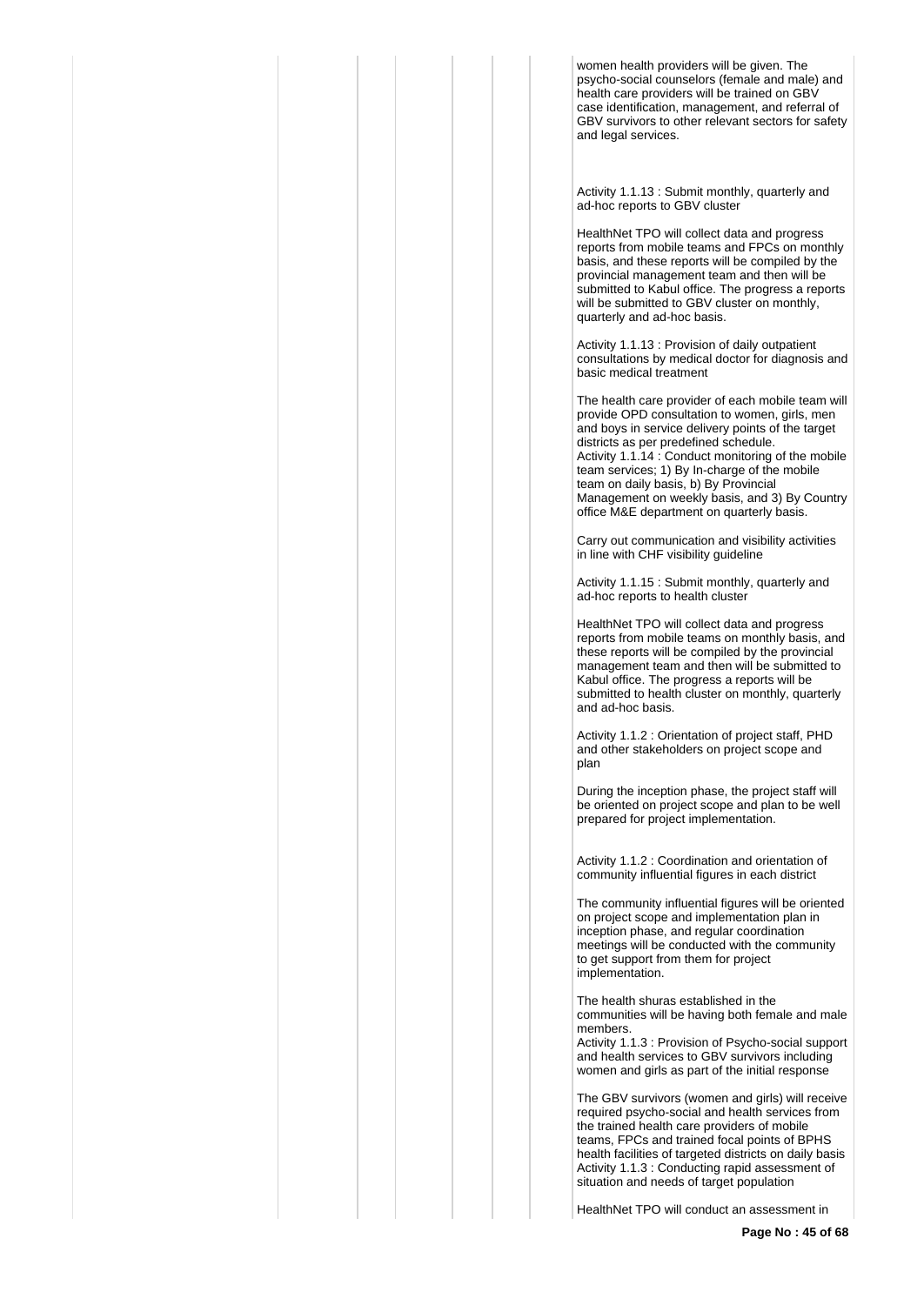|                    |          |  |                   | the inception phase for the purpose of mapping<br>service delivery points and situation of the health,<br>nutrition, psycho-social and GBV and needs of<br>the target population.<br>Activity 1.1.3 : Coordination and orientation of<br>community influential figures in each district<br>The project team will provide orientation session<br>to community influential figures including<br>community health shura having female and male<br>members in each district. They will be given the<br>sense of project ownership in order to support<br>the project team in the service delivery points<br>during project implementation.<br>Activity 1.1.4 : Assessment of nutrition status of<br>target (under 5 girls and boys, and pregnant and<br>lactating women) by nutrition nurse in each<br>mobile health team<br>The target clients (under 5 year girls and boys,<br>and pregnant and lactating women) will be<br>screened by the nutrition nurse in each mobile<br>team and based on screening result and<br>diagnosis by doctor those who require treatment<br>will be admitted in the treatment program.                                                                                                                                                                                                                                                                                                                                                                                                                                                                                                                                                                                                                                                                                                                                                                                                                                                                                                                                                                                                                                                                                                                    |
|--------------------|----------|--|-------------------|----------------------------------------------------------------------------------------------------------------------------------------------------------------------------------------------------------------------------------------------------------------------------------------------------------------------------------------------------------------------------------------------------------------------------------------------------------------------------------------------------------------------------------------------------------------------------------------------------------------------------------------------------------------------------------------------------------------------------------------------------------------------------------------------------------------------------------------------------------------------------------------------------------------------------------------------------------------------------------------------------------------------------------------------------------------------------------------------------------------------------------------------------------------------------------------------------------------------------------------------------------------------------------------------------------------------------------------------------------------------------------------------------------------------------------------------------------------------------------------------------------------------------------------------------------------------------------------------------------------------------------------------------------------------------------------------------------------------------------------------------------------------------------------------------------------------------------------------------------------------------------------------------------------------------------------------------------------------------------------------------------------------------------------------------------------------------------------------------------------------------------------------------------------------------------------------------------------------------------------|
| Kunduz -> Khanabad | 16 8,304 |  | 8,645 5,777 6,013 | 28,73 Activity 1.1.1 : Mobilizing and recruiting project<br>9 field staff (female and male), and orientation of<br>staff, PPHD, and other stakeholders on project<br>scope and plan<br>The key management staff of Kabul office will be<br>mobilized for project activities in the inception<br>phase, project field staff will be hired and an<br>orientation session on project scope and plan will<br>be carried out for the staff, PPHD and other<br>stakeholders working in the target provinces<br>Activity 1.1.10 : Conduct awareness sessions on<br>GBV prevention and response<br>The health care givers and psycho-social<br>counselors will provide regular awareness raising<br>sessions on GBV prevention and response<br>services through proactive and reactive<br>approaches.<br>Activity 1.1.10 : Conduct supportive supervision<br>and monitoring visits of services<br>Supportive supervision and Monitoring of the<br>project activities will be carried out by both field<br>management and HealthNet TPO Kabul<br>management team, through which provision of<br>quality services to the vulnerable target<br>population will be ensured.<br>Activity 1.1.11 : Data collection, compilation,<br>analysis and feedback on monthly basis<br>Data collection starts from service delivery point,<br>and each individual staff has the responsibility of<br>registering each and every client/patient receives<br>service from the mobile team and then In-charge<br>of mobile team compiles data collected from all<br>sections of the mobile team, analyzed by the in-<br>charge and feedback provided to staff of the<br>mobile team. The collected data is reported to<br>provincial manager and then to Kabul office by<br>provincial manager, analyzed and used at<br>provincial and Kabul level.<br>Activity 1.1.12: Procurement and supply of basic<br>medicines, medical supplies and medical<br>equipment<br>Medicines, medical supplies and equipment<br>purchase will be in bulk on quarterly basis taking<br>into account the procurement policy and<br>procedures of the HealthNet TPO and donor.<br>Activity 1.1.12 : Training of health care providers<br>on GBV case identification, management and |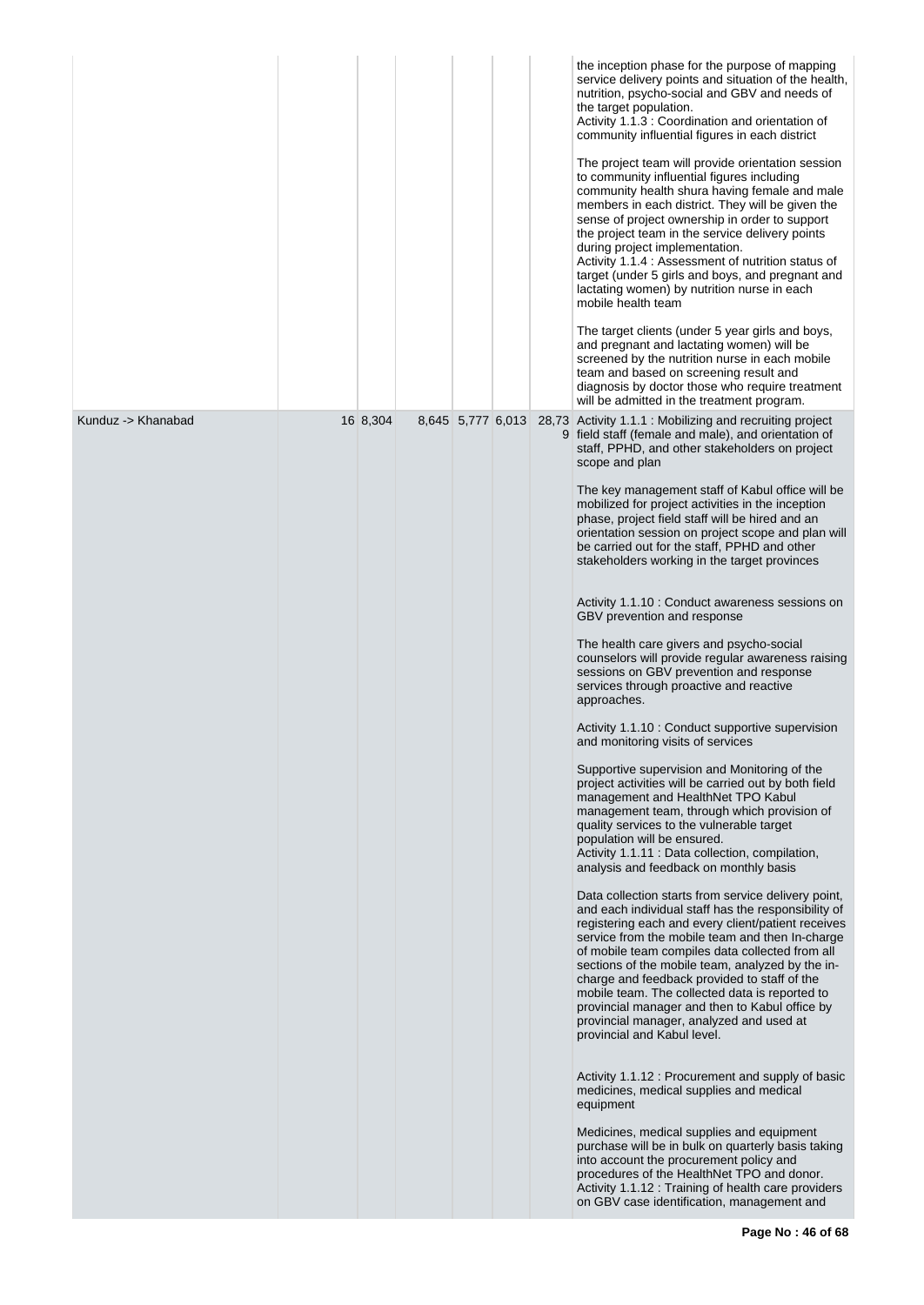## referral.

Equal training opportunity to both men and women health providers will be given. The psycho-social counselors (female and male) and health care providers will be trained on GBV case identification, management, and referral of GBV survivors to other relevant sectors for safety and legal services.

Activity 1.1.13 : Submit monthly, quarterly and ad-hoc reports to GBV cluster

HealthNet TPO will collect data and progress reports from mobile teams and FPCs on monthly basis, and these reports will be compiled by the provincial management team and then will be submitted to Kabul office. The progress a reports will be submitted to GBV cluster on monthly, quarterly and ad-hoc basis.

Activity 1.1.2 : Establish Family Protection Centers (FPCs) in Uruzgan and Kunduz provinces

Two FPCs will be established (one in Uruzgan provincial hospital and one in Khanabad CHC of Kunduz). Each FPC will have 4 staff (1 Female MD, 1 Psycho-social counselor, 1 Data collector and 1 support staff).

The Family Protection Center is a health response to GBV seeking to integrate professional assistance (psycho-social, medical and legal support and referral services into the health sector) and act as a one-stop assistance center. This is implemented in several provinces, where HNTPO implements the center in six provinces with support of UNFPA and in close coordination with MoPH. This is approved by MoPH and it is a standard model in expansion for implementation.

Services will be provided in culturally appropriate environment through female health workers for women and children (girls) at risk.

The first month of the project will be for the assessment, coordination with community and provincial authorities and identification of the service delivery points and the centers. As from second month, the service delivery will start in each district, where gradually the centers are established. FPC, as per discussion with the sub cluster and need of the population, will be established in Khan Abad district, and in Uruzgan provincial hospital in Trinkot. SDPs will be in the location, where maximum of IDPs are present and has access, and FPCs will be in Khanabad district of Kunduz and in Trinkot of Uruzgan.

The FPC will be the referral and coordination center for GBV cases for provision of health and psychosocial support and referral and coordination for legal and safety services.

The first month of the project will be for the assessment, coordination with community and provincial authorities and identification of the service delivery points and the centers. The centers will be established in first month of the project (inception). As from second month, the service delivery will start in each district, where gradually the centers are established. FPC, as per discussion with the sub cluster and need of the population, will be established in Khan Abad district. All other CFS and WFSs will be established and will be linked with the service delivery points (SDPs). SDPs will be in the location, where maximum of IDPs are present and has access, and CFSs and WFSs will be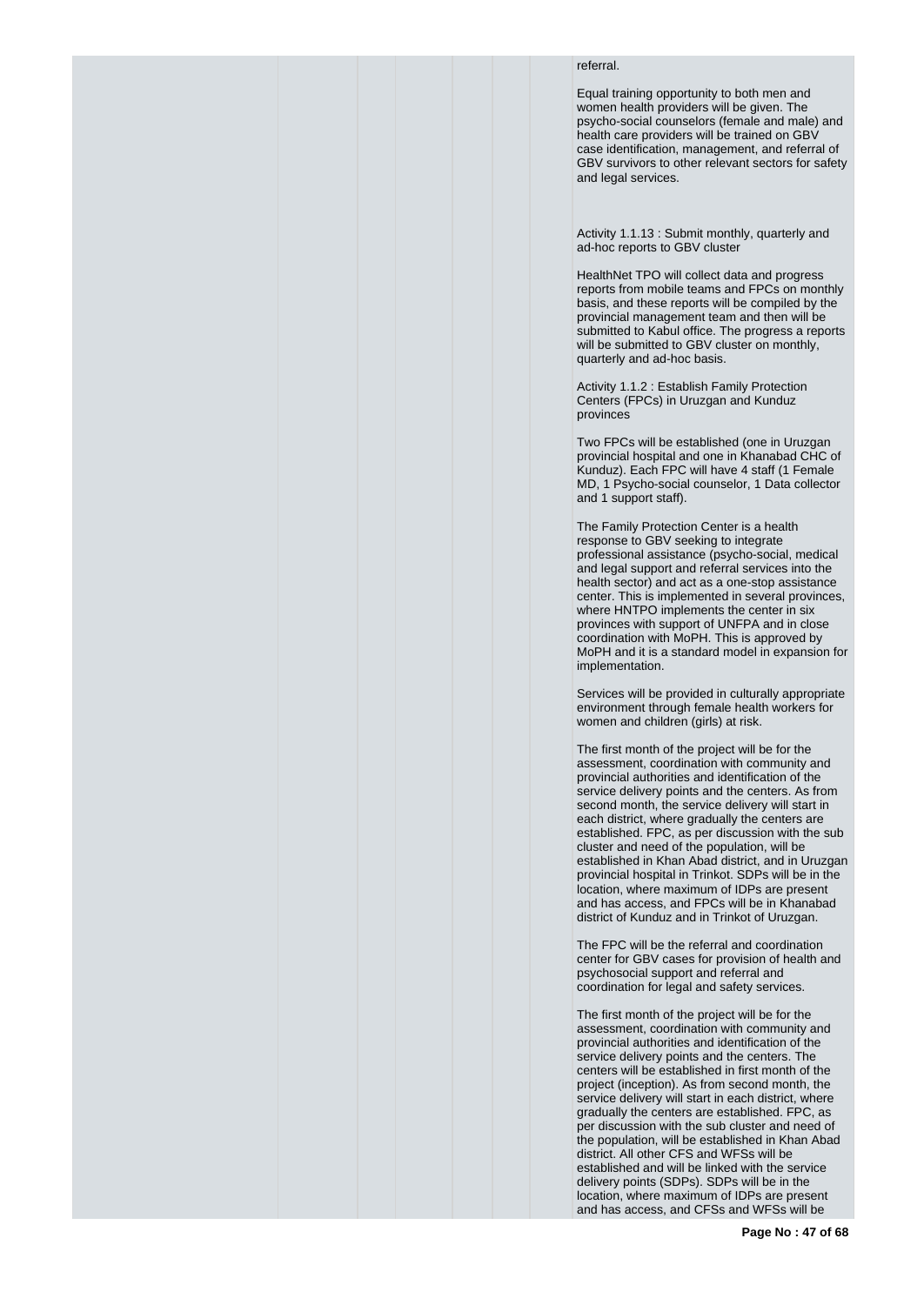also in the proximity of these SDPs. Since, its integrated approach of health, protection and nutrition, therefore the protection services are integrated with health and nutrition, the clients visiting mobile team or FPCs will also be provided with medical and nutrition services if required

Activity 1.1.3 : Provision of Psycho-social support and health services to GBV survivors including women and girls as part of the initial response

The GBV survivors (women and girls) will receive required psycho-social and health services from the trained health care providers of mobile teams, FPCs and trained focal points of BPHS health facilities of targeted districts on daily basis Activity 1.1.4 : Provision of dignity kits to GBV survivors (women and girls of reproductive age)

The beneficiaries for this activity are targeted GBV survivors, adolescent girls, pregnant women and lactating women. All of these groups will be provided with dignity kit, planned and budgeted

The dignity kits are important to cope in stressful and potentially overwhelming humanitarian situations. Supporting women's and girls selfesteem and confidence.

Activity 1.1.7 : Establish case management committee at provincial level

Case management committee will be established one in each target province to ensure GBV cases are successfully followed up and managed by relevant actors.

Activity 1.1.8 : Participating in coordination meeting at provincial and central level

All relevant meetings both at provincial and central levels will be attended by the field and Kabul management team.

The team will take part in the following meetings at provincial, regional and central level: 1. Attending Monthly PPHCC meeting at

provincial level

2. Attending monthly sub committee meetings such as HIS, EPI, Nutrition, IMCI, infection prevention etc. led by PPHD

3. Attending provincial GBV case management committee meeting

4. Attending protection cluster meetings at provincial and regional as per schedule 5. Attending health cluster meetings at central and regional on monthly basis

6. Attending protection and its sub committees on monthly basis

7. Coordination meetings with BPHS and EPHS implementers and other stakeholders as per need

The coordination will require for all activities under health, protection and nutrition thematic areas. This will be in separate committee meetings and also under health, in PPHC monthly meetings. The three thematic area, is grouped and will be managed under MHT approach, where good coordination and referral mechanism from community to mobile health teams and onward will be required. Activity 1.1.8 : Follow up of the referred GBV cases with the FPC and other relevant sectors

HealthNet TPO will establish a follow up mechanism for multi-sectoral services (medical, psycho-social, security and legal) required for GBV survivors through a referral mechanism inline with survivor centered approach.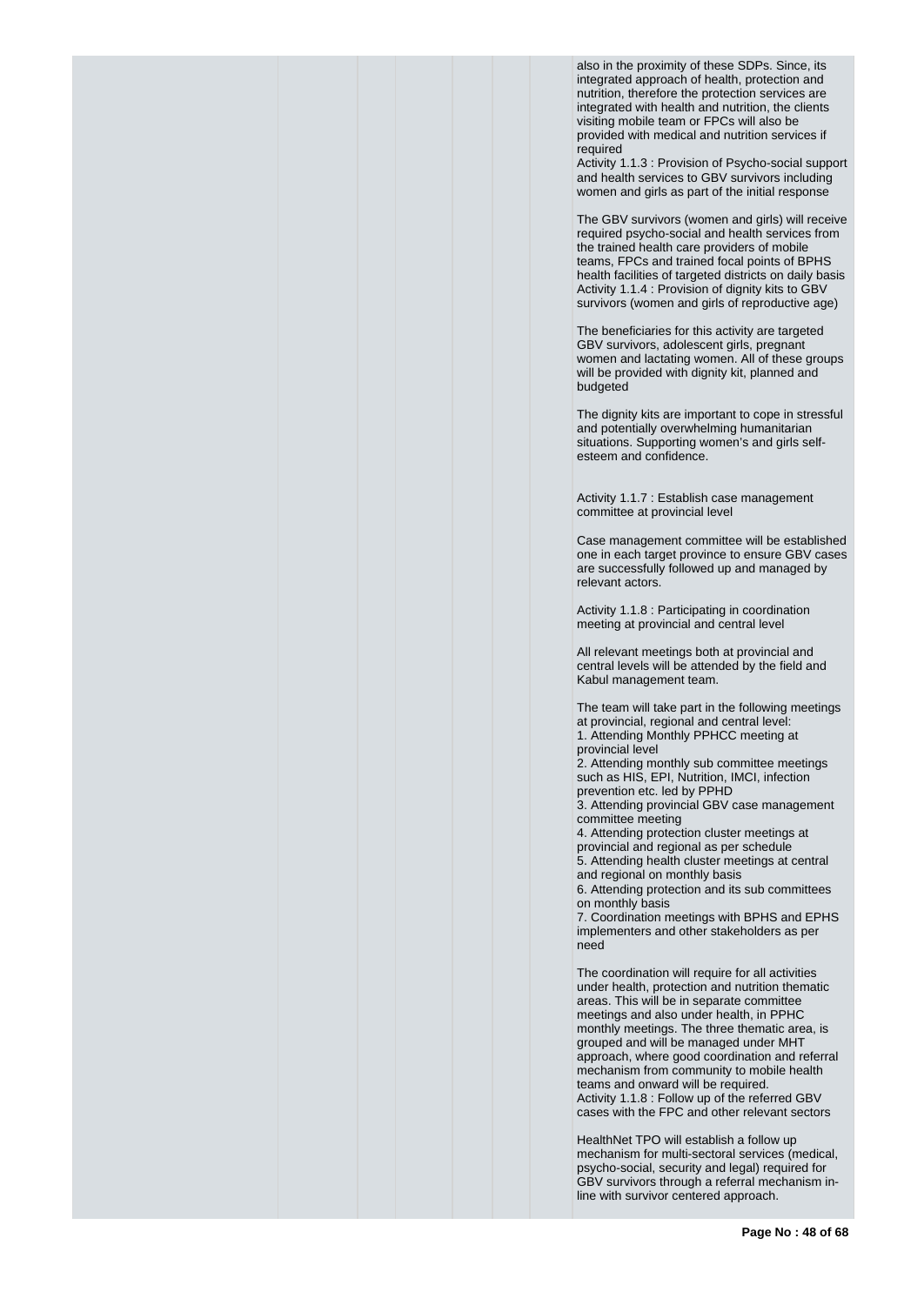|                         |   |     |     |    |    | Activity 1.2.10: Submit monthly, quarterly and<br>ad-hoc reports to protection cluster                                                                                                                                                                                                                                                                                                                                                                                                                                                                                                                                                                                                                                                                                                                                                                                                                                                                                                                                                                                                                                                                                                                                                                                                                                                                                                                                                                                                                                                                                                                                                                                                                                                                                                                                                                                                                                                                                                                                                                                                                                                                                                                                                                                                                                                                                                                                                                                                                                                                                                                                      |
|-------------------------|---|-----|-----|----|----|-----------------------------------------------------------------------------------------------------------------------------------------------------------------------------------------------------------------------------------------------------------------------------------------------------------------------------------------------------------------------------------------------------------------------------------------------------------------------------------------------------------------------------------------------------------------------------------------------------------------------------------------------------------------------------------------------------------------------------------------------------------------------------------------------------------------------------------------------------------------------------------------------------------------------------------------------------------------------------------------------------------------------------------------------------------------------------------------------------------------------------------------------------------------------------------------------------------------------------------------------------------------------------------------------------------------------------------------------------------------------------------------------------------------------------------------------------------------------------------------------------------------------------------------------------------------------------------------------------------------------------------------------------------------------------------------------------------------------------------------------------------------------------------------------------------------------------------------------------------------------------------------------------------------------------------------------------------------------------------------------------------------------------------------------------------------------------------------------------------------------------------------------------------------------------------------------------------------------------------------------------------------------------------------------------------------------------------------------------------------------------------------------------------------------------------------------------------------------------------------------------------------------------------------------------------------------------------------------------------------------------|
| Kunduz -> Dasht-e-Archi | 1 | 137 | 138 | 88 | 92 | 455 Activity 1.1.1 : Mobilizing and recruiting project<br>field staff (female and male), and orientation of<br>staff, PPHD, and other stakeholders on project<br>scope and plan<br>The key management staff of Kabul office will be<br>mobilized for project activities in the inception<br>phase, project field staff will be hired and an<br>orientation session on project scope and plan will<br>be carried out for the staff, PPHD and other<br>stakeholders working in the target provinces<br>Activity 1.1.1 : Mapping of the stakeholders and<br>situation analysis for the GBV services in close<br>coordination of GBV cluster<br>HealthNet TPO will carry out mapping and<br>situation analysis to identify stakeholders, actors<br>including potential partners to summarize the<br>roles and responsibilities of various actors, and<br>to know the existing GBV prevention and<br>response services in the target districts. This will<br>help to formulate the response per all<br>stakeholders' interest and priorities.<br>Activity 1.1.10 : Conduct awareness sessions on<br>GBV prevention and response<br>The health care givers and psycho-social<br>counselors will provide regular awareness raising<br>sessions on GBV prevention and response<br>services through proactive and reactive<br>approaches.<br>Activity 1.1.10 : Conduct supportive supervision<br>and monitoring visits of services<br>Supportive supervision and Monitoring of the<br>project activities will be carried out by both field<br>management and HealthNet TPO Kabul<br>management team, through which provision of<br>quality services to the vulnerable target<br>population will be ensured.<br>Activity 1.1.10: Provision of equipment, supplies<br>and medicine for nutrition activities<br>The equipment, nutrition supplements and<br>supplies and medicines will be timely provided in<br>close support of UNICEF and WFP for the<br>malnourished children, pregnant and lactating<br>women.<br>UNICEF and WFP are supporting the treatment<br>program of malnourished children and PLW<br>through public nutrition department of MoPH.<br>Since the prevalence of the Global Acute<br>Malnutrition is very high in Uruzgan (21.6%) and<br>in Kunduz it is 7.5% (National Nutrition Survey<br>2013), therefore focus is more on these conflict<br>affected districts and are on top priority. We are<br>optimistic to get nutrition supplies from them. In<br>worst case if they are not agreed to support, the<br>alternate home recipes for F75 and F100 (Using<br>Dried Skimmed Milk, Using Dried Whole milk, |
|                         |   |     |     |    |    | Using Full Cream Fresh Cow's Milk) preparation<br>will be taught to the families and food<br>demonstration is also in scope of the services.<br>The SAM complicated cases will be referred to<br>nearby CHC, DH or Provincial Hospital.<br>Activity 1.1.11 : Providing counseling on breast<br>feeding and complementary feeding, case<br>specific counseling on IYCF, exclusive breast<br>feeding in children 0-6 months, and initiation of<br>breastfeeding within one hour after birth.<br>The IYCF component of the nutrition will be<br>implemented accordingly that will include                                                                                                                                                                                                                                                                                                                                                                                                                                                                                                                                                                                                                                                                                                                                                                                                                                                                                                                                                                                                                                                                                                                                                                                                                                                                                                                                                                                                                                                                                                                                                                                                                                                                                                                                                                                                                                                                                                                                                                                                                                      |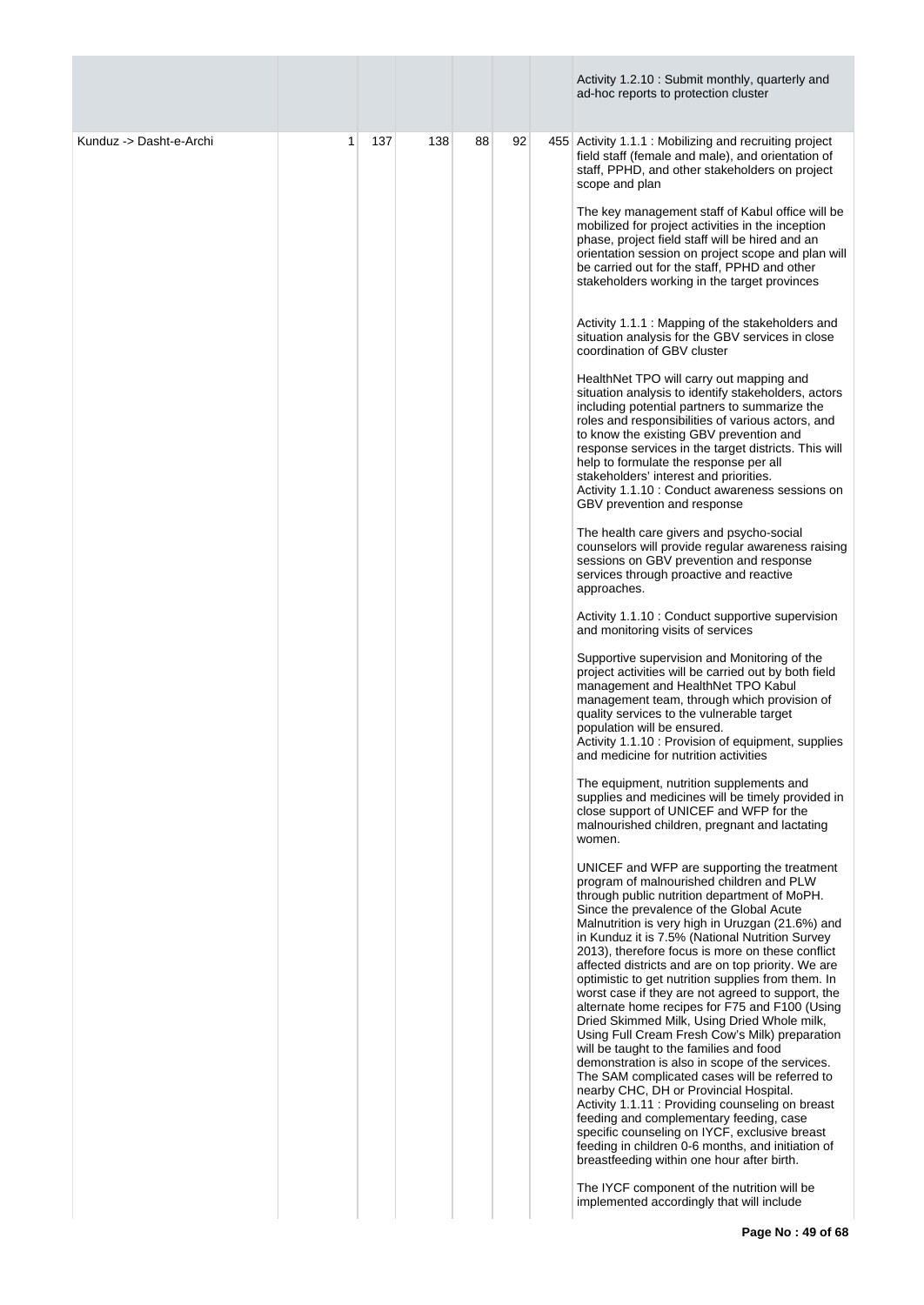counseling services on breast feeding, complementary feeding, specific counseling, exclusive breastfeeding, and initiation of breast feeding within one hour after birth.

The midwife will make sure that all pregnant women receive the key messages about breastfeeding during the first ANC visit as well as the first PNC visit,

The doctor or whoever responsible to examine children will be aware that if a mother come with a breastfeeding child and complain about problems of feeding, not gaining weight, not enough milk and other problems related to breastfeeding, to refer the mother to a trained midwife for a proper individual counselling on breastfeeding. The doctors will also provide basic counselling about breastfeeding with fathers or other companions of lactating or pregnant mothers, in order to create enabling environment for mothers at their homes.

The nutrition nurse who is doing growth monitoring will consider this part during work. Mothers with breastfeeding children with normal weight and height, worrying about their children growth, need counselling (confidence building), those with acute malnutrition, underweight, stunted, or not-growing-well need proper counselling on breastfeeding that will be considered during growth monitoring. Activity 1.1.11 : Conduct community mobilization through community dialogue sessions

There will be quarterly community dialogue session aims to increase awareness of the community and improve referral of the GBV cases to FPCs and health facilities. The dialogue sessions will be led by the community mobilizer with support of the mobile health team.

Activity 1.1.11 : Data collection, compilation, analysis and feedback on monthly basis

Data collection starts from service delivery point, and each individual staff has the responsibility of registering each and every client/patient receives service from the mobile team and then In-charge of mobile team compiles data collected from all sections of the mobile team, analyzed by the incharge and feedback provided to staff of the mobile team. The collected data is reported to provincial manager and then to Kabul office by provincial manager, analyzed and used at provincial and Kabul level.

Activity 1.1.12 : Procurement and supply of basic medicines, medical supplies and medical equipment

Medicines, medical supplies and equipment purchase will be in bulk on quarterly basis taking into account the procurement policy and procedures of the HealthNet TPO and donor. Activity 1.1.12 : Training of health care providers on GBV case identification, management and referral.

Equal training opportunity to both men and women health providers will be given. The psycho-social counselors (female and male) and health care providers will be trained on GBV case identification, management, and referral of GBV survivors to other relevant sectors for safety and legal services.

Activity 1.1.13 : Submit monthly, quarterly and ad-hoc reports to GBV cluster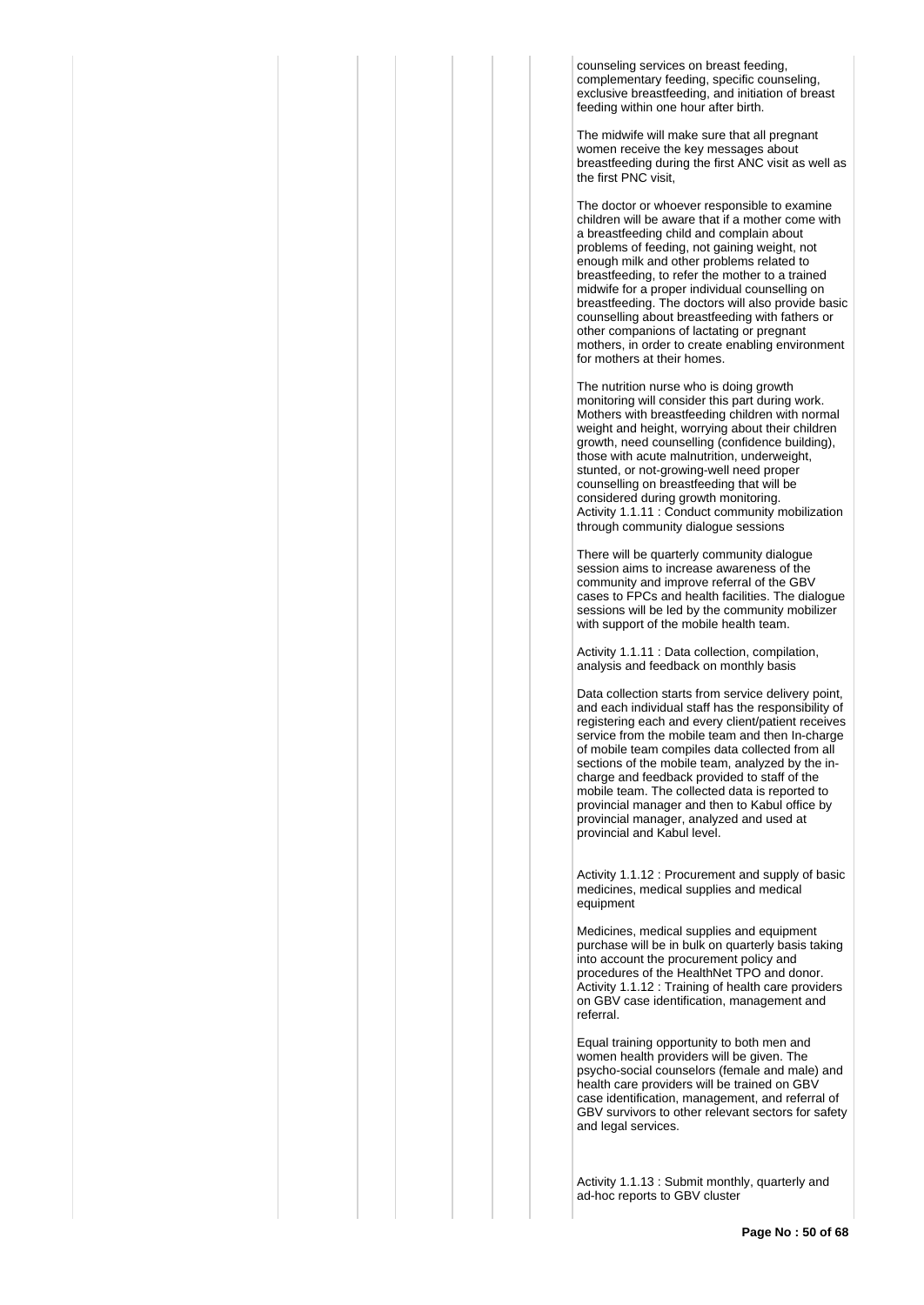HealthNet TPO will collect data and progress reports from mobile teams and FPCs on monthly basis, and these reports will be compiled by the provincial management team and then will be submitted to Kabul office. The progress a reports will be submitted to GBV cluster on monthly. quarterly and ad-hoc basis.

Activity 1.1.13 : Provision of daily outpatient consultations by medical doctor for diagnosis and basic medical treatment

The health care provider of each mobile team will provide OPD consultation to women, girls, men and boys in service delivery points of the target districts as per predefined schedule. Activity 1.1.14 : Conduct monitoring of the mobile team services; 1) By In-charge of the mobile team on daily basis, b) By Provincial Management on weekly basis, and 3) By Country office M&E department on quarterly basis.

Carry out communication and visibility activities in line with CHF visibility guideline

Activity 1.1.15 : Submit monthly, quarterly and ad-hoc reports to health cluster

HealthNet TPO will collect data and progress reports from mobile teams on monthly basis, and these reports will be compiled by the provincial management team and then will be submitted to Kabul office. The progress a reports will be submitted to health cluster on monthly, quarterly and ad-hoc basis.

Activity 1.1.2 : Orientation of project staff, PHD and other stakeholders on project scope and plan

During the inception phase, the project staff will be oriented on project scope and plan to be well prepared for project implementation.

Activity 1.1.2 : Coordination and orientation of community influential figures in each district

The community influential figures will be oriented on project scope and implementation plan in inception phase, and regular coordination meetings will be conducted with the community to get support from them for project implementation.

The health shuras established in the communities will be having both female and male members.

Activity 1.1.3 : Provision of Psycho-social support and health services to GBV survivors including women and girls as part of the initial response

The GBV survivors (women and girls) will receive required psycho-social and health services from the trained health care providers of mobile teams, FPCs and trained focal points of BPHS health facilities of targeted districts on daily basis Activity 1.1.3 : Conducting rapid assessment of situation and needs of target population

HealthNet TPO will conduct an assessment in the inception phase for the purpose of mapping service delivery points and situation of the health, nutrition, psycho-social and GBV and needs of the target population.

Activity 1.1.3 : Coordination and orientation of community influential figures in each district

The project team will provide orientation session to community influential figures including community health shura having female and male members in each district. They will be given the sense of project ownership in order to support

**Page No : 51 of 68**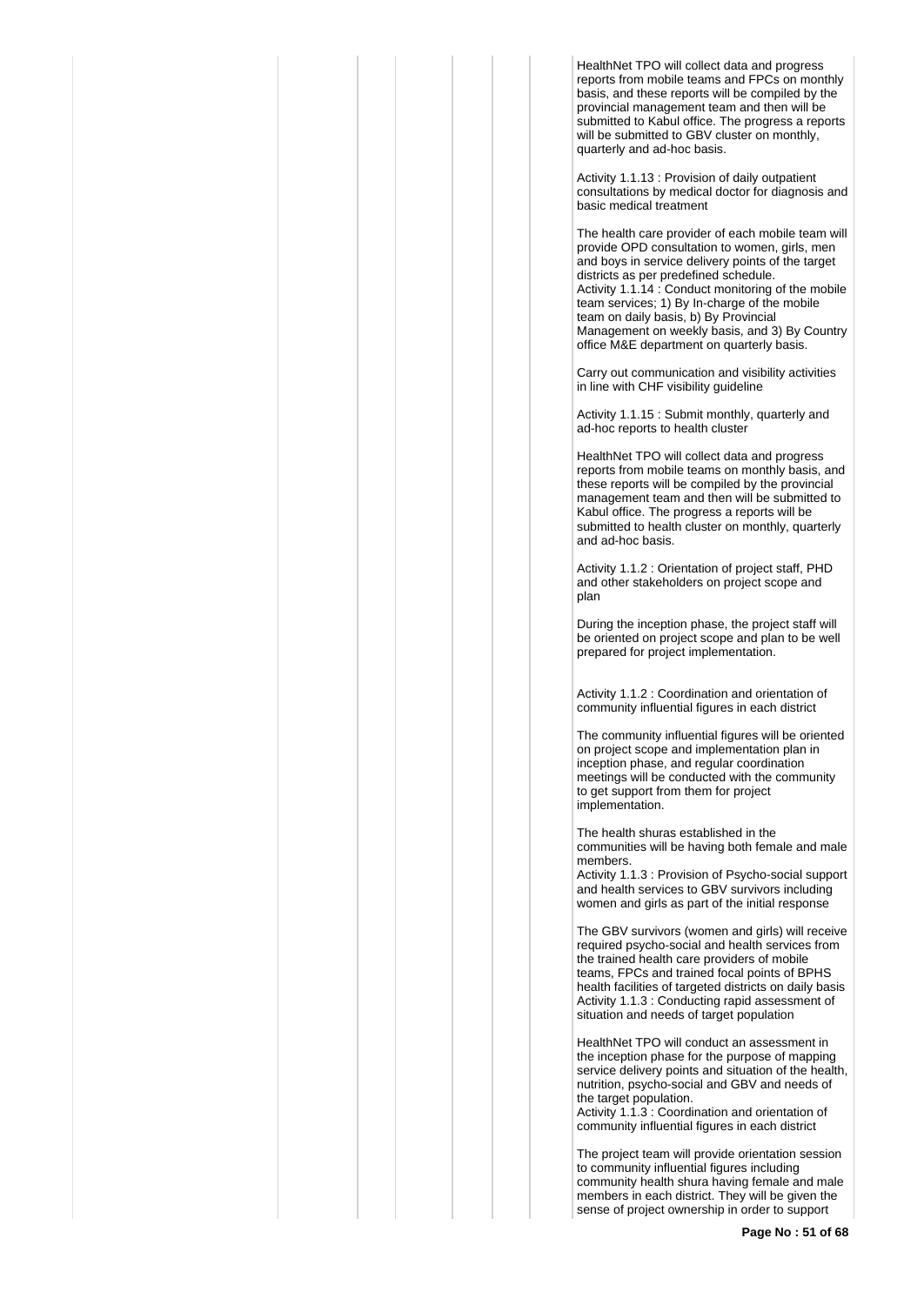|                     |          |                   |  | the project team in the service delivery points<br>during project implementation.<br>Activity 1.1.4 : Assessment of nutrition status of<br>target (under 5 girls and boys, and pregnant and<br>lactating women) by nutrition nurse in each<br>mobile health team<br>The target clients (under 5 year girls and boys,<br>and pregnant and lactating women) will be<br>screened by the nutrition nurse in each mobile<br>team and based on screening result and<br>diagnosis by doctor those who require treatment<br>will be admitted in the treatment program.                                                                                                                                                                                                                                                                                                                                                                                                                                                                                                                                                                                                                                                                                                                                                                                                                                                                                                                                                                                                                                                                                                                                                                                                                                                                                                                                                                                                                                                                                                                                                                                                                                                                                                                                                                                                                                                                                                                                                                                                                                                                                                                                                                                                                                                                                                             |
|---------------------|----------|-------------------|--|----------------------------------------------------------------------------------------------------------------------------------------------------------------------------------------------------------------------------------------------------------------------------------------------------------------------------------------------------------------------------------------------------------------------------------------------------------------------------------------------------------------------------------------------------------------------------------------------------------------------------------------------------------------------------------------------------------------------------------------------------------------------------------------------------------------------------------------------------------------------------------------------------------------------------------------------------------------------------------------------------------------------------------------------------------------------------------------------------------------------------------------------------------------------------------------------------------------------------------------------------------------------------------------------------------------------------------------------------------------------------------------------------------------------------------------------------------------------------------------------------------------------------------------------------------------------------------------------------------------------------------------------------------------------------------------------------------------------------------------------------------------------------------------------------------------------------------------------------------------------------------------------------------------------------------------------------------------------------------------------------------------------------------------------------------------------------------------------------------------------------------------------------------------------------------------------------------------------------------------------------------------------------------------------------------------------------------------------------------------------------------------------------------------------------------------------------------------------------------------------------------------------------------------------------------------------------------------------------------------------------------------------------------------------------------------------------------------------------------------------------------------------------------------------------------------------------------------------------------------------------|
| Uruzgan -> Tirinkot | 17 8,776 | 9,128 6,100 6,348 |  | 30,35 Activity 1.1.1 : Mobilizing and recruiting project<br>2 field staff (female and male), and orientation of<br>staff, PPHD, and other stakeholders on project<br>scope and plan<br>The key management staff of Kabul office will be<br>mobilized for project activities in the inception<br>phase, project field staff will be hired and an<br>orientation session on project scope and plan will<br>be carried out for the staff, PPHD and other<br>stakeholders working in the target provinces<br>Activity 1.1.1: Mapping of the stakeholders and<br>situation analysis for the GBV services in close<br>coordination of GBV cluster<br>HealthNet TPO will carry out mapping and<br>situation analysis to identify stakeholders, actors<br>including potential partners to summarize the<br>roles and responsibilities of various actors, and<br>to know the existing GBV prevention and<br>response services in the target districts. This will<br>help to formulate the response per all<br>stakeholders' interest and priorities.<br>Activity 1.1.10 : Conduct awareness sessions on<br>GBV prevention and response<br>The health care givers and psycho-social<br>counselors will provide regular awareness raising<br>sessions on GBV prevention and response<br>services through proactive and reactive<br>approaches.<br>Activity 1.1.10 : Conduct supportive supervision<br>and monitoring visits of services<br>Supportive supervision and Monitoring of the<br>project activities will be carried out by both field<br>management and HealthNet TPO Kabul<br>management team, through which provision of<br>quality services to the vulnerable target<br>population will be ensured.<br>Activity 1.1.10 : Provision of equipment, supplies<br>and medicine for nutrition activities<br>The equipment, nutrition supplements and<br>supplies and medicines will be timely provided in<br>close support of UNICEF and WFP for the<br>malnourished children, pregnant and lactating<br>women.<br>UNICEF and WFP are supporting the treatment<br>program of malnourished children and PLW<br>through public nutrition department of MoPH.<br>Since the prevalence of the Global Acute<br>Malnutrition is very high in Uruzgan (21.6%) and<br>in Kunduz it is 7.5% (National Nutrition Survey<br>2013), therefore focus is more on these conflict<br>affected districts and are on top priority. We are<br>optimistic to get nutrition supplies from them. In<br>worst case if they are not agreed to support, the<br>alternate home recipes for F75 and F100 (Using<br>Dried Skimmed Milk, Using Dried Whole milk,<br>Using Full Cream Fresh Cow's Milk) preparation<br>will be taught to the families and food<br>demonstration is also in scope of the services.<br>The SAM complicated cases will be referred to<br>nearby CHC, DH or Provincial Hospital. |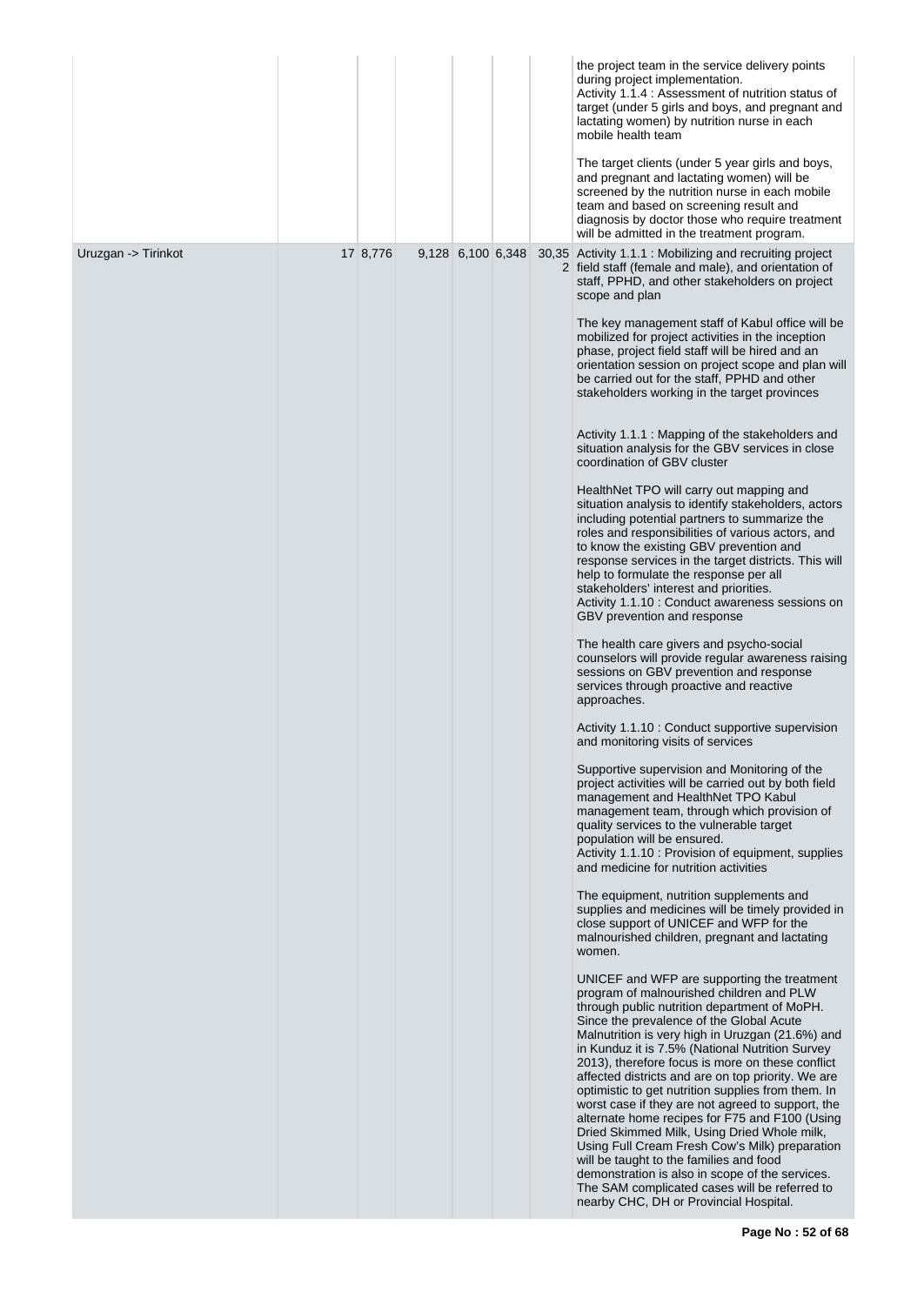Activity 1.1.11 : Providing counseling on breast feeding and complementary feeding, case specific counseling on IYCF, exclusive breast feeding in children 0-6 months, and initiation of breastfeeding within one hour after birth.

The IYCF component of the nutrition will be implemented accordingly that will include counseling services on breast feeding, complementary feeding, specific counseling, exclusive breastfeeding, and initiation of breast feeding within one hour after birth.

The midwife will make sure that all pregnant women receive the key messages about breastfeeding during the first ANC visit as well as the first PNC visit,

The doctor or whoever responsible to examine children will be aware that if a mother come with a breastfeeding child and complain about problems of feeding, not gaining weight, not enough milk and other problems related to breastfeeding, to refer the mother to a trained midwife for a proper individual counselling on breastfeeding. The doctors will also provide basic counselling about breastfeeding with fathers or other companions of lactating or pregnant mothers, in order to create enabling environment for mothers at their homes.

The nutrition nurse who is doing growth monitoring will consider this part during work. Mothers with breastfeeding children with normal weight and height, worrying about their children growth, need counselling (confidence building), those with acute malnutrition, underweight, stunted, or not-growing-well need proper counselling on breastfeeding that will be considered during growth monitoring. Activity 1.1.11 : Conduct community mobilization through community dialogue sessions

There will be quarterly community dialogue session aims to increase awareness of the community and improve referral of the GBV cases to FPCs and health facilities. The dialogue sessions will be led by the community mobilizer with support of the mobile health team.

Activity 1.1.11 : Data collection, compilation, analysis and feedback on monthly basis

Data collection starts from service delivery point, and each individual staff has the responsibility of registering each and every client/patient receives service from the mobile team and then In-charge of mobile team compiles data collected from all sections of the mobile team, analyzed by the incharge and feedback provided to staff of the mobile team. The collected data is reported to provincial manager and then to Kabul office by provincial manager, analyzed and used at provincial and Kabul level.

Activity 1.1.12 : Procurement and supply of basic medicines, medical supplies and medical equipment

Medicines, medical supplies and equipment purchase will be in bulk on quarterly basis taking into account the procurement policy and procedures of the HealthNet TPO and donor. Activity 1.1.12 : Training of health care providers on GBV case identification, management and referral.

Equal training opportunity to both men and women health providers will be given. The psycho-social counselors (female and male) and health care providers will be trained on GBV case identification, management, and referral of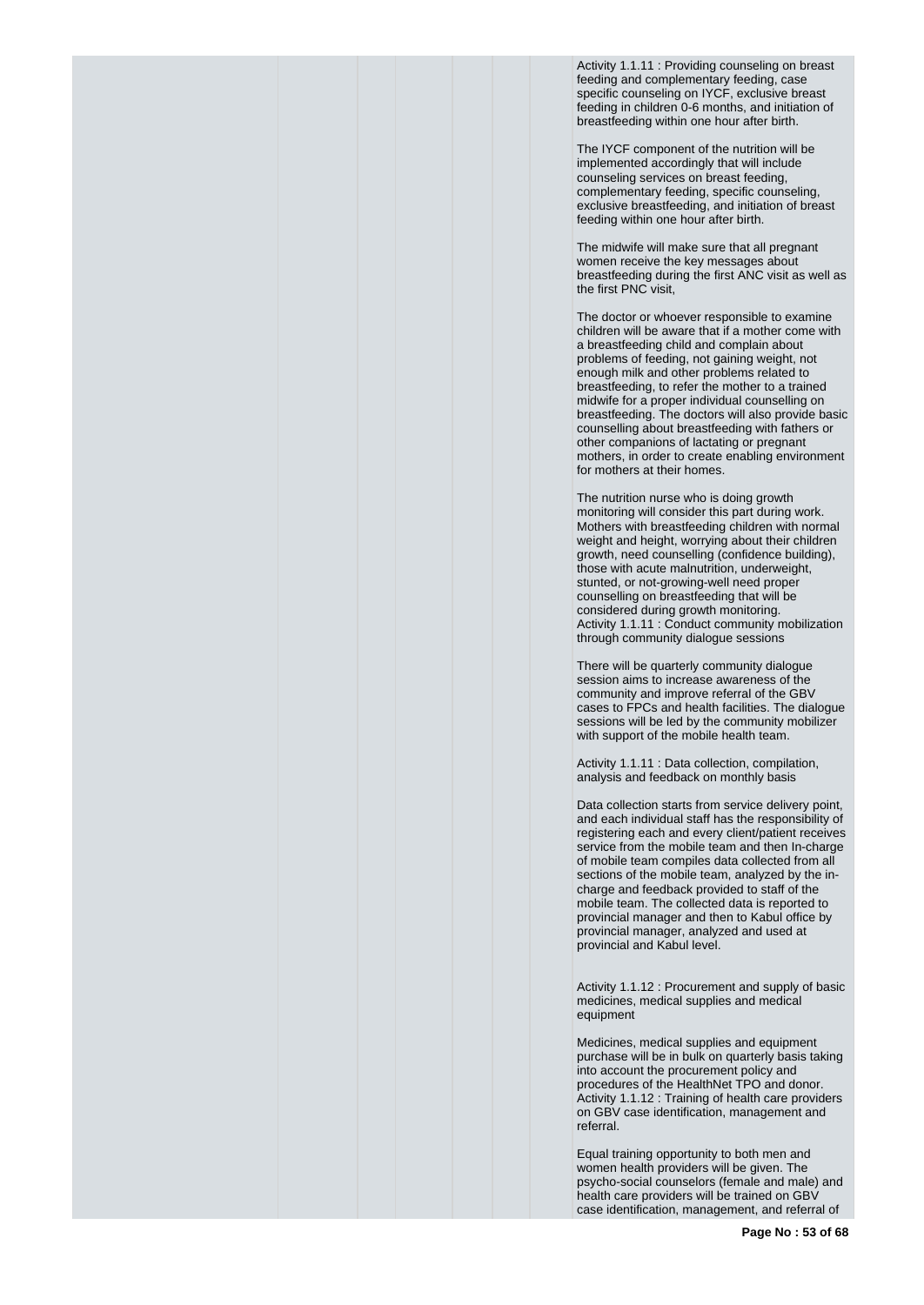GBV survivors to other relevant sectors for safety and legal services.

Activity 1.1.13 : Submit monthly, quarterly and ad-hoc reports to GBV cluster

HealthNet TPO will collect data and progress reports from mobile teams and FPCs on monthly basis, and these reports will be compiled by the provincial management team and then will be submitted to Kabul office. The progress a reports will be submitted to GBV cluster on monthly, quarterly and ad-hoc basis.

Activity 1.1.13 : Provision of daily outpatient consultations by medical doctor for diagnosis and basic medical treatment

The health care provider of each mobile team will provide OPD consultation to women, girls, men and boys in service delivery points of the target districts as per predefined schedule. Activity 1.1.14 : Conduct monitoring of the mobile team services; 1) By In-charge of the mobile team on daily basis, b) By Provincial Management on weekly basis, and 3) By Country office M&E department on quarterly basis.

Carry out communication and visibility activities in line with CHF visibility guideline

Activity 1.1.15 : Submit monthly, quarterly and ad-hoc reports to health cluster

HealthNet TPO will collect data and progress reports from mobile teams on monthly basis, and these reports will be compiled by the provincial management team and then will be submitted to Kabul office. The progress a reports will be submitted to health cluster on monthly, quarterly and ad-hoc basis.

Activity 1.1.2 : Orientation of project staff, PHD and other stakeholders on project scope and plan

During the inception phase, the project staff will be oriented on project scope and plan to be well prepared for project implementation.

Activity 1.1.2 : Coordination and orientation of community influential figures in each district

The community influential figures will be oriented on project scope and implementation plan in inception phase, and regular coordination meetings will be conducted with the community to get support from them for project implementation.

The health shuras established in the communities will be having both female and male members.

Activity 1.1.2 : Establish Family Protection Centers (FPCs) in Uruzgan and Kunduz provinces

Two FPCs will be established (one in Uruzgan provincial hospital and one in Khanabad CHC of Kunduz). Each FPC will have 4 staff (1 Female MD, 1 Psycho-social counselor, 1 Data collector and 1 support staff).

The Family Protection Center is a health response to GBV seeking to integrate professional assistance (psycho-social, medical and legal support and referral services into the health sector) and act as a one-stop assistance center. This is implemented in several provinces, where HNTPO implements the center in six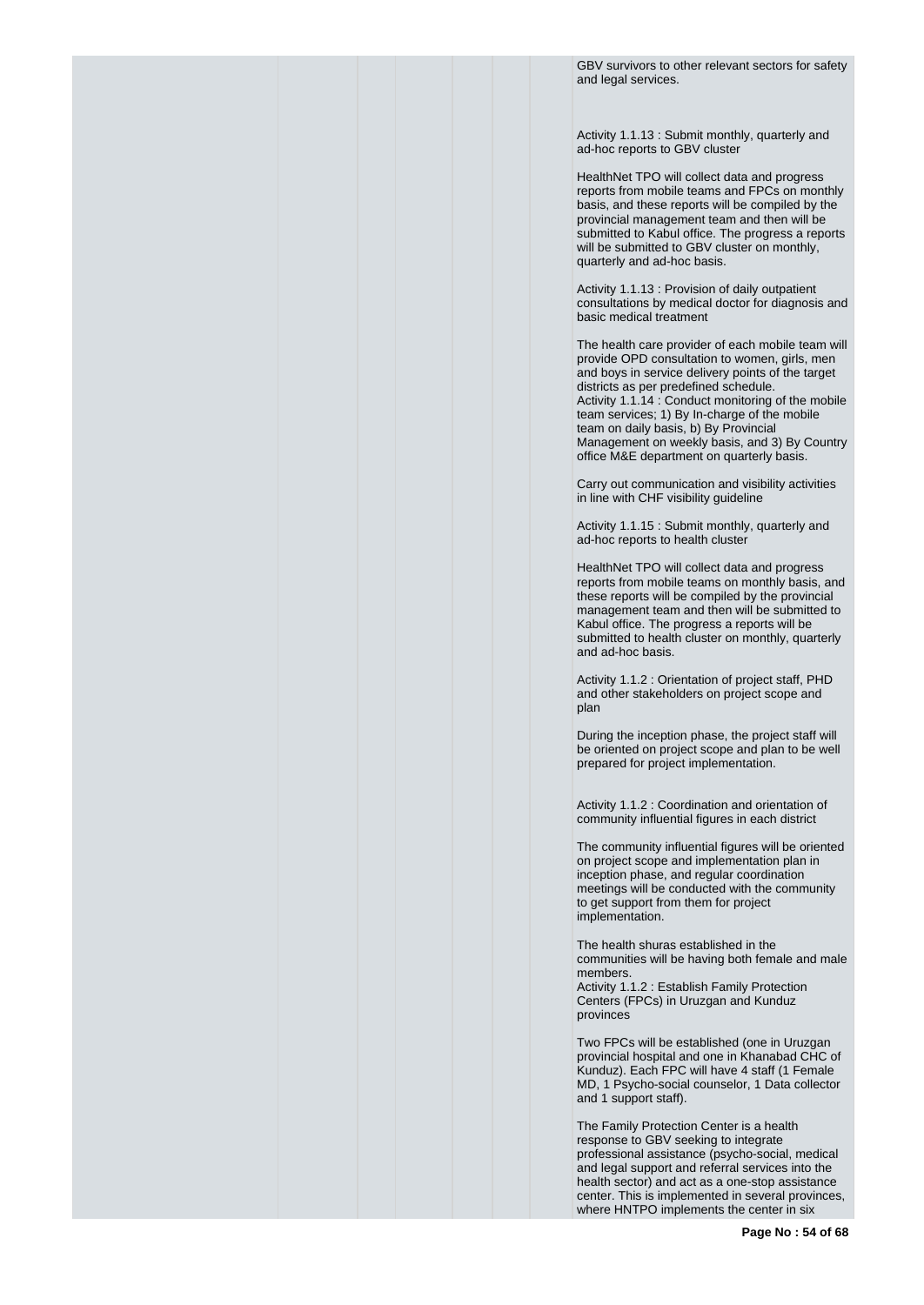provinces with support of UNFPA and in close coordination with MoPH. This is approved by MoPH and it is a standard model in expansion for implementation.

Services will be provided in culturally appropriate environment through female health workers for women and children (girls) at risk.

The first month of the project will be for the assessment, coordination with community and provincial authorities and identification of the service delivery points and the centers. As from second month, the service delivery will start in each district, where gradually the centers are established. FPC, as per discussion with the sub cluster and need of the population, will be established in Khan Abad district, and in Uruzgan provincial hospital in Trinkot. SDPs will be in the location, where maximum of IDPs are present and has access, and FPCs will be in Khanabad district of Kunduz and in Trinkot of Uruzgan.

The FPC will be the referral and coordination center for GBV cases for provision of health and psychosocial support and referral and coordination for legal and safety services.

|                  |          |                   |                | The first month of the project will be for the<br>assessment, coordination with community and<br>provincial authorities and identification of the<br>service delivery points and the centers. The<br>centers will be established in first month of the<br>project (inception). As from second month, the<br>service delivery will start in each district, where<br>gradually the centers are established. FPC, as<br>per discussion with the sub cluster and need of<br>the population, will be established in Khan Abad<br>district. All other CFS and WFSs will be<br>established and will be linked with the service<br>delivery points (SDPs). SDPs will be in the<br>location, where maximum of IDPs are present<br>and has access, and CFSs and WFSs will be<br>also in the proximity of these SDPs. Since, its<br>integrated approach of health, protection and<br>nutrition, therefore the protection services are<br>integrated with health and nutrition, the clients<br>visiting mobile team or FPCs will also be<br>provided with medical and nutrition services if<br>required<br>Activity 1.1.3 : Provision of Psycho-social support<br>and health services to GBV survivors including<br>women and girls as part of the initial response<br>The GBV survivors (women and girls) will receive<br>required psycho-social and health services from<br>the trained health care providers of mobile<br>teams, FPCs and trained focal points of BPHS<br>health facilities of targeted districts on daily basis<br>Activity 1.1.3 : Conducting rapid assessment of<br>situation and needs of target population<br>HealthNet TPO will conduct an assessment in<br>the inception phase for the purpose of mapping<br>service delivery points and situation of the health,<br>nutrition, psycho-social and GBV and needs of<br>the target population.<br>Activity 1.1.3 : Coordination and orientation of<br>community influential figures in each district<br>The project team will provide orientation session<br>to community influential figures including<br>community health shura having female and male<br>members in each district. They will be given the<br>sense of project ownership in order to support<br>the project team in the service delivery points<br>during project implementation. |
|------------------|----------|-------------------|----------------|-----------------------------------------------------------------------------------------------------------------------------------------------------------------------------------------------------------------------------------------------------------------------------------------------------------------------------------------------------------------------------------------------------------------------------------------------------------------------------------------------------------------------------------------------------------------------------------------------------------------------------------------------------------------------------------------------------------------------------------------------------------------------------------------------------------------------------------------------------------------------------------------------------------------------------------------------------------------------------------------------------------------------------------------------------------------------------------------------------------------------------------------------------------------------------------------------------------------------------------------------------------------------------------------------------------------------------------------------------------------------------------------------------------------------------------------------------------------------------------------------------------------------------------------------------------------------------------------------------------------------------------------------------------------------------------------------------------------------------------------------------------------------------------------------------------------------------------------------------------------------------------------------------------------------------------------------------------------------------------------------------------------------------------------------------------------------------------------------------------------------------------------------------------------------------------------------------------------------------------------------------------------------------------------------------------------|
| Uruzgan -> Chora | 13 6,796 | 7,069 4,722 4,914 | 1 <sup>1</sup> | 23,50 Activity 1.1.1 Mobilizing and recruiting project<br>field staff (female and male), and orientation of<br>staff, PPHD, and other stakeholders on project<br>scope and plan                                                                                                                                                                                                                                                                                                                                                                                                                                                                                                                                                                                                                                                                                                                                                                                                                                                                                                                                                                                                                                                                                                                                                                                                                                                                                                                                                                                                                                                                                                                                                                                                                                                                                                                                                                                                                                                                                                                                                                                                                                                                                                                                 |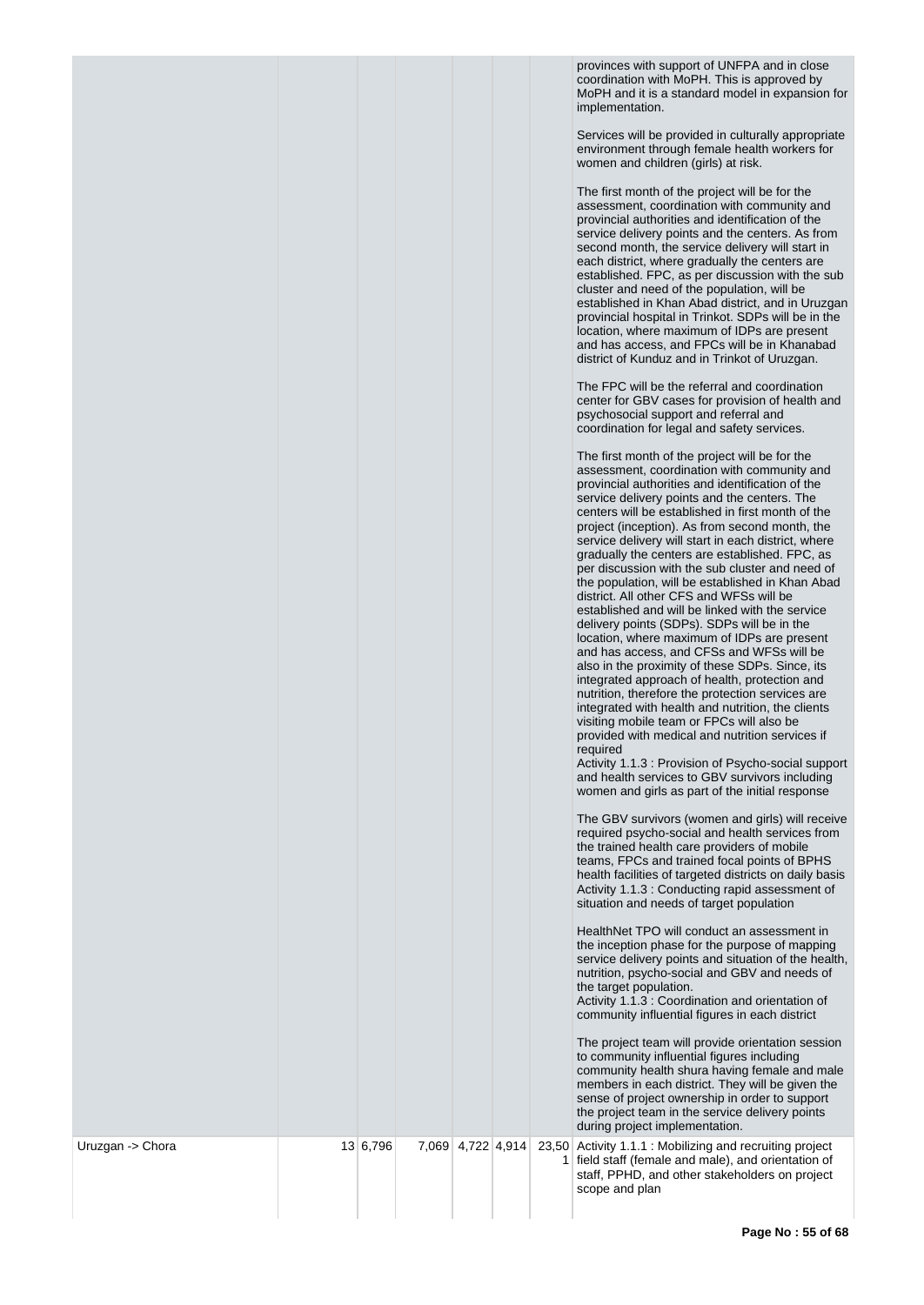The key management staff of Kabul office will be mobilized for project activities in the inception phase, project field staff will be hired and an orientation session on project scope and plan will be carried out for the staff, PPHD and other stakeholders working in the target provinces

Activity 1.1.1 : Mapping of the stakeholders and situation analysis for the GBV services in close coordination of GBV cluster

HealthNet TPO will carry out mapping and situation analysis to identify stakeholders, actors including potential partners to summarize the roles and responsibilities of various actors, and to know the existing GBV prevention and response services in the target districts. This will help to formulate the response per all stakeholders' interest and priorities. Activity 1.1.10 : Conduct awareness sessions on GBV prevention and response

The health care givers and psycho-social counselors will provide regular awareness raising sessions on GBV prevention and response services through proactive and reactive approaches.

Activity 1.1.10 : Conduct supportive supervision and monitoring visits of services

Supportive supervision and Monitoring of the project activities will be carried out by both field management and HealthNet TPO Kabul management team, through which provision of quality services to the vulnerable target population will be ensured. Activity 1.1.10 : Provision of equipment, supplies and medicine for nutrition activities

The equipment, nutrition supplements and supplies and medicines will be timely provided in close support of UNICEF and WFP for the malnourished children, pregnant and lactating women.

UNICEF and WFP are supporting the treatment program of malnourished children and PLW through public nutrition department of MoPH. Since the prevalence of the Global Acute Malnutrition is very high in Uruzgan (21.6%) and in Kunduz it is 7.5% (National Nutrition Survey 2013), therefore focus is more on these conflict affected districts and are on top priority. We are optimistic to get nutrition supplies from them. In worst case if they are not agreed to support, the alternate home recipes for F75 and F100 (Using Dried Skimmed Milk, Using Dried Whole milk, Using Full Cream Fresh Cow's Milk) preparation will be taught to the families and food demonstration is also in scope of the services. The SAM complicated cases will be referred to nearby CHC, DH or Provincial Hospital. Activity 1.1.11 : Providing counseling on breast feeding and complementary feeding, case specific counseling on IYCF, exclusive breast feeding in children 0-6 months, and initiation of breastfeeding within one hour after birth.

The IYCF component of the nutrition will be implemented accordingly that will include counseling services on breast feeding, complementary feeding, specific counseling, exclusive breastfeeding, and initiation of breast feeding within one hour after birth.

The midwife will make sure that all pregnant women receive the key messages about breastfeeding during the first ANC visit as well as the first PNC visit,

The doctor or whoever responsible to examine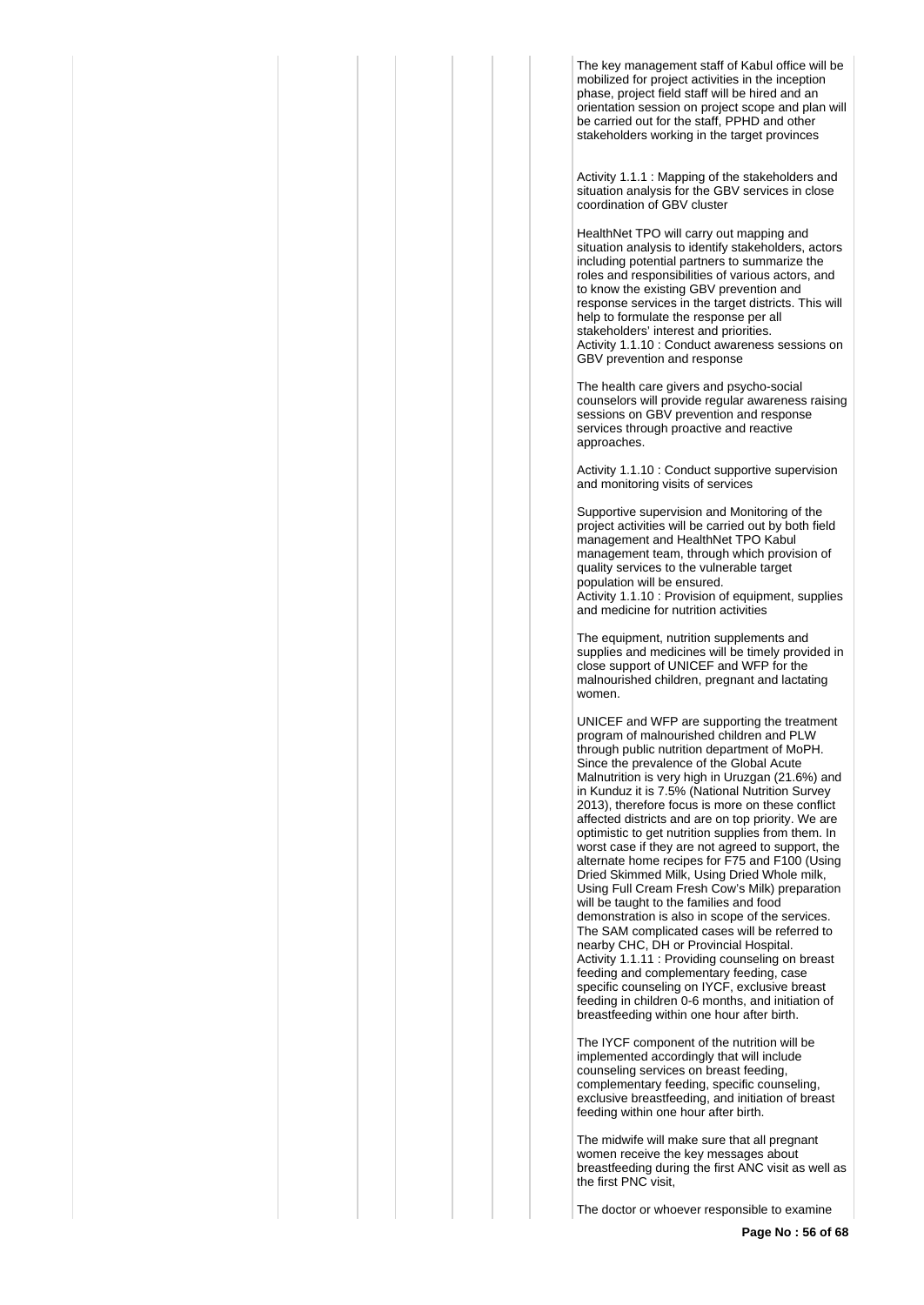children will be aware that if a mother come with a breastfeeding child and complain about problems of feeding, not gaining weight, not enough milk and other problems related to breastfeeding, to refer the mother to a trained midwife for a proper individual counselling on breastfeeding. The doctors will also provide basic counselling about breastfeeding with fathers or other companions of lactating or pregnant mothers, in order to create enabling environment for mothers at their homes.

The nutrition nurse who is doing growth monitoring will consider this part during work. Mothers with breastfeeding children with normal weight and height, worrying about their children growth, need counselling (confidence building), those with acute malnutrition, underweight, stunted, or not-growing-well need proper counselling on breastfeeding that will be considered during growth monitoring. Activity 1.1.11 : Conduct community mobilization through community dialogue sessions

There will be quarterly community dialogue session aims to increase awareness of the community and improve referral of the GBV cases to FPCs and health facilities. The dialogue sessions will be led by the community mobilizer with support of the mobile health team.

Activity 1.1.11 : Data collection, compilation, analysis and feedback on monthly basis

Data collection starts from service delivery point. and each individual staff has the responsibility of registering each and every client/patient receives service from the mobile team and then In-charge of mobile team compiles data collected from all sections of the mobile team, analyzed by the incharge and feedback provided to staff of the mobile team. The collected data is reported to provincial manager and then to Kabul office by provincial manager, analyzed and used at provincial and Kabul level.

Activity 1.1.12 : Procurement and supply of basic medicines, medical supplies and medical equipment

Medicines, medical supplies and equipment purchase will be in bulk on quarterly basis taking into account the procurement policy and procedures of the HealthNet TPO and donor. Activity 1.1.12 : Training of health care providers on GBV case identification, management and referral.

Equal training opportunity to both men and women health providers will be given. The psycho-social counselors (female and male) and health care providers will be trained on GBV case identification, management, and referral of GBV survivors to other relevant sectors for safety and legal services.

Activity 1.1.13 : Submit monthly, quarterly and ad-hoc reports to GBV cluster

HealthNet TPO will collect data and progress reports from mobile teams and FPCs on monthly basis, and these reports will be compiled by the provincial management team and then will be submitted to Kabul office. The progress a reports will be submitted to GBV cluster on monthly, quarterly and ad-hoc basis.

Activity 1.1.13 : Provision of daily outpatient consultations by medical doctor for diagnosis and basic medical treatment

**Page No : 57 of 68**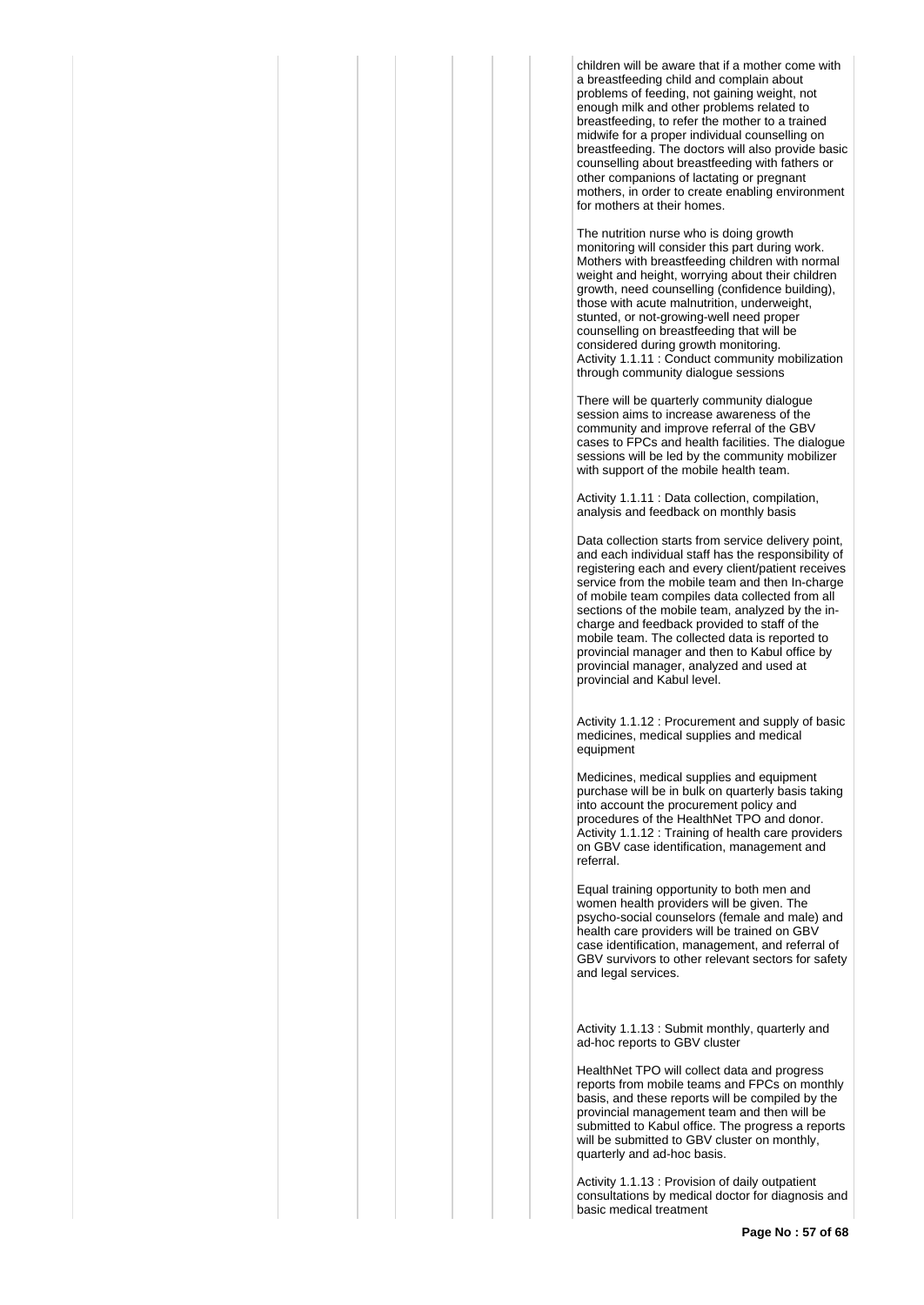The health care provider of each mobile team will provide OPD consultation to women, girls, men and boys in service delivery points of the target districts as per predefined schedule. Activity 1.1.14 : Conduct monitoring of the mobile team services; 1) By In-charge of the mobile team on daily basis, b) By Provincial Management on weekly basis, and 3) By Country office M&E department on quarterly basis.

Carry out communication and visibility activities in line with CHF visibility guideline

Activity 1.1.15 : Submit monthly, quarterly and ad-hoc reports to health cluster

HealthNet TPO will collect data and progress reports from mobile teams on monthly basis, and these reports will be compiled by the provincial management team and then will be submitted to Kabul office. The progress a reports will be submitted to health cluster on monthly, quarterly and ad-hoc basis.

Activity 1.1.2 : Orientation of project staff, PHD and other stakeholders on project scope and plan

During the inception phase, the project staff will be oriented on project scope and plan to be well prepared for project implementation.

Activity 1.1.2 : Coordination and orientation of community influential figures in each district

The community influential figures will be oriented on project scope and implementation plan in inception phase, and regular coordination meetings will be conducted with the community to get support from them for project implementation.

The health shuras established in the communities will be having both female and male members.

Activity 1.1.3 : Provision of Psycho-social support and health services to GBV survivors including women and girls as part of the initial response

The GBV survivors (women and girls) will receive required psycho-social and health services from the trained health care providers of mobile teams, FPCs and trained focal points of BPHS health facilities of targeted districts on daily basis Activity 1.1.3 : Conducting rapid assessment of situation and needs of target population

HealthNet TPO will conduct an assessment in the inception phase for the purpose of mapping service delivery points and situation of the health, nutrition, psycho-social and GBV and needs of the target population.

Activity 1.1.3 : Coordination and orientation of community influential figures in each district

The project team will provide orientation session to community influential figures including community health shura having female and male members in each district. They will be given the sense of project ownership in order to support the project team in the service delivery points during project implementation.

Activity 1.1.4 : Assessment of nutrition status of target (under 5 girls and boys, and pregnant and lactating women) by nutrition nurse in each mobile health team

The target clients (under 5 year girls and boys, and pregnant and lactating women) will be screened by the nutrition nurse in each mobile team and based on screening result and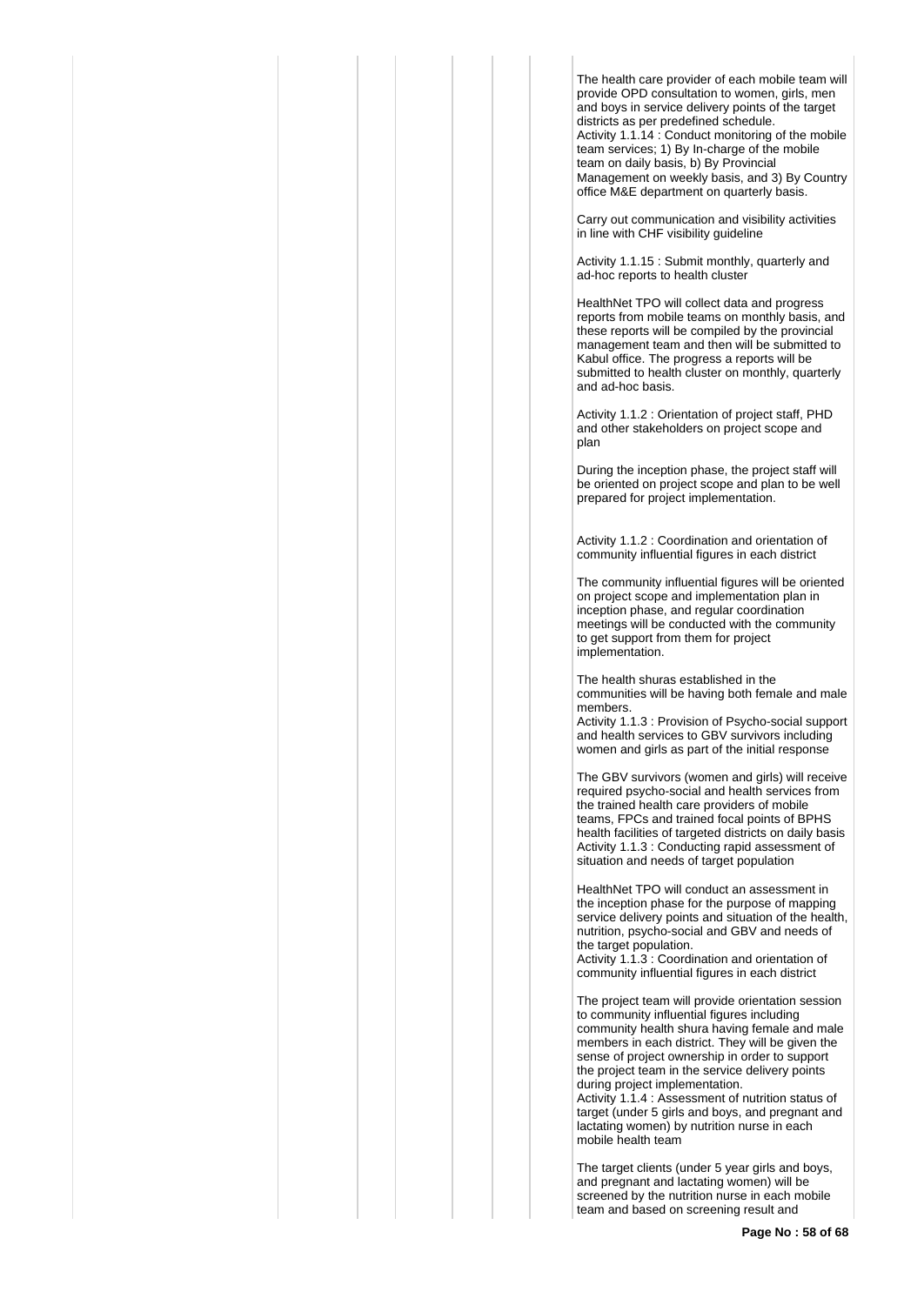|                            |         |                   |  | diagnosis by doctor those who require treatment<br>will be admitted in the treatment program.                                                                                                                                                                                                                                                                                                                                                                                                                                                                                                                                                                                                                                                                                                                                                                                                                                                                                                                                                                                                                                                                 |
|----------------------------|---------|-------------------|--|---------------------------------------------------------------------------------------------------------------------------------------------------------------------------------------------------------------------------------------------------------------------------------------------------------------------------------------------------------------------------------------------------------------------------------------------------------------------------------------------------------------------------------------------------------------------------------------------------------------------------------------------------------------------------------------------------------------------------------------------------------------------------------------------------------------------------------------------------------------------------------------------------------------------------------------------------------------------------------------------------------------------------------------------------------------------------------------------------------------------------------------------------------------|
| Uruzgan -> Shahid-e-Hassas | 6 3,036 | 3,155 2,105 2,191 |  | 10,48 Activity 1.1.1 : Mobilizing and recruiting project<br>7 field staff (female and male), and orientation of<br>staff, PPHD, and other stakeholders on project<br>scope and plan                                                                                                                                                                                                                                                                                                                                                                                                                                                                                                                                                                                                                                                                                                                                                                                                                                                                                                                                                                           |
|                            |         |                   |  | The key management staff of Kabul office will be<br>mobilized for project activities in the inception<br>phase, project field staff will be hired and an<br>orientation session on project scope and plan will<br>be carried out for the staff, PPHD and other<br>stakeholders working in the target provinces                                                                                                                                                                                                                                                                                                                                                                                                                                                                                                                                                                                                                                                                                                                                                                                                                                                |
|                            |         |                   |  | Activity 1.1.1 : Mapping of the stakeholders and<br>situation analysis for the GBV services in close<br>coordination of GBV cluster                                                                                                                                                                                                                                                                                                                                                                                                                                                                                                                                                                                                                                                                                                                                                                                                                                                                                                                                                                                                                           |
|                            |         |                   |  | HealthNet TPO will carry out mapping and<br>situation analysis to identify stakeholders, actors<br>including potential partners to summarize the<br>roles and responsibilities of various actors, and<br>to know the existing GBV prevention and<br>response services in the target districts. This will<br>help to formulate the response per all<br>stakeholders' interest and priorities.<br>Activity 1.1.10 : Conduct awareness sessions on<br>GBV prevention and response                                                                                                                                                                                                                                                                                                                                                                                                                                                                                                                                                                                                                                                                                |
|                            |         |                   |  | The health care givers and psycho-social<br>counselors will provide regular awareness raising<br>sessions on GBV prevention and response<br>services through proactive and reactive<br>approaches.                                                                                                                                                                                                                                                                                                                                                                                                                                                                                                                                                                                                                                                                                                                                                                                                                                                                                                                                                            |
|                            |         |                   |  | Activity 1.1.10 : Conduct supportive supervision<br>and monitoring visits of services                                                                                                                                                                                                                                                                                                                                                                                                                                                                                                                                                                                                                                                                                                                                                                                                                                                                                                                                                                                                                                                                         |
|                            |         |                   |  | Supportive supervision and Monitoring of the<br>project activities will be carried out by both field<br>management and HealthNet TPO Kabul<br>management team, through which provision of<br>quality services to the vulnerable target<br>population will be ensured.<br>Activity 1.1.10: Provision of equipment, supplies<br>and medicine for nutrition activities                                                                                                                                                                                                                                                                                                                                                                                                                                                                                                                                                                                                                                                                                                                                                                                           |
|                            |         |                   |  | The equipment, nutrition supplements and<br>supplies and medicines will be timely provided in<br>close support of UNICEF and WFP for the<br>malnourished children, pregnant and lactating<br>women.                                                                                                                                                                                                                                                                                                                                                                                                                                                                                                                                                                                                                                                                                                                                                                                                                                                                                                                                                           |
|                            |         |                   |  | UNICEF and WFP are supporting the treatment<br>program of malnourished children and PLW<br>through public nutrition department of MoPH.<br>Since the prevalence of the Global Acute<br>Malnutrition is very high in Uruzgan (21.6%) and<br>in Kunduz it is 7.5% (National Nutrition Survey<br>2013), therefore focus is more on these conflict<br>affected districts and are on top priority. We are<br>optimistic to get nutrition supplies from them. In<br>worst case if they are not agreed to support, the<br>alternate home recipes for F75 and F100 (Using<br>Dried Skimmed Milk, Using Dried Whole milk,<br>Using Full Cream Fresh Cow's Milk) preparation<br>will be taught to the families and food<br>demonstration is also in scope of the services.<br>The SAM complicated cases will be referred to<br>nearby CHC, DH or Provincial Hospital.<br>Activity 1.1.11 : Providing counseling on breast<br>feeding and complementary feeding, case<br>specific counseling on IYCF, exclusive breast<br>feeding in children 0-6 months, and initiation of<br>breastfeeding within one hour after birth.<br>The IYCF component of the nutrition will be |
|                            |         |                   |  | implemented accordingly that will include<br>counseling services on breast feeding,<br>complementary feeding, specific counseling,<br>exclusive breastfeeding, and initiation of breast                                                                                                                                                                                                                                                                                                                                                                                                                                                                                                                                                                                                                                                                                                                                                                                                                                                                                                                                                                       |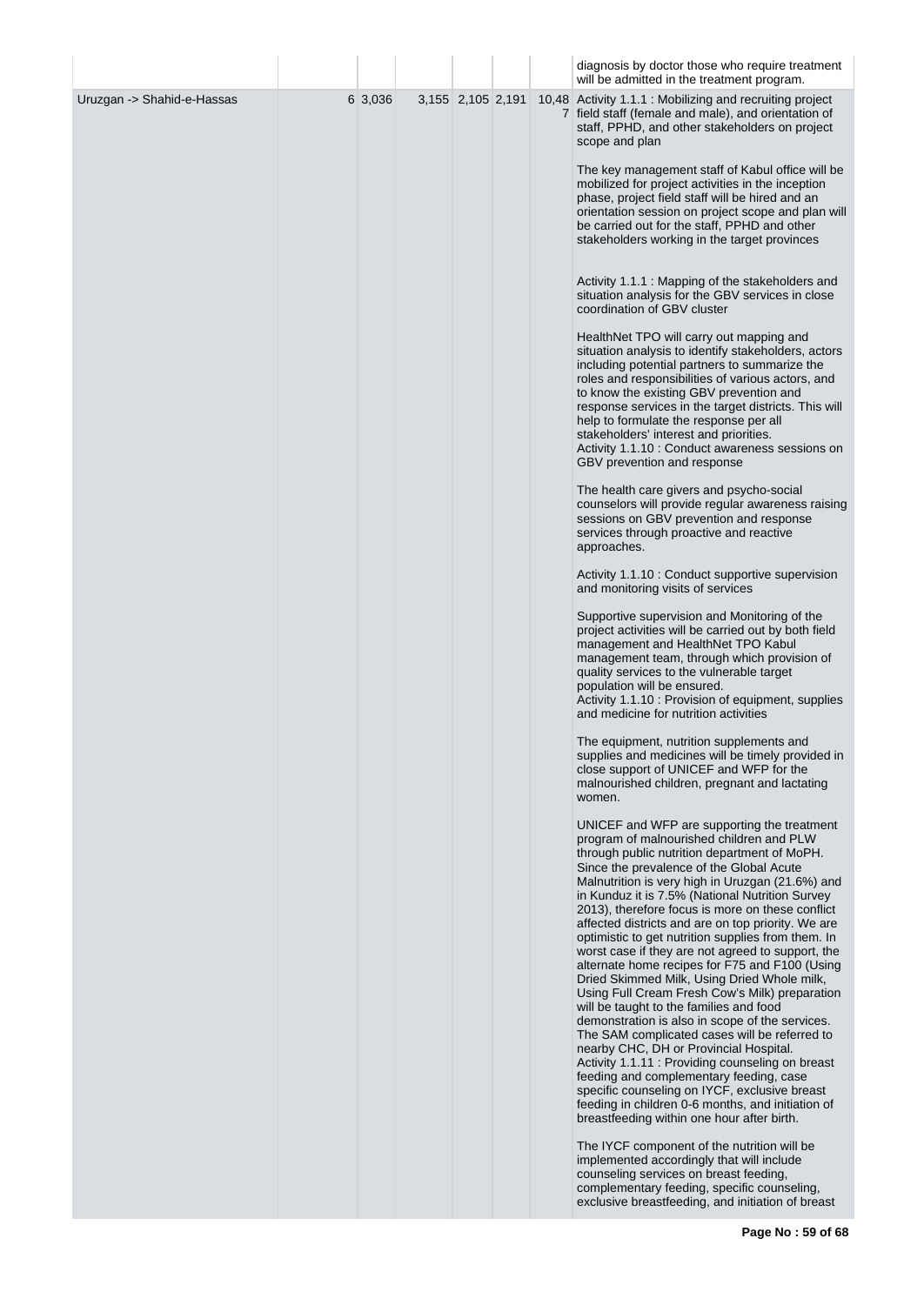feeding within one hour after birth.

The midwife will make sure that all pregnant women receive the key messages about breastfeeding during the first ANC visit as well as the first PNC visit,

The doctor or whoever responsible to examine children will be aware that if a mother come with a breastfeeding child and complain about problems of feeding, not gaining weight, not enough milk and other problems related to breastfeeding, to refer the mother to a trained midwife for a proper individual counselling on breastfeeding. The doctors will also provide basic counselling about breastfeeding with fathers or other companions of lactating or pregnant mothers, in order to create enabling environment for mothers at their homes.

The nutrition nurse who is doing growth monitoring will consider this part during work. Mothers with breastfeeding children with normal weight and height, worrying about their children growth, need counselling (confidence building), those with acute malnutrition, underweight, stunted, or not-growing-well need proper counselling on breastfeeding that will be considered during growth monitoring. Activity 1.1.11 : Conduct community mobilization through community dialogue sessions

There will be quarterly community dialogue session aims to increase awareness of the community and improve referral of the GBV cases to FPCs and health facilities. The dialogue sessions will be led by the community mobilizer with support of the mobile health team.

Activity 1.1.11 : Data collection, compilation, analysis and feedback on monthly basis

Data collection starts from service delivery point, and each individual staff has the responsibility of registering each and every client/patient receives service from the mobile team and then In-charge of mobile team compiles data collected from all sections of the mobile team, analyzed by the incharge and feedback provided to staff of the mobile team. The collected data is reported to provincial manager and then to Kabul office by provincial manager, analyzed and used at provincial and Kabul level.

Activity 1.1.12 : Procurement and supply of basic medicines, medical supplies and medical equipment

Medicines, medical supplies and equipment purchase will be in bulk on quarterly basis taking into account the procurement policy and procedures of the HealthNet TPO and donor. Activity 1.1.12 : Training of health care providers on GBV case identification, management and referral.

Equal training opportunity to both men and women health providers will be given. The psycho-social counselors (female and male) and health care providers will be trained on GBV case identification, management, and referral of GBV survivors to other relevant sectors for safety and legal services.

Activity 1.1.13 : Submit monthly, quarterly and ad-hoc reports to GBV cluster

HealthNet TPO will collect data and progress reports from mobile teams and FPCs on monthly basis, and these reports will be compiled by the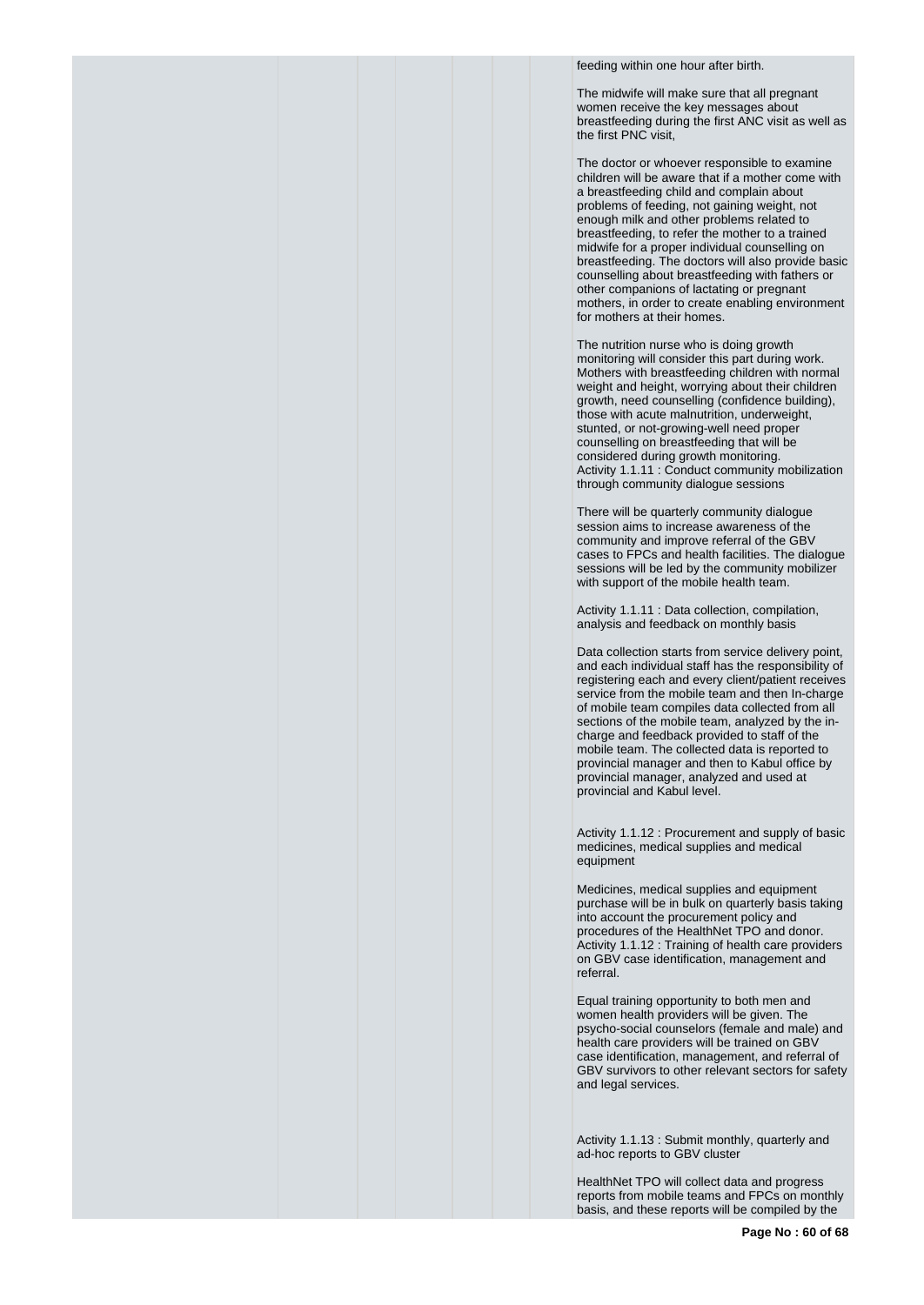provincial management team and then will be submitted to Kabul office. The progress a reports will be submitted to GBV cluster on monthly, quarterly and ad-hoc basis.

Activity 1.1.13 : Provision of daily outpatient consultations by medical doctor for diagnosis and basic medical treatment

The health care provider of each mobile team will provide OPD consultation to women, girls, men and boys in service delivery points of the target districts as per predefined schedule. Activity 1.1.14 : Conduct monitoring of the mobile team services; 1) By In-charge of the mobile team on daily basis, b) By Provincial Management on weekly basis, and 3) By Country office M&E department on quarterly basis.

Carry out communication and visibility activities in line with CHF visibility guideline

Activity 1.1.15 : Submit monthly, quarterly and ad-hoc reports to health cluster

HealthNet TPO will collect data and progress reports from mobile teams on monthly basis, and these reports will be compiled by the provincial management team and then will be submitted to Kabul office. The progress a reports will be submitted to health cluster on monthly, quarterly and ad-hoc basis.

Activity 1.1.2 : Orientation of project staff, PHD and other stakeholders on project scope and plan

During the inception phase, the project staff will be oriented on project scope and plan to be well prepared for project implementation.

Activity 1.1.2 : Coordination and orientation of community influential figures in each district

The community influential figures will be oriented on project scope and implementation plan in inception phase, and regular coordination meetings will be conducted with the community to get support from them for project implementation.

The health shuras established in the communities will be having both female and male members.

Activity 1.1.3 : Provision of Psycho-social support and health services to GBV survivors including women and girls as part of the initial response

The GBV survivors (women and girls) will receive required psycho-social and health services from the trained health care providers of mobile teams, FPCs and trained focal points of BPHS health facilities of targeted districts on daily basis Activity 1.1.3 : Conducting rapid assessment of situation and needs of target population

HealthNet TPO will conduct an assessment in the inception phase for the purpose of mapping service delivery points and situation of the health, nutrition, psycho-social and GBV and needs of the target population.

Activity 1.1.3 : Coordination and orientation of community influential figures in each district

The project team will provide orientation session to community influential figures including community health shura having female and male members in each district. They will be given the sense of project ownership in order to support the project team in the service delivery points during project implementation. Activity 1.1.4 : Assessment of nutrition status of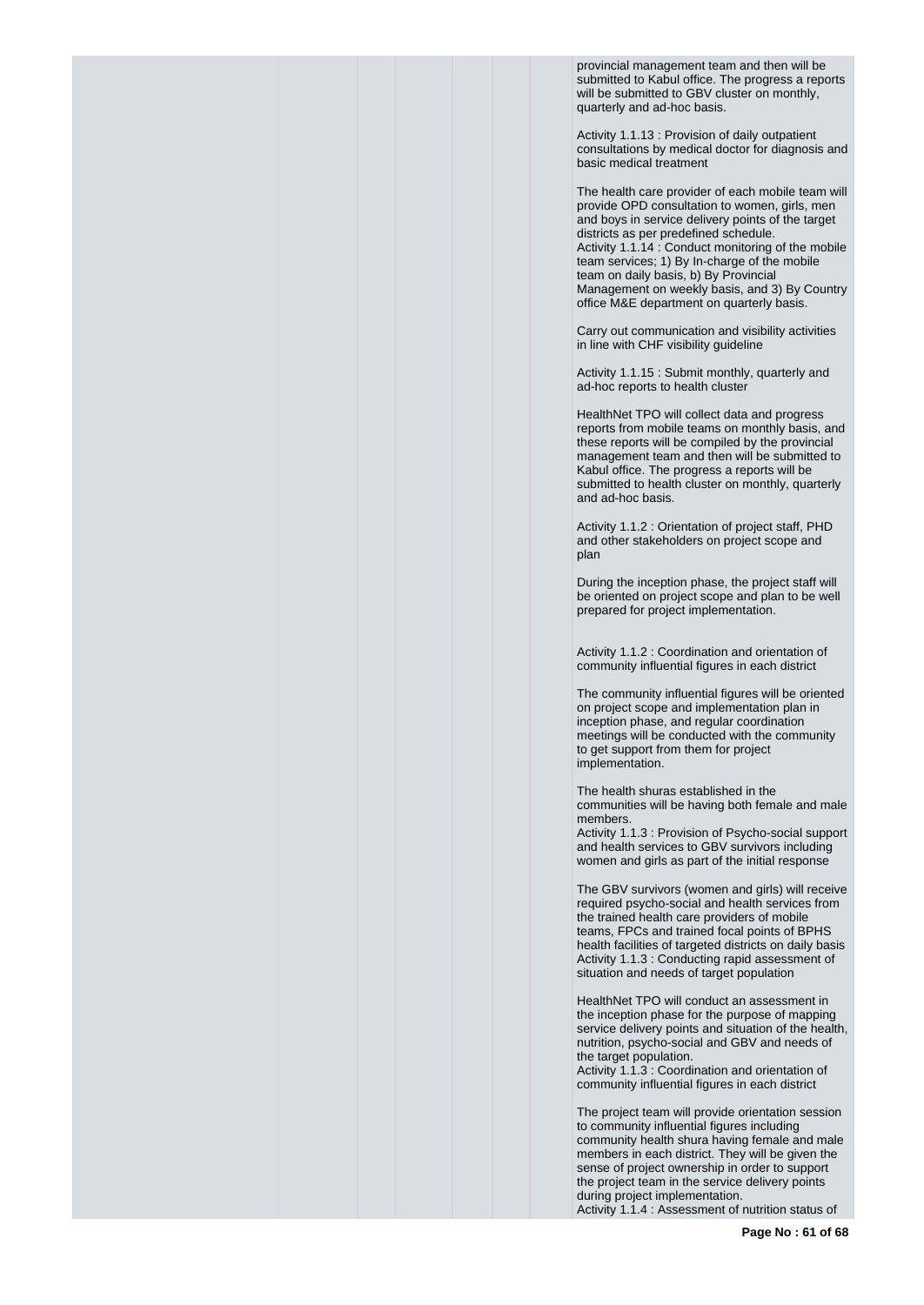| 16 8,291 |                   |  | The target clients (under 5 year girls and boys,<br>and pregnant and lactating women) will be                                                                                                                                                                                                                                                                                                                                                                                                                                                                                                                                                                                                                                                                                                                                                                                                                                                                                                              |
|----------|-------------------|--|------------------------------------------------------------------------------------------------------------------------------------------------------------------------------------------------------------------------------------------------------------------------------------------------------------------------------------------------------------------------------------------------------------------------------------------------------------------------------------------------------------------------------------------------------------------------------------------------------------------------------------------------------------------------------------------------------------------------------------------------------------------------------------------------------------------------------------------------------------------------------------------------------------------------------------------------------------------------------------------------------------|
|          |                   |  | screened by the nutrition nurse in each mobile<br>team and based on screening result and<br>diagnosis by doctor those who require treatment<br>will be admitted in the treatment program.                                                                                                                                                                                                                                                                                                                                                                                                                                                                                                                                                                                                                                                                                                                                                                                                                  |
|          | 8,623 5,762 5,997 |  | 28,67 Activity 1.1.1 : Mobilizing and recruiting project<br>3 field staff (female and male), and orientation of<br>staff, PPHD, and other stakeholders on project<br>scope and plan                                                                                                                                                                                                                                                                                                                                                                                                                                                                                                                                                                                                                                                                                                                                                                                                                        |
|          |                   |  | The key management staff of Kabul office will be<br>mobilized for project activities in the inception<br>phase, project field staff will be hired and an<br>orientation session on project scope and plan will<br>be carried out for the staff, PPHD and other<br>stakeholders working in the target provinces                                                                                                                                                                                                                                                                                                                                                                                                                                                                                                                                                                                                                                                                                             |
|          |                   |  | Activity 1.1.1 : Mapping of the stakeholders and<br>situation analysis for the GBV services in close<br>coordination of GBV cluster                                                                                                                                                                                                                                                                                                                                                                                                                                                                                                                                                                                                                                                                                                                                                                                                                                                                        |
|          |                   |  | HealthNet TPO will carry out mapping and<br>situation analysis to identify stakeholders, actors<br>including potential partners to summarize the<br>roles and responsibilities of various actors, and<br>to know the existing GBV prevention and<br>response services in the target districts. This will<br>help to formulate the response per all<br>stakeholders' interest and priorities.<br>Activity 1.1.10 : Conduct awareness sessions on<br>GBV prevention and response                                                                                                                                                                                                                                                                                                                                                                                                                                                                                                                             |
|          |                   |  | The health care givers and psycho-social<br>counselors will provide regular awareness raising<br>sessions on GBV prevention and response<br>services through proactive and reactive<br>approaches.                                                                                                                                                                                                                                                                                                                                                                                                                                                                                                                                                                                                                                                                                                                                                                                                         |
|          |                   |  | Activity 1.1.10 : Conduct supportive supervision<br>and monitoring visits of services                                                                                                                                                                                                                                                                                                                                                                                                                                                                                                                                                                                                                                                                                                                                                                                                                                                                                                                      |
|          |                   |  | Supportive supervision and Monitoring of the<br>project activities will be carried out by both field<br>management and HealthNet TPO Kabul<br>management team, through which provision of<br>quality services to the vulnerable target<br>population will be ensured.<br>Activity 1.1.10: Provision of equipment, supplies<br>and medicine for nutrition activities                                                                                                                                                                                                                                                                                                                                                                                                                                                                                                                                                                                                                                        |
|          |                   |  | The equipment, nutrition supplements and<br>supplies and medicines will be timely provided in<br>close support of UNICEF and WFP for the<br>malnourished children, pregnant and lactating<br>women.                                                                                                                                                                                                                                                                                                                                                                                                                                                                                                                                                                                                                                                                                                                                                                                                        |
|          |                   |  | UNICEF and WFP are supporting the treatment<br>program of malnourished children and PLW<br>through public nutrition department of MoPH.<br>Since the prevalence of the Global Acute<br>Malnutrition is very high in Uruzgan (21.6%) and<br>in Kunduz it is 7.5% (National Nutrition Survey<br>2013), therefore focus is more on these conflict<br>affected districts and are on top priority. We are<br>optimistic to get nutrition supplies from them. In<br>worst case if they are not agreed to support, the<br>alternate home recipes for F75 and F100 (Using<br>Dried Skimmed Milk, Using Dried Whole milk,<br>Using Full Cream Fresh Cow's Milk) preparation<br>will be taught to the families and food<br>demonstration is also in scope of the services.<br>The SAM complicated cases will be referred to<br>nearby CHC, DH or Provincial Hospital.<br>Activity 1.1.11: Providing counseling on breast<br>feeding and complementary feeding, case<br>specific counseling on IYCF, exclusive breast |
|          |                   |  |                                                                                                                                                                                                                                                                                                                                                                                                                                                                                                                                                                                                                                                                                                                                                                                                                                                                                                                                                                                                            |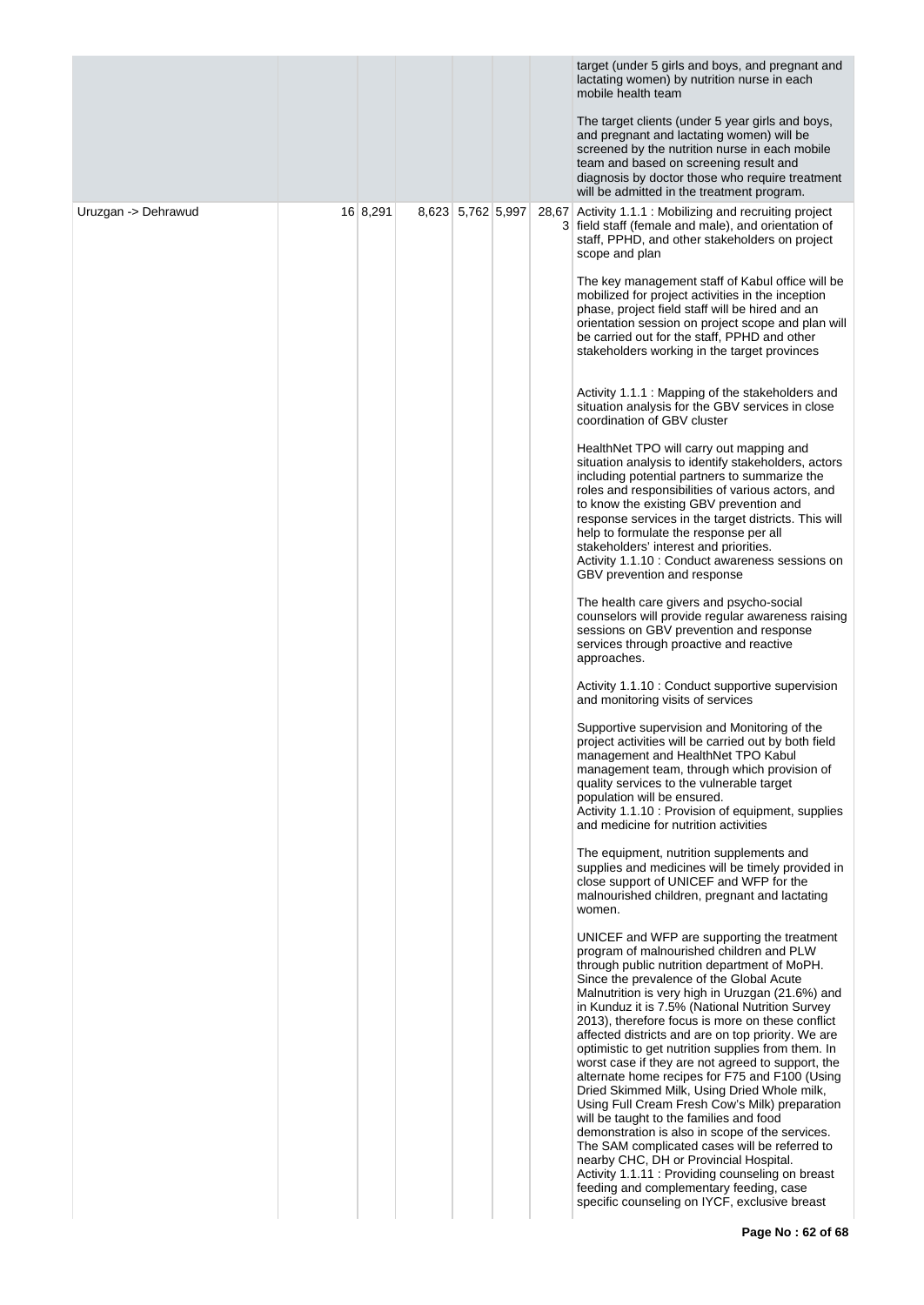feeding in children 0-6 months, and initiation of breastfeeding within one hour after birth.

The IYCF component of the nutrition will be implemented accordingly that will include counseling services on breast feeding, complementary feeding, specific counseling, exclusive breastfeeding, and initiation of breast feeding within one hour after birth.

The midwife will make sure that all pregnant women receive the key messages about breastfeeding during the first ANC visit as well as the first PNC visit,

The doctor or whoever responsible to examine children will be aware that if a mother come with a breastfeeding child and complain about problems of feeding, not gaining weight, not enough milk and other problems related to breastfeeding, to refer the mother to a trained midwife for a proper individual counselling on breastfeeding. The doctors will also provide basic counselling about breastfeeding with fathers or other companions of lactating or pregnant mothers, in order to create enabling environment for mothers at their homes.

The nutrition nurse who is doing growth monitoring will consider this part during work. Mothers with breastfeeding children with normal weight and height, worrying about their children growth, need counselling (confidence building), those with acute malnutrition, underweight, stunted, or not-growing-well need proper counselling on breastfeeding that will be considered during growth monitoring. Activity 1.1.11 : Conduct community mobilization through community dialogue sessions

There will be quarterly community dialogue session aims to increase awareness of the community and improve referral of the GBV cases to FPCs and health facilities. The dialogue sessions will be led by the community mobilizer with support of the mobile health team.

Activity 1.1.11 : Data collection, compilation, analysis and feedback on monthly basis

Data collection starts from service delivery point, and each individual staff has the responsibility of registering each and every client/patient receives service from the mobile team and then In-charge of mobile team compiles data collected from all sections of the mobile team, analyzed by the incharge and feedback provided to staff of the mobile team. The collected data is reported to provincial manager and then to Kabul office by provincial manager, analyzed and used at provincial and Kabul level.

Activity 1.1.12 : Procurement and supply of basic medicines, medical supplies and medical equipment

Medicines, medical supplies and equipment purchase will be in bulk on quarterly basis taking into account the procurement policy and procedures of the HealthNet TPO and donor. Activity 1.1.12 : Training of health care providers on GBV case identification, management and referral.

Equal training opportunity to both men and women health providers will be given. The psycho-social counselors (female and male) and health care providers will be trained on GBV case identification, management, and referral of GBV survivors to other relevant sectors for safety and legal services.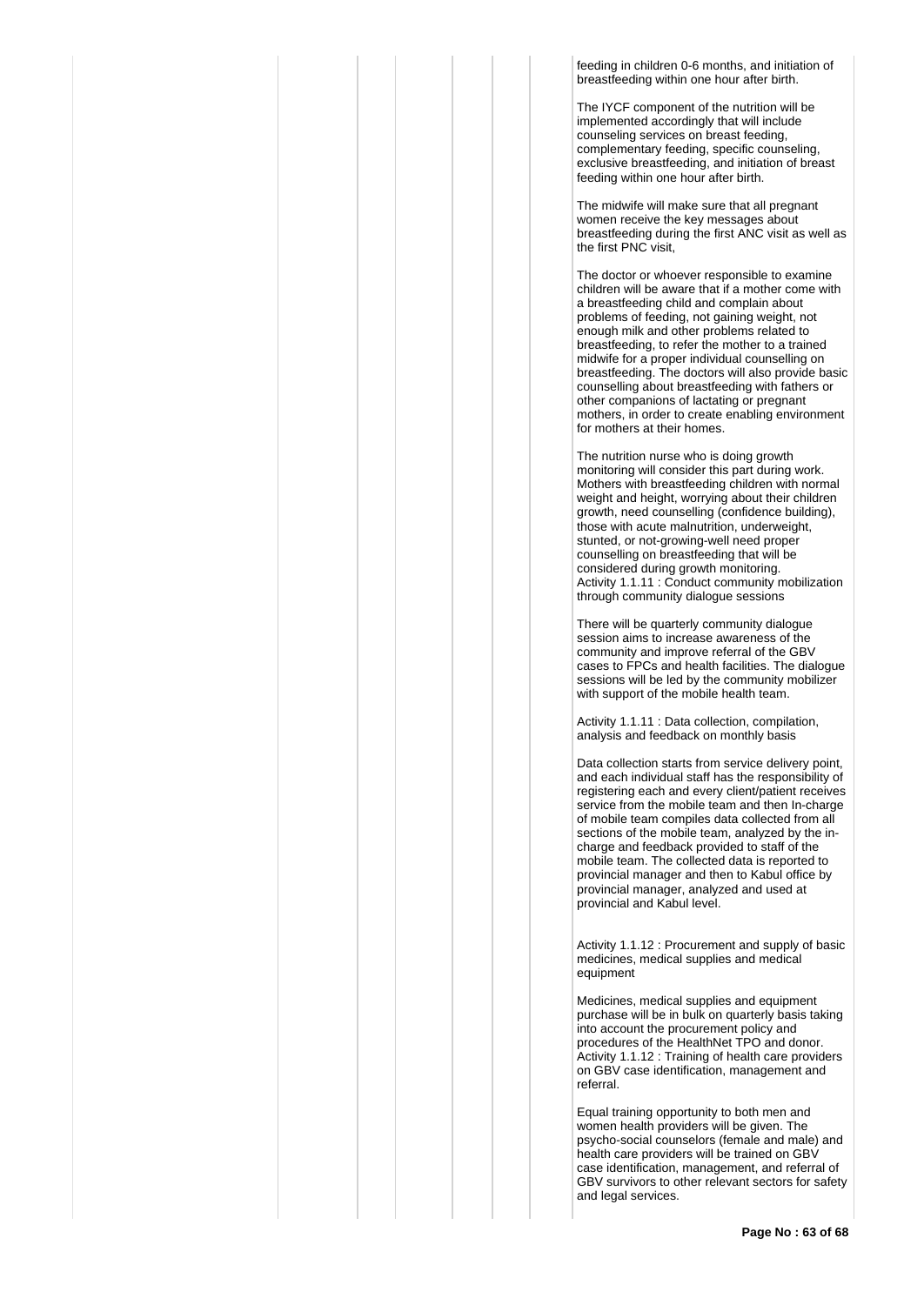Activity 1.1.13 : Submit monthly, quarterly and ad-hoc reports to GBV cluster

HealthNet TPO will collect data and progress reports from mobile teams and FPCs on monthly basis, and these reports will be compiled by the provincial management team and then will be submitted to Kabul office. The progress a reports will be submitted to GBV cluster on monthly. quarterly and ad-hoc basis.

Activity 1.1.13 : Provision of daily outpatient consultations by medical doctor for diagnosis and basic medical treatment

The health care provider of each mobile team will provide OPD consultation to women, girls, men and boys in service delivery points of the target districts as per predefined schedule. Activity 1.1.14 : Conduct monitoring of the mobile team services; 1) By In-charge of the mobile team on daily basis, b) By Provincial Management on weekly basis, and 3) By Country office M&E department on quarterly basis.

Carry out communication and visibility activities in line with CHF visibility guideline

Activity 1.1.15 : Submit monthly, quarterly and ad-hoc reports to health cluster

HealthNet TPO will collect data and progress reports from mobile teams on monthly basis, and these reports will be compiled by the provincial management team and then will be submitted to Kabul office. The progress a reports will be submitted to health cluster on monthly, quarterly and ad-hoc basis.

Activity 1.1.2 : Orientation of project staff, PHD and other stakeholders on project scope and plan

During the inception phase, the project staff will be oriented on project scope and plan to be well prepared for project implementation.

Activity 1.1.2 : Coordination and orientation of community influential figures in each district

The community influential figures will be oriented on project scope and implementation plan in inception phase, and regular coordination meetings will be conducted with the community to get support from them for project implementation.

The health shuras established in the communities will be having both female and male members.

Activity 1.1.3 : Provision of Psycho-social support and health services to GBV survivors including women and girls as part of the initial response

The GBV survivors (women and girls) will receive required psycho-social and health services from the trained health care providers of mobile teams, FPCs and trained focal points of BPHS health facilities of targeted districts on daily basis Activity 1.1.3 : Conducting rapid assessment of situation and needs of target population

HealthNet TPO will conduct an assessment in the inception phase for the purpose of mapping service delivery points and situation of the health, nutrition, psycho-social and GBV and needs of the target population.

Activity 1.1.3 : Coordination and orientation of community influential figures in each district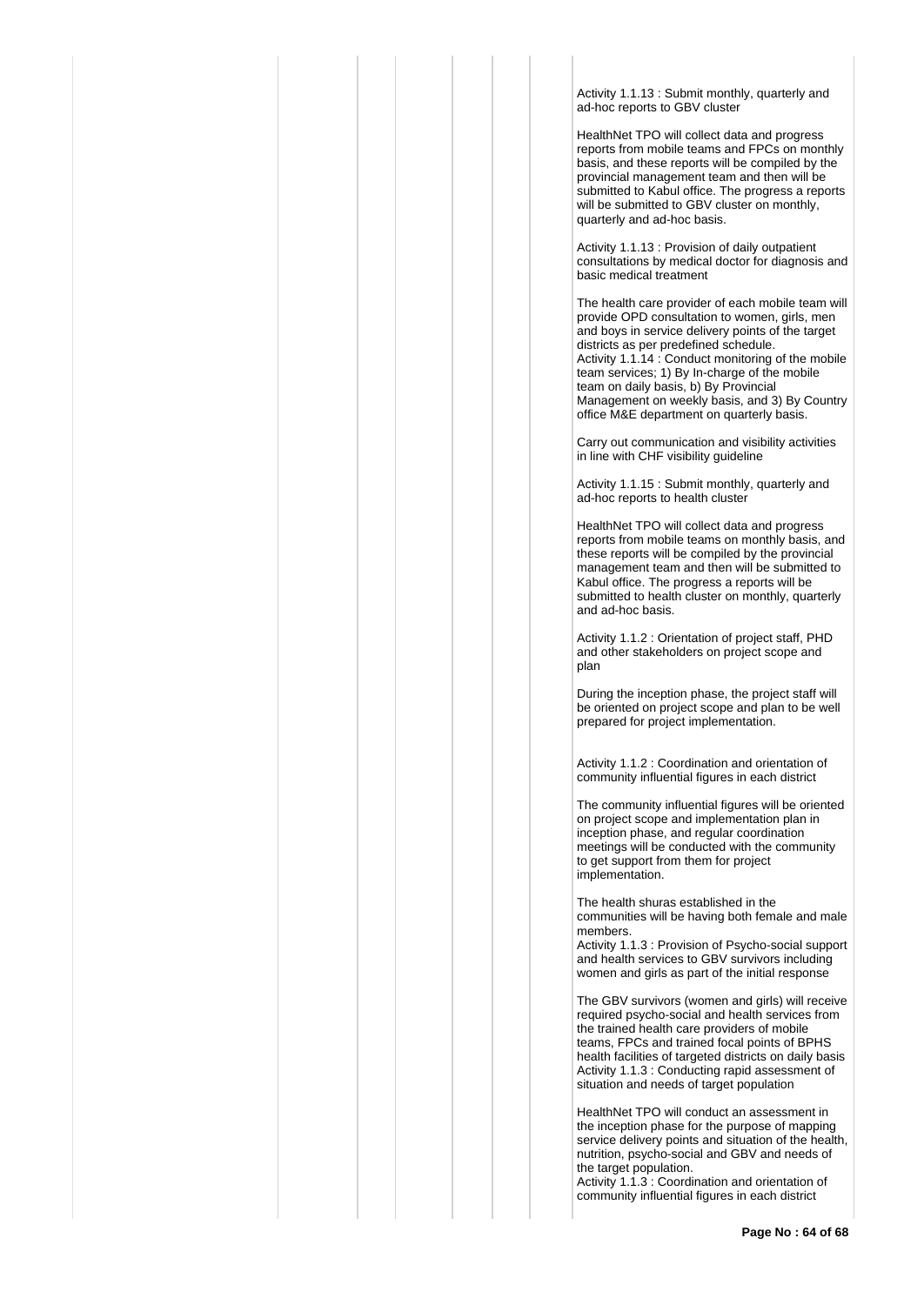|                        |         |                   |  | The project team will provide orientation session<br>to community influential figures including<br>community health shura having female and male<br>members in each district. They will be given the<br>sense of project ownership in order to support<br>the project team in the service delivery points<br>during project implementation.<br>Activity 1.1.4 : Assessment of nutrition status of<br>target (under 5 girls and boys, and pregnant and<br>lactating women) by nutrition nurse in each<br>mobile health team<br>The target clients (under 5 year girls and boys,<br>and pregnant and lactating women) will be<br>screened by the nutrition nurse in each mobile<br>team and based on screening result and<br>diagnosis by doctor those who require treatment                                                                                                                                                                                                                                                                                                                                                                                                                                                                                                                                                                                                                                                                                                                                                                                                                                                                                                                                                                                                                                                                                                                                                                                                                                                                                                                                                                                                                                                                                                                                                                                                                                                                                                                                                                                                                                                                                                     |
|------------------------|---------|-------------------|--|--------------------------------------------------------------------------------------------------------------------------------------------------------------------------------------------------------------------------------------------------------------------------------------------------------------------------------------------------------------------------------------------------------------------------------------------------------------------------------------------------------------------------------------------------------------------------------------------------------------------------------------------------------------------------------------------------------------------------------------------------------------------------------------------------------------------------------------------------------------------------------------------------------------------------------------------------------------------------------------------------------------------------------------------------------------------------------------------------------------------------------------------------------------------------------------------------------------------------------------------------------------------------------------------------------------------------------------------------------------------------------------------------------------------------------------------------------------------------------------------------------------------------------------------------------------------------------------------------------------------------------------------------------------------------------------------------------------------------------------------------------------------------------------------------------------------------------------------------------------------------------------------------------------------------------------------------------------------------------------------------------------------------------------------------------------------------------------------------------------------------------------------------------------------------------------------------------------------------------------------------------------------------------------------------------------------------------------------------------------------------------------------------------------------------------------------------------------------------------------------------------------------------------------------------------------------------------------------------------------------------------------------------------------------------------|
| Uruzgan -> Khasuruzgan | 6 2,980 | 3,097 2,067 2,151 |  | will be admitted in the treatment program.<br>10,29 Activity 1.1.1 : Mobilizing and recruiting project<br>5 field staff (female and male), and orientation of<br>staff, PPHD, and other stakeholders on project<br>scope and plan<br>The key management staff of Kabul office will be<br>mobilized for project activities in the inception<br>phase, project field staff will be hired and an<br>orientation session on project scope and plan will<br>be carried out for the staff, PPHD and other<br>stakeholders working in the target provinces<br>Activity 1.1.1 : Mapping of the stakeholders and<br>situation analysis for the GBV services in close<br>coordination of GBV cluster<br>HealthNet TPO will carry out mapping and<br>situation analysis to identify stakeholders, actors<br>including potential partners to summarize the<br>roles and responsibilities of various actors, and<br>to know the existing GBV prevention and<br>response services in the target districts. This will<br>help to formulate the response per all<br>stakeholders' interest and priorities.<br>Activity 1.1.10 : Conduct awareness sessions on<br>GBV prevention and response<br>The health care givers and psycho-social<br>counselors will provide regular awareness raising<br>sessions on GBV prevention and response<br>services through proactive and reactive<br>approaches.<br>Activity 1.1.10 : Conduct supportive supervision<br>and monitoring visits of services<br>Supportive supervision and Monitoring of the<br>project activities will be carried out by both field<br>management and HealthNet TPO Kabul<br>management team, through which provision of<br>quality services to the vulnerable target<br>population will be ensured.<br>Activity 1.1.10 : Provision of equipment, supplies<br>and medicine for nutrition activities<br>The equipment, nutrition supplements and<br>supplies and medicines will be timely provided in<br>close support of UNICEF and WFP for the<br>malnourished children, pregnant and lactating<br>women.<br>UNICEF and WFP are supporting the treatment<br>program of malnourished children and PLW<br>through public nutrition department of MoPH.<br>Since the prevalence of the Global Acute<br>Malnutrition is very high in Uruzgan (21.6%) and<br>in Kunduz it is 7.5% (National Nutrition Survey<br>2013), therefore focus is more on these conflict<br>affected districts and are on top priority. We are<br>optimistic to get nutrition supplies from them. In<br>worst case if they are not agreed to support, the<br>alternate home recipes for F75 and F100 (Using<br>Dried Skimmed Milk, Using Dried Whole milk, |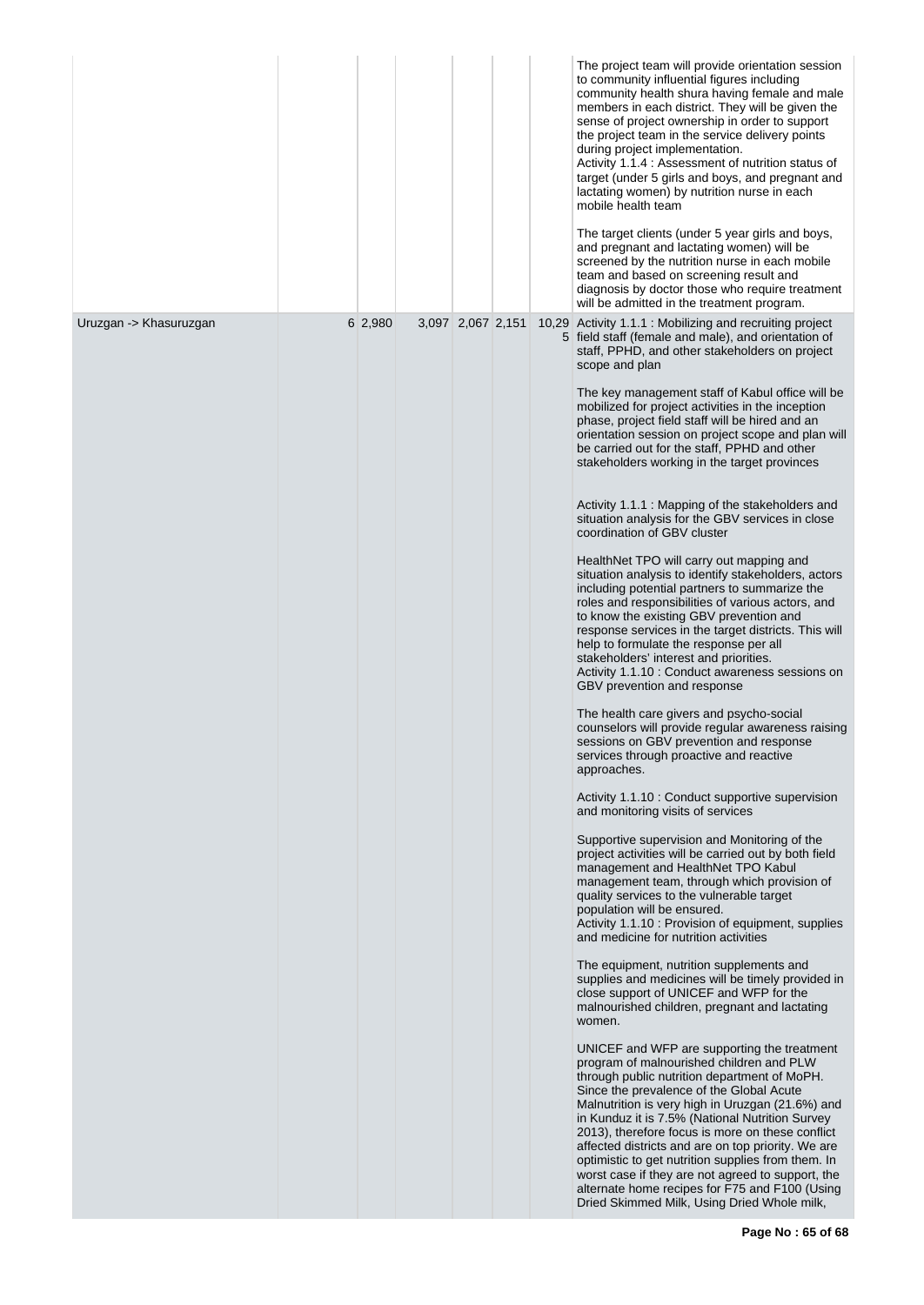Using Full Cream Fresh Cow's Milk) preparation will be taught to the families and food demonstration is also in scope of the services. The SAM complicated cases will be referred to nearby CHC, DH or Provincial Hospital. Activity 1.1.11 : Providing counseling on breast feeding and complementary feeding, case specific counseling on IYCF, exclusive breast feeding in children 0-6 months, and initiation of breastfeeding within one hour after birth.

The IYCF component of the nutrition will be implemented accordingly that will include counseling services on breast feeding, complementary feeding, specific counseling, exclusive breastfeeding, and initiation of breast feeding within one hour after birth.

The midwife will make sure that all pregnant women receive the key messages about breastfeeding during the first ANC visit as well as the first PNC visit,

The doctor or whoever responsible to examine children will be aware that if a mother come with a breastfeeding child and complain about problems of feeding, not gaining weight, not enough milk and other problems related to breastfeeding, to refer the mother to a trained midwife for a proper individual counselling on breastfeeding. The doctors will also provide basic counselling about breastfeeding with fathers or other companions of lactating or pregnant mothers, in order to create enabling environment for mothers at their homes.

The nutrition nurse who is doing growth monitoring will consider this part during work. Mothers with breastfeeding children with normal weight and height, worrying about their children growth, need counselling (confidence building), those with acute malnutrition, underweight, stunted, or not-growing-well need proper counselling on breastfeeding that will be considered during growth monitoring. Activity 1.1.11 : Conduct community mobilization through community dialogue sessions

There will be quarterly community dialogue session aims to increase awareness of the community and improve referral of the GBV cases to FPCs and health facilities. The dialogue sessions will be led by the community mobilizer with support of the mobile health team.

Activity 1.1.11 : Data collection, compilation, analysis and feedback on monthly basis

Data collection starts from service delivery point, and each individual staff has the responsibility of registering each and every client/patient receives service from the mobile team and then In-charge of mobile team compiles data collected from all sections of the mobile team, analyzed by the incharge and feedback provided to staff of the mobile team. The collected data is reported to provincial manager and then to Kabul office by provincial manager, analyzed and used at provincial and Kabul level.

Activity 1.1.12 : Procurement and supply of basic medicines, medical supplies and medical equipment

Medicines, medical supplies and equipment purchase will be in bulk on quarterly basis taking into account the procurement policy and procedures of the HealthNet TPO and donor. Activity 1.1.12 : Training of health care providers on GBV case identification, management and referral.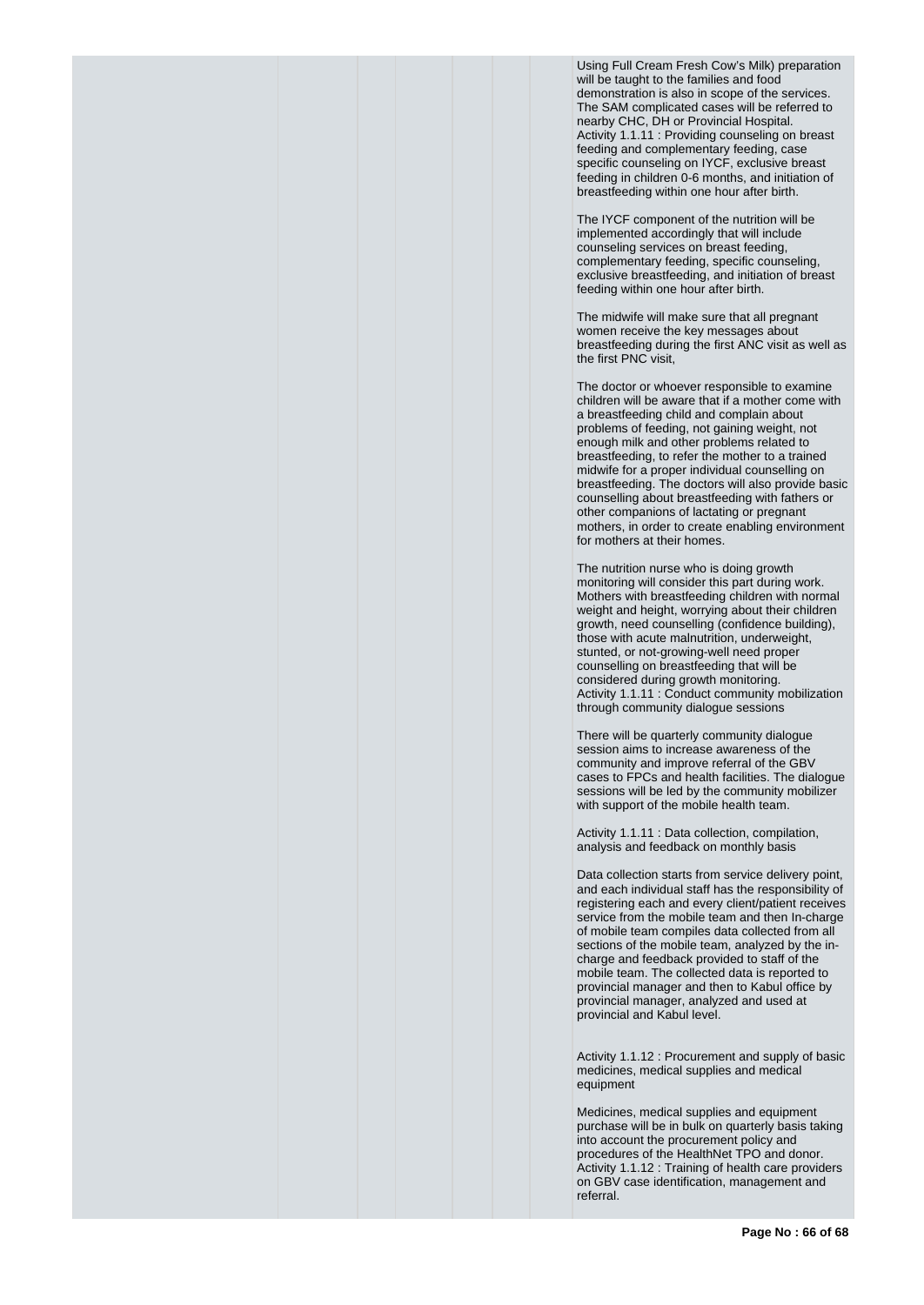Equal training opportunity to both men and women health providers will be given. The psycho-social counselors (female and male) and health care providers will be trained on GBV case identification, management, and referral of GBV survivors to other relevant sectors for safety and legal services.

Activity 1.1.13 : Submit monthly, quarterly and ad-hoc reports to GBV cluster

HealthNet TPO will collect data and progress reports from mobile teams and FPCs on monthly basis, and these reports will be compiled by the provincial management team and then will be submitted to Kabul office. The progress a reports will be submitted to GBV cluster on monthly, quarterly and ad-hoc basis.

Activity 1.1.13 : Provision of daily outpatient consultations by medical doctor for diagnosis and basic medical treatment

The health care provider of each mobile team will provide OPD consultation to women, girls, men and boys in service delivery points of the target districts as per predefined schedule. Activity 1.1.14 : Conduct monitoring of the mobile team services; 1) By In-charge of the mobile team on daily basis, b) By Provincial Management on weekly basis, and 3) By Country office M&E department on quarterly basis.

Carry out communication and visibility activities in line with CHF visibility guideline

Activity 1.1.15 : Submit monthly, quarterly and ad-hoc reports to health cluster

HealthNet TPO will collect data and progress reports from mobile teams on monthly basis, and these reports will be compiled by the provincial management team and then will be submitted to Kabul office. The progress a reports will be submitted to health cluster on monthly, quarterly and ad-hoc basis.

Activity 1.1.2 : Orientation of project staff, PHD and other stakeholders on project scope and plan

During the inception phase, the project staff will be oriented on project scope and plan to be well prepared for project implementation.

Activity 1.1.2 : Coordination and orientation of community influential figures in each district

The community influential figures will be oriented on project scope and implementation plan in inception phase, and regular coordination meetings will be conducted with the community to get support from them for project implementation.

The health shuras established in the communities will be having both female and male members.

Activity 1.1.3 : Provision of Psycho-social support and health services to GBV survivors including women and girls as part of the initial response

The GBV survivors (women and girls) will receive required psycho-social and health services from the trained health care providers of mobile teams, FPCs and trained focal points of BPHS health facilities of targeted districts on daily basis Activity 1.1.3 : Conducting rapid assessment of situation and needs of target population